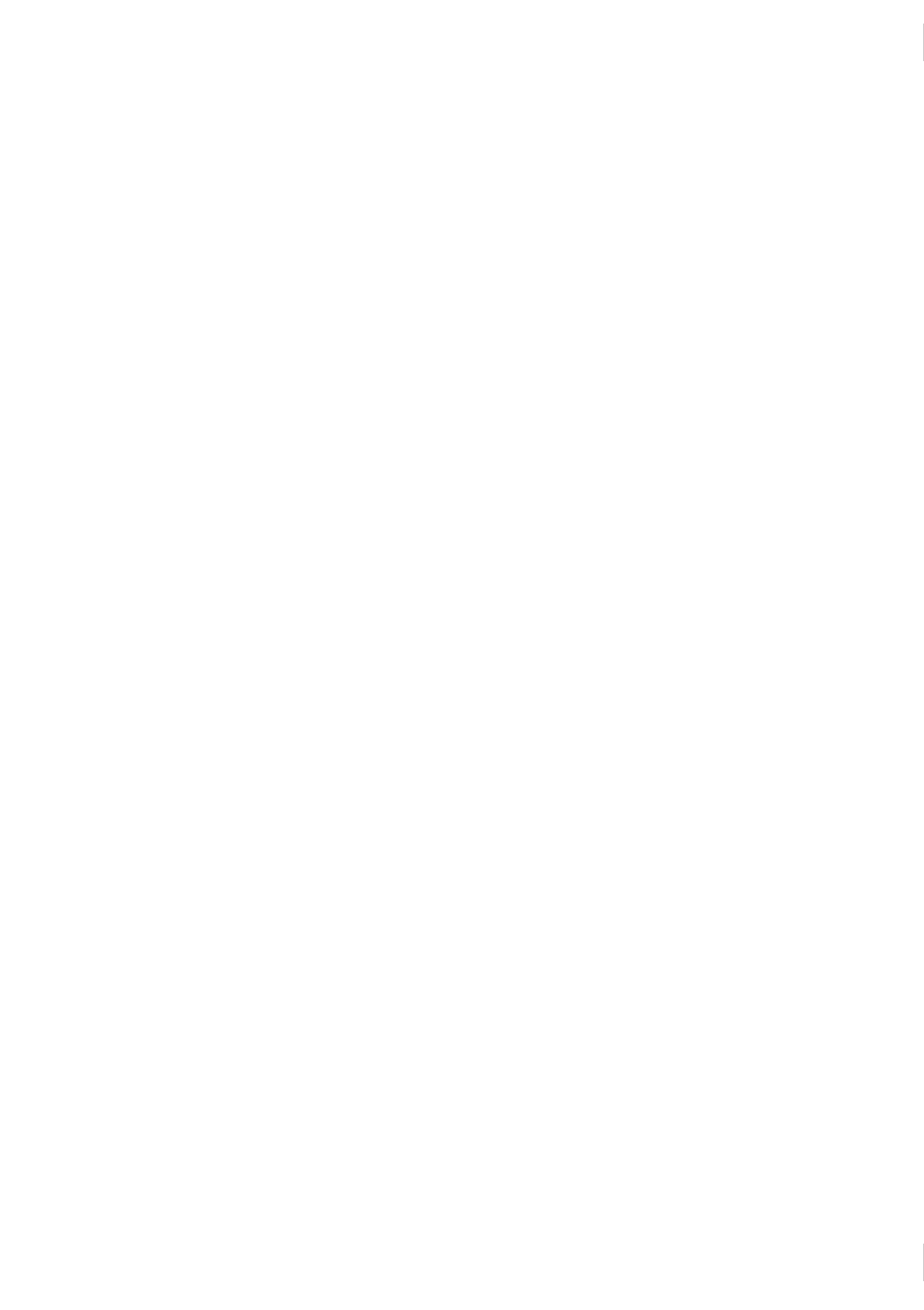

## **LAW ON THE ELECTION OF THE STATE GREAT HURAL OF MONGOLIA**

## **PROCEDURE FOR OBSERVATION AND REPORTING ON THE ELECTION OF THE STATE GREAT HURAL OF MONGOLIA**

ULAANBAATAR 2012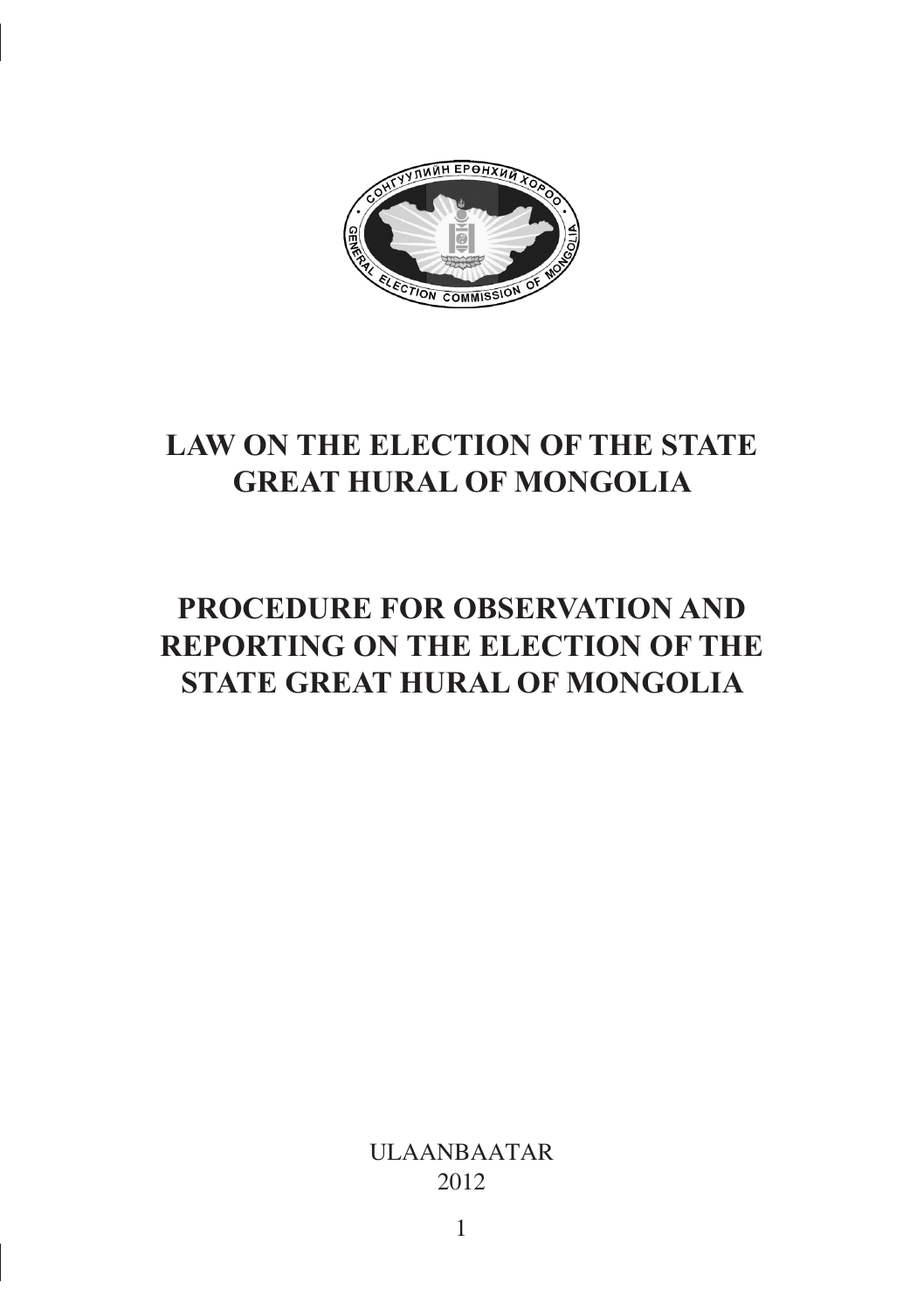## **CONTENTS**

- 1. LAW ON THE ELECTION OF THE STATE GREAT HURAL OF MONGOLIA
- 2. PROCEDURE FOR OBSERVATION AND REPORTING ON THE ELECTION OF THE STATE GREAT HURAL OF MONGOLIA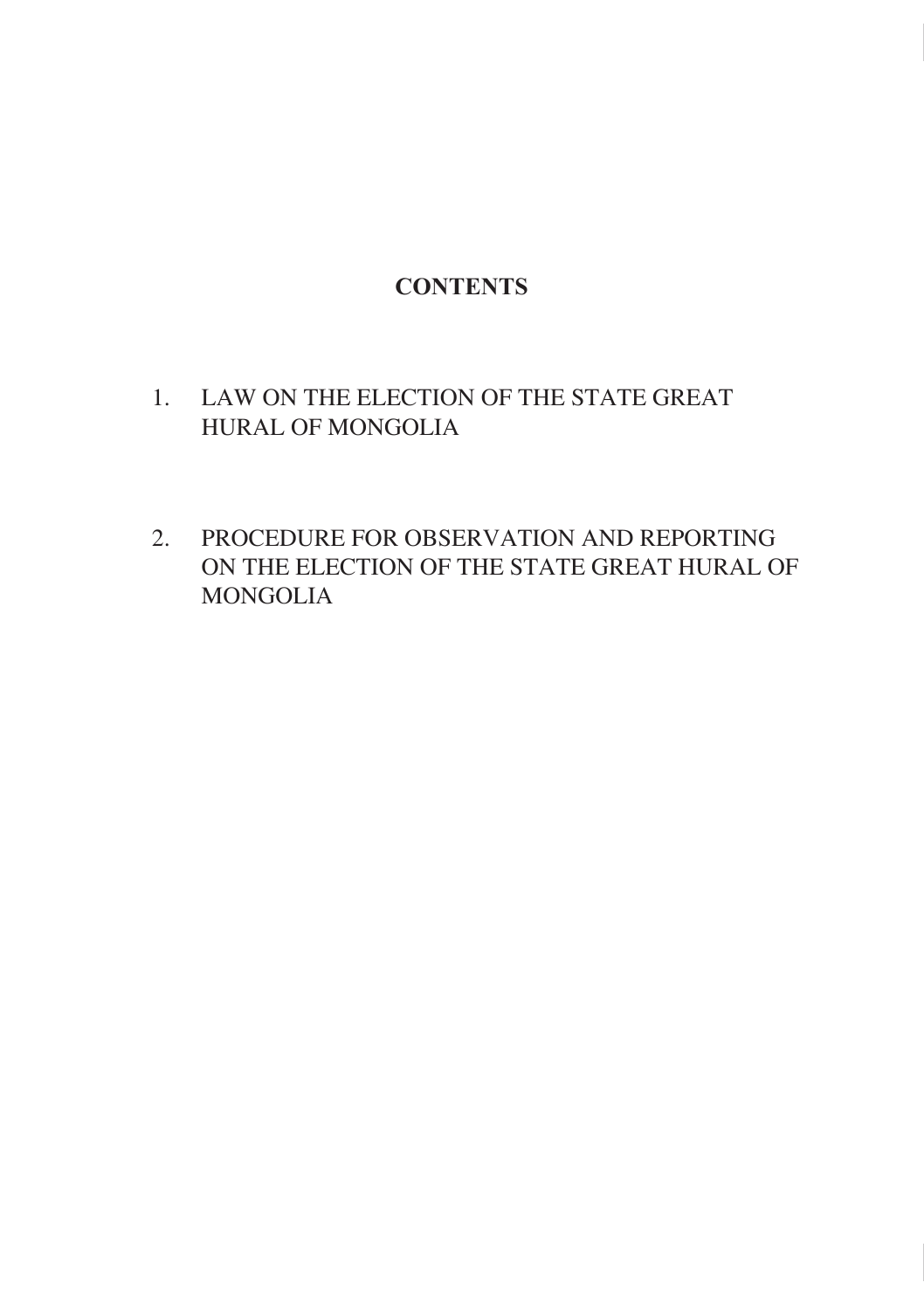*Unofficial translation*

#### **LAW OF MONGOLIA**

#### December 15, 2011

#### **LAW ON THE ELECTION OF THE STATE GREAT HURAL OF MONGOLIA**

## **(Revised)**

#### **CHAPTER ONE**

#### **General provisions**

#### **Article 1. Purpose of the Law**

1.1. The purpose of the Law is to define the basic principles and procedures of the election of State Great Hural of Mongolia, ensure the right of a citizen of Mongolia to elect and be elected, and regulate the relations arising from the organization and conduct of elections.

#### **Article 2. Legislation on the State Great Hural elections**

2.1. The legislation on the election of the State Great Hural of Mongolia consists of the Constitution of Mongolia,<sup>1</sup> this law, and and other legal acts passed in conformity with these laws.

#### **Article 3. Legal terms and definitions**

3.1. The following terms used in this Law shall be construed as follows:

3.1.1. "Voter" means a citizen of Mongolia eligible to vote;

3.1.2. "Citizen eligible to vote" means a citizen who has attained the age of eighteen years and has the full legal capacity as set forth in Article 15.1 of the Civil Law; 2

Constitution of Mongolia, State Information Bulletin, Issue 1, 1992

Civil Law of Mongolia, State Information Bulletin, Issue 7, 2002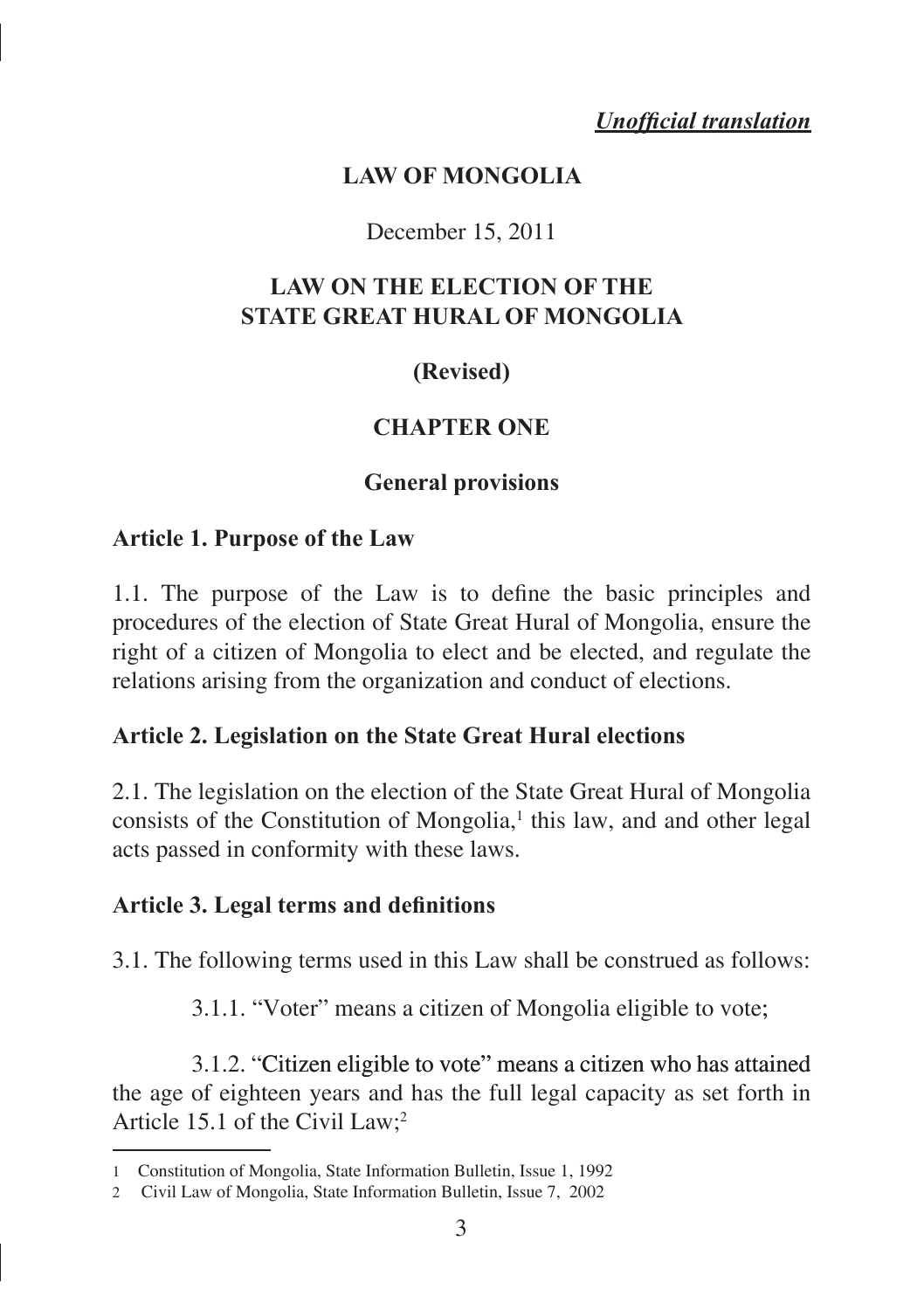3.1.3. "Candidate" means a citizen who has been nominated and registered for election as a Member of the State Great Hural of Mongolia and has obtained a candidate identification card as per the procedures set forth in this Law;

3.1.4."Attaining the age of eighteen years" means a citizen's attainment of this age on or before the polling day as counted from the date of his/her birth:

3.1.5. "Attaining the age of twenty five" means a citizen's attainment of this age on or before the polling day as counted from the date of his/her birth:

3.1.6. "�Party member" means a citizen who has become a member of and registered with apolitical party;

3.1.7. "State-owned legal person" means a state authority, office, or a state-owned enterprise defined in Articles 13 and 15 of the Law on State and Local Property;

3.1.8. "Partially state-owned legal person" means a legal person defined in Article 21 of the Law on State and Local Property that holds state-owned shares or where the state is an investor.

## **Article 4. State Great Hural (Parliament) of Mongolia election**

4.1. Election of the State Great Hural of Mongolia (hereinafter referred to as "election") is the principal means of constituting the legislature with their representatives by the people of Mongolia through the exercise of state power.

4.2. The types of election shall be a regular election, non-regular election, by-election, and re-election.

4.3. "Regular election" means an election that is held every four years pursuant to Article 21.2 of the Constitution of Mongolia.

Law of Mongolia on Public Property, State Information Bulletin, Issue 11, 1996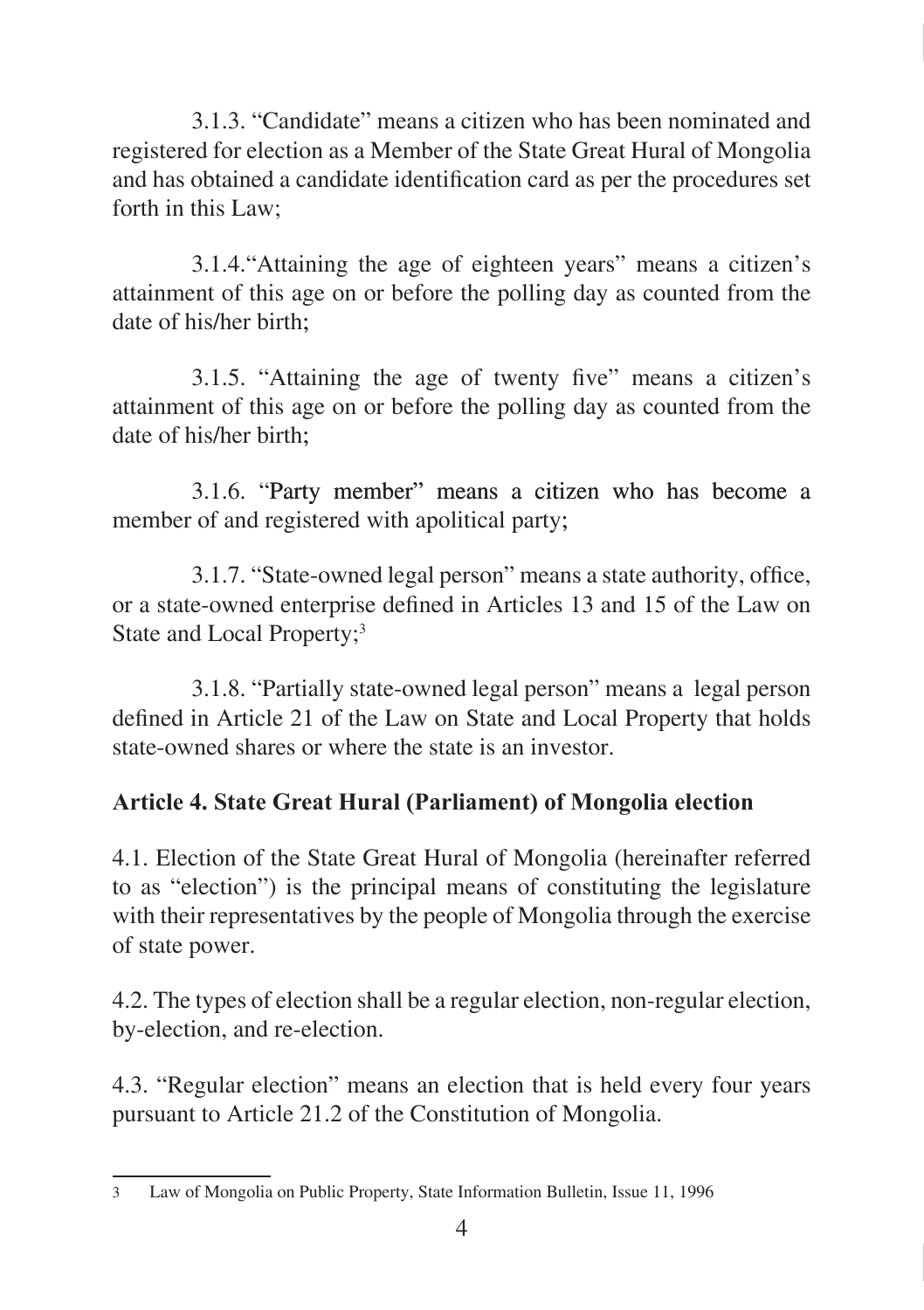4.4. A regular election must be held within the time frame set forth in Article 4.3 of this law and it is prohibited to alter the time frame set forth in Article 4.3 hereof in circumstances other than the state of emergency provided for in the Constitution of Mongolia.

4.5. "Non-regular election" means an election to be held if the State Great Hural of Mongolia (hereinafter referred to as "State Great Hural") decides to dissolve itself or the President of Mongolia decides to dissolve the State Great Hural pursuant to Article 22.2 of the Constitution of Mongolia.

4.6. "By-election" means an election to be held to fill a seat vacated by a Member of the State Great Hural pursuant to Article 52.1 and 52.2 hereof.

4.7. "Re-election" means a new election to be held in the country's entire territory after a regular or non-regular election has been deemed invalid as a whole or in districts after a regular, non-regular or by-election has been deemed invalid in one or more districts.

4.8. Pursuant to Article 21, Section1 of the Constitution of Mongolia, 76 members shall be elected to the State Great Hural.

4.9. Not more than the first 48 candidates of the slate referred to in Article 27.1 of this law shall be elected from 26 electoral districts referred to in Article 12 hereof, and not more than 28 candidates shall be elected from the list of a political party or an electoral coalition of political parties (hereinafter referred to as "party or coalition") respectively.

/Provision of this Article"…issued in accordance with Article 49.1.6 of this law…" has been rendered null and void by Resolution No.03 of May  $2<sup>nd</sup>$ , 2012 of the Constitutional Court of Mongolia./

## **Article 5. Principles of election**

5.1. The election system shall undertake to ensure the right of an eligible voting citizen of Mongolia to elect a Member of the State Great Hural through universal, free and direct suffrage by secret ballot pursuant to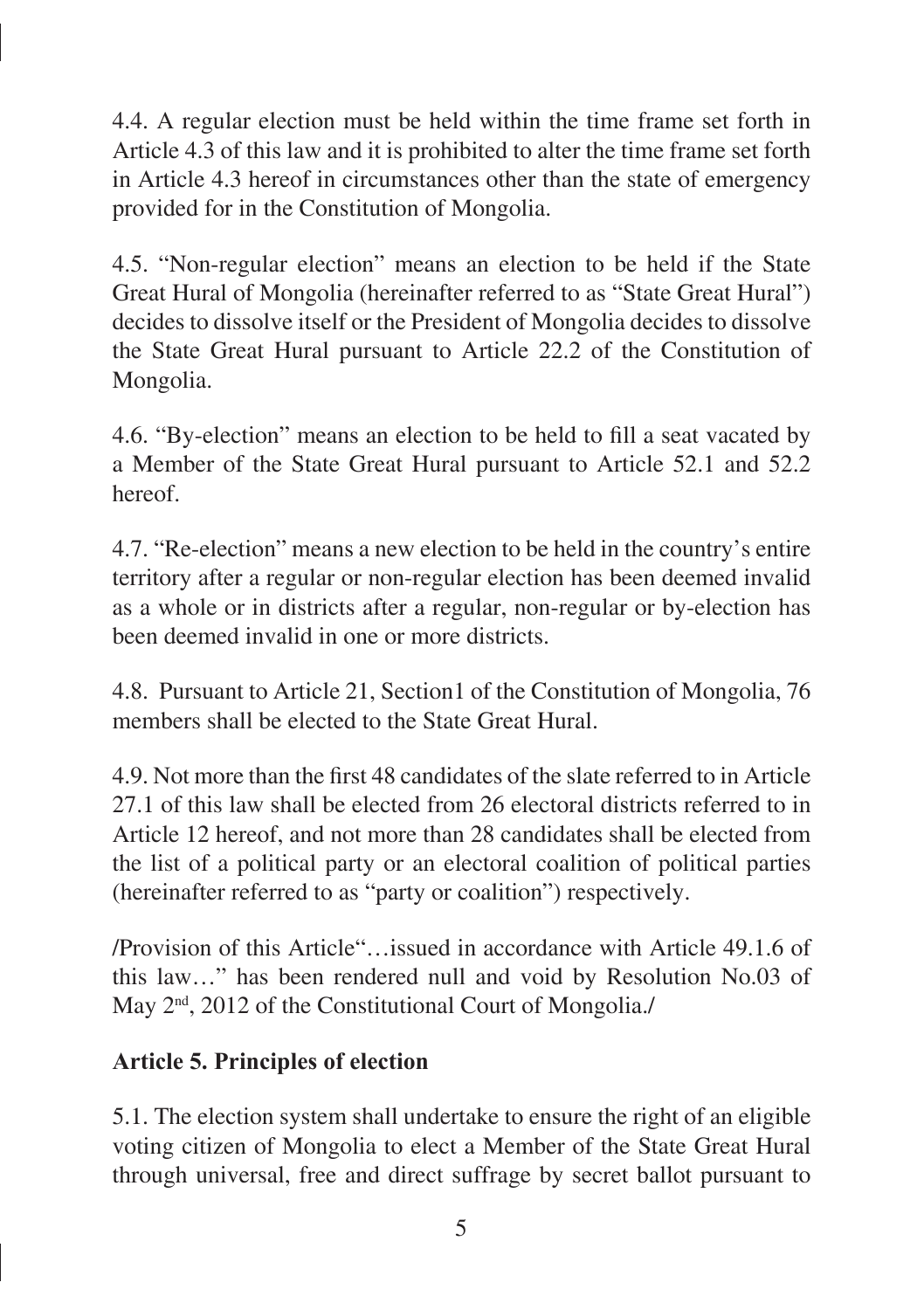Article 21.2 of the Constitution of Mongolia.

5.2. Election shall be universal and every citizen of Mongolia eligible to vote (hereinafter referred to as "eligible voting citizen") is entitled to participate therein.

5.3. A voter shall participate in the election based on direct suffrage without any representation and cast his/her vote by himself/herself.

5.4. Election shall be free and any attempt to force or prevent a voter's participation and free expression of his/her will in an election shall be prohibited.

5.5. A voter shall be provided with an opportunity to express his/her will through secret ballot without undue influence.

5.6. A citizen who has intentionally hindered a voter from exercising his/her right set forth in Article 5.4 and 5.5 hereof in any manner shall be subject to a fine in Togrogs equal to one to two times the monthly minimum wage, an official to two to three times the monthly minimum wage, and a legal person to three to seven times the monthly minimum wage respectively.

5.7. A violation of Article 5.4 and 5.5 hereof committed by a civil servant shall provide the grounds for his/her dismissal without a right to reinstatement in public service for a period of one year.

## **Article 6. Right of citizen of Mongolia to elect and be elected**

6.1. An eligible voting citizen is entitled to participate in an election without discrimination on the grounds of ethnicity, language, race, sex, social origin and status, property, employment, occupation, religion, opinion, and education.

6.2. A citizen of Mongolia, who is twenty five years of age, has full legal capacity and meets the criteria set forth in this Law shall have the right to be elected a Member of the State Great Hural.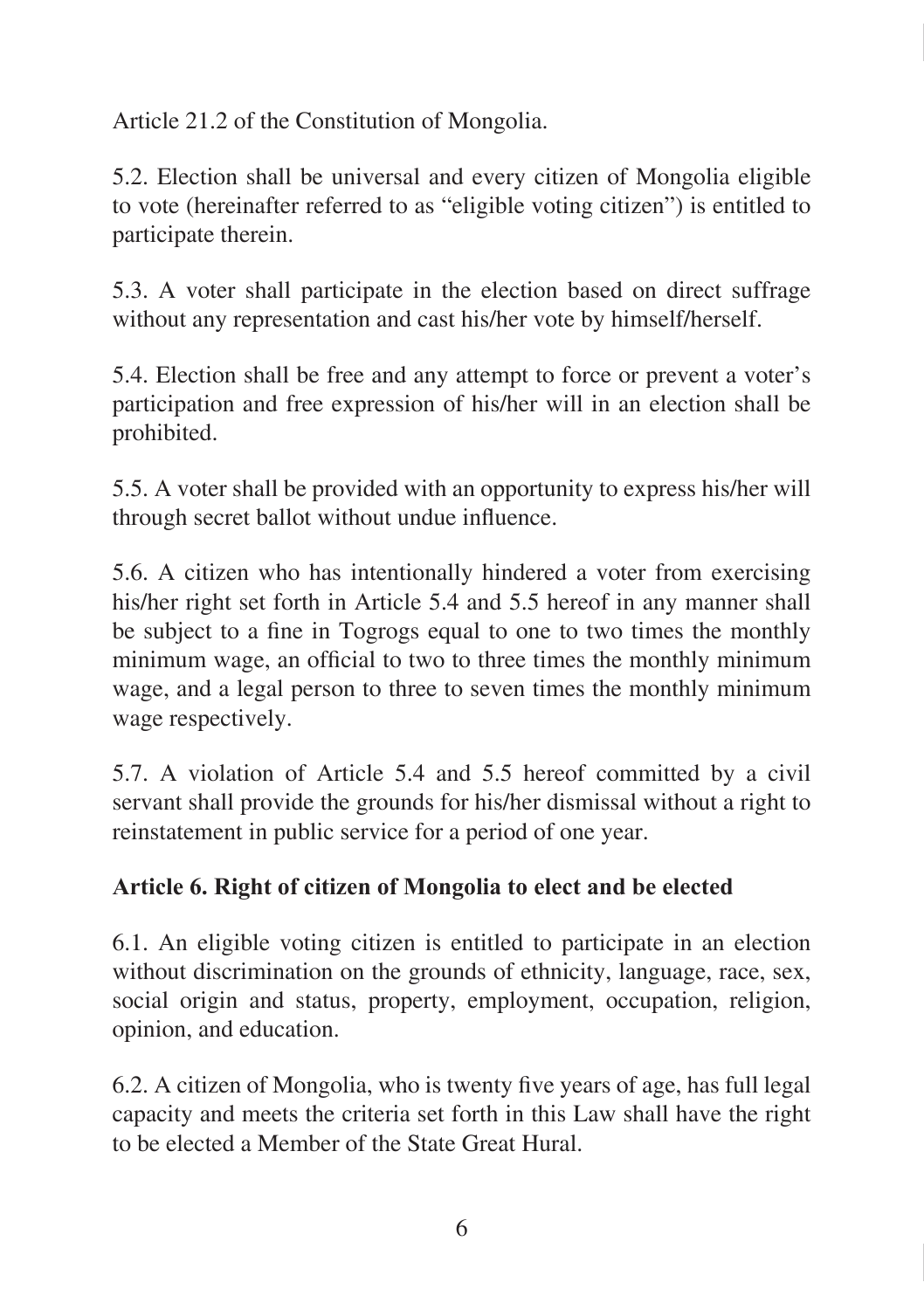6.3. Illegal restriction of the right of a citizen of Mongolia (hereinafter referred to as "citizen") to elect and be elected shall be prohibited.

6.4. A citizen whose legal incapacity is proven by a court decision or who is serving imprisonment shall not have the right to participate in an election.

6.5. "Proof of legal incapacity by a court decision" shall be construed as proof of a citizen's legal incapacity by a court of law as per the procedures set forth in Article 18.2 of the Civil Law and Articles 141-143 of the Civil Procedure Law.

6.6. "Citizen serving imprisonment" shall be construed as a citizen serving imprisonment as per an effective court decision and also include a citizen who is evading imprisonment or who is on temporary release from prison.

6.7. An eligible voting citizen residing in a foreign country in which a diplomatic mission of Mongolia is located and registered with the state register shall abide by the following procedures to participate in an election.

6.7.1. An eligible voting citizen residing in a foreign country should notify of his/her participation in the election and register and participate therein in person;

6.7.2. An eligible voting citizen residing in a foreign country should only vote for a party or coalition that is participating in the election; and

6.7.3. Polling of an eligible voting citizen residing in a foreign country should be held and his/her sealed vote delivered to the General Election Commission within at least 15 days prior to the polling day.

6.8. Procedures related to the participation and polling of an eligible voting citizen residing in a foreign country in which a diplomatic mission of Mongolia is located in an election shall be jointly approved and

Law of Mongolia on Civil Procedure, State Information Bulletin, Issue 8, 2002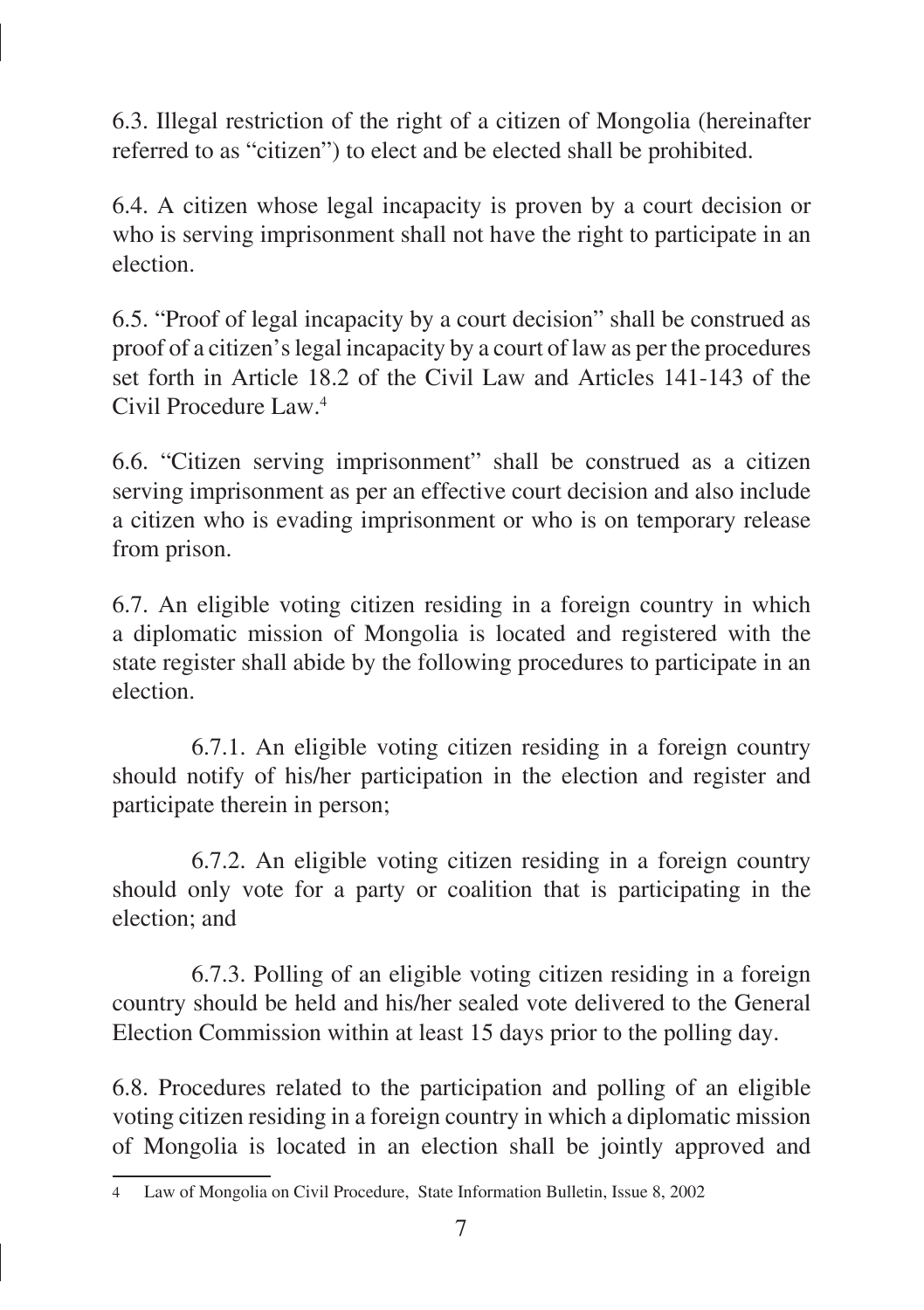administered by the General Election Commission and Cabinet Member in charge of foreign relations.

6.9. A citizen who is in violation of Article 6.3 hereof shall be subject to a fine in Togrogs equal to two to four times the monthly minimum wage, an official to three to five times the monthly minimum wage, and a legal person to five to seven times the monthly minimum wage respectively.

6.10. A violation of Article 6.3 hereof committed by a civil servant shall provide the grounds for his/her dismissal without a right to reinstatement in public service for a period of one year.

## **Article 7. Right to nominate candidates for membership in the State Great Hural**

7.1. A party or a coalition referred to in Article 23.1 hereof has the right to propose a candidate for a Member of the State Great Hural.

7.2. Provided that a citizen referred to in Article 6.2 hereof obtains support of at least 801 voters from one electoral district he/she shall the right to propose his/her candidacy for a Member of the State Great Hural as an independent candidate in the given electoral district.

## **Article 8. Setting and announcement of the election date**

8.1. The State Great Hural shall set and announce the election date within at least 60 days before the polling day.

8.2. The polling day of a regular election shall be a working day in the last week of June of the election year.

8.3. "Election year" shall be construed as a year in which a regular election set forth in Article 4.3 hereof shall be held.

8.4. The polling day set forth in Article 8.2 hereof shall be a public holiday.

8.5. If a regular election cannot be held owing to extraordinary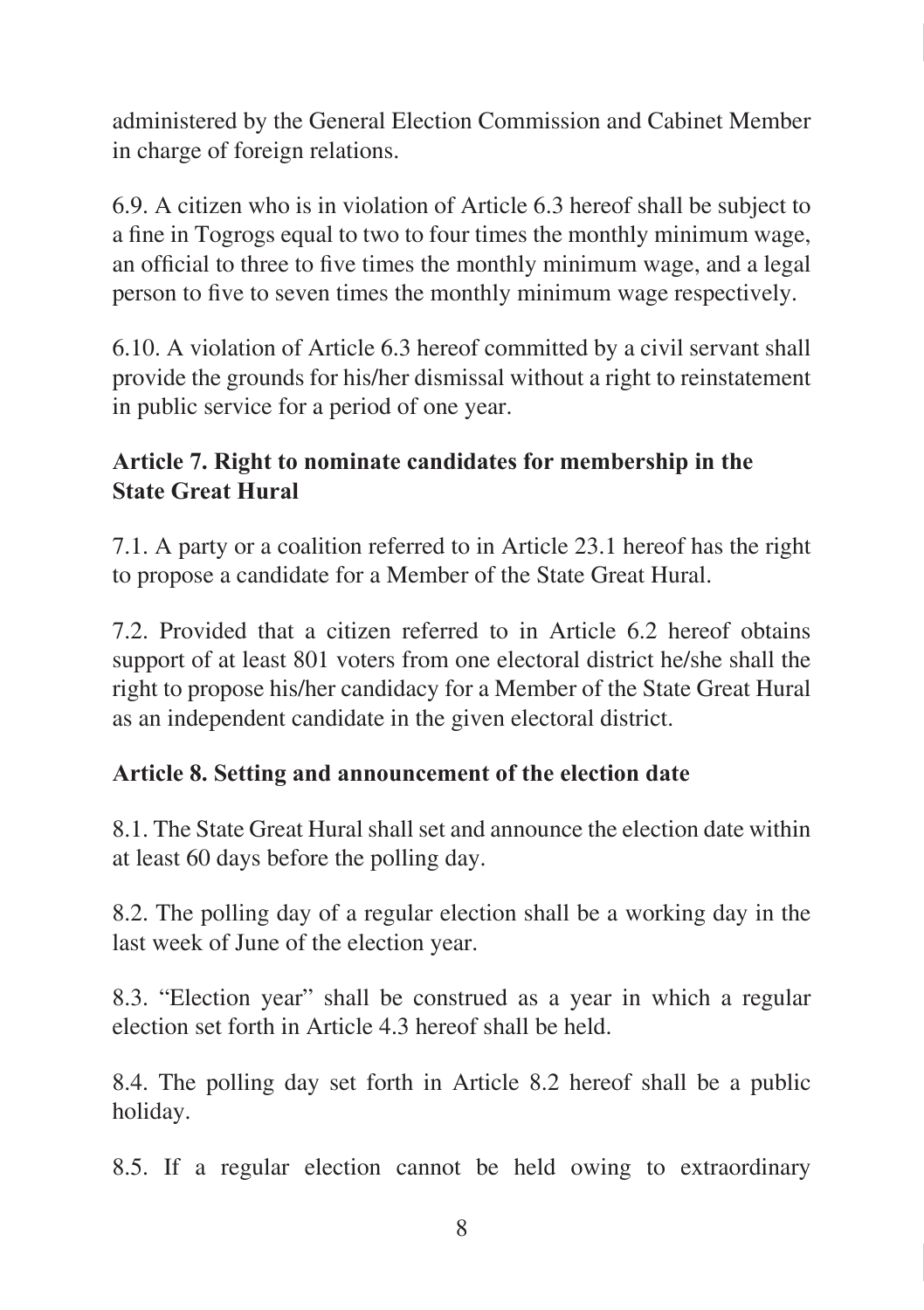circumstances such as natural disaster, other unforeseen danger, or a state of war or public disorder set forth in Article 25.2 and 25.3 of the Constitution of Mongolia occurring in the whole or part of the country's territory, the State Great Hural shall be postpone the regular election.

8.6. In the event the extraordinary circumstances referred to in Article 8.5 hereof arise after the formal announcement of the election date by the State Great Hural, the State Great Hural shall repeal its decision that sets and announces the election date and discontunue regular election activities.

8.7. In the event the State Great Hural postpones the election pursuant to Article 8.5 hereof or repeals its decision that sets and announces the election date and discontunues regular election activities pursuant to Article 8.6 hereof, relations pertaining to the setting and announcement of the date for a regular election following the end of extraordinary circumstances referred to in Article 25.2 and 25.3 of the Constitution of Mongolia shall be regulated under Article 30.5 and 30.6 of the Law on the State Great Hural of Mongolia.<sup>5</sup>

## **Article 9. Principles of administration of elections**

9.1. A state authority and a body of local self-government and their officials in charge of administering an election, a party or a coalition participating in the elections as well as other organizations and officials shall abide by the following principles in organizing and participating in an election:

9.1.1. Rule of law;

9.1.2. Transparency;

9.1.3. Integrity;

9.1.4. Expeditious, objective and fair dispute resolution; and

9.1.5. Inevitability of legal liability of an organization or official that is in breach of voter rights and/or electoral legislation.

Law of Mongolia on the State Great Hural, State Information Bulletin, Issue 8, 2006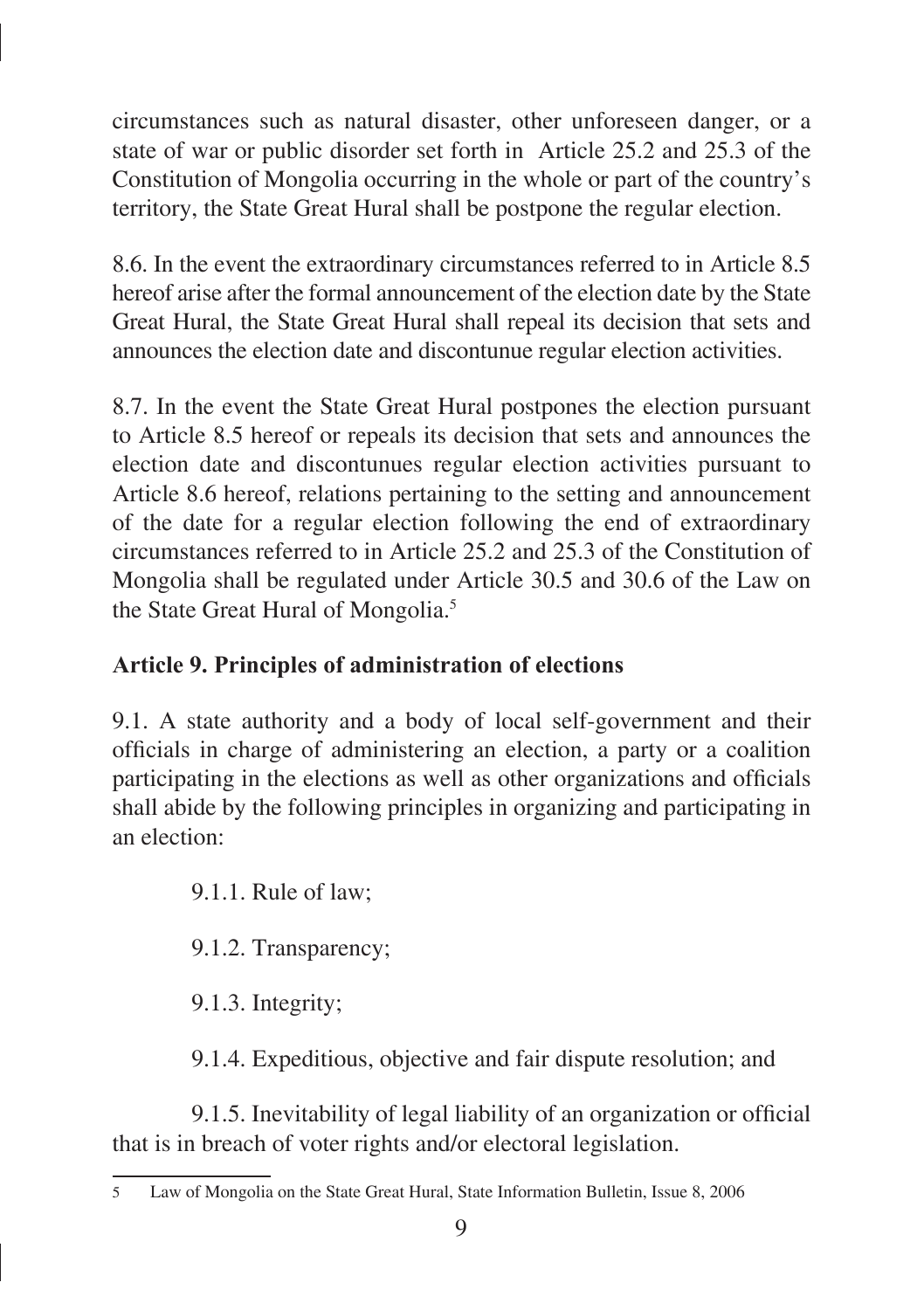9.2. Decisions on the preparations for and organization of elections issued by election committees within the bounds of their powers granted under this Law for uniform ccompliance shall be made public through the mass media.

9.3. The principle of transparency of electoral administration shall not apply to the vote by secret ballot.

9.4. A media outlet or its official is obligated to disseminate accurate and objective information on election activities.

9.5. A non-governmental organization with a statutory purpose of promoting citizen participation in the management of state affairs has the right to facilitate, as per procedures prescribed by the General Election Commission, a lawful and fair conduct of elections by way of monitoring the compliance of election committees or other organizations and officials participating in the electoral process with the electoral legislation, providing voter education and skills training to ensure the exercise of voter rights.

9.6. Chairperson of an election committee who is in violation of Article 9.2 hereof shall be subject to a fine in Togrogs equal to two to three times the monthly minimum wage, a media outlet that is in breach of Article 9.4 hereof to fifteen to twenty times the monthly minimum wage, and a media outlet official to two to three times the monthly minimum wage respectively.

#### **Article 10. Economic guarantee for election activities**

10.1. The following expenses related to election administration shall be financed from the public budget.

10.1.1. Operating expenses of electoral bodies as well as the purchase, lease, application, protection, storage, maintenance, printing, manufacturing, transportation, and delivery of identification cards of candidates, a party or a coalition's election office staffers, aides to candidates, electioneers and election observers, ballot papers, independent candidate's supporter-voter signature collection forms, electoral rolls,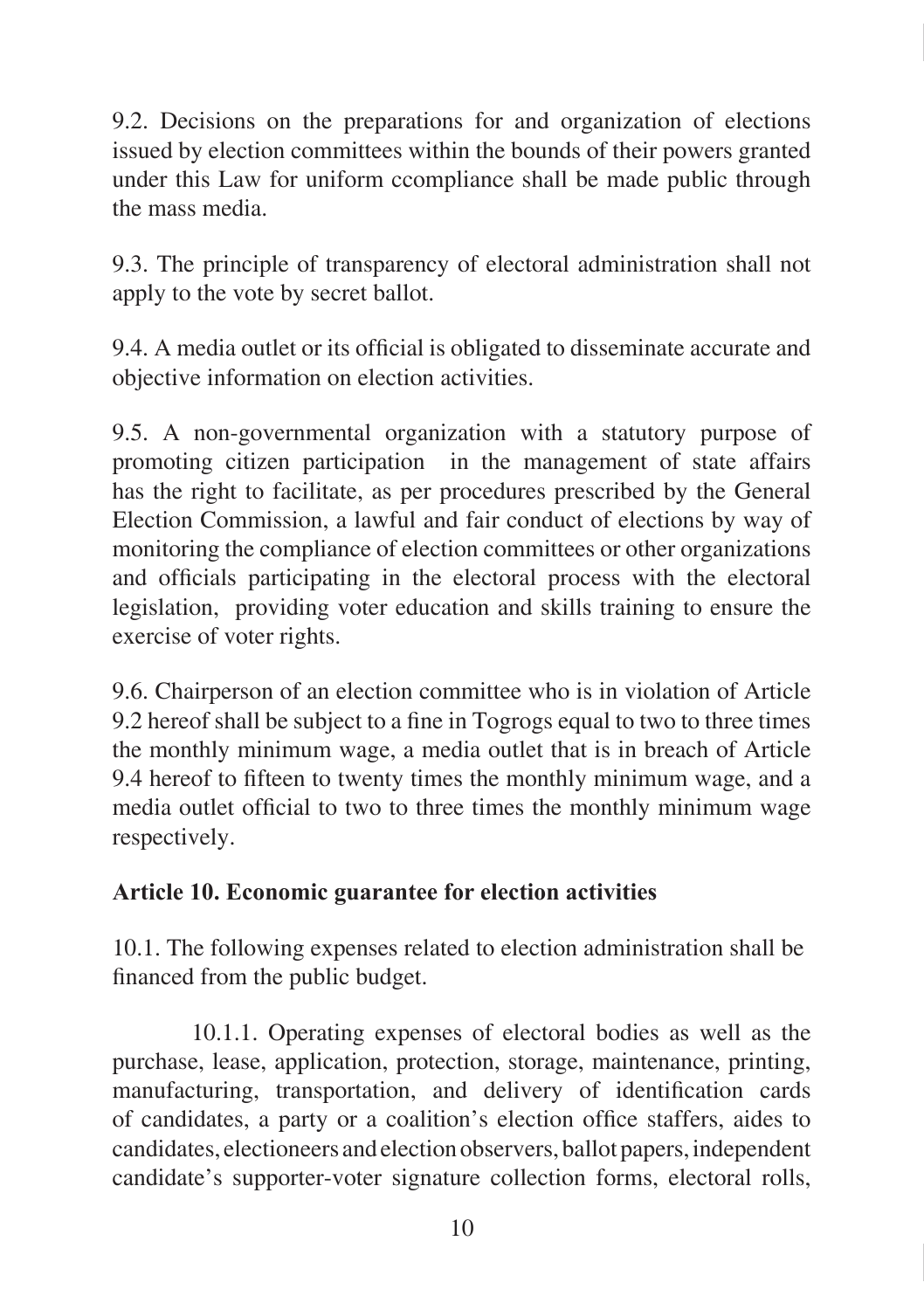election outcomes and data forms, letterheads and stamps, seals and wax for electoral district, sub-district and division committees, polling equipment and software, and marking devices;

10.1.2. Ballot boxes and electoral division committee office and polling station furnishings and supplies;

10.1.3. Printing and delivery of election legislation and legal acts and manuals pertaining to election administration ;

10.1.4. Training on electoral process management for chairmen, secretaries, and members of electoral district, sub-district and division committees;

10.1.5. Public education and public information activities on the electoral legislation and organization and administration as well as progress and timelines of the electoral process;

10.1.6. Monitoring of the campaign finance and its expenditure by parties, coalitions and candidates;

10.1.7. Conduct of re-polling, non-regular election, by-election or re-election;

10.1.8. Monetary remuneration and catering for chairmen, secretaries, and members of election committees in a period of their work in election committees:

10.1.9. Stationery, mail, communications, transportation and travel per diems for election committees;

10.1.10. Contingency provisioning for extraordinary circumstances; and

10.1.11. Other expenses approved by the State Great Hural.

10.2. The State Great Hural shall approve the expenditures to be financed from the public budget as set forth in Article 10.1 hereof on a case by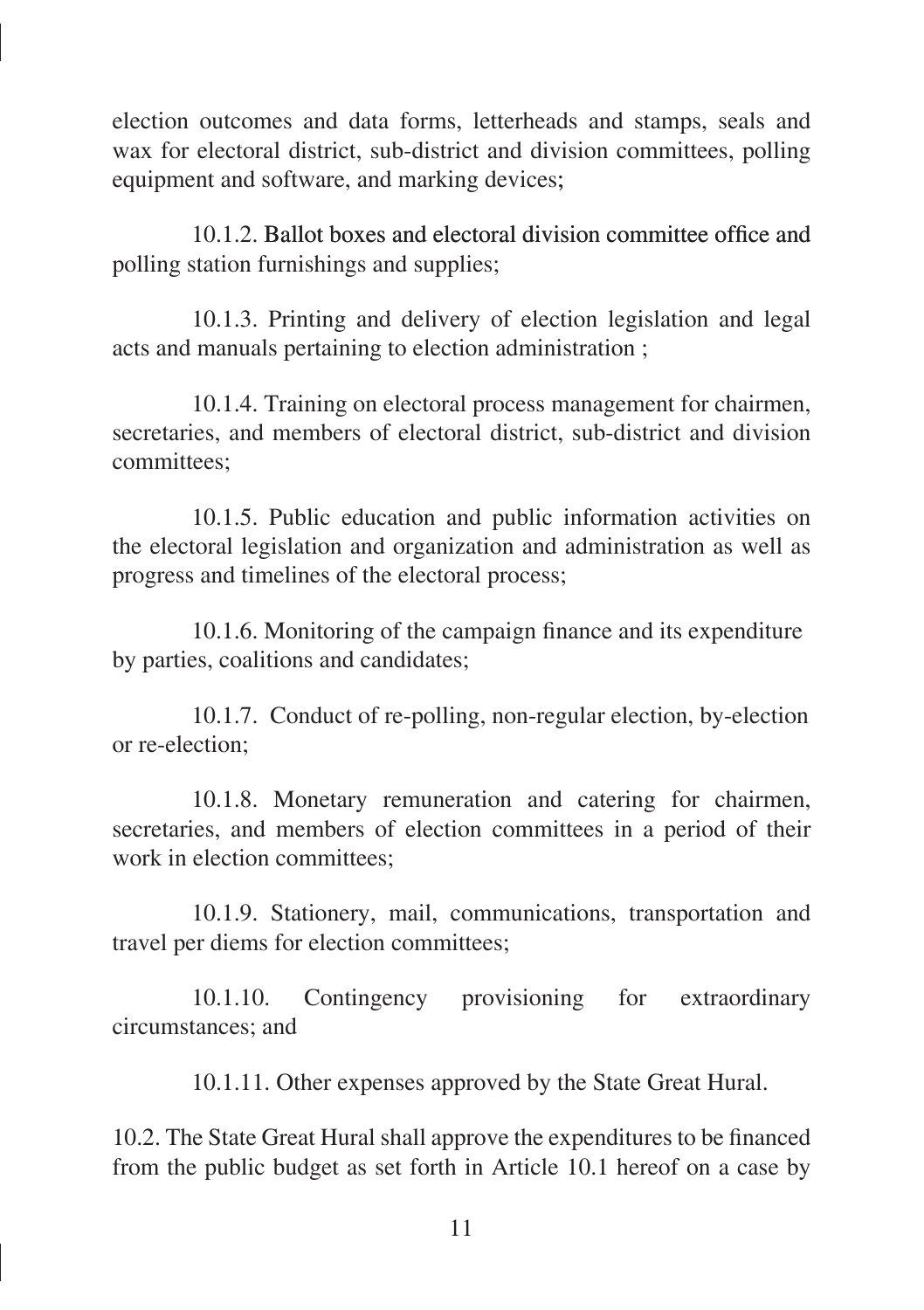case basis, supported by the outlays the General Election Commission has produced on the basis of population data provided by the state registration office.

10.3. Fully or partially state- and local government-owned legal entities shall provide facilities for district, sub-district and division committees and polling free of charge.

10.4. A governor of an administrative and territorial unit of the given level shall be responsible for ensuring the provision of facilities, transportation, communications, and other means required for district, sub-district and division committees.

10.5. State central and local audit offices shall conduct audit and give an opinion on the execution of expenditures set forth in Article 10.1 hereof.

10.6. An official who is in breach of Article 10.3 hereof shall be subject to a fine in Togrogs equal to two to three times the monthly minimum wage, a legal person to three to seven times the monthly minimum wage, and a governor that is in breach of Article 10.4 hereof to two to three times the monthly minimum wage respectively.

## **CHAPTER TWO**

#### **Structure of electoral area**

## **Article 11. Division of electoral area**

11.1. The electoral area shall be the territory of Mongolia.

11.2. The electoral area in which 48 Members of the State Great Hural stipulated in Article 4.9 hereof are elected shall be divided into electoral districts (hereinafter referred to as "district") created pursuant to Article 12.1 and 12.2 hereof.

11.3. A district shall be divided into electoral divisions (hereinafter referred to as "division").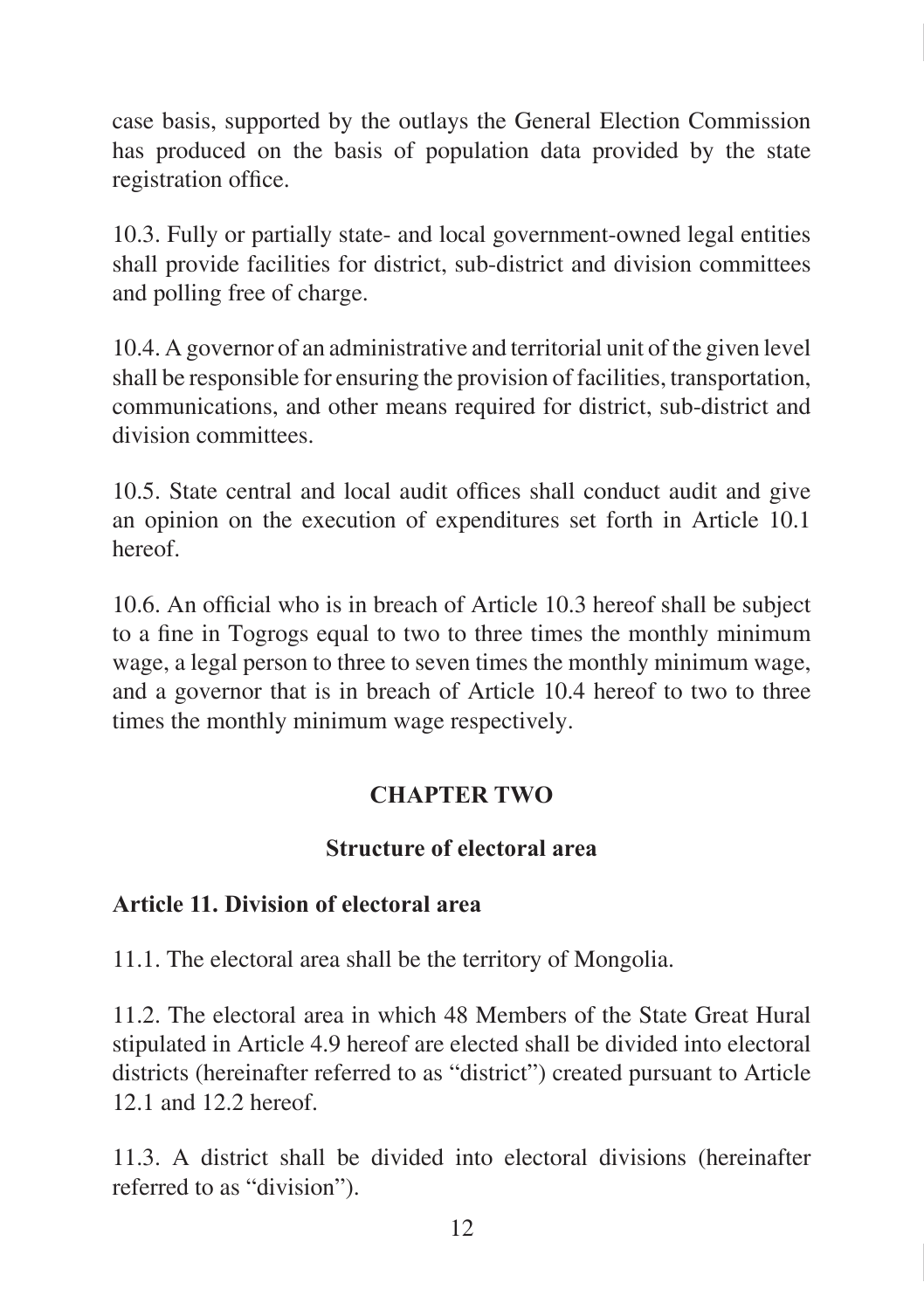### **Article 12. District and its delimitation**

12.1. The State Great Hural shall create 26 districts with account taken of the population size and boundaries of administrative and territorial units within aimags (provinces) and capital city districts, and set the number of mandates in a district, district identification number, its territory and center at least six months before the polling day.

12.2. In the case the population in an aimag or capital city district is less than the national average established for district creation, an adjacent aimag or capital city district may be combined to delimit a district.

12.3. National averages for electoral district population shall be set differently for aimags and capital city.

12.4. The General Election Commission may put forward a proposal to change districts to the State Great Hural in the following cases.

12.4.1. If a change made to the division of administrative and territorial units may affect the structure of districts; and

12.4.2. If a change of more than 20 percent in the size of a district population that has occurred in the period following the previous election may affect the structure of the district.

#### **Article 13. Division and its creation**

13.1. Presiding officers of Citizens Representatives Hurals of soums (provincial district) and city districts shall create polling and vote counting divisions based on the resident domicile data of their respective administrative and territorial units as provided by the government authority in charge of state registration, and announce division territories and centers before February 15 of a regular election year.

13.2. One division shall have up to 2,000 voters in a soum, up to 2,500 voters in an aimag center, and up to 3,000 voters in a capital city district.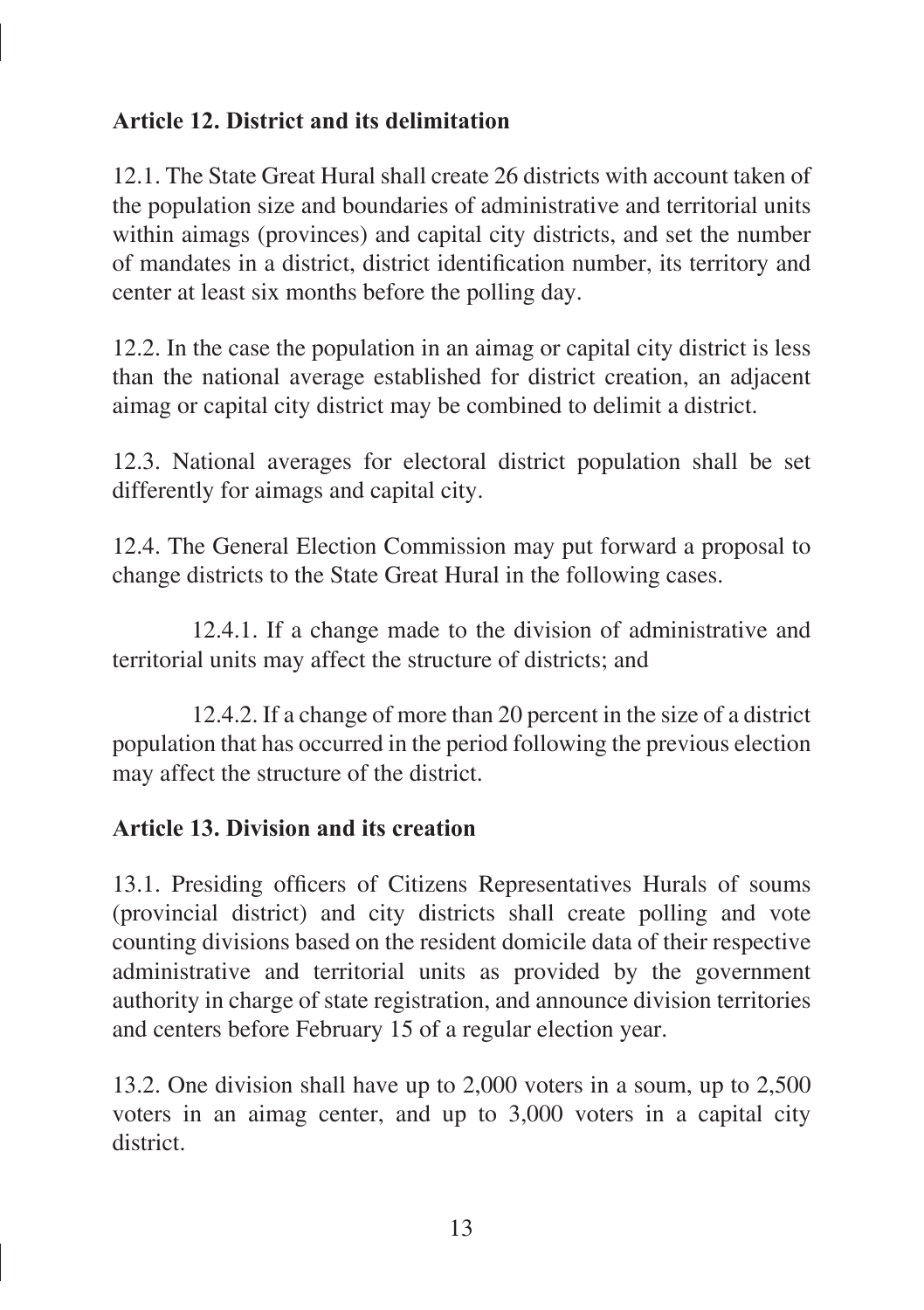13.3. Separation of voters in an organized manner from an already created division due to extraordinary circumstances, integration of divisions or creation of a new division may be undertaken within at least seven days before the polling day.

## **CHAPTER THREE**

## **Electoral management system and its structure and powers**

## **Article 14. System of electoral bodies**

14.1. The electoral management system shall consist of central and local electoral bodies.

14.2. The central electoral body shall refer to the General Election Commission and local electoral bodies to electoral district committee (hereinafter referred to as "district committee"), electoral sub-district committee (hereinafter referred to as "sub-district committee"), and electoral division committee (hereinafter referred to as "division committee").

14.3. The General Election Commission shall organize election activities nationwide, district committees in district territories, sub-district committees in soums and city districts, and division committees in administrative and territorial units respectively.

14.4. Election committees shall operate on the principle of hierarchy where subordinate election committees must enforce legal decisions issued by superior election committees, and superior election committees shall have the right to repeal illegal decisions made by subordinate election committees.

14.5. Only a core civil servant or public service employee shall be appointed and hired to work for a district, sub-district, or division committee.

14.6. A representative of a party or a coalition which is participating in the election, political appointees, and member of the Constitutional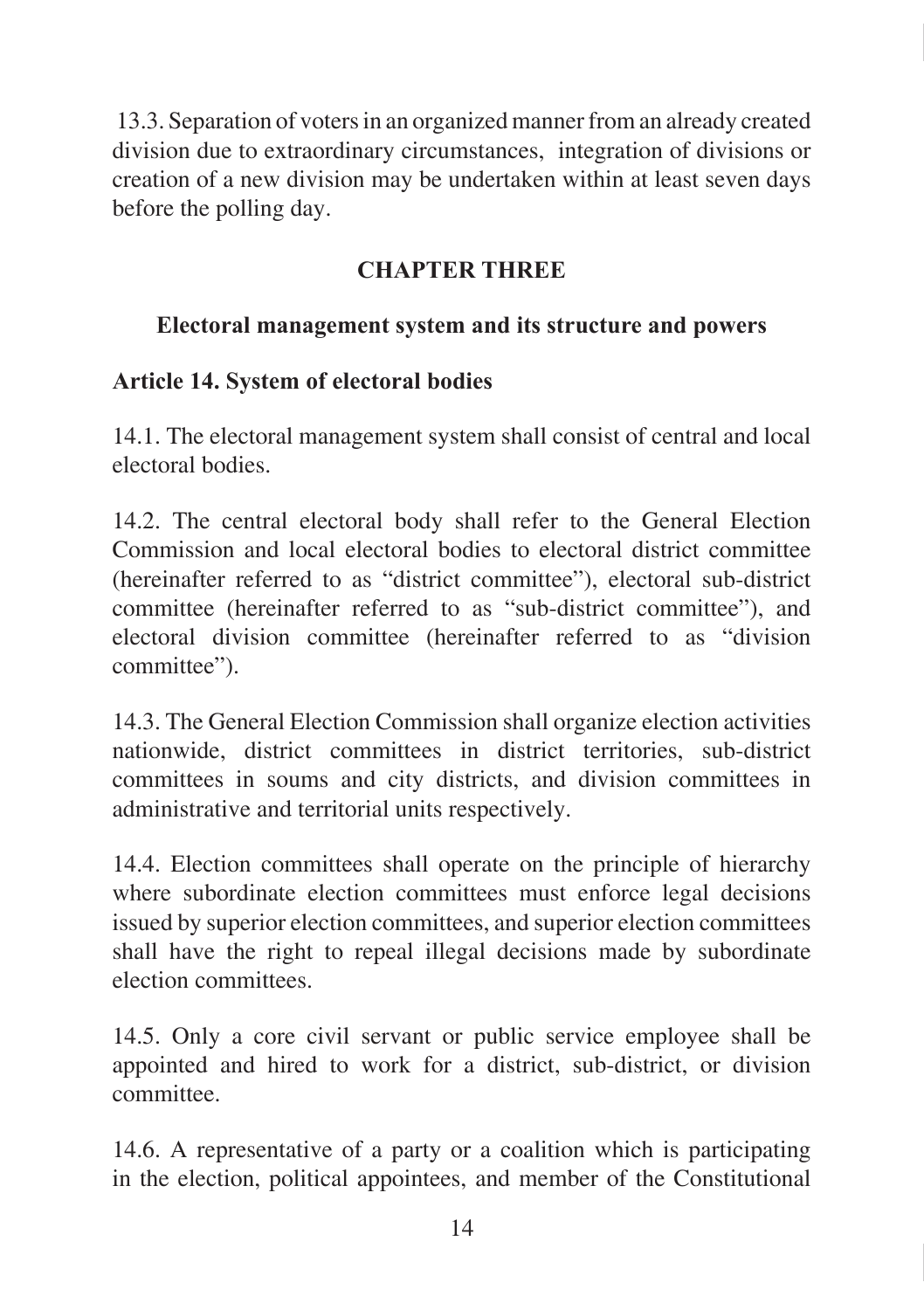Court, judge, prosecutor or candidate for a Member of the State Great Hural is prohibited from membership in election committees.

14.7. A district, sub-district and division committee shall exercise its powers from the date it has been created until the General Election Commission discontinues the activities of district committee and district committees discontinue the activities of sub-district and division committees in their respective jurisdictions.

14.8. The chairperson, secretary or a member of a district, sub-district or division committee is prohibited from conducting or organizing or abetting in any manner any illegal action such as promotion of a party, coalition or candidate participating in the election, intentional hindrance to the exercise of voter rights or to the polling or vote counting processes thereof, voting on someone else's behalf, tampering with security seals of a sealed mobile ballot box or vote counting machine, signature forging, replacement of a ballot paper, and using non-standard ballot paper for polling.

14.9. Chairpersons, secretaries, and members of election committees shall adhere to the code of ethics for election committee member approved by the State Great Hural.

14.10. Civil servants, candidates, campaign bodies of parties or coalitions participating in an election, and their staff, aides to candidates, electioneers and other entities are prohibited from interfering with and/or otherwise hindering the activities of election committees on organizing elections and/or monitoring compliance with the electoral legislation.

14.11. In circumstances other than those where the chairperson, secretary or a member of a district, sub-district or division committee is apprehended in the process of committing an offense or at scene with incriminating evidence in the period of elections, it is prohibited to bring a criminal charge against, apprehend or detain him/her without the consent of a superior election committee, transfer him/her to another job without his/ her consent or dismiss him/her from his/her job at the discretion of the administration.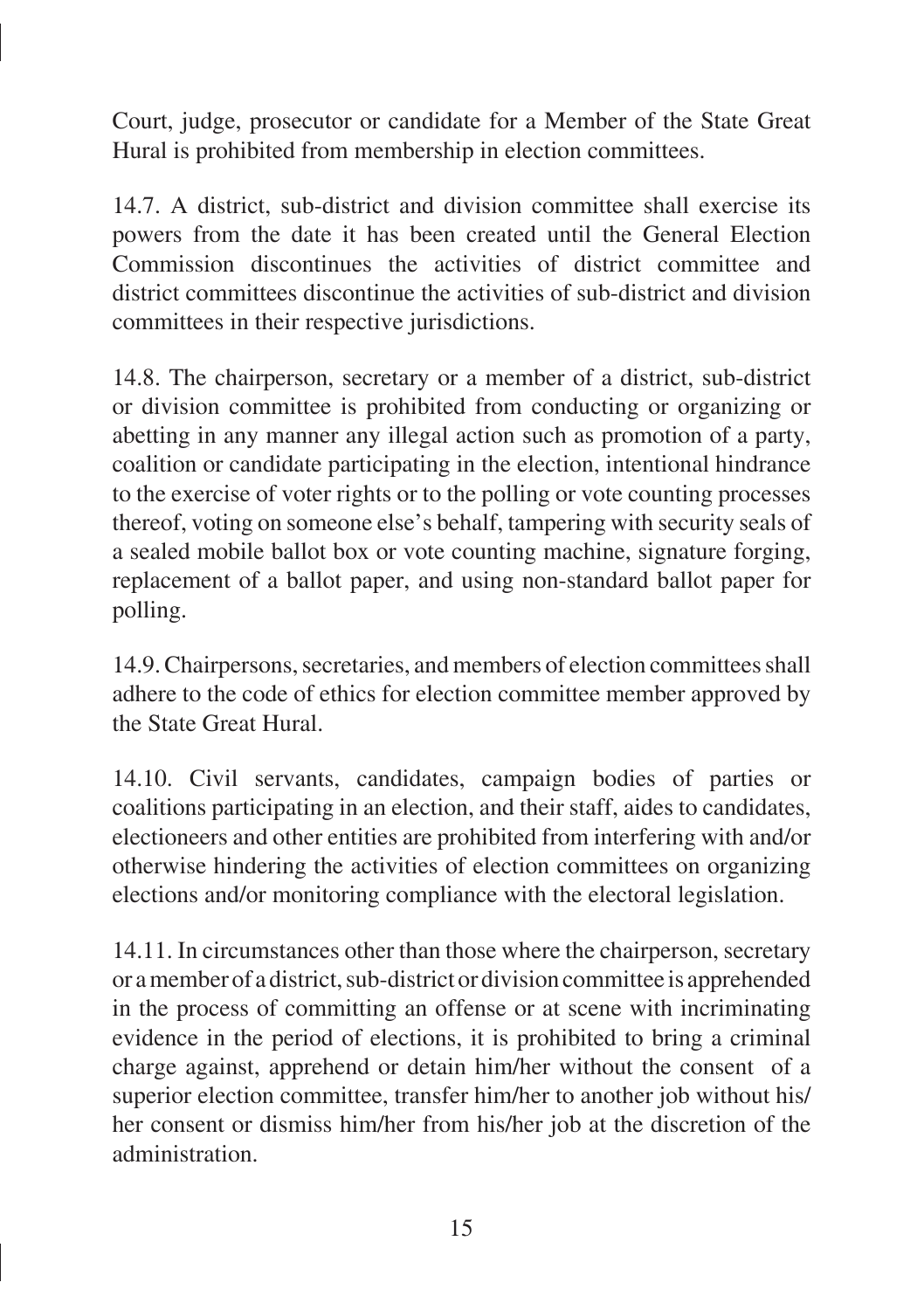14.12. State and local self-government authorities and economic entities and organizations have the duty to participate in the organization of elections within the bounds of their powers set forth in this Law, Law on Administrative and Territorial Unit and its Administration<sup>6</sup> and other applicable laws, by fulfilling the legal demands put forth by election committees of appropriate levels and assisting them in their work.

14.13. If a violation of Article 14.8 hereof does not warrant bringing a criminal charge against the chairperson, secretary or a member of an election committee, he/she shall be removed from the composition of the election committee and the violation shall provide the grounds for his/ her dismissal from civil service without a right to return to civil service for a period of one year.

14.14. An official in violation of Article 14.10 hereof shall be subject to a fine in Togrogs equal to two to three times the monthly minimum wage, candidate or other persons or entities to one to two times the monthly minimum wage, a party or coalition to three to seven times the monthly minimum wage, an official in violation of Article 14.12 hereof to two to three times the monthly minimum wage, and a legal person to three to seven times the monthly minimum wage respectively.

14.15. A public servant is in violation of Article 14.11 hereof shall be subject to a disciplinary sanction stipulated in applicable laws.

#### **Article 15. The General Election Commission and its powers**

15.1. The legal status, structure, and operating procedures of the General Election Commission shall be determined by law.

## **Article 16. District committee and its powers**

16.1. The General Election Commission shall create district committees each consisting of chairperson, secretary, and an odd number of 7 to 13 members and announce them nationwide within at least 55 days before the polling day.

Law on Administrative and Territorial Unit and its Administration of Mongolia, published in State Information Bulletin, Issue 2, 2007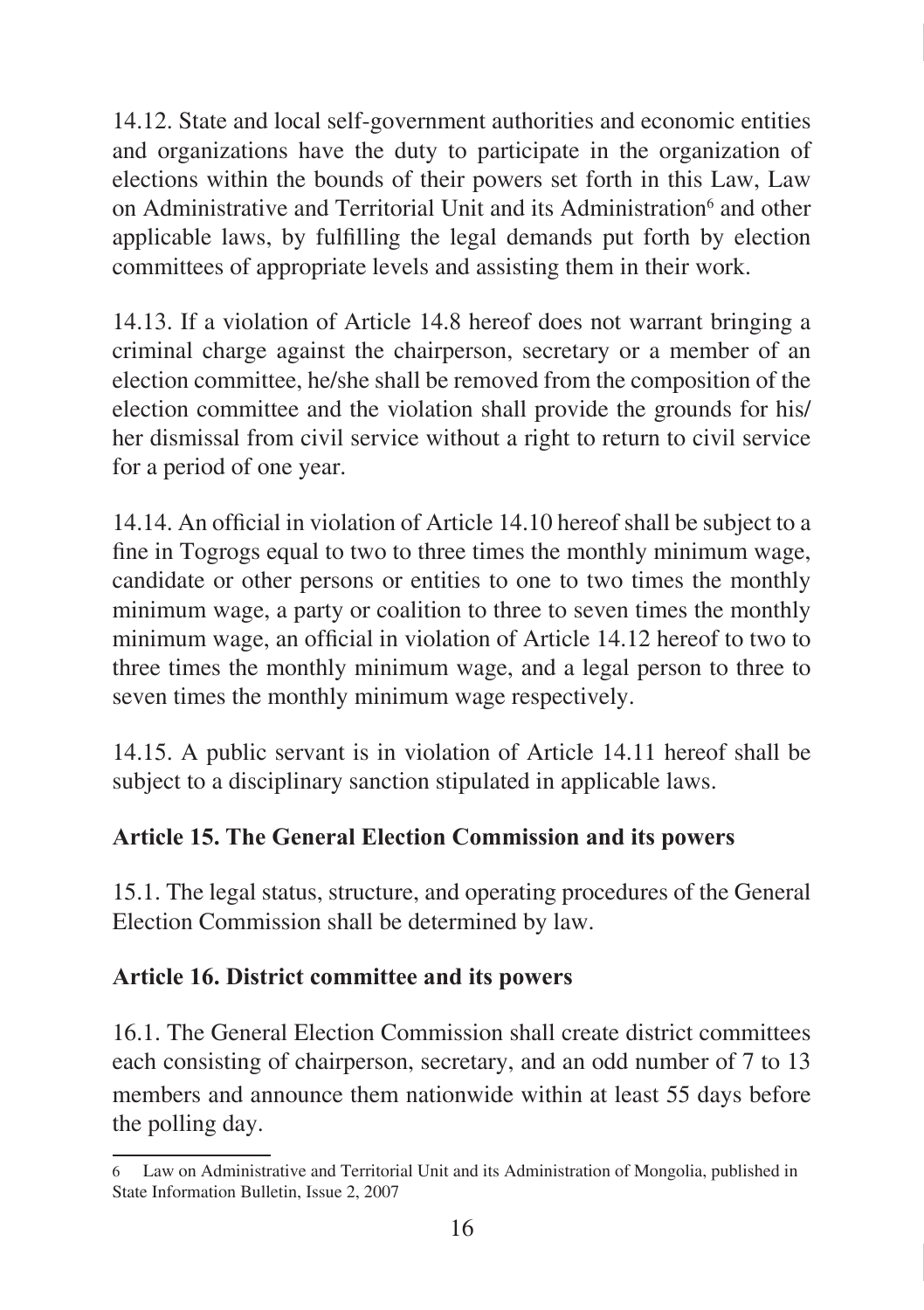16.2. A district committee shall exercise the following powers in its territory:

16.2.1. plan and organize an election ;

16.2.2. monitor the enforcement of the electoral legislation;

16.2.3. provide administrative and methodological guidance to the activities of its subordinate sub-district and division committees;

16.2.4. assign division committee numbers;

16.2.5. expend public funds allocated by the General Election Commission for stated purposes, disburse funds to subordinate subdistrict and division committees as per applicable procedures and monitor expenditure thereof;

16.2.6. register and issue identification cards to candidates running in the district;

16.2.7. coordinate activities of its district and division committees and state and local-government authorities of appropriate levels on matters pertaining to the organization and conduct of elections in the given territory, hear reports from their senior officials and take necessary action;

16.2.8. review and resolve petitions or complaints with regard to the decisions made by its sub-district or division committee and respond in writing thereof;

16.2.9. total the voting results of the district based on the polling outcome reports by its sub-district and division committees, deliver the collation report to the General Election Commission, announce election results to the public;

16.2.10. organize re-polling, by-election and re-election within the bounds of its powers and as per legislation;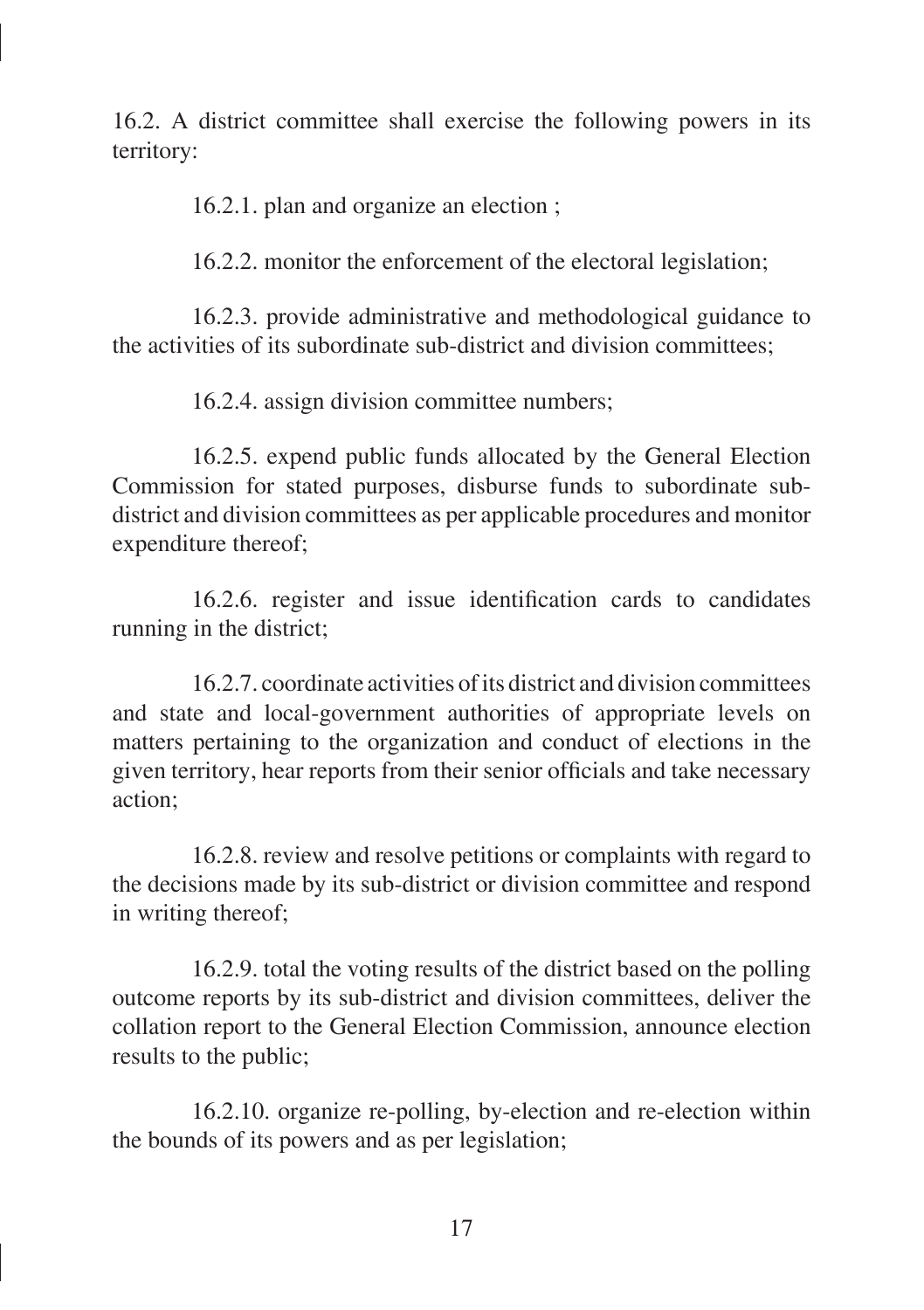16.2.11. compile election documents as per procedures approved by the General Election Commission and submit them to the General Election Commission;

16.2.12. perform tasks related to the organization and conduct of elections as assigned by the superior election body in accordance with law; and

16.2.13. Other powers prescribed by law.

## **Article 17. Sub-district committee and its powers**

17.1. A district committee shall create a sub-district committee consisting of chairperson, secretary and 5 or 7 members in a soum or, if required, a city district and make public announcement in the respective territory within at least 50 days before the polling day.

17.2. A sub-district committee shall exercise the following powers in its territory, apart from those stipulated in Article 16.2.1, 16.2.2, and 16.2.7 hereof:

17.2.1. provide administrative and methodological guidance to the activities of its division committees;

17.2.2. expend public funds allocated by the district committee for the stated purposes, disburse funds to division committees as per applicable procedures and monitor expenditure thereof;

17.2.3. review and resolve petitions or complaints pertaining to issues within its jurisdiction, respond in writing thereof:

17.2.4. total the voting results for the respective territory based on polling outcome reports by its division committees, deliver the collation report to the respective district committee, announce election results to the public;

17.2.5. perform tasks pertaining to the organization and conduct of elections as assigned by its superior election committee in accordance with law;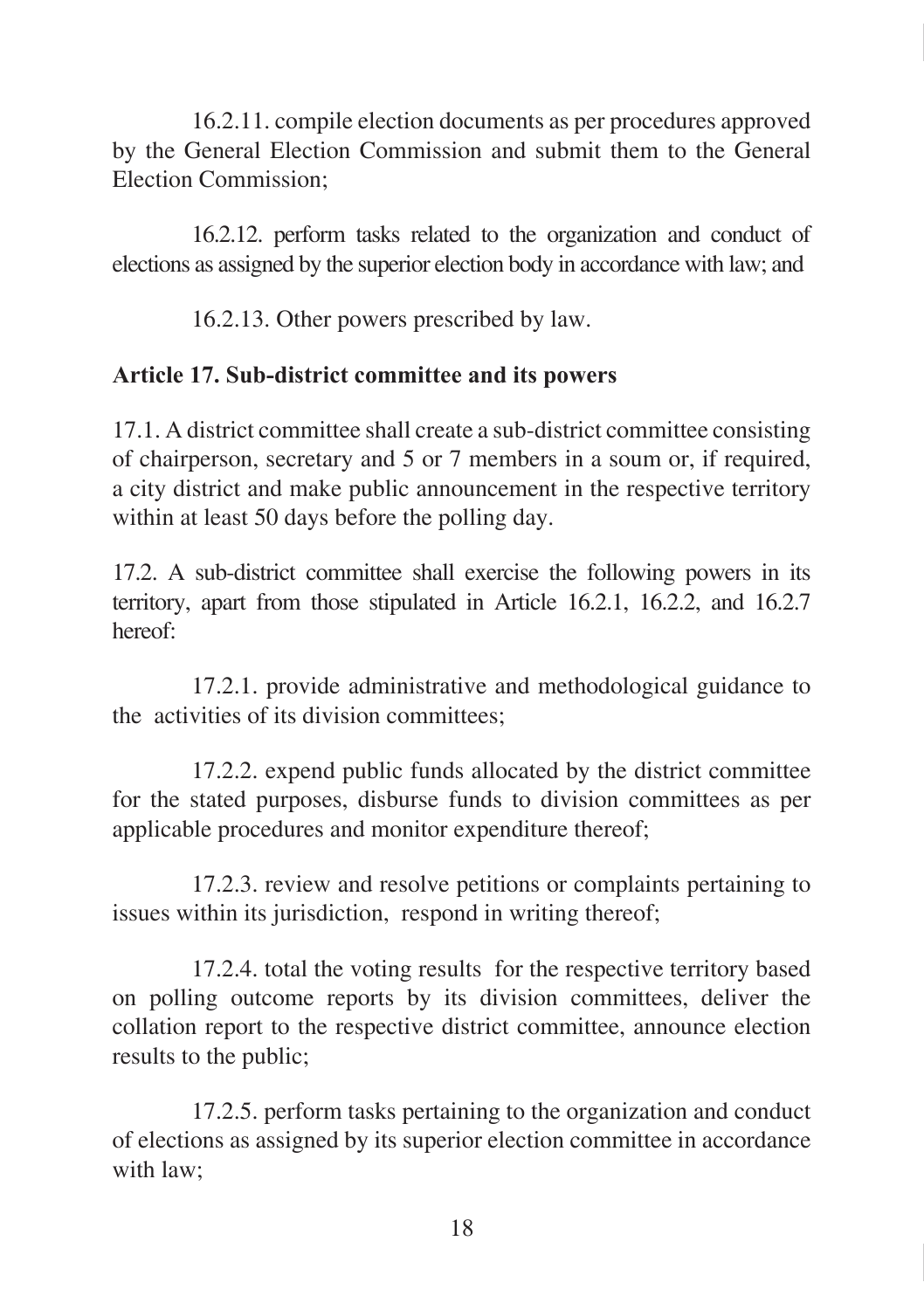17.2.6. compile election documents as per procedures approved by the General Election Commission and submit them to the respective district committee; and

17.2.7. Other powers prescribed by law.

#### **Article 18. Division committee and its powers**

18.1. A district committee shall create division committees each consisting of chairperson, secretary and members and announce them in the respective territory within at least 45 days before the polling day.

18.2. The membership of a division committee shall be defined based on the number of voters in the given territory and workload, as follows:

18.2.1. 5 or 7 where the division has up to 2,000 voters;

18.2.2. 7 or 9 where the division has 2,000-2,500 voters; or

18.2.3. 9 or 11 where the division has more than 2,500 voters.

18.3. A division committee shall have the following powers:

18.3.1. notify voters of the division committee's address and work schedule and the polling day and hours;

18.3.2. notify a corresponding state registration office of voter transfers and registration of transferred voters;

18.3.3. notify a corresponding state registration office of erroneous entries of persons whose legal incapacity has been proven by a court of law or who are serving imprisonment terms inthe electoral roll**;**

18.3.4. notify a corresponding state registration office to ensure the resolution of a conflict between the voter data specified in Article 20.2 hereof and the data in his/her citizen identification card;

18.3.5. prepare polling station premises, mobile ballot boxes,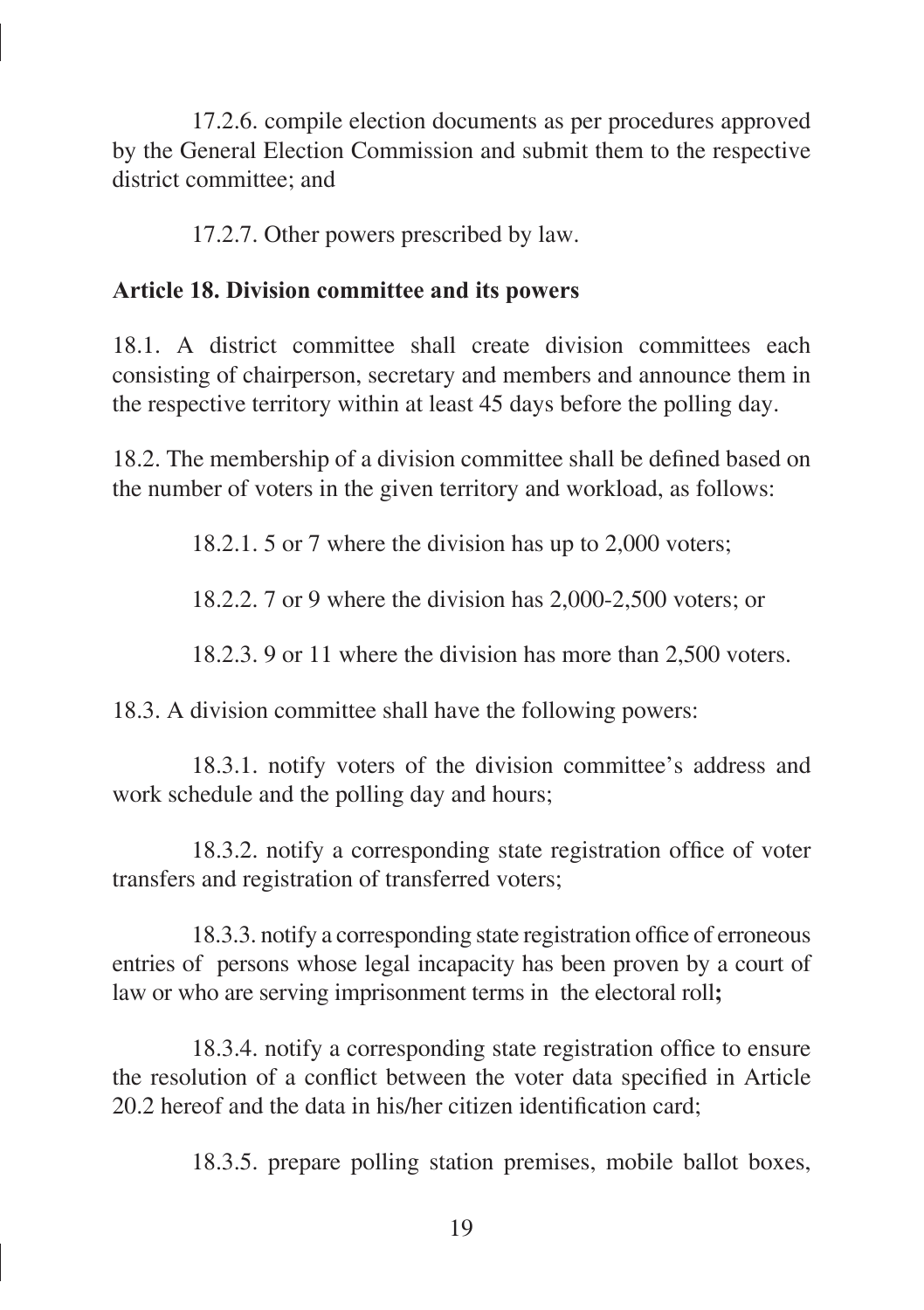vote counting equipment and other items required for polling and organize ballot casting;

18.3.6. total voting results and deliver collation report to the respective sub-district committee or, in its absence, to the respective district committee without delay;

18.3.7. compile election documents as per procedures approved by the General Election Commission and submit them to the respective sub-district committee or, in its absence, to the respective district committee;

18.3.8. resolve petitions or complaints pertaining the organization of elections, polling and/or vote counting within its jurisdiction or submit these to a competent authority;

18.3.9. perform tasks assigned by superior election committees in accordance with law; and

18.3.10. Other powers prescribed by law.

## **Article 19. Proceedings of election committee**

19.1. A district, sub-district or division committee shall discuss an issue within its jurisdiction in a committee meeting, pass the decision by a majority vote of the members present and issue a resolution thereof.

19.2. The quorum for the committee meeting referred to in Article 19.1 hereof shall be set at no less than two thirds of the election committee members.

19.3. The chairperson, secretary or a member of an election committee shall be prohibited from leaving the meeting referred to in Article 19.1 hereof without valid excuse.

19.4. In the event the chairperson, secretary or a member of the election committee leaves the meeting without valid excuse he/she shall be deemed present and having voted against the issue under discussion in the meeting.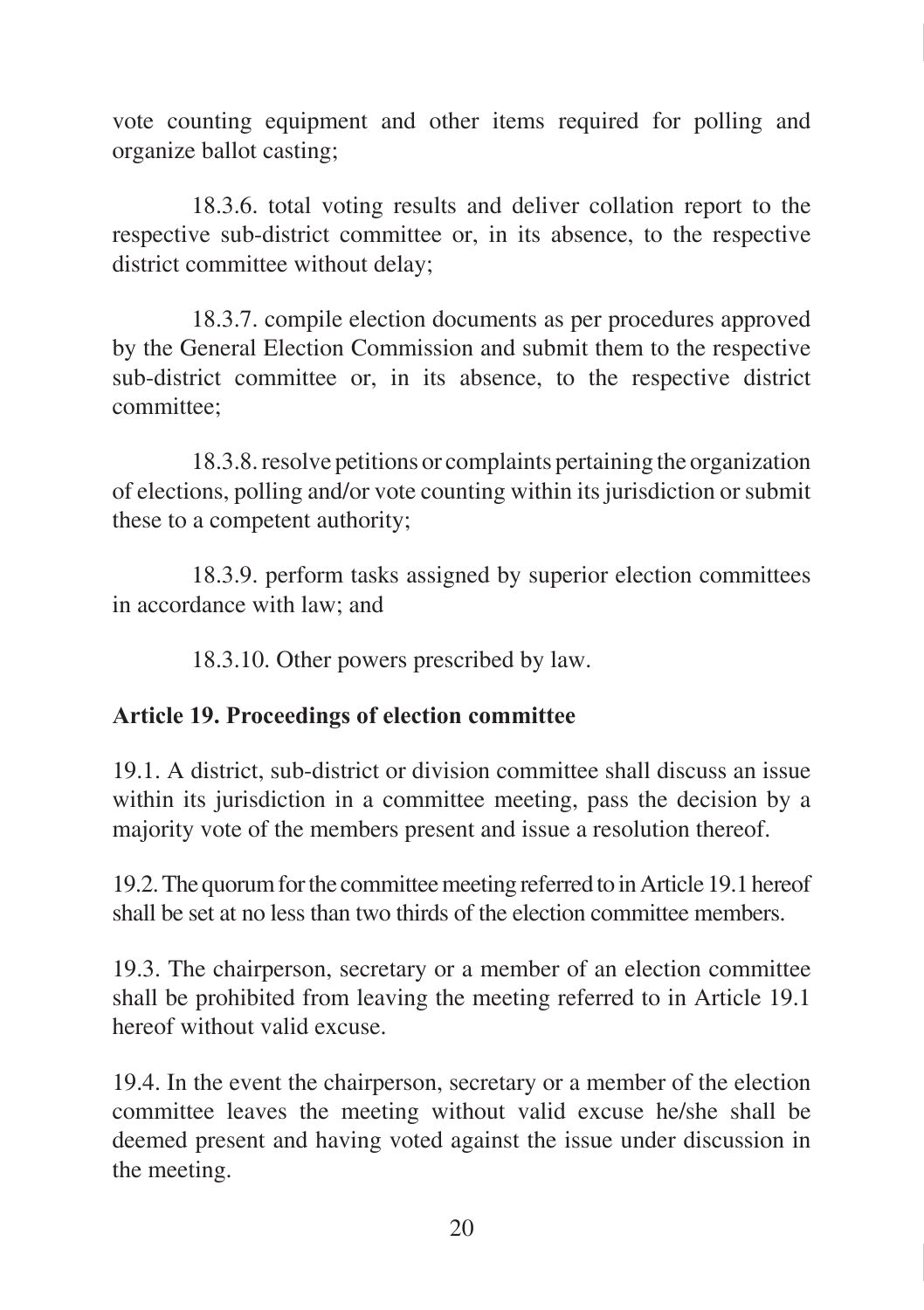19.5. The resolution referred to in Article 19.1 hereof shall be signed by the chairperson and secretary of the election committee.

19.6. The chairperson and secretary of the election committee shall have no right to refuse to sign a resolution issued in a meeting attended by at least two thirds of the election committee members as per Article 19.2 hereof.

19.7. An election committee shall issue and approve, in a meeting, the rules of order which shall spell out the norms of transparency and openness of its activities and terms of reference, operating principles and procedures of its members.

19.8. Decisions issued at election committee meetings shall be made public.

19.9. Minutes of an election committee meeting shall be taken as per rules approved by the General Election Commission and the responsibility for note taking shall be assigned to a member of the election committee.

19.10. Election documents shall be recorded. The documents to be recorded and record-keeping rules and procedures shall be determined by the General Election Commission.

19.11. The chairperson of a district or sub-district committee shall issue a directive on issues of internal operations.

19.12. The chairperson, secretary or a member of an election committee shall be given leave of absence from his/her principal job in light of the duty to be performed and his/her principal employer shall pay his/her salaries for the period in question.

19.13. Unless otherwise provided by law, a complaint against a decision made by a lower election committee may be lodged with a superior election committee and the latter shall review and resolve the complaint and respond to the complainant in writing within three working days following receipt of the complaint.

19.14. An election committee has a right to put forth a legal demand to an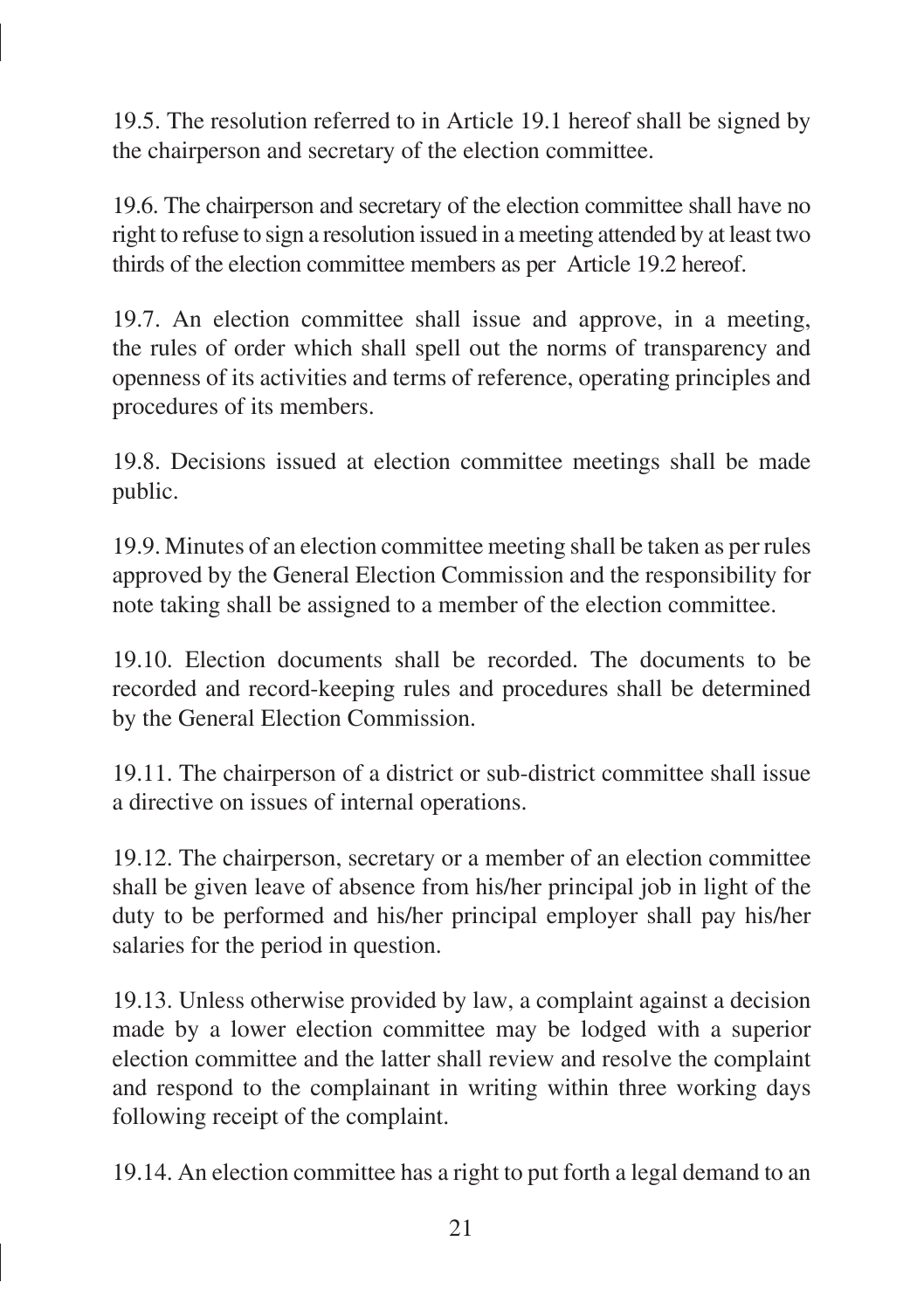organization or an official that bears duties under the electoral legislation to review and resolve issues pertaining to the organization and conduct of elections or examination of breaches of law or redress of breaches of law. The organization or official in receipt of such a demand shall address the issue in question and furnish a written notification within two working days following the receipt of the demand.

19.15. The General Election Commission or a district committee may issue a procurement contract to an individual or legal person within the scope of the allocated public funding and without competitive bidding. This process shall not be subject to regulation under the Law on Public Procurement of Goods, Works and Services<sup>7</sup>.

19.16. All organizations, officials and citizens that bear duties under the electoral legislation shall be obligated to implement the decisions issued by their respective election committees within the bounds of their legal powers.

19.17. Chairperson of an election committee who is in breach of Article 19.9 hereof shall be subject to a fine in Togrogs equal to two to three times the monthly minimum wage, committee member to one to two times the monthly minimum wage, chairman, secretary or member of an election committee who has failed to respond within the time frame set in Article 19.13 hereof to a fine of two to three times the monthly minimum wage, an official who has failed to respond within the time frame set forth in Article 19.14 hereof to a fine of two to three times the monthly minimum wage, a citizen who is in breach of Article 19.16 hereof to a fine of one to two times the monthly minimum wage, an official to a fine of two to three times the monthly minimum wage, and a legal person to a fine of three to seven times the monthly minimum wage respectively.

19.18. Chairman or secretary of an election committee who is in breach of Article 19.6 hereof shall be removed from the election committee and the violation shall provide the grounds for dismissal of the civil servant without a right of return to civil service for a period of one year.

Law of Mongolia on Public Procurement of Goods, Works and Services, "State Information" bBulletin, Issue 48, 2005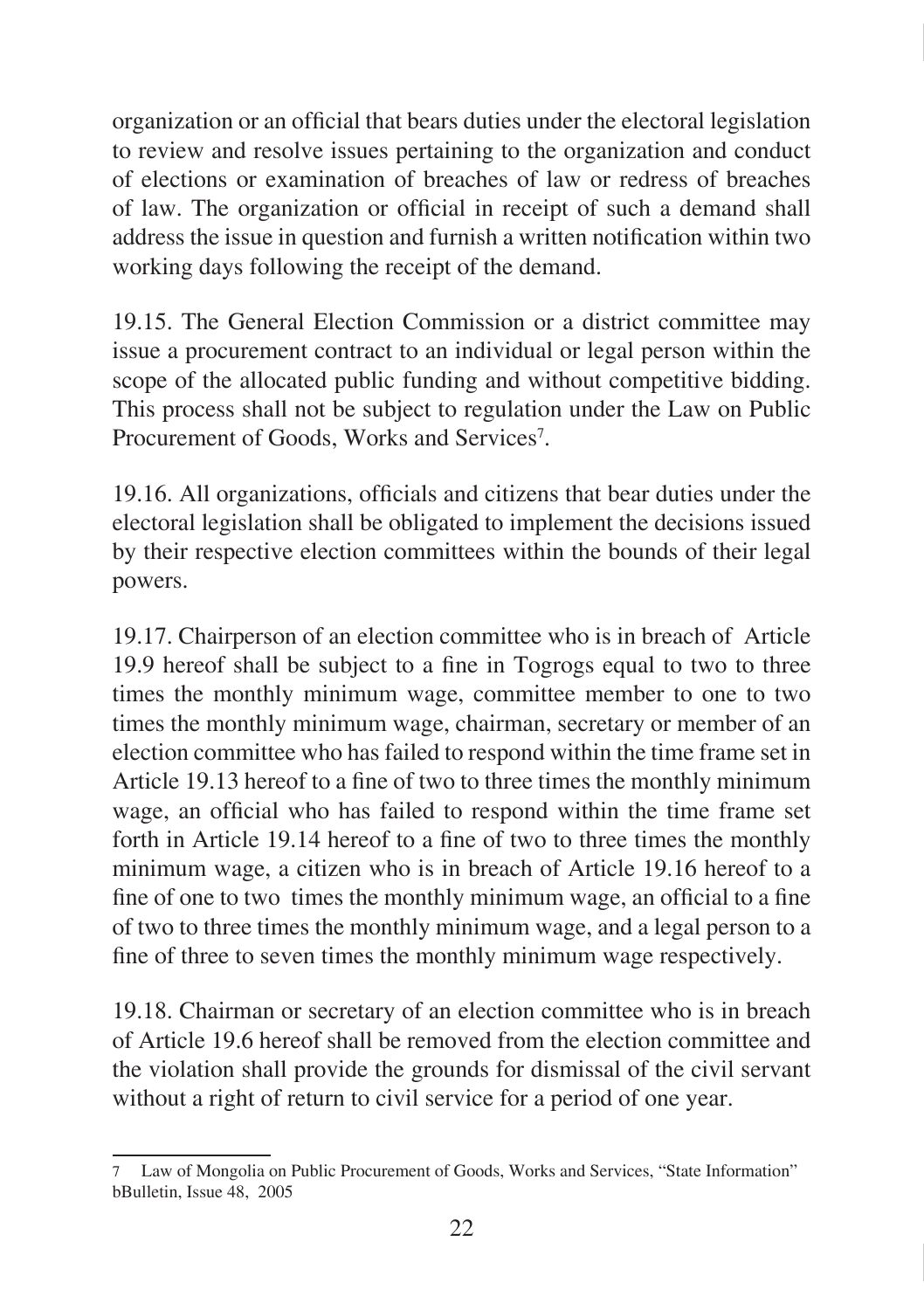#### **CHAPTER FOUR**

#### **Electoral roll**

#### **Article 20. Preparation and exposure of electoral roll**

20.1. The electoral roll shall be prepared based on the national civil registration and information database. The government authority in charge of state registration shall organize and administer the verification of the electoral roll, removal of duplicate entries, and registration of eligible voting citizens absent from voter lists and other relevant activities nationwide.

20.2. Father's (or mother's) name, given name, age, sex, citizen identification card number, personal identification number and residence address of a voter with domicile in a given division's territory shall be recorded in the electoral roll and voters shall be listed in order of residential address thereof.

20.3. State registration branch offices of aimags and capital city shall review the electoral rolls prepared by respective soum, district or khoroo state registration units and staff as per the forms approved by the General Election Commission and the domicile register of bagh (smallest local administrative unit) and khoroo populations, and deliver it to the central government authority in charge of state registration.

20.4. The central government authority in charge of state registration shall compile the data registering the last name (father or mother's), given name, age, sex, citizen identification card number, personal identification number and domicile of eligible voting citizens on the electoral roll referred to in Article 20.3 hereof for each aimag**,** capital city, soum, district, bagh and khoroo and for each division created pursuant to Article 13.1 hereof, and post the electoral roll on its website by the 15th day of March of the election year and keep it thereon until the end of the election.

20.5. The central government authority in charge of state registration shall ensure that an eligible voting citizen has access only to his/her personal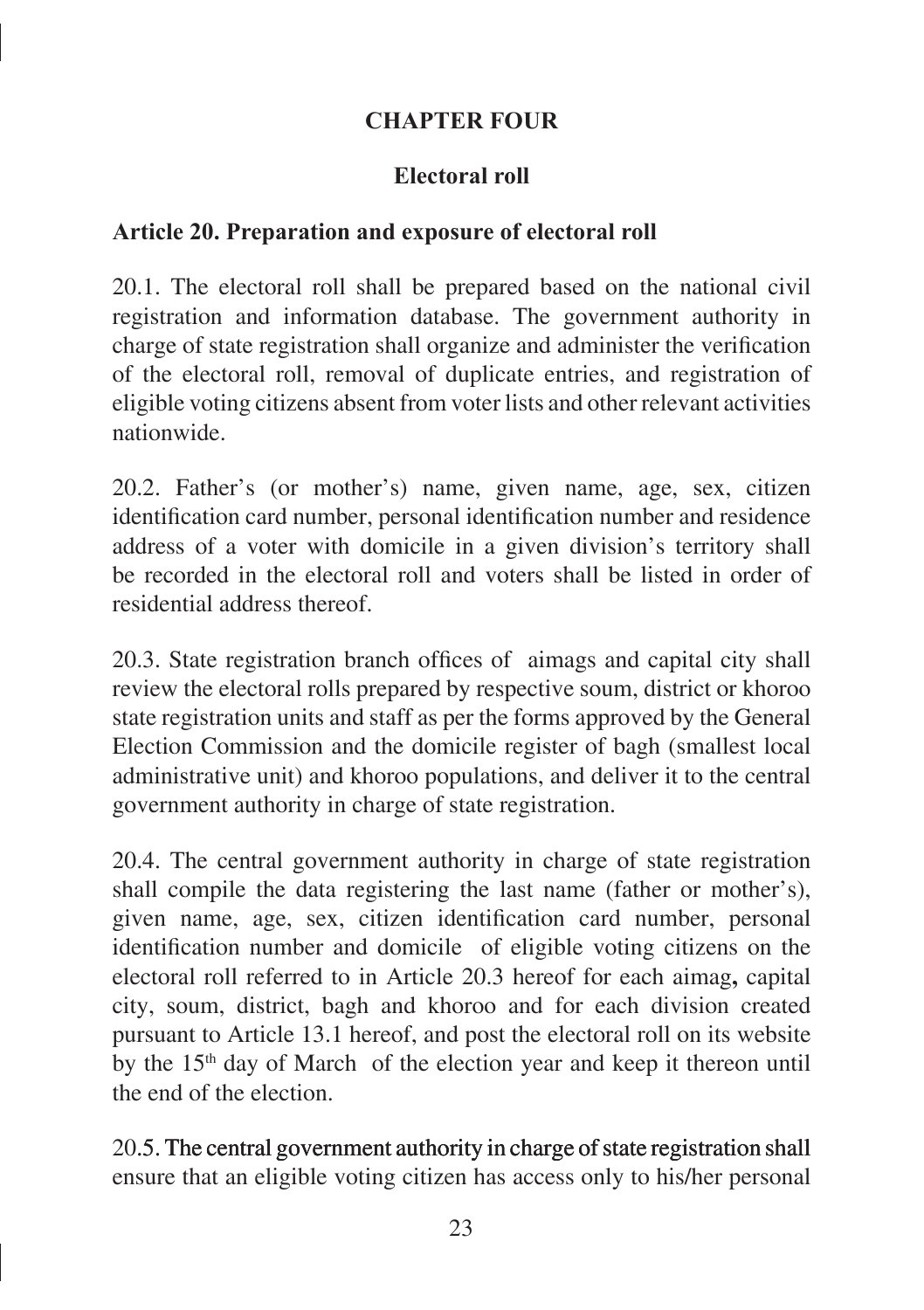data in the electoral roll posted on the website pursuant to Article 20.4 hereof.

20.6. The Supreme Court and the central court decision enforcement authority shall prepare the data on citizens of voting age whose legal incapacity has been determined by court of law and on citizens of voting age serving imprisonment respectively and deliver the data to the central government authority in charge of state registration by the  $10<sup>th</sup>$  day of April of the election year**.**

20.7. The central government authority in charge of state registration shall make the following changes to the electoral roll posted on the website pursuant to Article 20.4 hereof and prepare and deliver the revised electoral roll in hard copy and soft copy to the General Election Commission within at least 55 days before the polling day:

20.7.1. Changes made in response to the complaint by a voter about his/her non-registration or incorrect registration in the electoral roll referred in Article 20.4 hereof;

20.7.2. Changes in civil registration data such as a voter's last name (father or mother's), given name, age, sex, citizen identification card number, personal identification number and domicile;

20.7.3. Changes associated with the data on person's death; and

20.7.4. Changes associated with the data on citizens referred to in Article 20.6 hereof.

20.8. The General Election Commission shall organize the electoral rolls delivered pursuant to Article 20.7 hereof by each electoral district and deliver the electoral rolls in hard copy and soft copy to the corresponding district committees within at least 50 days before the polling day.

20.9. A district committee shall create an electronic database with the electoral roll referred to in Article 20.8 hereof systematized for each district division and deliver the division electoral rolls in hard copy and soft copy to corresponding division committees within at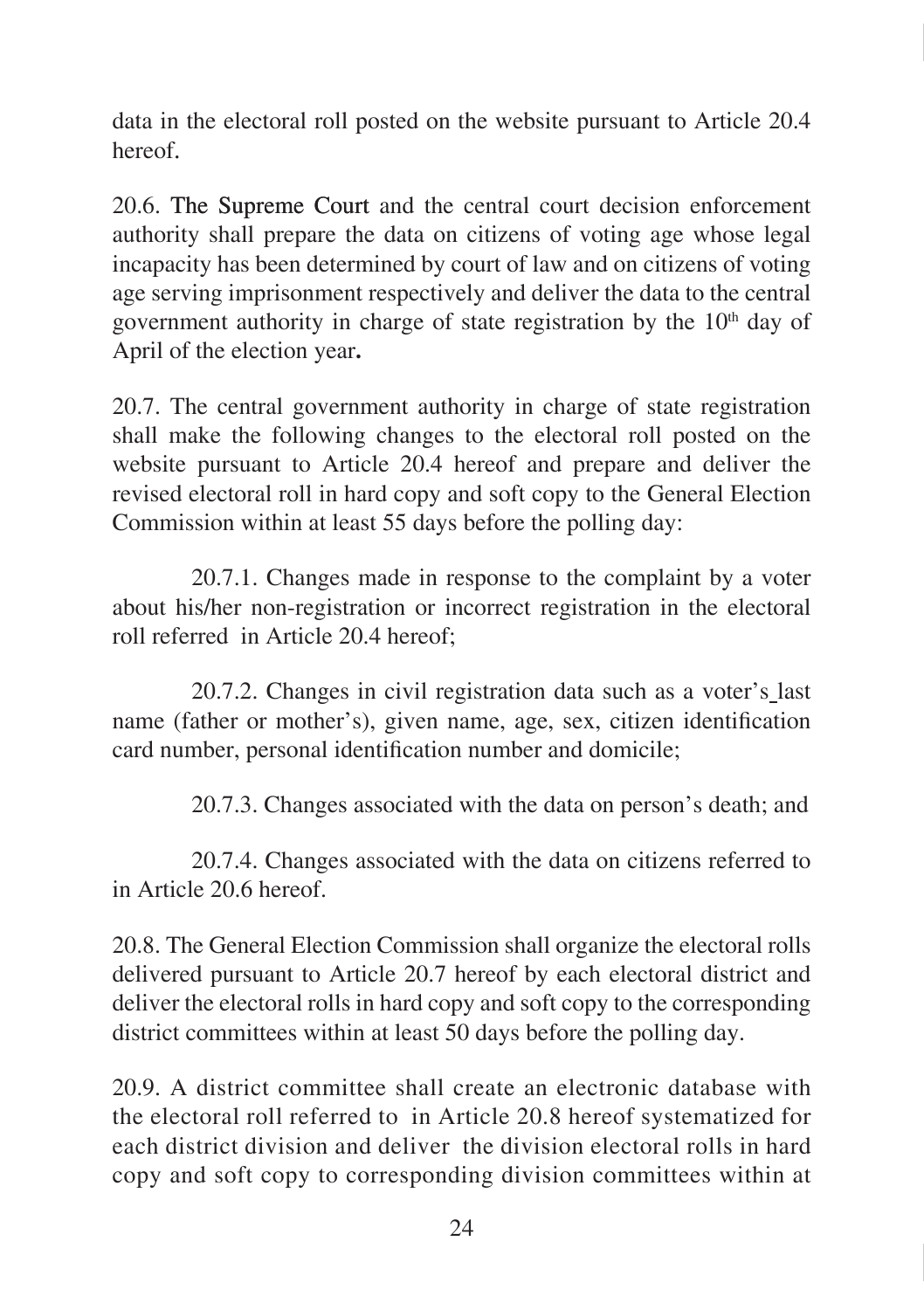least 40 days before the polling day.

20.10. Commander of a military regiment or unit based in the division's territory shall prepare data on citizens of voting age serving in the regiment/unit, and chief of police and court decision enforcement authority shall prepare data on citizens of voting age arrested or detained temporarily or on remand on the grounds of administrative offences or in the course of legal proceedings, as per forms approved by the General Election Commission and deliver the data to corresponding division committees within at least 30 days before the polling day.

20.11. A division committee shall check the electoral roll referred to in Article 20.9 hereof against the data on citizens of voting age referred to in Article 20.10 hereof. The checked electoral roll shall be signed by the chairperson and secretary of the division committee and displayed publicly within at least 20 days before the polling day to allow voters free access to the information.

20.12. Procedures for review and alteration of electoral rolls shall be approved jointly by the central government authority in charge of state registration and General Election Commission.

20.13. A voter should check his/her registration in the electoral roll referred to in Article 20.4 and 20.11 hereof within at least ten days before the polling day.

20.14. A division committee shall report the number of voters registered in the electoral roll referred to in Article 20.11 hereof to its district committee and the district committee shall total and report the number of voters from division committees to the General Election Commission.

20.15. An electoral roll shall consist of main ballot box polling list and sealed mobile ballot box polling list.

20.16. A voter shall be registered in one electoral roll of one electoral division only.

20.17. Reproduction and distribution of an electoral roll is prohibited in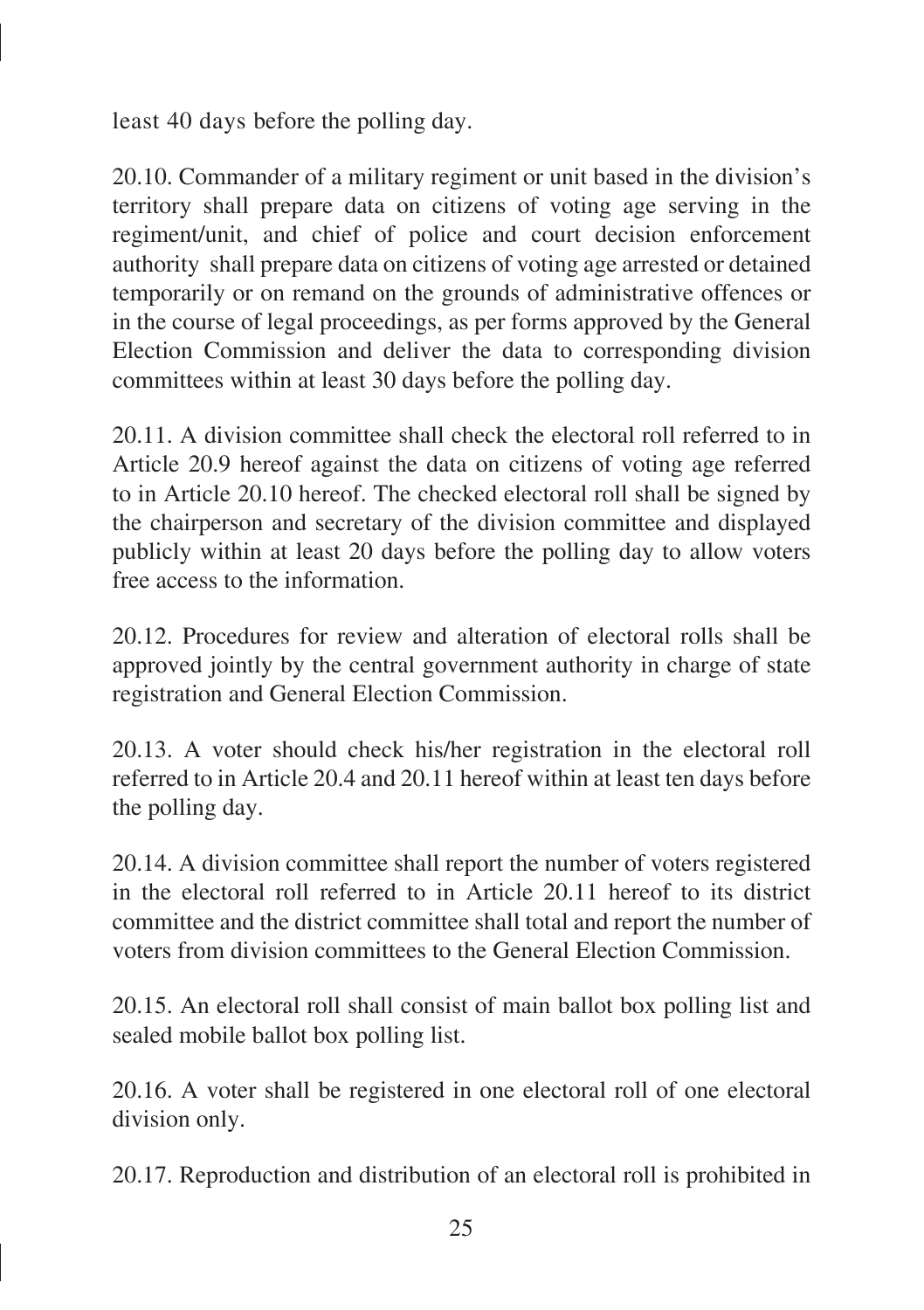circumstances other than where it is required for division committee's statutory purposes or requested by a party, a coalition or an independent candidate participating in the election.

20.18. A party, a coalition or an independent candidate that has made a request pursuant to Article 20.17 hereof shall bear the expenses for the preparation of hard copy and soft copy of an electoral roll. The cost of work shall be determined by the General Election Commission.

20.19. An official who is in breach of Article 20.3-20.7, 20.10, and 20.16 hereof shall be subject to a fine in Togrogs equal to two to three times the monthly minimum wage, chairman; secretary or member of election committee who is in breach of Article 20.8, 20.9, 20.11, and 20.14 hereof to two to three times the monthly minimum wage; and an entity in breach of Article 20.17 hereof to two to three times the monthly minimum wage.

20.20. In the case a violation referred to in Article 20.19 hereof is grave; it shall serve as the ground for dismissal of the official without a right of return to civil service for a period of one year.

## **Article 21. Procedures for resolving voter registration complaint**

21.1. If the name of a voter or of his/her family member is not registered or registered incorrectly in the electoral roll, the voter shall lodge a written complaint in his/her name or on behalf of his/her family member with the corresponding state registration office at least ten days before the polling day.

21.2. A state registration office in receipt of a complaint pursuant to Article 21.1 hereof, shall retrieve the data on the complainant from the national civil registration and information database and issue a reference note. An authorized civil registration office staff assigned to the division committee shall make a change to the voter's data in the electoral roll within three days, based on the reference note.

21.3. Alteration of an electoral roll on grounds other than those laid down in Article 21.2 hereof is prohibited.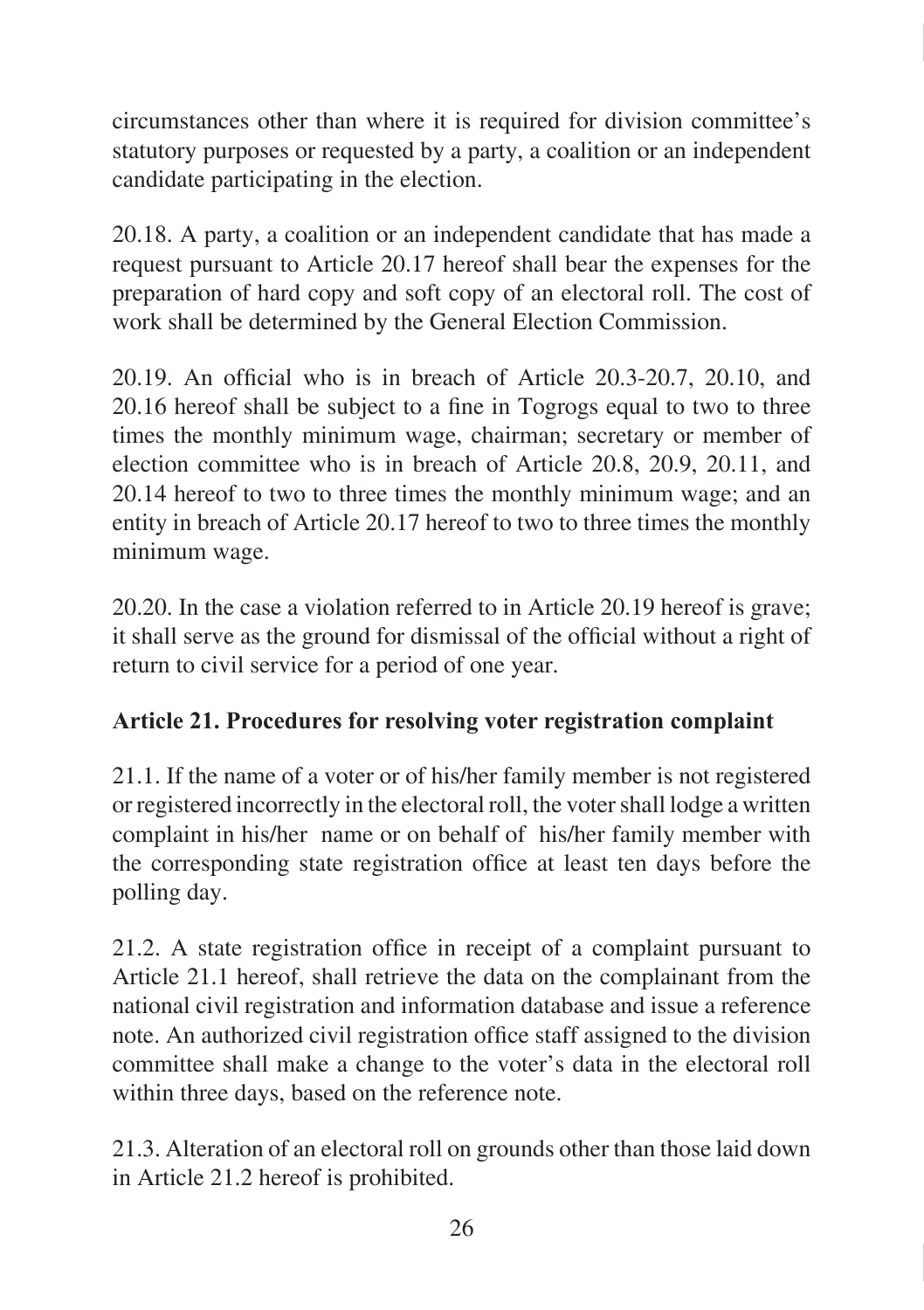21.4. Taking actions referred to in Article 21.1 and 21.2 hereof on the polling day is prohibited.

21.5. An official who is in violation of Article 21.2-21.4 hereof shall be subject to a fine in Togrogs equal to three to five times the monthly minimum wage.

#### **Article 22. Transfer of voter**

22.1. A voter shall vote in a division that corresponds to his/her place of domicile.

22.2. Transfer of voters shall be discontinued 30 days before the polling day and a division committee is prohibited from registering a voter transfer within 30 days before the polling day.

22.3. If a voter transfers within 30 days before the polling day, he/she shall make a request providing official business or health related reasons, to the division committee responsible for his/her place of domicile and the division committee shall notify the corresponding state registration office thereof.

22.4. A voter who has transferred pursuant to Article 22.3 hereof shall notify the division committee of the place he/she has transferred to of the transfer and the division committee shall notify the corresponding state registration office thereof.

22.5. The corresponding state registration offices shall be responsible for the removal and entry of the transferring voter in the relevant division electoral rolls based on the notifications from the relevant division committees referred to in Article 22.3 and 22.4 hereof.

22.6. Transfer/migration of citizens from one administrative unit to another shall be suspended in the whole of the country from the day of announcement of the elections until the end of the polling day.

22.7. The chairperson or secretary of an election committee who is in violation of Article 22.2-22.4 hereof shall be subject to a fine in Togrogs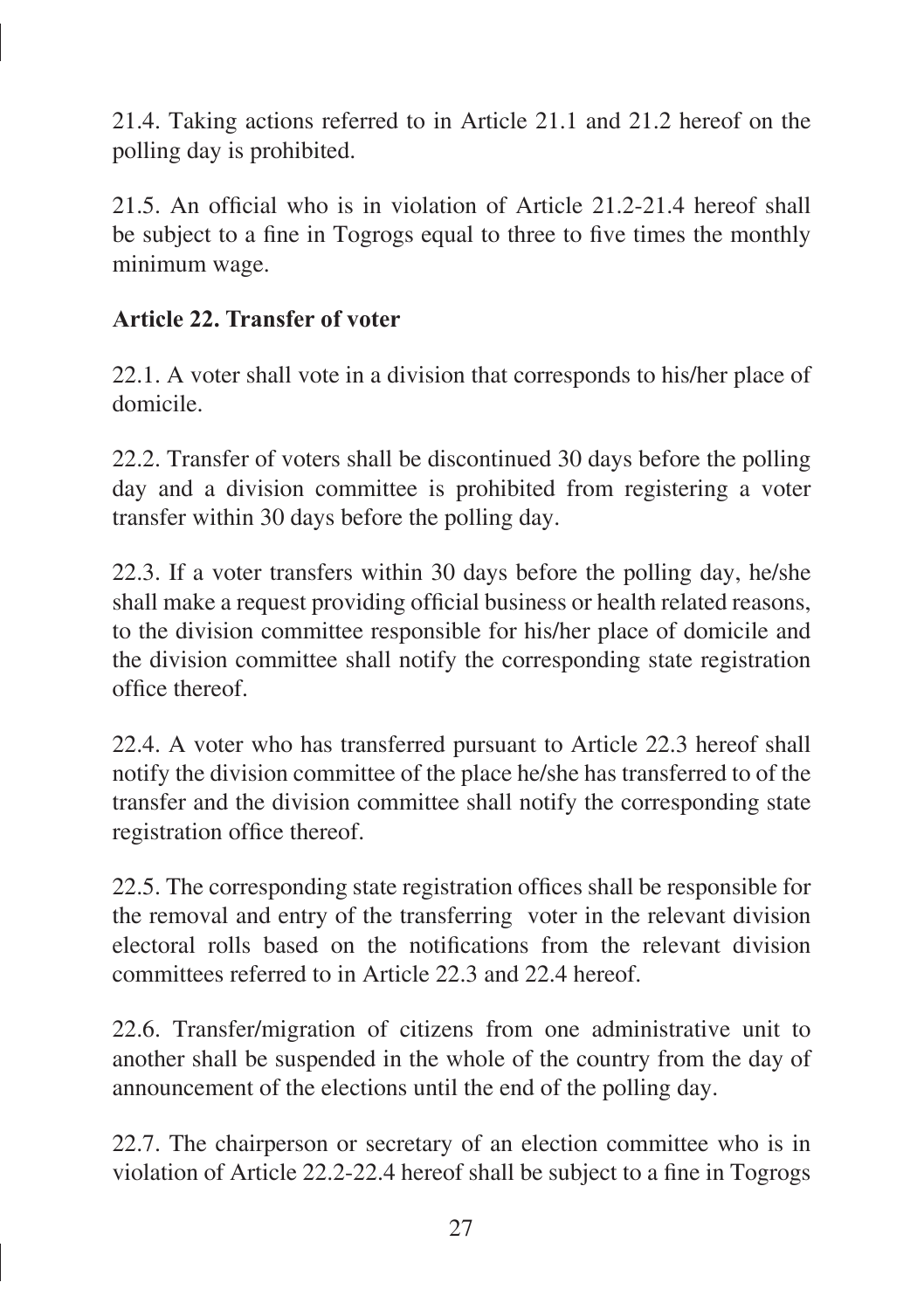equal to three to five times the monthly minimum wage, election committee member to two to four times the monthly minimum wage, and an official who is in violation of Article 22.5 and 22.6 hereof to three to five times the monthly minimum wage respectively.

## **CHAPTER FIVE**

## **Party and coalition participating in election**

## **Article 23. Expression of intent to participate in elections by a party or a coalition**

23.1. A party which has registered with the Supreme Court before the day of announcement of elections shall have the right to participate in the election.

23.2. Two or more parties may participate in an election as a coalition in which case Article 23.1 hereof shall be applicable to each party forming the coalition.

23.3. A party or a coalition shall express its commitment to abide by the Constitution of Mongolia, Law on the Election of the State Great Hural of Mongolia, Law on the Central Electoral Body,<sup>8</sup> Law on Administrative Liability, $\degree$  Criminal Law<sup>10</sup> and other legislation, and its intent to participate in the election in writing to the General Election Commission at least 50 days prior to the polling day.

23.4. A party or a coalition shall deliver its letter of intent to participate in an election along with the following documents in attachment to the General Election Commission:

23.4.1. Resolution of a party congress or the central representative body elected and formed by the party congress if the party participates in the election by itself, and, in the case a coalition is formed to participate

Law of Mongolia on Central Electoral Body, State Information Bulletin, Issue 5, 2006

Law of Mongolia on Administrative Liability, State Information Bulletin, Issues 4-5, 1992

<sup>10</sup> Criminal Law of Mongolia, State Information Bulletin, Issue 5, 2002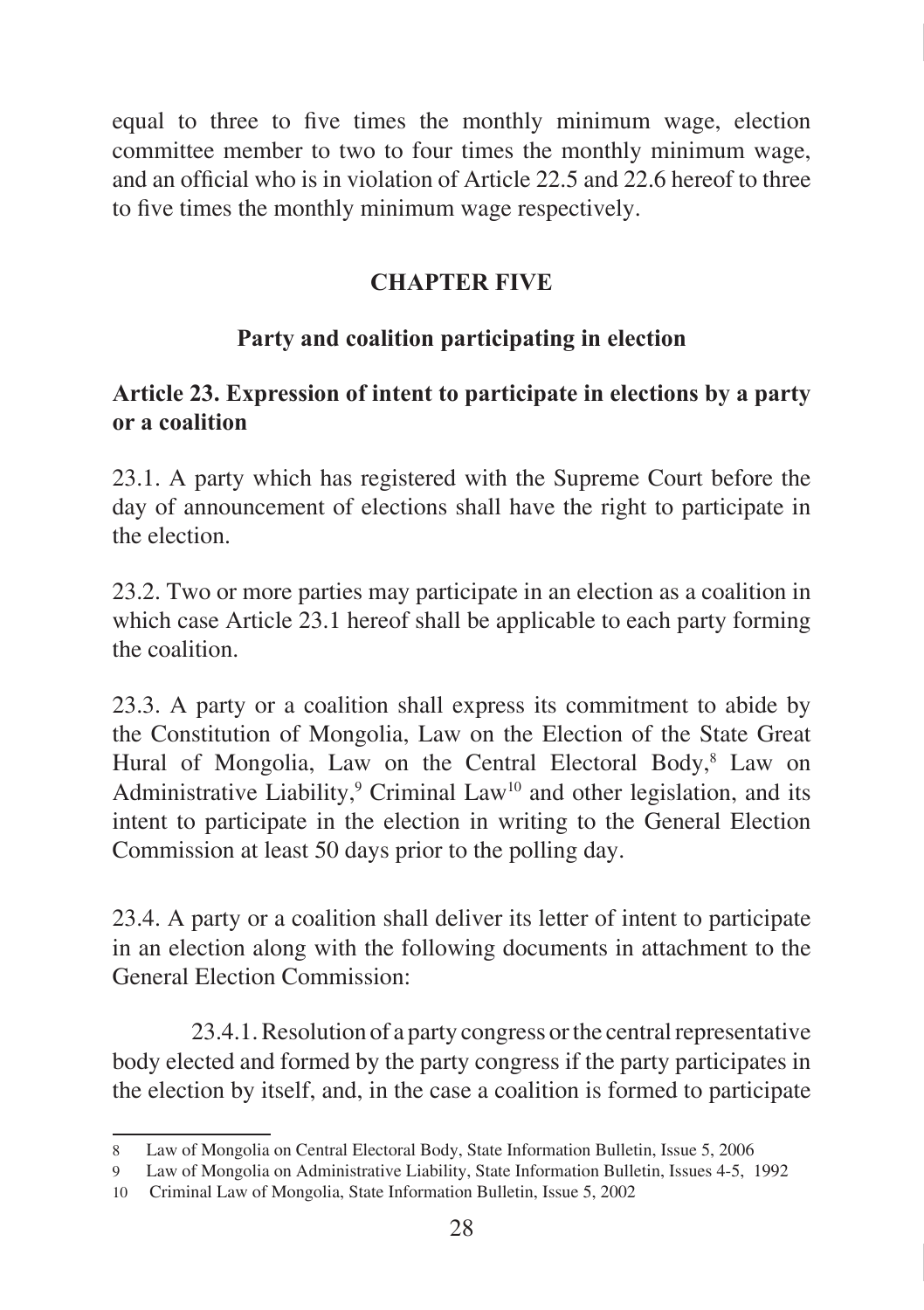in elections, the resolution of the coalition's representative body referred to in Article 24.6 hereof;

23.4.2. Notarized copy of the party by-laws registered with the Supreme Court of a party participating in elections on its own and all parties participating in a coalition;

23.4.3. Approved party or coalition election platform;

23.4.4. Opinion of the state audit office referred to in Article 34.5 hereof;

23.4.5. Statement(s) on donations made by citizens and legal persons to the party or parties in the coalition over the past year, audited and certified by an audit body; and

23.4.6. Information containing the title of the party or coalition's central electoral body, its composition, address and contact phone number.

23.5. The representative body of a coalition shall deliver the following documents, apart from than those referred to in Article 23.4 hereof, to the General Election Commission:

23.5.1. Notarized copy of the coalition agreement; and

23.5.2. Decision and minutes of a meeting of the top governing body of each party participating in the coalition, referred to in Article 24.1 hereof

#### **Article 24. Creation of coalition by parties and coalition agreement**

24.1. If the parties registered with the Supreme Court pursuant to Article 23.1 hereof form a coalition to participate in a regular election of the State Great Hural, each party joining the coalition shall hold its congress or a meeting of its central representative body and address the following:

24.1.1. Discussion and approval of the title and election platform of the coalition;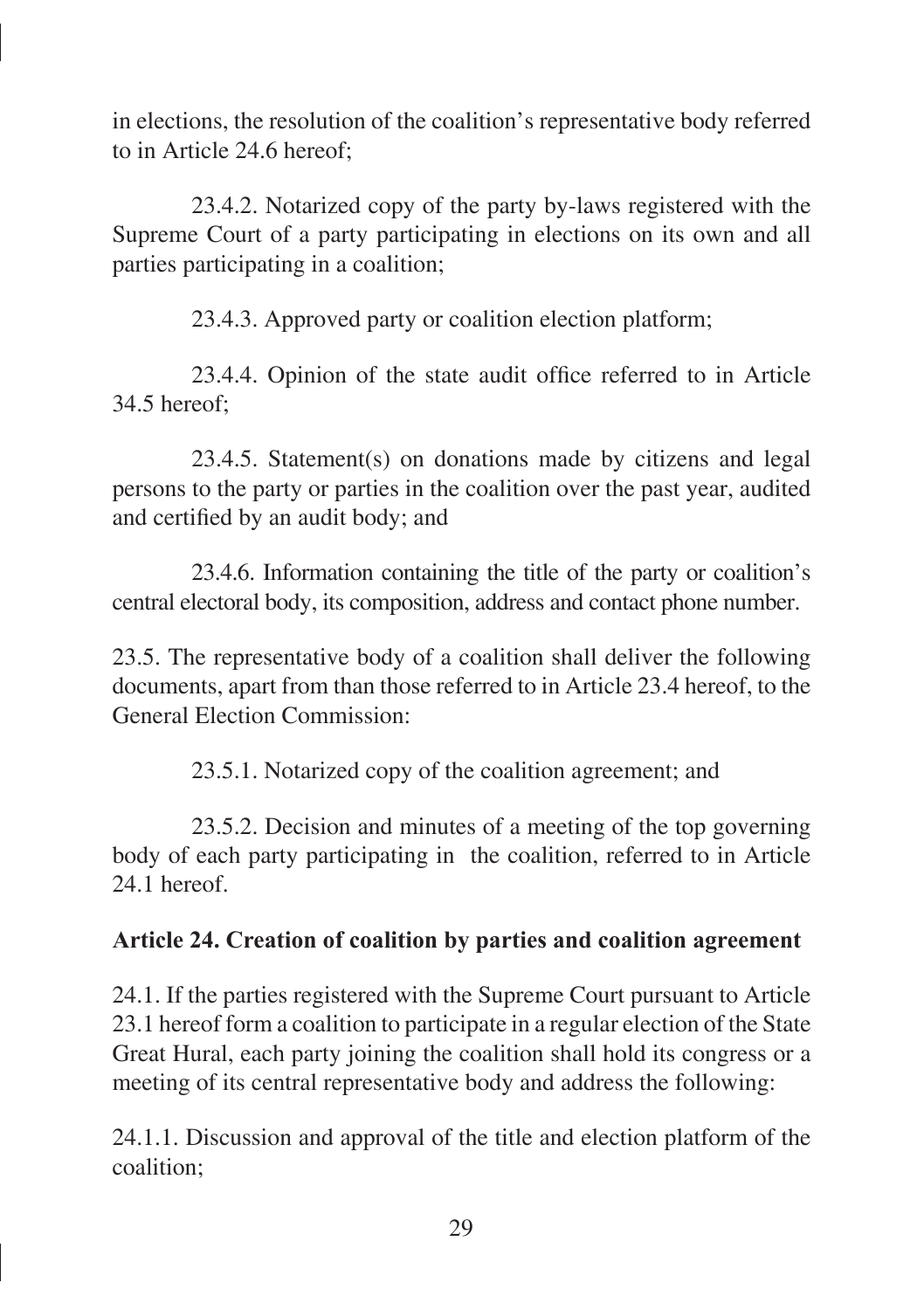24.1.2. approval of the number of candidates from each party in the coalition;

 24.1.3. discussion and nomination of candidates for the quota allocated for each party;

24.1.4. appointment of party representatives (hereinafter referred to as "party representative body") who are authorized to make decisions on election-related issues on the party's behalf in the coalition; and

24.1.5. Review of the coalition agreement.

24.2. The body referred to in Article 24.1 hereof shall revolve the issue referred to in Article 24.1.3 hereof by secret ballot.

24.3. If the parties intending to join the coalition address the issues specified in Article 24.1 hereof, and reach a common understanding, the coalition shall be deemed officially formed and chairpersons of the parties joining the coalition shall sign and stamp the coalition agreement to certify it.

24.4. A coalition shall have an official title and an emblem. A coalition shall be prohibited from adopting the name of an individual, country, ethnic group or a tribe or the title used by other parties in previous elections and from changing the announced coalition title during elections and the term of office of the newly elected State Great Hural.

24.5. A party or a coalition is prohibited from joining a coalition already formed pursuant to Article 24.1 and 24.3 hereof or after it has been registered for participation in elections pursuant to Article 25.5 hereof.

24.6. A coalition representative body shall consist of representatives appointed by each party in the coalition pursuant to Article 24.1.4 hereof, and while having the power to make decisions on election- and coalitionrelated issues such as amendment of the coalition's election platform and agreement, establishment of the order of candidates on the coalition list, nomination for political positions such as Chairperson of the State Great Hural and Prime Minister, nomination for by-elections and termination of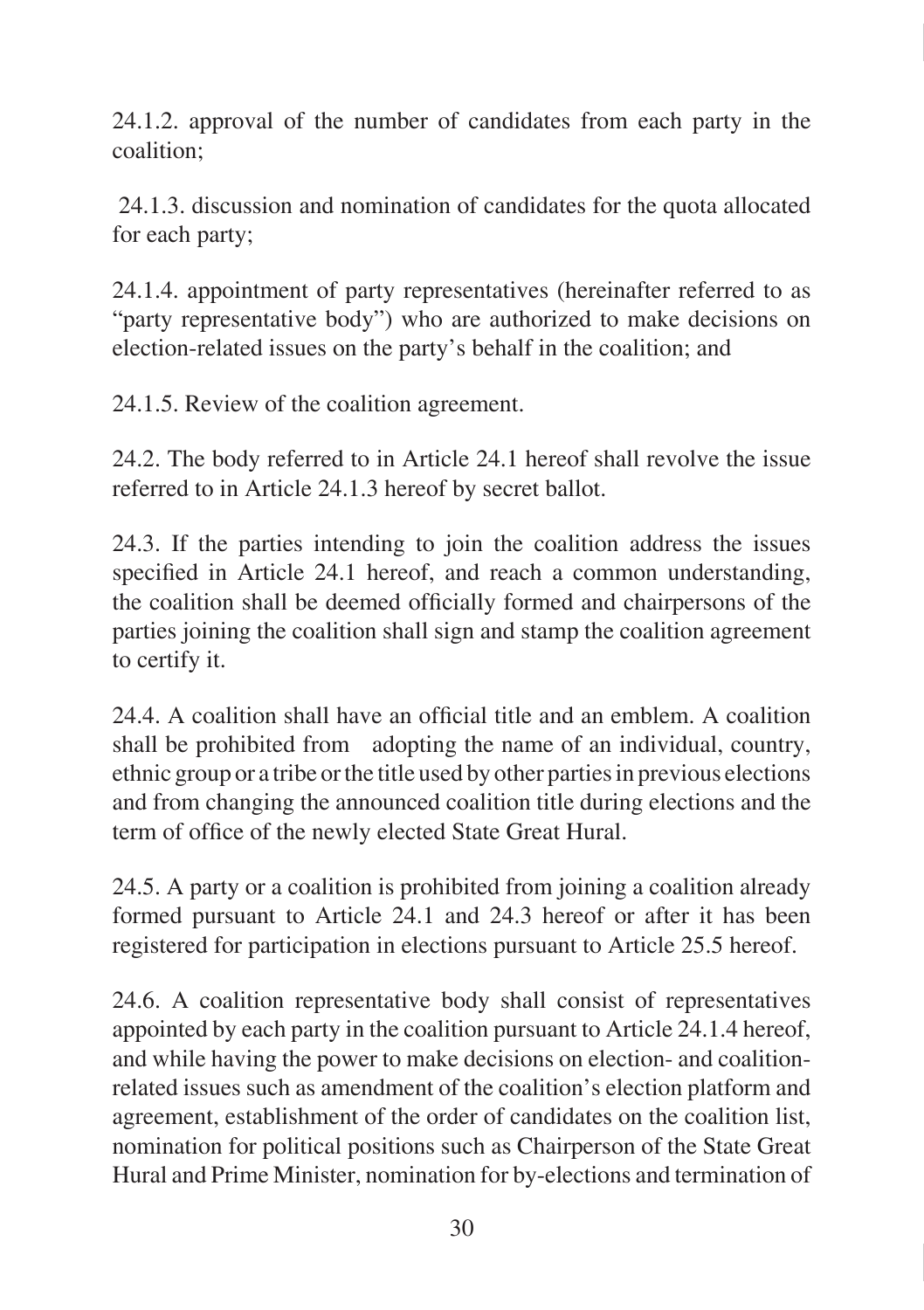the coalition agreement, it shall not have the right to change the number of seats allocated for the parties pursuant to Article 24.1.2 hereof.

24.7. A coalition agreement shall relate common and reciprocal rights and obligations of the parties to the coalition agreement, coalition title, coalition representative body and last names (father or mother's name), given names and positions of persons on its governing body, coalition's electoral body and last name (father or mother's name) and first name of an official who represents it, and other agreed issues.

24.8. A coalition agreement shall be effective during the term of office of the State Great Hural formed as a result of the elections and its returns.

24.9. Parties in a coalition shall participate in the regular election and by-elections of the State Great Hural and a newly elected State Great Hural as one entity. A party in a coalition shall be prohibited from nominating a candidate, opening an election bank account, joining other party coalitions and participating in the elections on an individual basis or forming another coalition, and in the event any of the parties make such a decision, the coalition shall be deemed dissolved.

24.10. A party in a coalition may leave the coalition at any time and a party shall be deemed as having left the coalition once its representative body referred to in Article 24.1 hereof officially notifies the representative body specified in Article 24.6 hereof, in which case the coalition shall be deemed dissolved.

24.11. The representative body of a party specified in Article 24.1.4 hereof may terminate the coalition agreement at any time.

24.12. In the event a coalition is dissolved pursuant to Article 24.9-24.11 hereof, the parties that formed this coalition during the State Great Hural elections and in the resulting State Great Hural are prohibited from reuniting and forming a coalition as well as from organizing themselves in the State Great Hural as one group.

24.13. Parties that have not joined in coalitions from the outset are prohibited -- in the event of dissolution of a coalition as per Article 24.9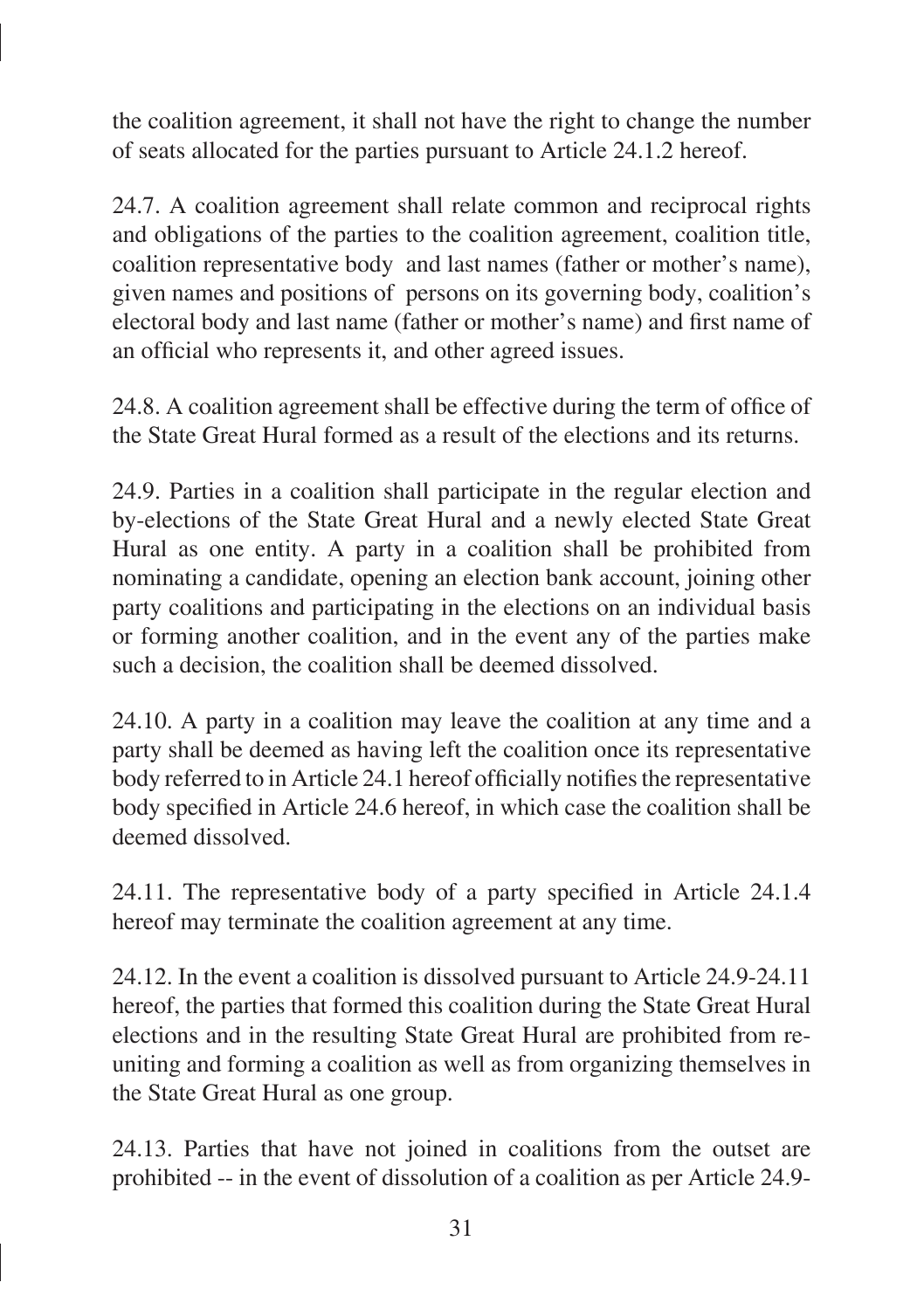24.11 hereof -- from uniting and forming a coalition again during the given State Great Hural elections or in the resulting State Great Hural except the formation of a coalition government and from organizing themselves as one group. This provision shall be inapplicable in the case where a party that has left a coalition and that holds more than eight seats forms a group by itself.

## **Article 25. Registration of a party or a coalition for participation in elections**

25.1. In registering a party or a coalition that has expressed its intention to participate in the election pursuant to Article 23 hereof, the General Election Commission shall check the accuracy and completeness of the documents submitted by the said party or coalition.

25.2. The General Election Commission shall decide whether to register a party or a coalition for participation in the election based on the documents specified in Article 23.4 and 23.5 hereof, within five days following their receipt.

25.3. Registration of a party or a coalition shall be denied in the following cases:

25.3.1. If the party or any of the parties in the coalition fails to meet the requirement laid down in Article 23.1 hereof;

25.3.2. If the documents specified in Article 23.4 and 23.5 hereof are incomplete or false;

25.3.3. If the documents specified in Article 23.4 and 23.5 hereof are delivered past the deadline specified in Article 23.3 hereof;

25.3.4. If an election platform that has been found to be in breach of Article 34.3 and 34.4 hereof is not corrected in compliance with legal requirements and delivered by the deadline specified in Article 25.4 hereof;

25.3.5. If the decision on the formation of a coalition has been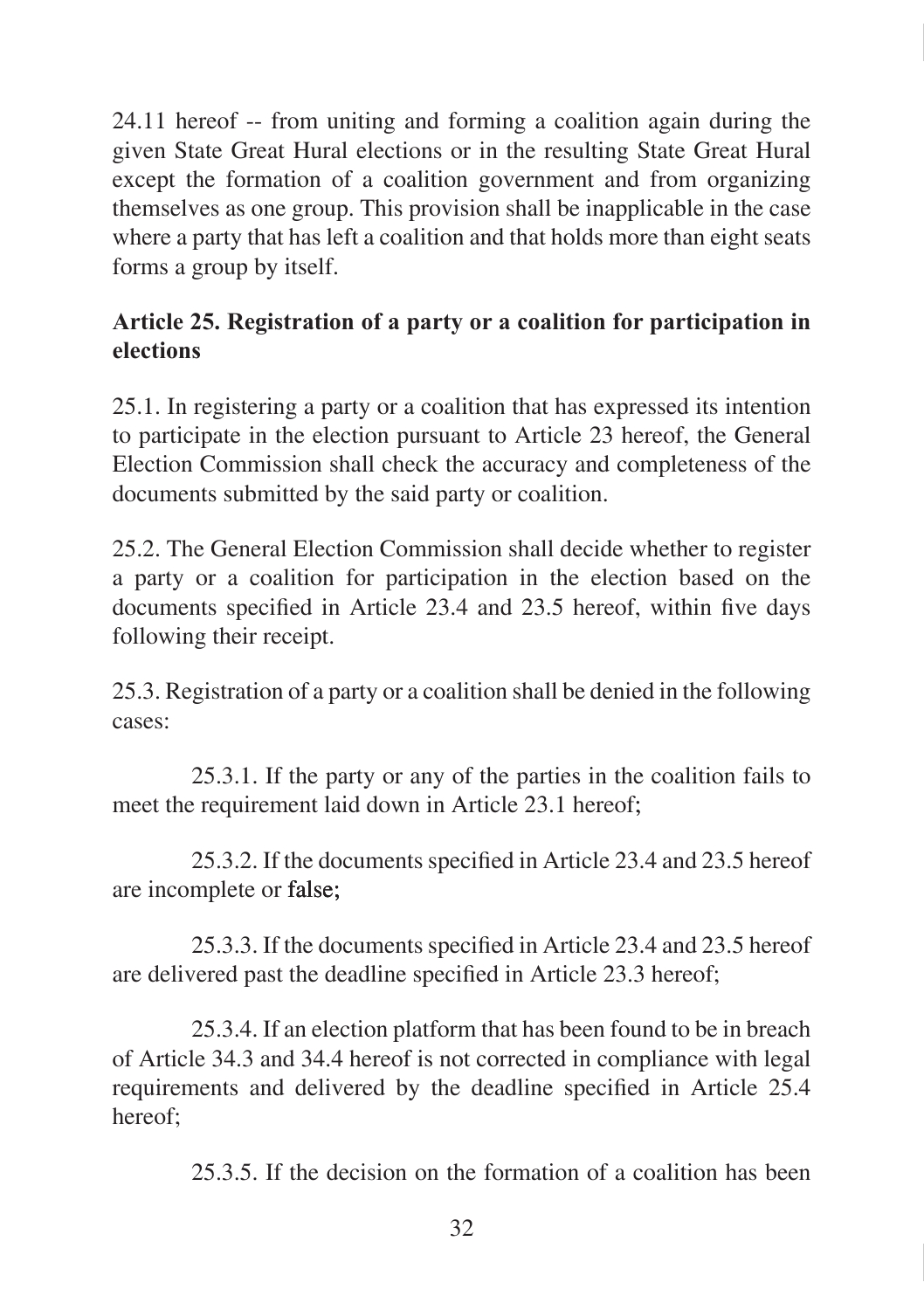made in violation of the procedures and requirements laid down in Article 24.1-24.4 hereof: or

25.3.6. If any of the parties forming a coalition expresses its intention to leave the coalition pursuant to this Law before the decision on registration has been made.

25.4. Based on a opinion of the state audit office, the General Election Commission shall return an election platform that has failed to meet the criteria set forth in Article 34.3 and 34.4 hereof to the party or coalition concerned, and the party or coalition shall bring its election platform into compliance with the requirements set forth in Article 34.3 and 34.4 hereof and deliver it to the General Election Commission within three days.

25.5. Where the General Election Commission decides to register a party or a coalition, it shall issue a certificate of confirmation.

## **CHAPTER SIX**

## **Candidate nomination for the State Great Hural and registration of candidate**

#### **Article 26. Uniform procedures for candidate nomination**

26.1. A party or a coalition participating in the elections shall start candidate nomination for membership in the State Great Hural following 20 days after the announcement of the election date and complete the process within seven days.

26.2. Nomination of an independent candidate for elections shall start following 15 days after the announcement of the election date and be completed within 12 days.

26.3. A citizen whose candidacy for a Member of the State Great Hural has been registered and who has obtained the identification card of a candidate for a Member of the State Great Hural pursuant to Article 29 hereof, shall be deemed to be a candidate for a Member of the State Great Hural.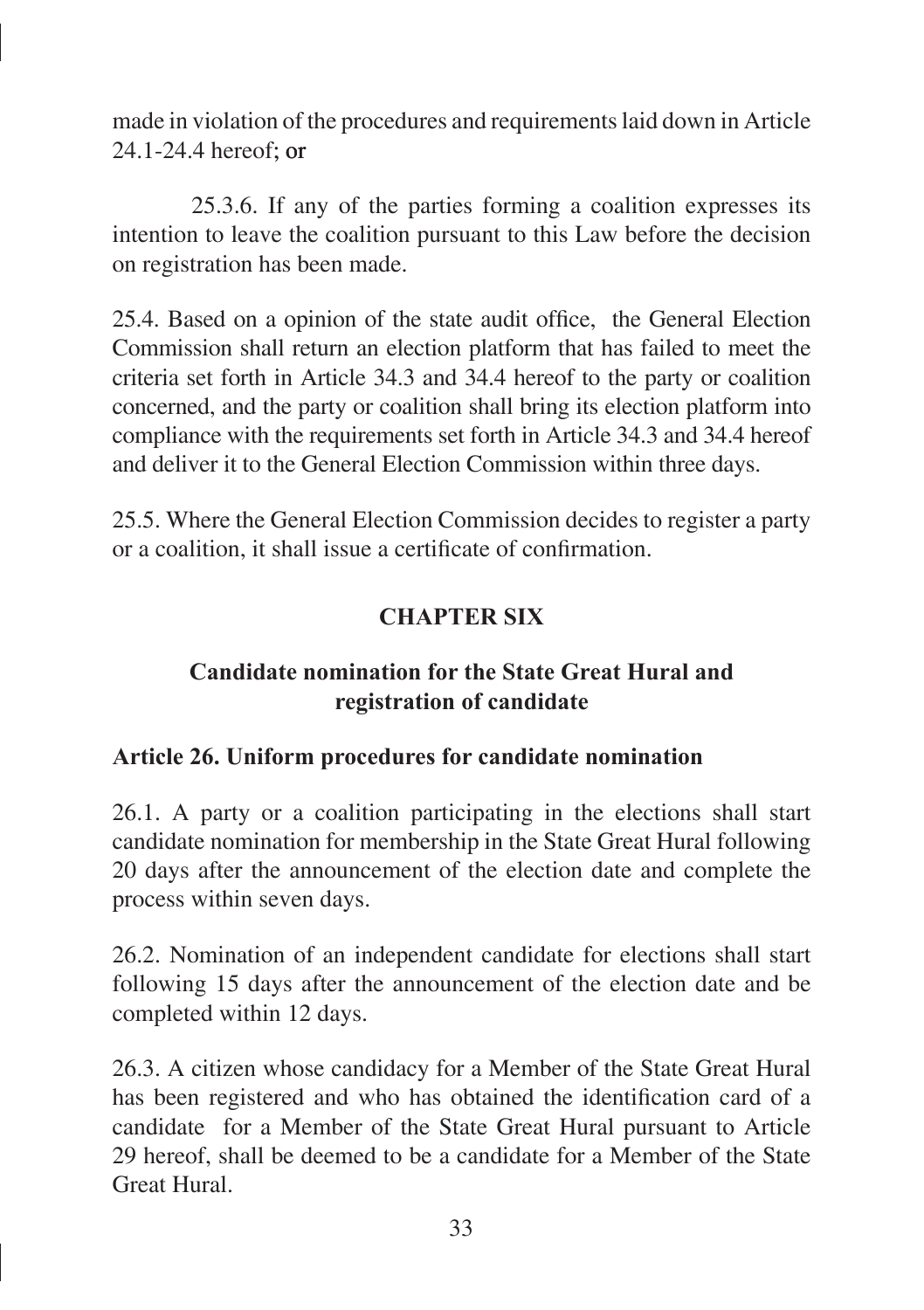26.4. A candidate shall meet the following requirements apart from those specified in Article 6.2 hereof.

26.4.1. to have no loan, collateral or guarantee debts due for payment to a bank or other legal persons or citizens as determined by a court decision or overdue income taxes;

26.4.2. to have no criminal record or, if ever convicted, to have such a conviction cleared pursuant to Article 78.2 and 78.3 of the Criminal Law; and

26.4.3. if a citizen of military service age, to have done the term of active military duty under the Law on Citizen's Military Duty and Legal Status of Servicemembers $^{11}$ .

26.5. Article 26.4.3 hereof shall not apply to a citizen who has attained the age of 27 years before this Law enters into force.

26.6. Civil servant other than political appointee, or senior official of a wholly or partially state- or local government-owned legal person, if intending to run for membership in the State Great Hural, shall be discharged from civil service and his/her job or position before the 1<sup>st</sup> day of January of the election year.

26.7. A member of one party is prohibited nomination by another party and a coalition is prohibited from nominating candidates from parties other than the coalition members.

26.8. A candidate may not stand for election in more than one district.

26.9. A party or a coalition may nominate a citizen not affiliated with any party on the basis of his/her written consent.

26.10. A candidate shall choose and agree to nomination either for a district or for the list and the decision by the competent body thereof may not be modified until the end of the polling.

<sup>11</sup> Law of Mongolia on Citizen's Military Duty and Legal Status of Servicemembers, State Information Bulletin, Issue 3, 1992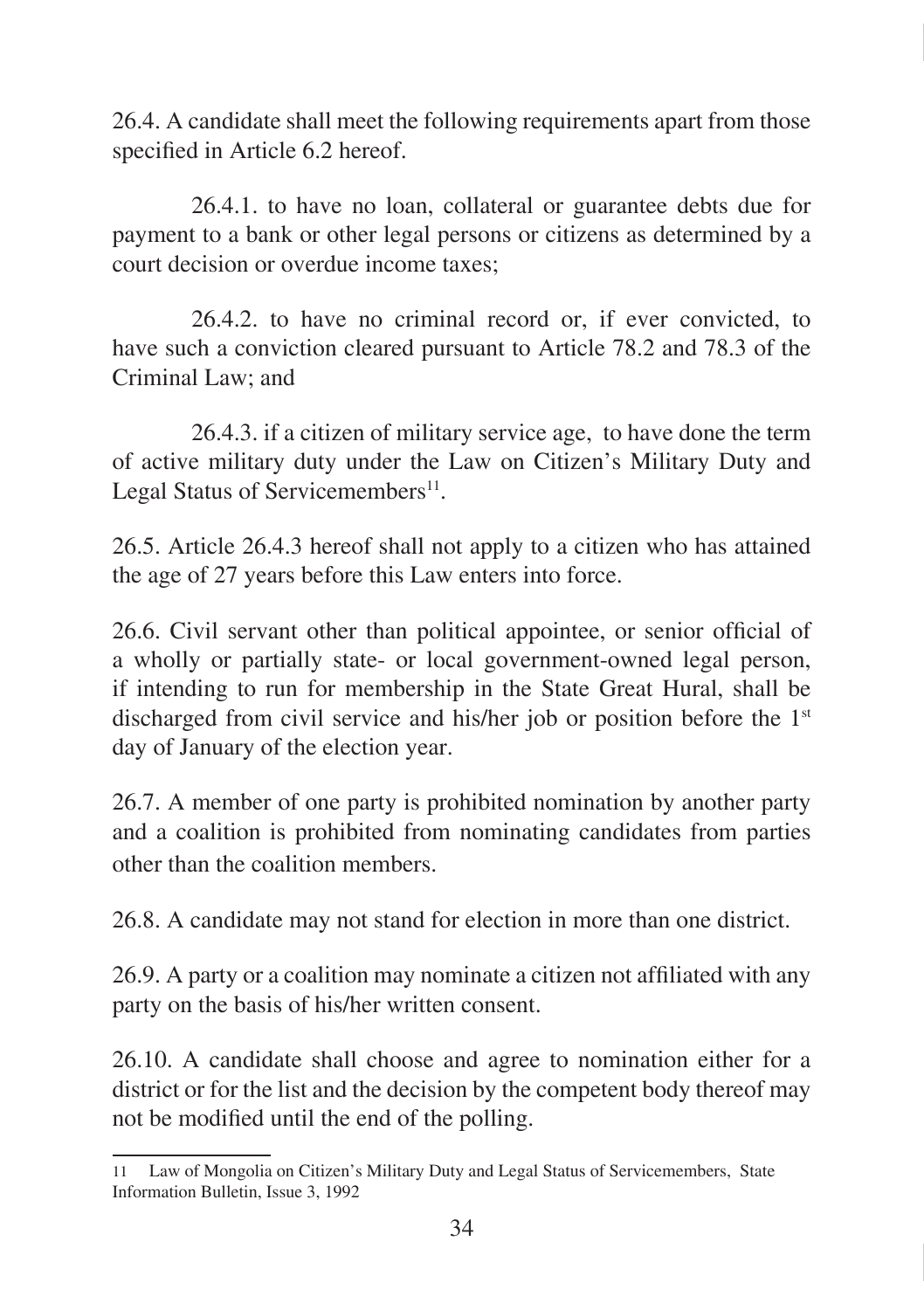26.11. If a civil servant who has been discharged from civil service pursuant to Article 26.6 hereof returns to civil service, procedures set forth in Article 17 of the Law on Civil Service Law<sup>12</sup> shall apply.

### **Article 27. Candidate nomination by party or coalition**

27.1. A party or coalition shall nominate not more than 76 candidates for a State Great Hural election, entered on one slate in the order set by the party or coalition.

27.2. Not less than 20 percent of the candidates proposed by a party or coalition pursuant to Article 27.1 hereof shall be women.

27.3. The number of candidates from a party or coalition in an electoral district shall not exceed the number of the mandates allocated for the given district.

27.4. Party candidate nomination shall be discussed and effected by secret ballot and a democratic principle of majority vote in a congress or a meeting of the central representative body of the party pursuant to Article 13.7 of the Law on Political Party.<sup>13</sup>

27.5. In candidate nomination, a party shall abide by the following procedures apart from the general rules set forth in Article 26 hereof:

27.5.1. to ensure that party members meeting the requirements specified in this Law be selected on the basis of equal opportunity for nomination and election from primary party units as per its charter; and

27.5.2.in proposing a candidate, to consider the individual's knowledge, education, experience and skills qualifying him/her for Member of the State Great Hural, commitment to dedicating his/her intellect, energy and effort for the good of the country and people, and to upholding and consolidating Mongolia's independence and sovereignty, and his/her capacity to abide by the norms of integrity, rule of law and ethical conduct of Member of the State Great Hural;

<sup>12</sup> Law of Mongolia on Civil Service, State Information Bulletin, Issue 28, 2002

<sup>13</sup> Law of Mongolia on Political Party, State Information Bulletin, Issue 7, 2005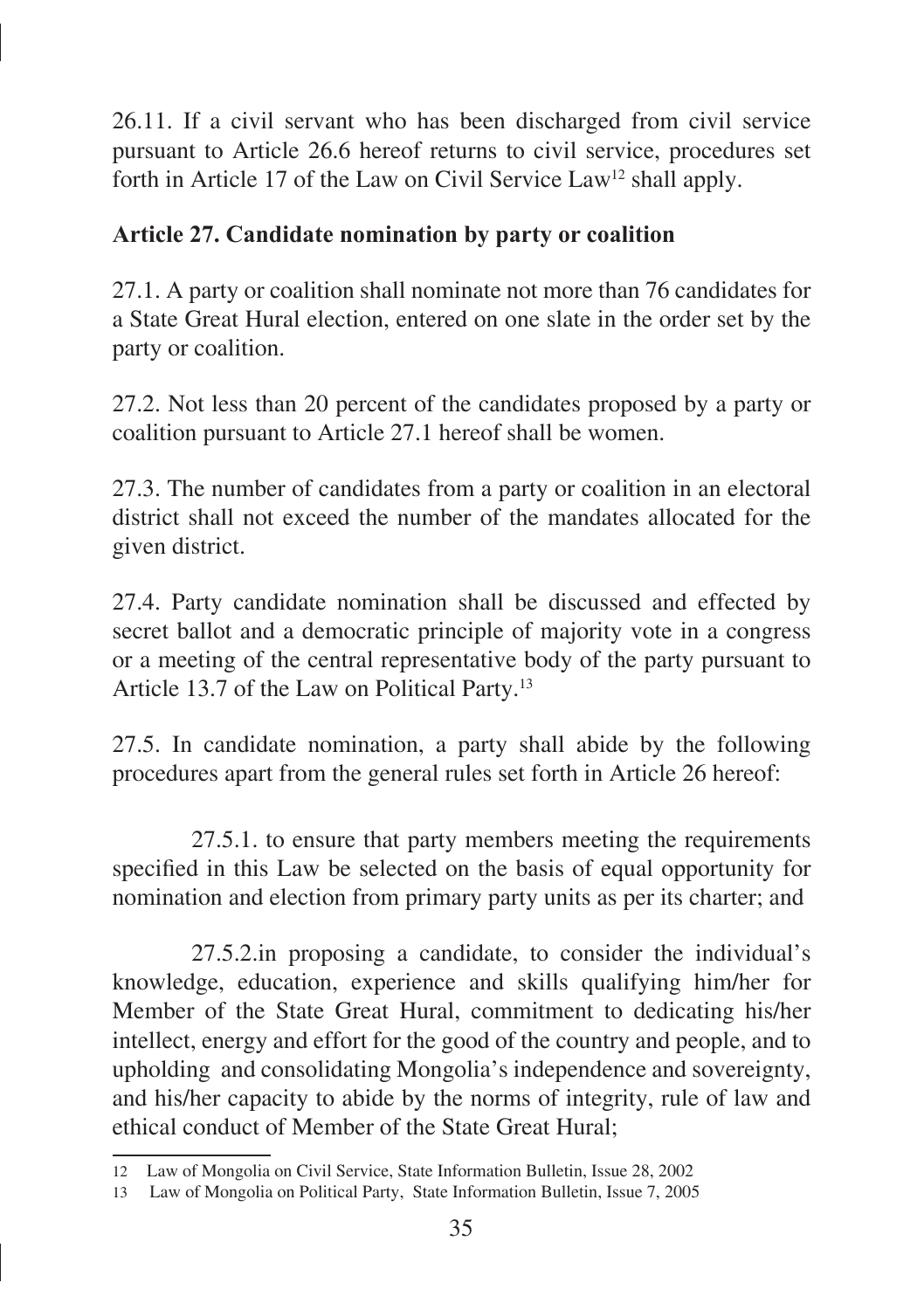27.5.3. to prohibit solicitation by means of money or material gain, intimidation or deception in nomination processes undertaken pursuant to Article 27.5.1 hereof;

27.5.4. in creating the slate referred to in Article 27.1 hereof, to arrange no more than first 48 candidates in order of districts and no more than 28 candidates in order of the number and percentage of votes obtained by each candidate in the meeting set forth in Article 24.1 and 27.4 hereof; and

27.5.5. to include the information on party congress or central representative body or coalition representative body, number of its members, rate of meeting attendance, number and percentage of votes obtained by each candidate the party or coalition nominates, and candidate's qualification as per the terms and criteria specified in this Law in the minutes of the candidate nomination meeting.

27.6. In nominating its candidates, a coalition shall abide by the procedures set forth in Article 24.1.2, 24.1.3, 24.2, 24.6, and 27.5 hereof.

27.7. A party or a coalition shall issue and enforce its own internal procedures for candidate nomination in compliance with this Law.

### **Article 28. Nomination of independent candidate**

28.1. Independent candidate referred to in Article 7.2 hereof shall propose his/her candidacy in the district referred to in Article 11.2 hereof.

28.2. Independent candidate shall collect signatures of supporter-voters whose number is specified in Article 7.2 hereof in a form approved by the General Election Commission.

28.3. A district committee shall affix a seal to the form referred to in Article 28.2 hereof and give it to the independent candidate.

28.4. Independent candidate shall secure the presence of voters from each aimag or city district in the electoral district during the collection of signatures of supporter-voters referred to in Article 28.2 hereof.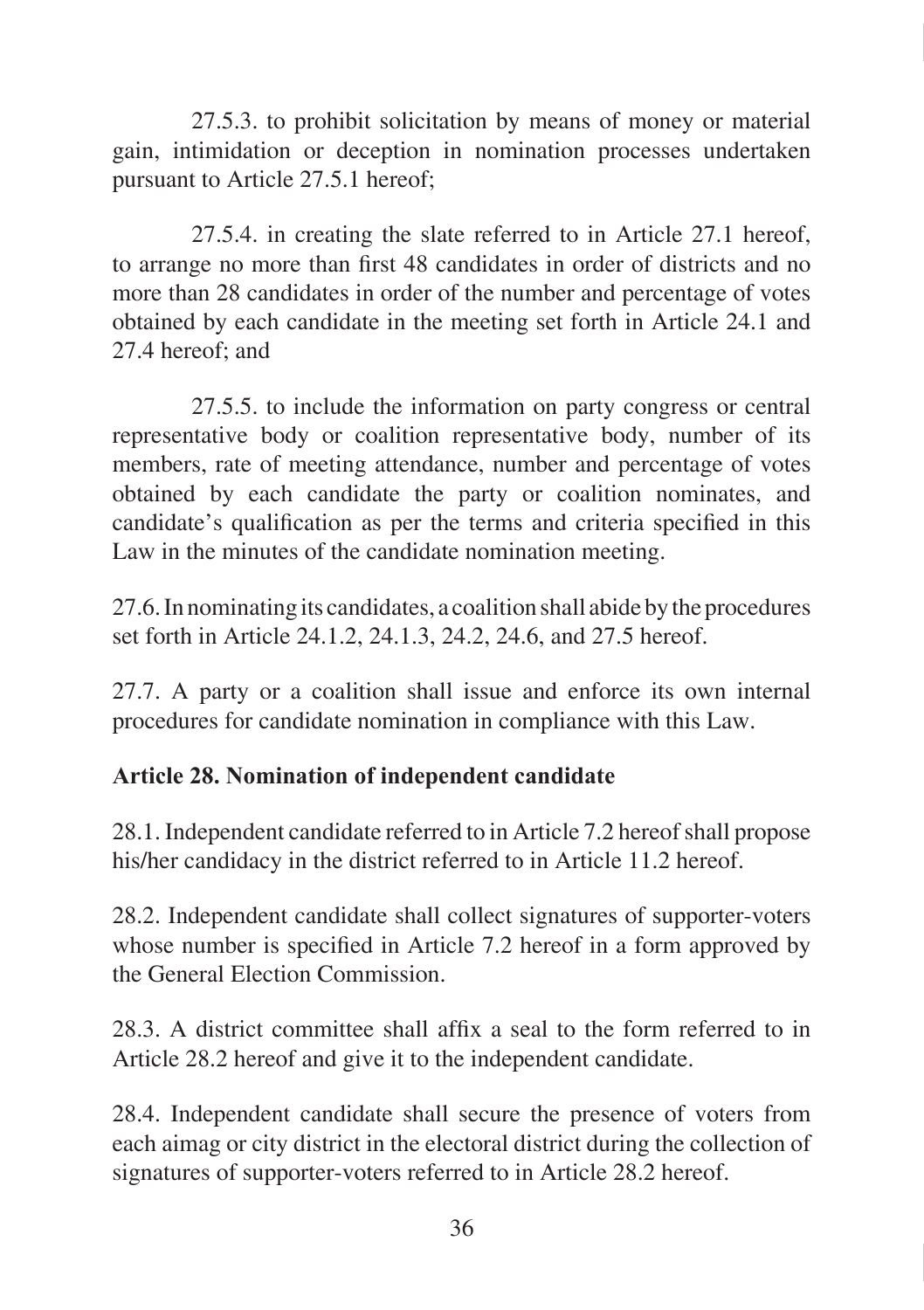28.5. The last name (father or mother's), given name, citizen identification card number, personal identification number and domicile of a supportervoter shall be entered eligibly and accurately in the form referred to in Article 28.2 hereof.

### **Article 29. Registration of candidates**

29.1. District committees shall register candidates nominated for districts and the General Election Commission shall register party and coalition candidates other than those proposed for districts.

29.2. A nominating party or coalition shall deliver the following documents on it candidate proposed for an electoral district to the district committee within five days after the end of the nomination process set forth in Article 26.1 hereof:

29.2.1. the resolution and minutes on candidate nomination�;

29.2.2. Slate of all its candidates and each candidate's written consent:

29.2.3. candidate's asset and income declaration:

29.2.4. candidate's non-indebtedness declaration and certification thereof from a competent authority or organization pursuant to Article  $26.4.1$  hereof:

29.2.5. police certification confirming the status specified in Article 26.4.2 hereof;

29.2.6. resolution of a competent authority or organization on the discharge of the person referred to in Article 26.6 hereof from civil service and his/her job, position; and

29.2.7. candidate's resume.

29.3. A nominating party or coalition shall deliver the documents specified in Article 29.2.1-29.2.7 hereof on party or coalition candidates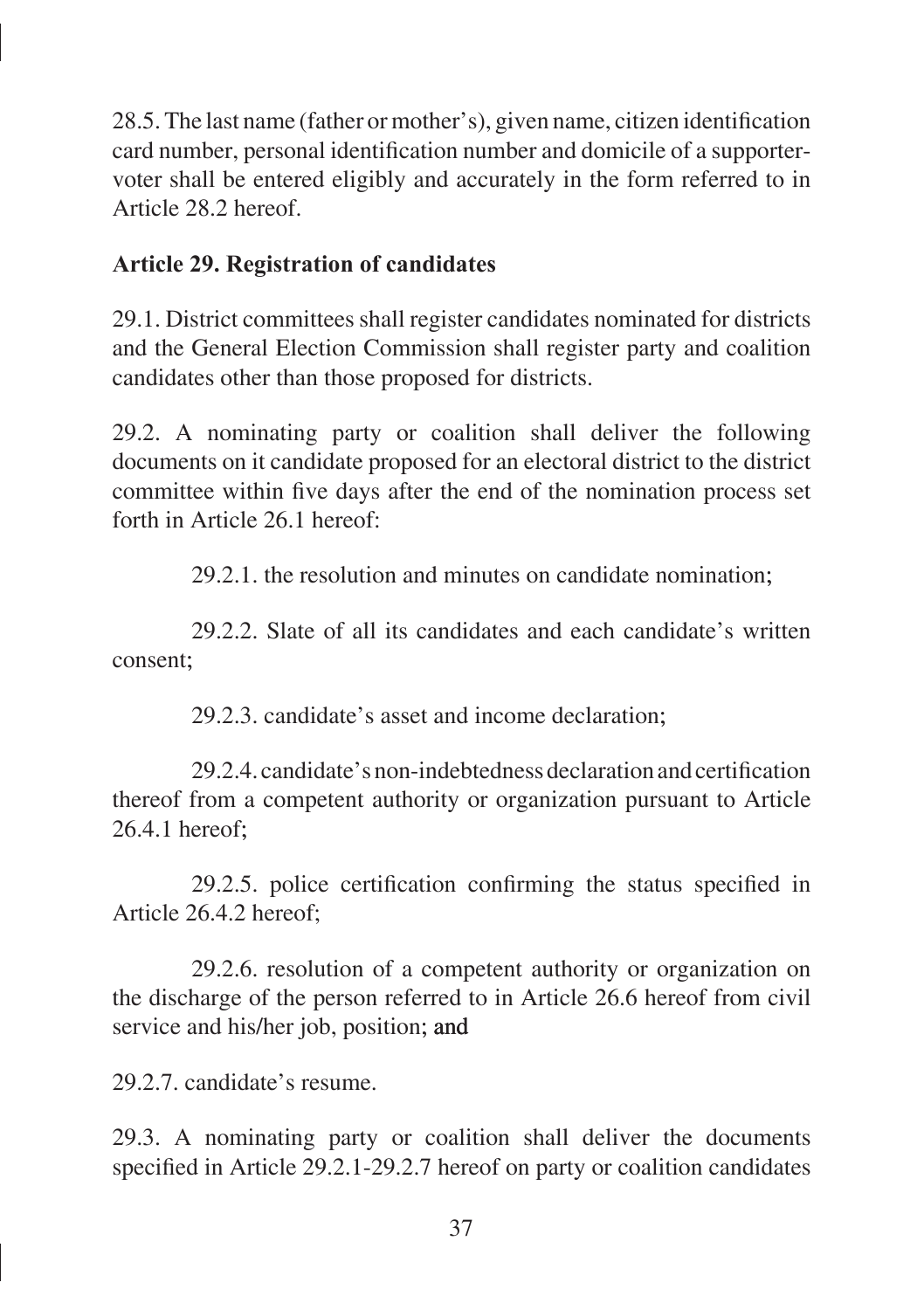other than those proposed for districts within the time frame set forth in Article 29.2 hereof to the General Election Commission.

29.4. A party or a coalition shall deliver its resolution on candidate nomination for membership in the State Great Hural, the slate of all candidates and minutes of the nomination meeting to the General Election Commission before it delivers the documents specified in Article 29.2 hereof on its electoral district candidates to district committees.

29.5. Independent candidate shall deliver the documents specified in Article 29.2.3-29.2.7 hereof and the completed supporter-voter signature collection form along with the declaration of nomination of his/her candidacy to the district committee within the time frame set forth in Article 26.2 hereof.

29.6. The declaration and certification referred to in Article 29.2.4 hereof shall be prepared for each candidate and delivered to the Supreme Court; the certification specified in Article 29.2.5 hereof shall be prepared for each candidate by the central police authority and delivered to the General Election Commission and district committees with official letterhead within 35 days following the the day of the announcement of the election date.

29.7. Samples of the documents referred to in Article 29.2.4 and 29.2.7 hereof shall be approved by the General Election Commission.

29.8. I n registering candidates, the General Election Commission or district committee shall check the accuracy and completeness of the documents delivered by a party, coalition or candidate, and conformity of candidate nomination processes with law.

29.9. A district committee shall verify the accuracy and correctness of the data on supporter-voters of independent candidates by way of random checks against electoral rolls and domicile registers issued by the government authority in charge of state registration or interviews with the citizen in question if need be. This task may be delegated to a sub-district committee or, in the absence of a sub-district committee, to a division committee.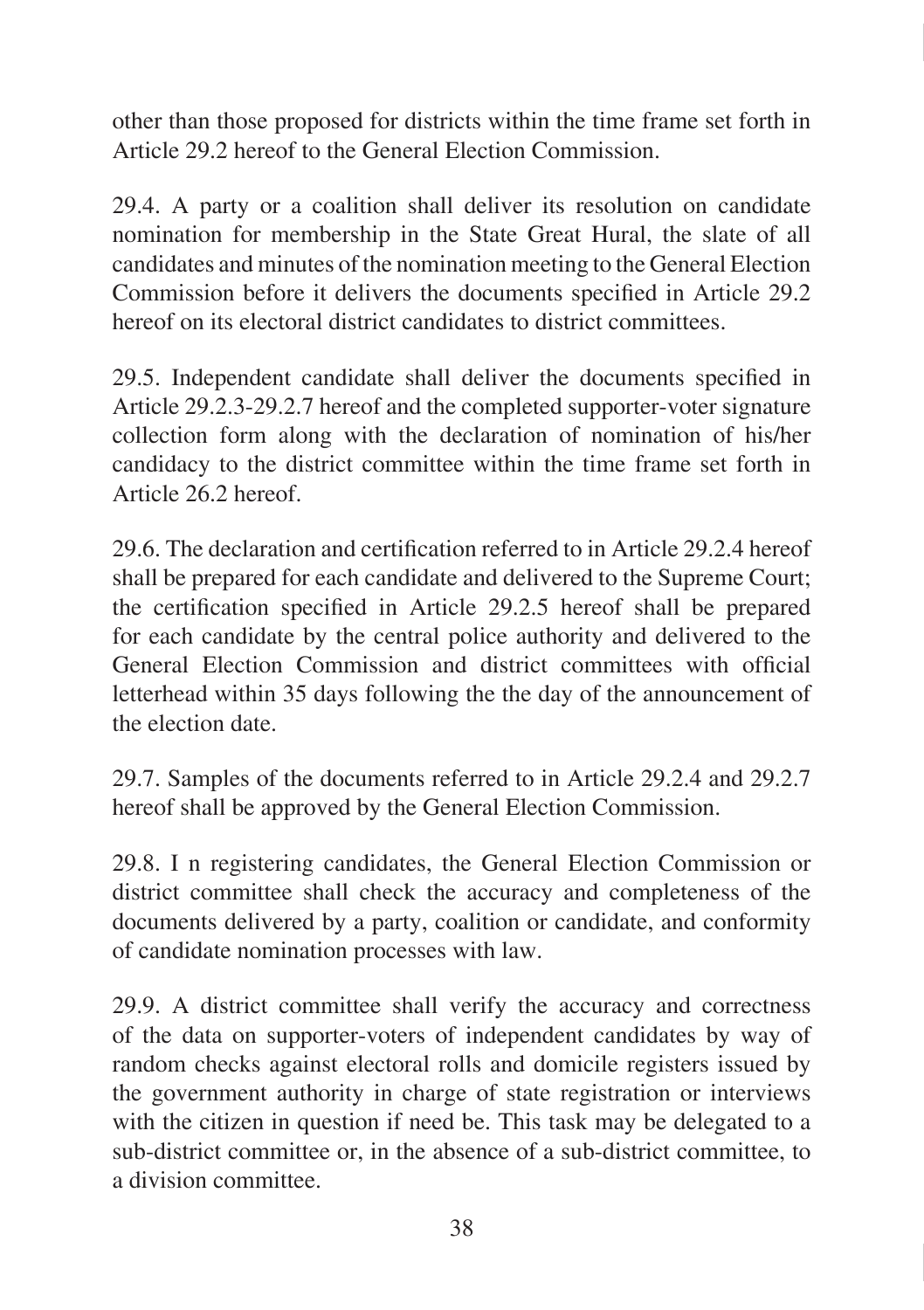29.10. The General Election Commission and district committees shall issue their decisions on whether to register candidates within seven days after they receive the documents referred to in Article 29.2-29.4 hereof.

29.11. The General Election Commission and district committee shall deny the registration of a candidate in the following cases:

29.11.1. candidate nomination was conducted in breach of the time frame specified in Article 26.1 and 26.2 hereof;

29.11.2. the criteria for candidates set out in Article 26.4 and 26.6 hereof have not been met:

29.11.3. a member of another party has been nominated in breach of Article 26.7 hereof;

29.11.4. deny registration of all candidates if candidate nomination process violates Article 27 hereof;

29.11.5. the documents referred to in Article 29.2, 29.3, and 29.5 hereof are incomplete or false;

29.11.6. an independent candidate violated the procedures specified in Article 28 hereof, resorted to illegal means during signature collection such as substitution of persons, use of force, deceit, threat, solicitation with money or material gain, signing by ineligible voters, signature forgery or collected signatures using a form other than that approved by the General Election Commission;

29.11.7. candidate nomination breaches Article 26.8 hereof;

29.11.8. an activity has been organized to entice voters in violation of Article 35.15 hereof; or

29.11.9. an independent candidate's platform fails to meet the criteria set forth in Article 34.3 hereof.

29.12. In the absence of grounds specified in Article 29.11 hereof, the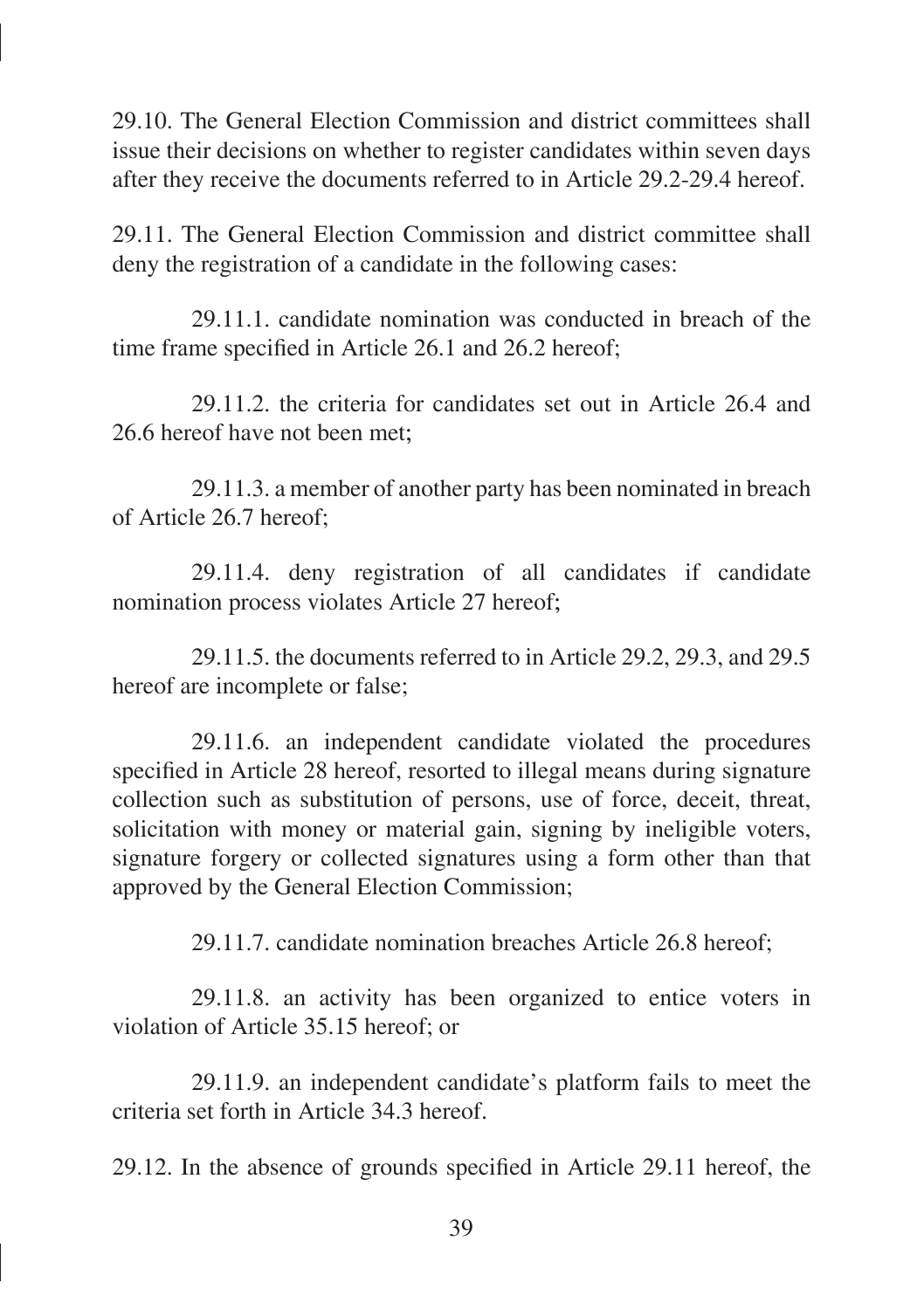General Election Commission and district committees shall pass their decisions on the registration of candidates.

29.13. The General Election Commission and district committees shall issue identification cards to the candidates they have respectively registered for membership in the State Great Hural.

29.14. A candidate may not recall his/her candidacy after he/she is registered with the General Election Commission or district committee and receives the identification card of a candidate for membership in the State Great Hural.

29.15. A district committee shall deliver its decision on candidate registration to the General Election Commission within three working days after the candidate registration deadline expires.

29.16. If the General Election Commission or district committee declines to register a candidate, the party or coalition concerned shall rectify the breach of law and request a re-registration of its candidate or may propose another candidate 20 days before the polling day as per procedures set forth in this Law.

29.17. The General Election Commission shall compile the slates of all candidates at district and national levels and make the slates public within six working days after the decision referred to in Article 29.12 hereof has been made.

29.18. If forgery of the documents referred to in Article 29.2, 29.3, and 29.5 hereof does not warrant imposition of criminal liability or the grounds set forth in Article 29.11 hereof are found to be relevant after a candidate has been registered, the candidate and staffer from a party or coalition election campaign body shall be subject to a fine in Togrogs equal to three to five times the monthly minimum wage, an official to five to seven times the monthly minimum wage, and party or coalition to five to seven times the monthly minimum wage respectively.

29.19. Registration of a candidate in violation of Article 29.11 hereof shall provide grounds for his/her removal from the slate.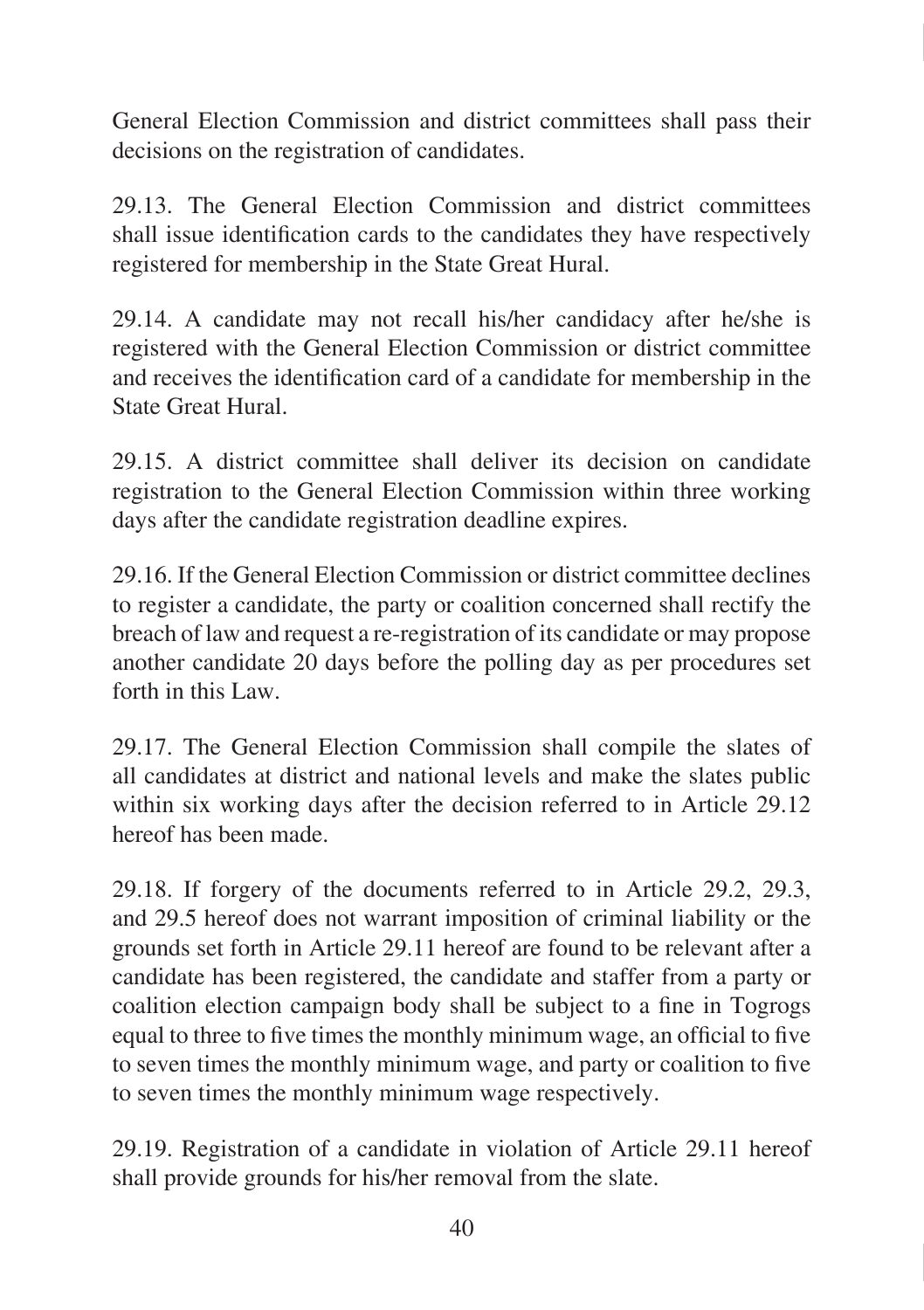29.20. If a candidate has been registered due to concealment of a known violation of Article 29.11 hereof, the culpable chairperson, secretary, or members of an election committee shall be subject to a fine in Togrogs equal to three to five times the monthly minimum wage.

29.21. The culpable person/entity who has been imposed an administrative sanction pursuant to Article 29.20 hereof shall be removed from the election committee and transferred by the relevant electoral committee to a competent authority for legal liability if the violation is found to be grave.

# **Article 30. Nomination of replacement**

30.1. In the case of the death or conviction by a court of law of a party or coalition candidate , the party or coalition may deliver its decision on the nomination of his/her replacement to and register him/her with an appropriate election committee as per procedures set forth in Article 29 hereof 20 days before the polling day.

30.2. A party or coalition is prohibited from proposing replacement in circumstances other than those set forth in Article 30.1 hereof.

# **Article 31. Removal of candidate from slate**

31.1. If following a candidate's registration pursuant to Article 29.12 and 29.13 hereof and public announcement pursuant to Article 29.17 of this law, his/her removal from the list of candidates is justifiable under this Law, the General Election Commission or district committee shall make a decision thereof and make it public.

31.2. In the event a dispute arises from the decision made by the General Election Commission or district committee pursuant to Article 31.1 hereof, it shall be resolved as per the jurisdiction and procedures specified in Article 11 hereof.

# **Article 32. Assistant to candidate**

32.1. A party or coalition's election campaign body, its staff, aide to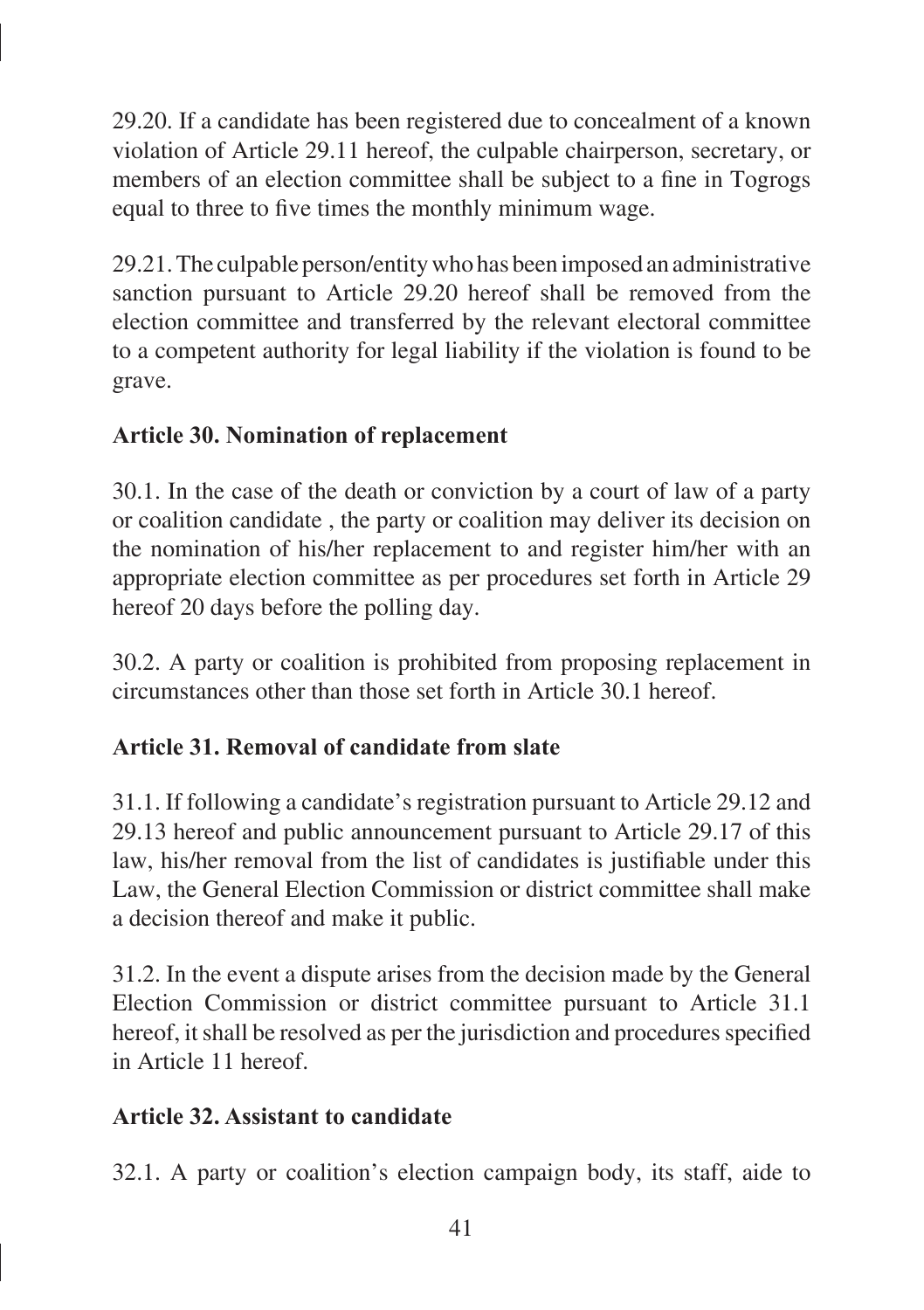candidate and electioneer shall assist the party, coalition or candidate in conducting the campaign activities such as meetings with the electorate, promotion of election platforms as well as other business.

 32.2. A party or coalition shall run the election campaign for its candidates other than those standing for election in districts, on behalf of all candidates nominated by the party or coalition.

32.3. There shall be no more than one aide to candidate for every 500 voters and no more than one electioneer for every 200 voters.

32.4. The General Election Commission shall register and issue identification cards to the staff of a party or coalition's election campaign bodies, and to the aides to and electioneers of party or coalition candidates other than those running in districts; district committees shall register and issue identification cards to the aides and electioneers of candidates standing for elections in districts.

32.5. The electioneer referred to in Article 32.1 hereof shall act on a voluntary basis.

32.6. Staff from a party or coalition's election campaign body, aide to candidate or electioneer is prohibited from membership in an election committee.

32.7. The chairperson or secretary of an election committee who has registered and issued an identification card to an aide to candidate or electioneer in violation of Article 32.3 hereof shall be subject to a fine in Togrogs equal to three to five times the monthly minimum wage and a person/entity that has violated Article 32.6 hereof to two to four times the monthly minimum wage.

32.8. An offender subject to administrative sanction pursuant to Article 32.7 hereof shall be removed from the election committee and identification card(s) issued by him/her in violation of Article 32.3 hereof shall be cancelled.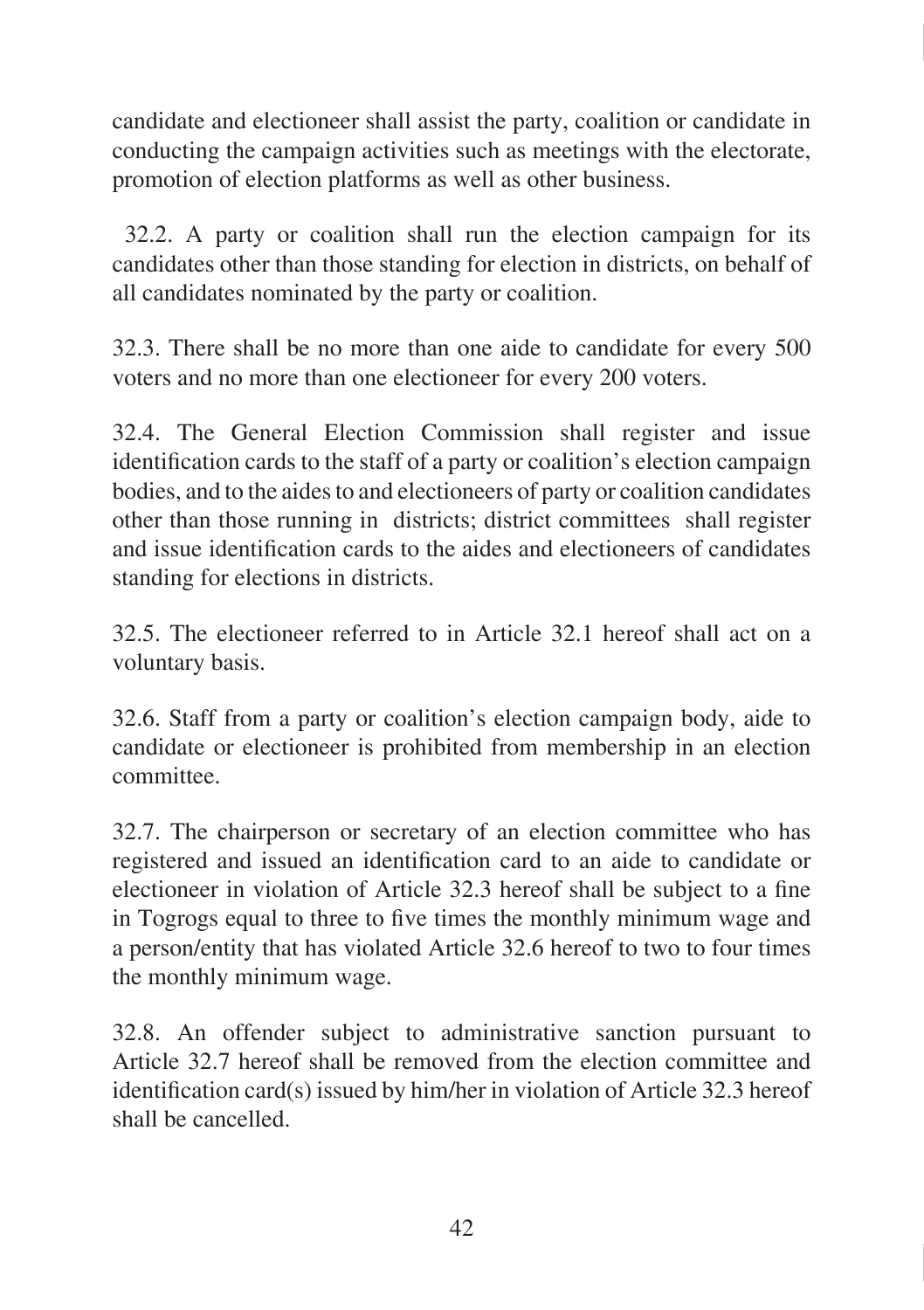# **Article 33. Guarantees for candidate's activities**

33.1. A party, coalition or candidate shall have a right to promote its or his/her platform through the mass media, express its or his/her view freely, run an election campaign, and obtain information and references from a corresponding authority or organization in line with appropriate procedures.

33.2. In circumstances other than those where a candidate is apprehended in the process of committing an offense or at scene with incriminating evidence, it is prohibited to bring a criminal charge against, apprehend or detain him/her, impose an administrative sanction judicially, conduct physical check or search in his/her residence, office or vehicle, or dismiss him/her from his/her job by administrative action without consent of the General Election Commission.

33.3. It is prohibited to libel, defame or damage candidate's reputation, and violate his/her personal privacy and privacy of his/her his/her correspondence.

33.4. A citizen who has intentionally caused hindrance to the exercise of one's right specified in Article 33.1 hereof shall be subject to a fine in Togrogs equal to two to four times the monthly minimum wage, an official to three to five times the monthly minimum wage, a legal person to five to seven times the monthly minimum wage, an official other than a civil servant who has violated Article 33.2 hereof, to three to five times the monthly minimum wage; a citizen in breach of Article 33.3 hereof shall incur a fine in Togrogs equal to two to four times the monthly minimum wage if this violation does not warrant a criminal charge, an official to three to five times the monthly minimum wage, and a party, coalition, media outlet or other legal person to fifteen to twenty times the monthly minimum wage respectively.

33.5. A civil servant who has violated Article 33.2 hereof shall be subject to disciplinary sanction provided for in the appropriate law.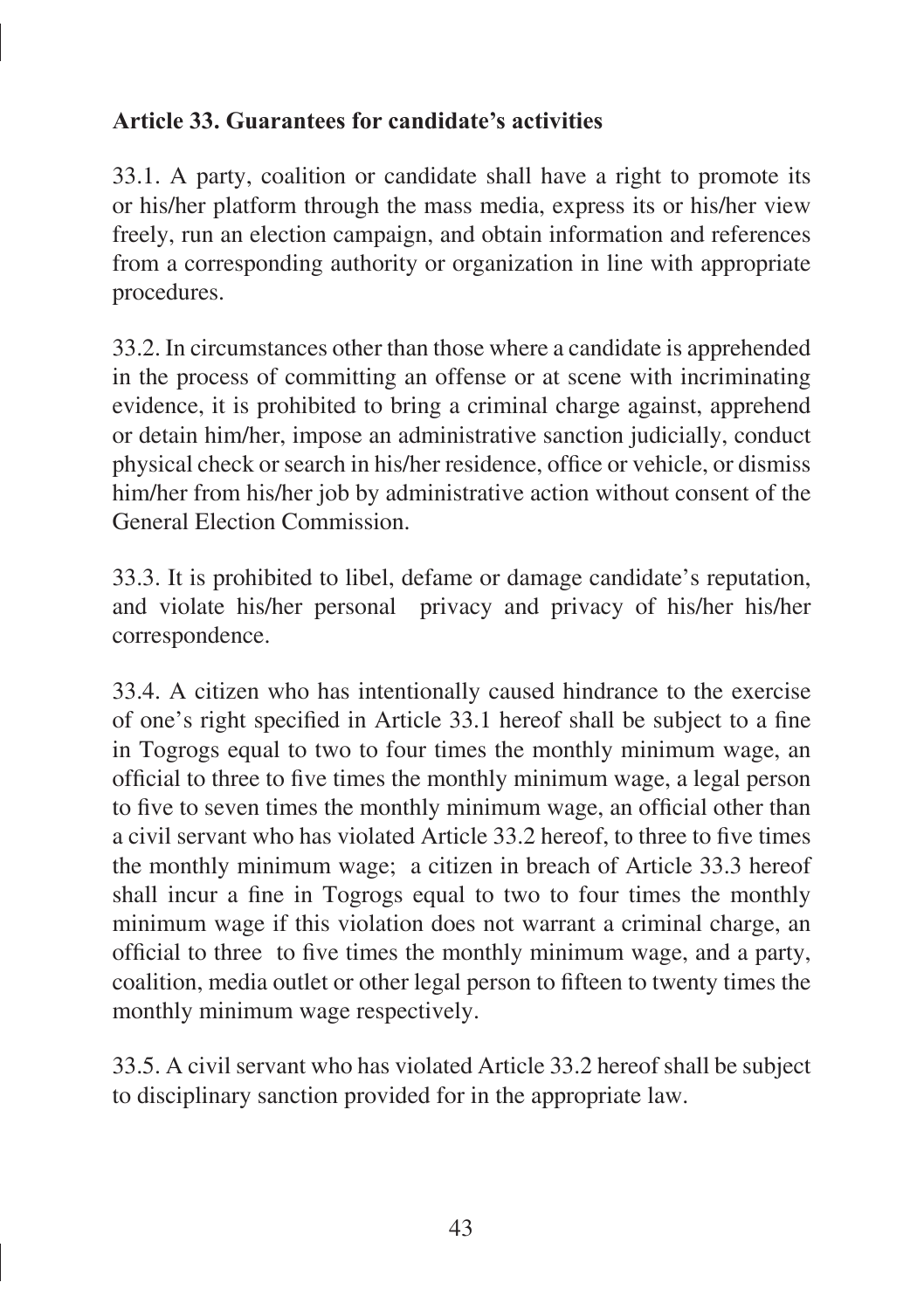# **CHAPTER SEVEN**

# **Election platform and campaigning**

### **Article 34. Election platform**

34.1. A party, coalition or independent candidate shall have an election platform.

34.2. A candidate nominated by a party or a coalition is prohibited from putting forth a separate platform other than the party or coalition election platform.

34.3. An election platform referred to in Article 34.1 hereof may not contain pledges to citizens of money, property, or entitlement to property, or proceeds or shares from mining, oil, minerals or other industry revenues or any assets equivalent to these; or of cancelling or converting loans and other debts, or of providing services free of charge or at lower rates, or of job intermediation or employment.

34.4. If an activity that requires a specific source of financing is set out in a party or coalition platform, the total expenditure necessary for its implementation shall be in conformity with the special budget requirements specified in the Fiscal Stability Law.<sup>14</sup>

34.5. A party or a coalition shall obtain a determination by a state audit office on the conformity of its platform with the special budget requirements set forth in the Fiscal Stability Law.

34.6. The platform of a party or coalition that has obtained majority of seats in the election shall provide the basis for the programme of activities of a Government to be constituted by the State Great Hural formed as a result of the election.

34.7. A party, coalition, or independent candidate shall have the financing sources presented for the implementation of its platform audited by an independent audit organization.

<sup>14</sup> Law of Mongolia on Fiscal Stability, State Information Bulletin, Issue 30, 2010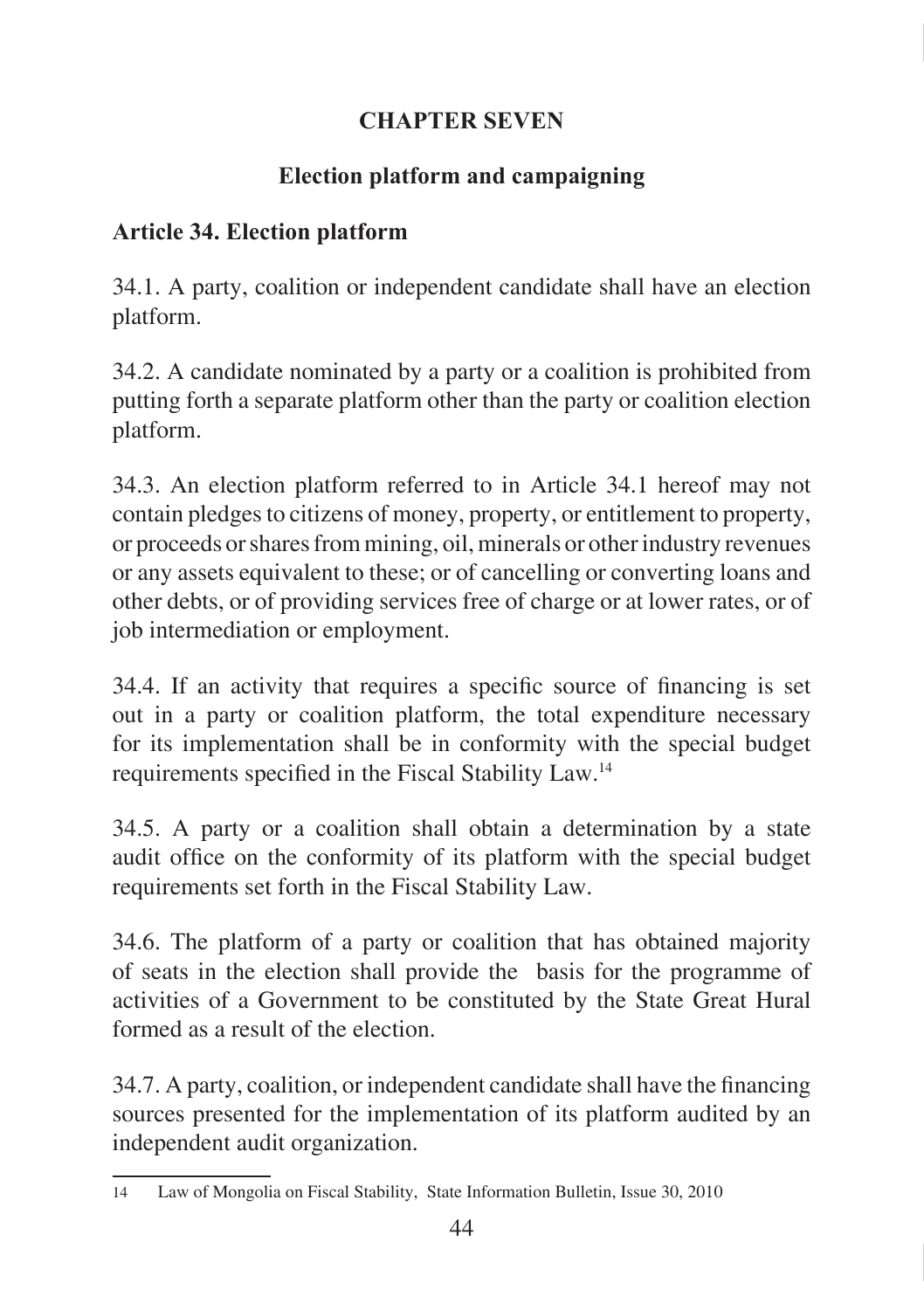34.8. A violation of Article 34.2 and 34.3 hereof shall provide grounds for the removal of a concerned candidate from the slate and abrogation of the decision on the registration of a party or a coalition for participation in the election, and the General Election Commission shall make this ruling public.

### **Article 35. Election campaign**

35.1. A party, coalition, or candidate shall launch its or his/her election campaign on the day the candidate registers and obtains an identification card pursuant to Article 29.12 and 29.13 hereof.

35.2. A party, coalition, or independent candidate shall have a right to promote its or his/her platform and concepts and run an election campaign in support of a candidate by means not prohibited by law such as a meeting, public rally, operation of a campaign facility, and display of an election campaign board.

35.3. Election campaign shall be terminated 24 hours prior to the polling day or by 00.00 hours of the day before the polling day.

35.4. A party or a coalition participating in the election shall confine a newspaper or publication that carries its platform to twenty printer's sheets, one leaflet and poster to ten printer's sheets, and candidate's resume and other promotional materials to ten printer's sheets.

35.5. An independent candidate may present his/her platform in two newspapers or publications of two printer's sheets each, one leaflet and poster of one printer's sheet, and his/her resume and other promotional materials on one printer's sheet.

35.6. The total of the limits specified in Article 35.4 and 35.5 hereof shall be calculated based on the corresponding total of the publications distributed to the voters.

35.7. Election campaign mottoes, leaflets, posters, announcements and boards conforming to the restrictions set by the General Election Commission for their number and size, shall be placed in the streets,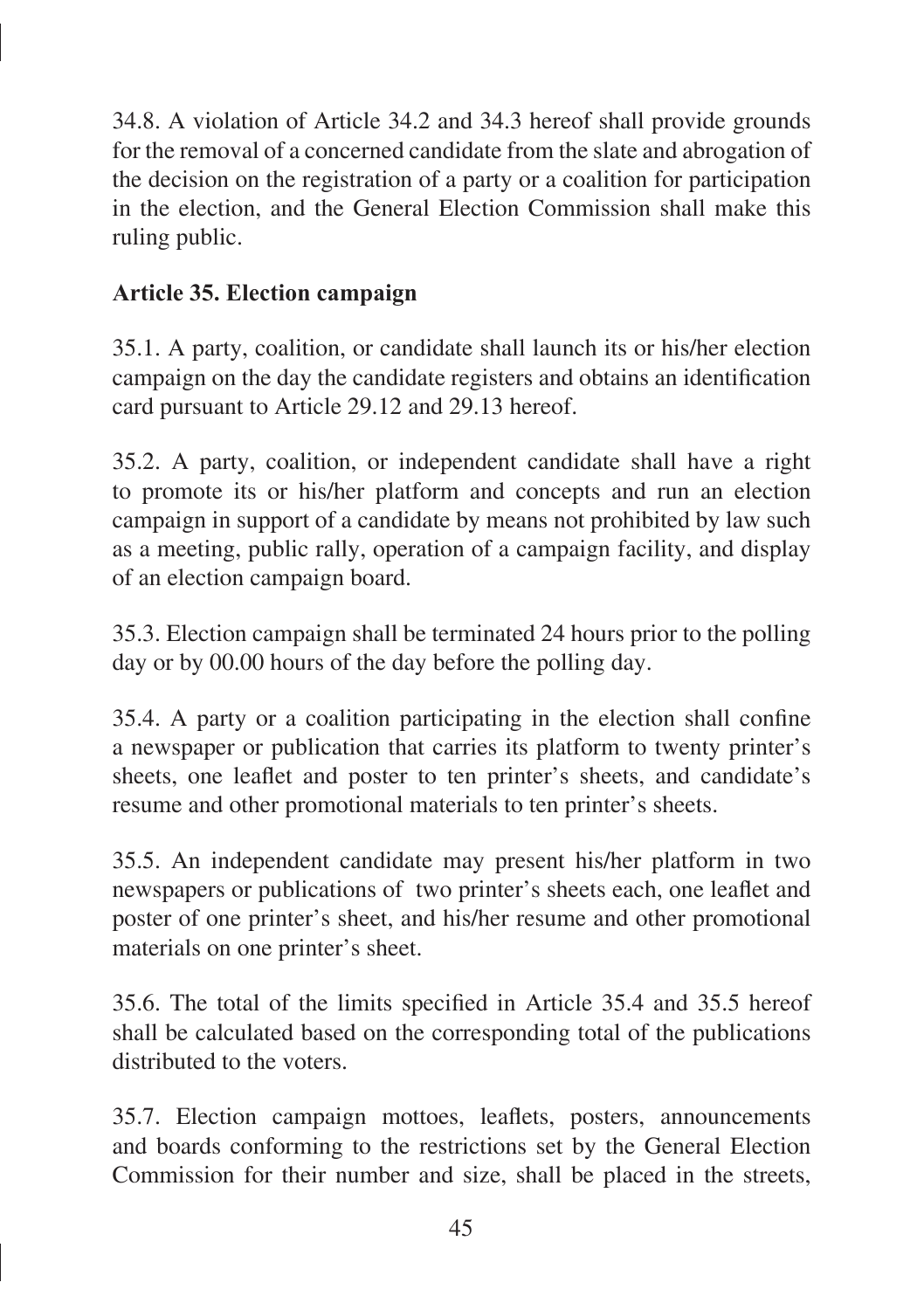squares and other public locations as determined by the presiding bodies of Citizens Representatives Hurals of soums and districts on the basis of equality of parties, coalitions and candidates by the  $1<sup>st</sup>$  day of April of the election year.

35.8. The public radio and television shall broadcast an election campaignrelated programmes (hereinafter referred to as "campaign programme") as listed and timed by the General Election Commission free of charge only and broadcasting of campaign programmes on a chargeable basis shall be prohibited.

35.9. In approving the schedule of free campaign programme broadcasts by the public radio and television, the General Election Commission shall allocate equal air time to each party and coalition as well as each of the independent candidates running for election in the same district and pass and enforce a decision thereof.

35.10. Transfer of schedule and air time referred to in Article 35.9 hereof to other parties, coalitions, or candidates is prohibited.

35.11. Radio and television companies other than the public radio and television may broadcast paid campaign programmes and the total air time of such a paid campaign broadcast shall not be in excess of two hours per day.

35.12. In the event radio and television companies other than public radio and television have more than one channel they shall broadcast campaign programmes on their primary airwave channel only.

35.13. The General Election Commission and Communications Regulatory Commission shall jointly approve procedures for election campaign broadcasting referred to in Article 35.11 of this law and monitor enforcement thereof.

35.14. Radio and television companies referred to in Article 35.11 hereof shall abide by the principles set forth in Article 35.9 and 35.10 hereof in broadcasting election campaigns*.*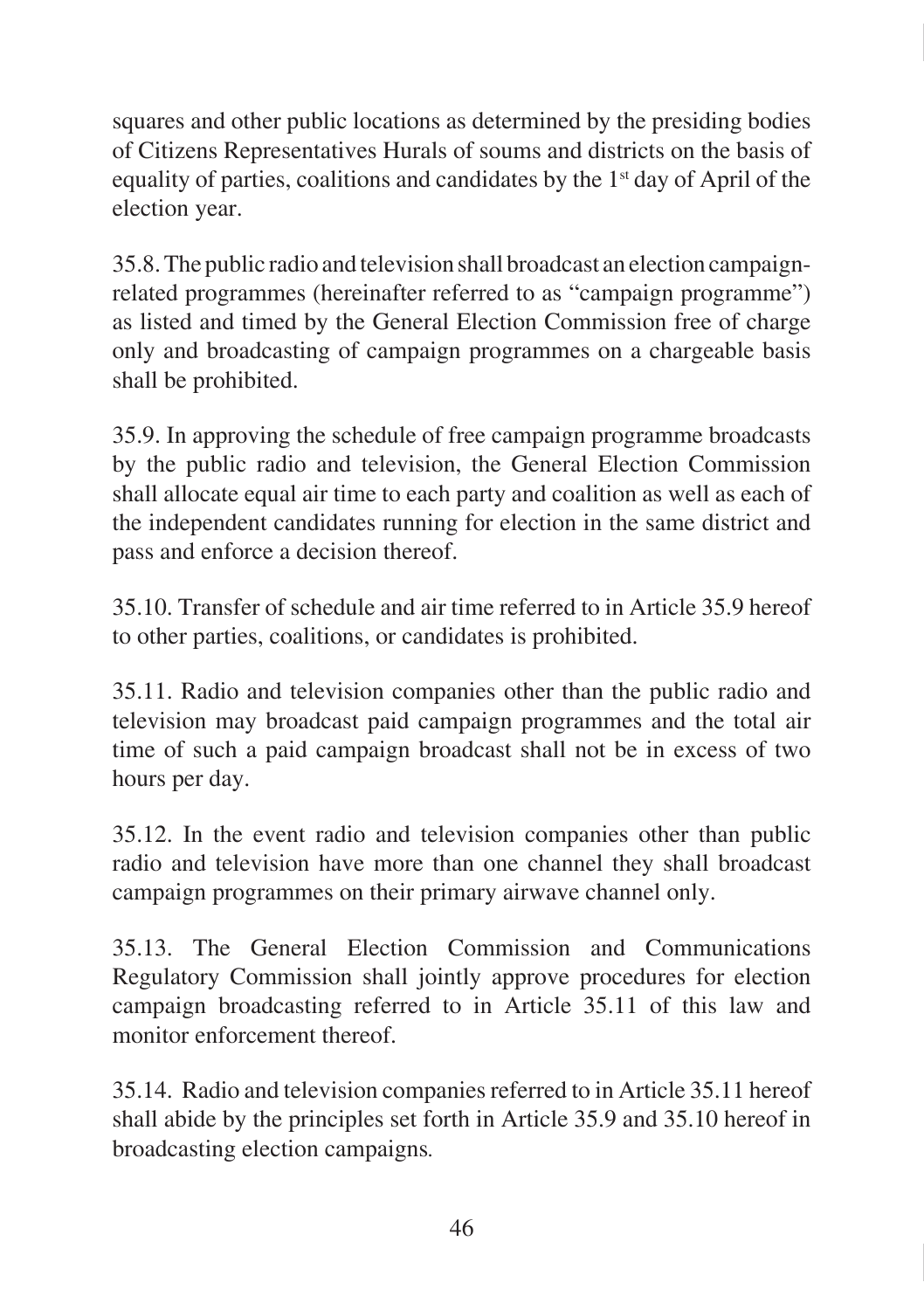35.15. The following actions and activities seeking to entice voters shall be prohibited for all from the beginning of the election year to the end of the polling:

35.15.1. to distribute money, provide goods and services for free or at lower rates to voters, organize chargeable lotteries, betting, or gambling games for voters;

35.15.2. to hold election campaign-related public events such as sports tournaments or competitions, festivals, or arts performance or sponsorship thereof, or receptions, parties, or banquets;

35.15.3. to arrange foreign and domestic tours, vacations at holiday resorts and/or recuperation at health resorts for voters;

35.15.4. to organize any type of activity aimed at establishing political ranking, slander or libel others, or disseminate false information using the printed, broadcast and electronic media; and

35.15.5. to conclude contracts or oral agreements to give money or goods provided by oneself or others in the future or pledge proceeds, shares or stocks, or job intermediation or employment.

35.16. Article 35.15.2 hereof shall not apply to the activities that are conducted with central or local government funds.

35.17. A party or a coalition intending to participate in elections as well candidates may not obtain, directly or indirectly, advice, assistance, or support from a foreign natural or legal person in regard to election campaign from the beginning of the election year to the end of the polling.

35.18. A party, coalition, or a candidate, or a party or coalition election campaign body, its staff, aide to candidate, or electioneer is prohibited from taking or conducting the following actions or activities in the course of the election campaign:

35.18.1. to undertake campaigning in any manner after the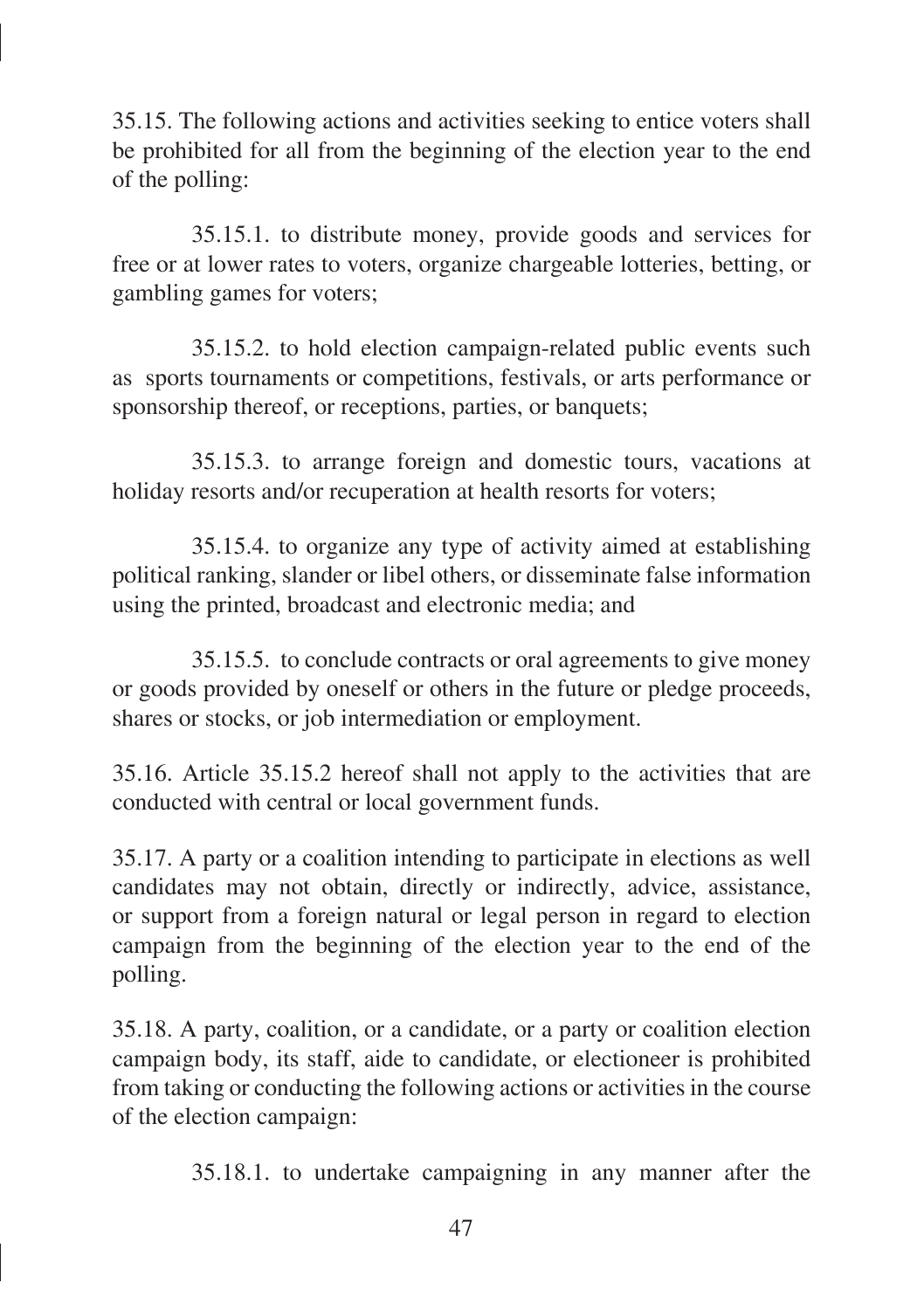deadline specified in Article 35.3 hereof to the end of the polling or conduct an opinion poll or publish or distribute results thereof in the week before the polling day;

35.18.2.for a party or coalition candidate to make a pledge not reflected in the party or coalition platform or take any action of this nature in election campaigning;

35.18.3. to perform work or provide services of the nature of investment involving state or other assets;

### 35.18.4. to distribute materials in excess of the quantity specified in Article 35.4 and 35.5 hereof;

35.18.5. to place campaign mottoes, leaflets, posters, or announcements on building walls, entrances, fences, street lighting poles and places other than those specified in Article 35.7 hereof;

35.18.6. to conduct the campaign in breach of Article 35.8-35.12 hereof;

35.18.7. to use loudspeakers from  $23.00$  (11 pm) to 10.00 am of the following day;

35.18.8. to refuse to participate in the election or conduct a campaign calling for violation of the election or other legislation;

#### 35.18.9. to use religious rituals�

35.18.10. to distribute machinery, equipment, money, medicines, foodstuffs, or other goods to a voter, his/her family member, underage citizen, organization, or a community free of charge or sell these at lower rates by oneself or through other parties or under the name of humanitarian, charitable, religious, or non-governmental organization or fund, or pay a wage or benefit to entice voters;

35.18.11. to provide personal or health services free of charge or at lower rates or medical examination to entice voters: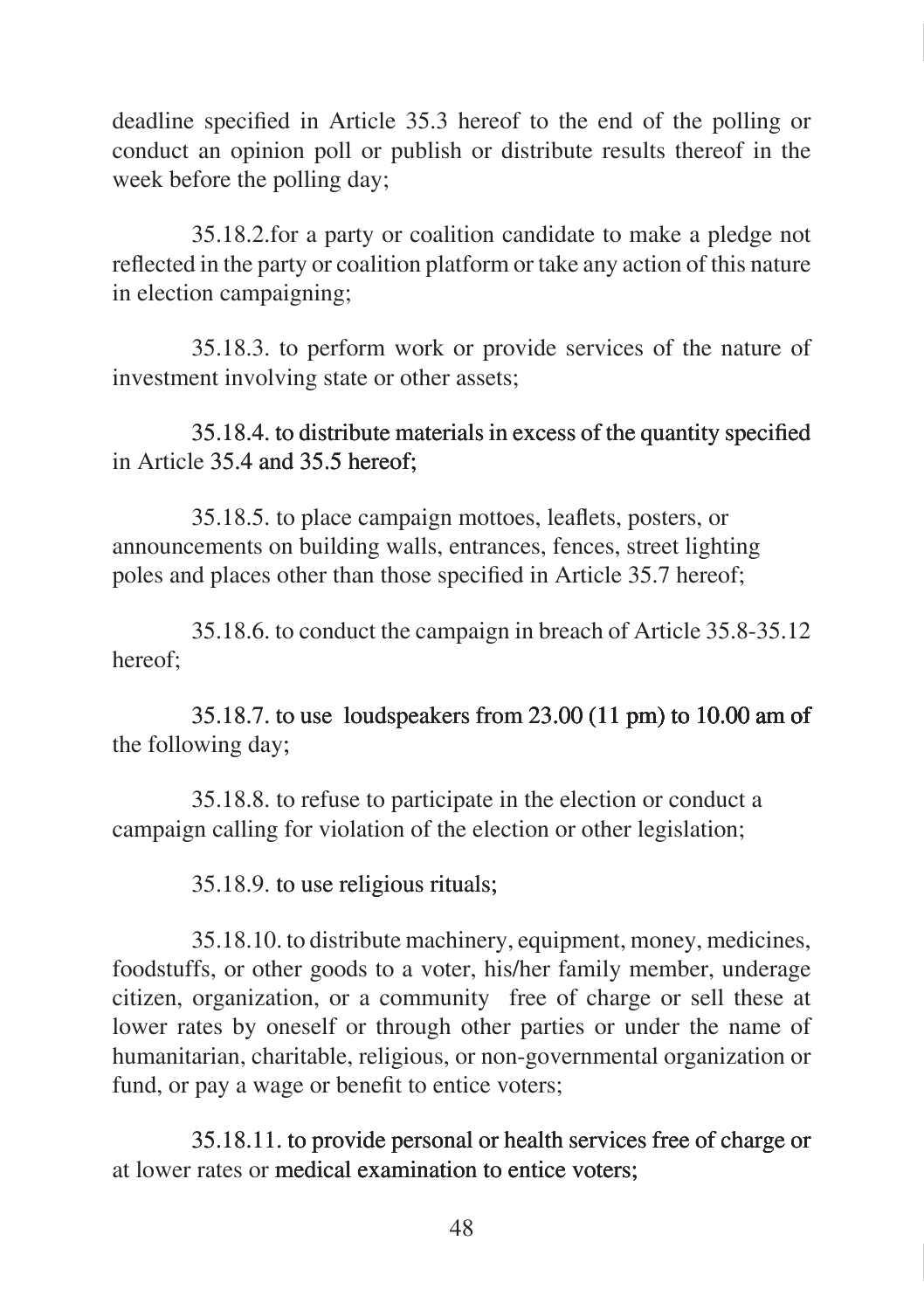35.18.12. to organize a sports tournament or competition, festival, performance, chargeable lottery, betting, or gambling, or participate therein as a sponsor to entice voters;

35.18.13. to hold receptions, parties, banquets, or public events unrelated to the elections to entice voters:

35.18.14. to publish, circulate or disseminate the results of any type of political rankings using the print, broadcast or electronic media;

35.18.15. to use transport vehicles or other property of a state agency or a wholly or partially state-owned legal person free of charge or on a chargeable basis for printing, reproducing, transporting campaign materials or for any other campaign purposes;

35.18.16. for civil servants other than political appointees to participate in any manner in election campaigning, or to involve civil servants other than political appointees as well as underage citizens in election campaigning;

35.18.17. to include pledges to distribute or directly disburse central or local government funds to citizens in a party or coalition platform or communicate such pledges to voters verbally or otherwise; or

# 35.18.18. to undertake other actions or activities aimed at buying votes.

35.19. Article 35.18 hereof shall not apply to the communication of reports by Members of the State Great Hural and Citizens Representatives Hurals of all levels on the implementation of their platforms during the terms of their office to citizens and voters through newspaper, magazines or other print media.

35.20. �arties, coalitions, candidates, as well as party or coalition election campaign bodies and their staff, aides to candidates, or electioneers shall be deemed to have used religious rituals if they organize actions or activities such as a canonical service, chant or mass of any religion, ceremonies of purification, Matreya worship, jasaa recital, evoking prosperity, alms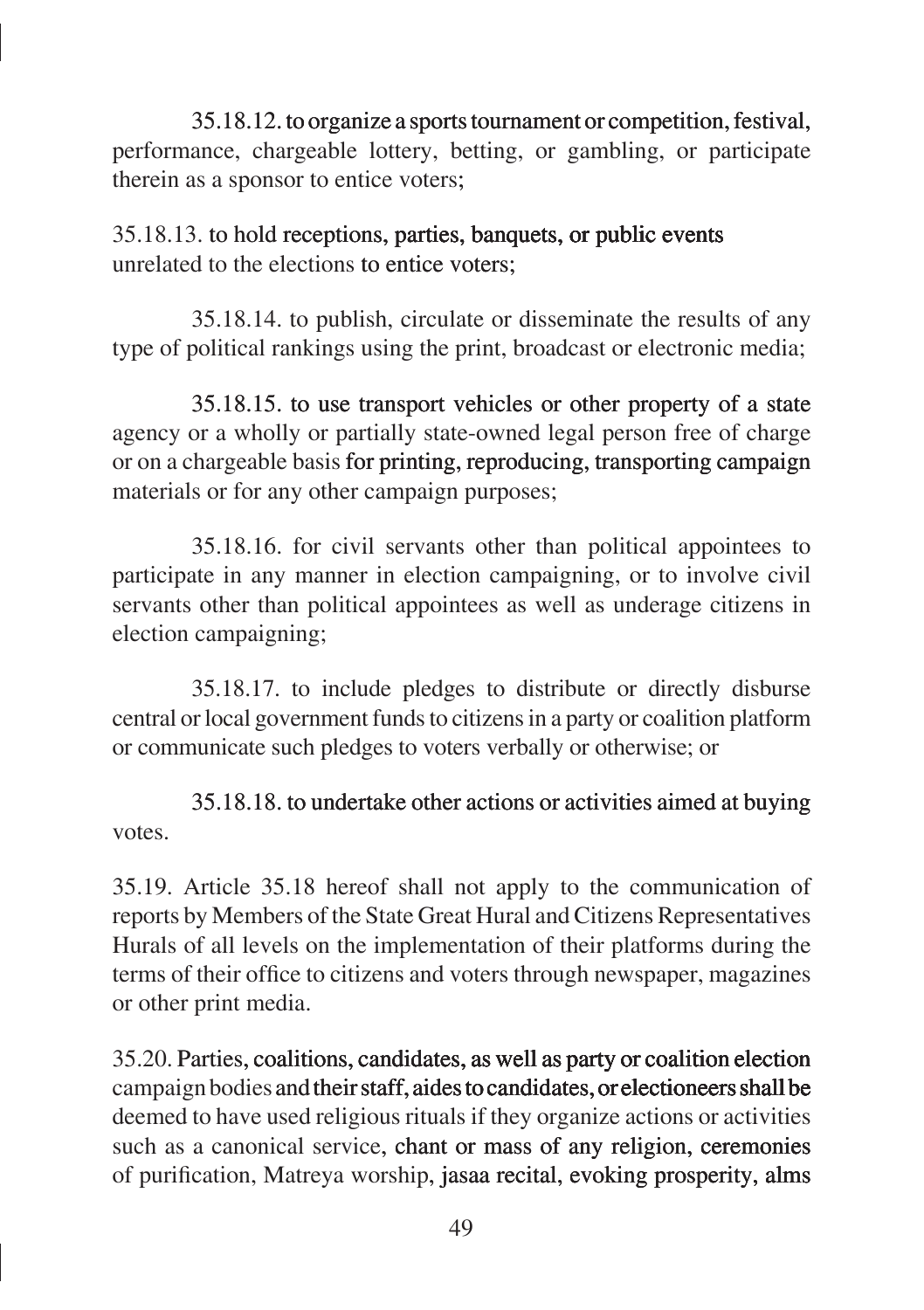offering, cairn worship for election campaign, participate in or finance such actions or activities, or distribute religious alms or other items.

35.21. Elucidation of policies or concepts stipulated in a party, coalition, or independent candidate's platform in regard of citizen's freedom of conscience, relations between state and church, or religion to the voters shall not be deemed to be an action specified in Article 35.20 hereof.

35.22. It is prohibited to run an election campaign in the following places:

35.22.1. state agency or body of local self-government�

35.22.2. wholly or partially state- or local government-owned legal person;

35.22.3. humanitarian, charitable, or religious organization; and

35.22.4. election committee.

# 35.23. Article 35.22.1 and 35.22.2 hereof shall not apply to Article 36.3 hereof.

35.24. In the event a party, coalition, or candidate uses the mass media for election campaign, it or he/she shall be responsible for the accuracy and truthfulness of an article or programme self-prepared or commissioned for publication or broadcasting.

35.25. A media outlet shall be responsible for accuracy and truthfulness of election campaign-related articles or programmes other than those referred to in Article 35.24 hereof prepared by itself or prepared and communicated as commissioned.

35.26. A media outlet shall publish or broadcast an article or programme referred to in Article 35.24 hereof based on an agreement made with a client and the client's name shall be clearly written on article or seen on a programme material and this shall apply to the total broadcasting time of the programme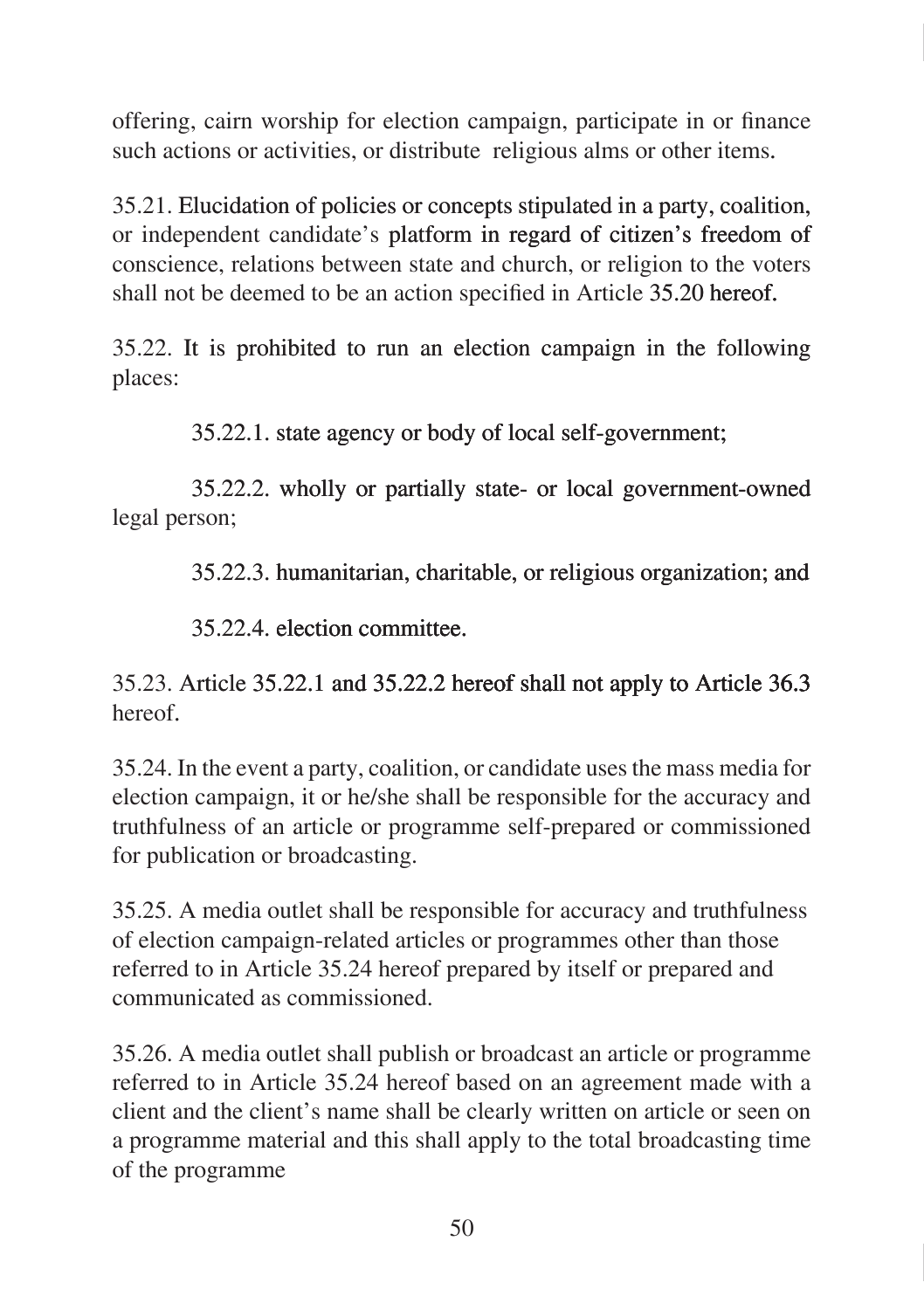35.27. The General Election Commission and district committee shall monitor, with public participation, the fairness of campaign opportunity and expeditiously resolve petitions or complaints lodged by a party, coalition, candidate, organization, or a citizen.

35.28. The use of public funds allocated for activities of Members of the State Great Hural in their electoral districts pursuant to Article 19.2 of the Political Party Law, shall be prohibited from the day of the announcement of elections and until the finalization of the election returns.

35.29. If a voter notifies, with supporting evidence, an election committee of a distribution of money or goods to him/her in violation of Article 35.15.1 and 35.18.10 hereof, the election committee shall transfer the case to a competent authority and if the competent authority establishes the validity of the case, the General Election Commission shall give the voter a cash bonus equal to ten times the total value of the money or goods and obtain compensation from the offender.

35.30. If a slander by citizen of a party, coalition or candidate by way of circulating false information on the distribution of money or goods by a party, coalition, or candidate in violation of Article 35.15.1 and 35.18.10 hereof does not warrant bringing a criminal charge, he/she shall be subject to a fine in Togrogs equal to seven to ten times the monthly minimum wage.

35.31. A party or coalition in breach of Article 35.24 hereof shall be subject to a fine in Togrogs equal to fifty to seventy times the monthly minimum wage, a candidate to fifty to seventy times the monthly minimum wage, and a media outlet that has violated Article 35.25 hereof to thirty five to fifty times the monthly minimum wage respectively.

35.32. A violation of Article 35.24 hereof committed by a candidate shall provide grounds for his/her removal from the slate or cancellation of a decision on the registration of a party or coalition for elections and the General Election Commission shall make public its decision thereof.

35.33. A candidate who has violated provisions of Article 35 other than Article 35.24 and 35.25, shall be subject to a fine in Togrogs equal to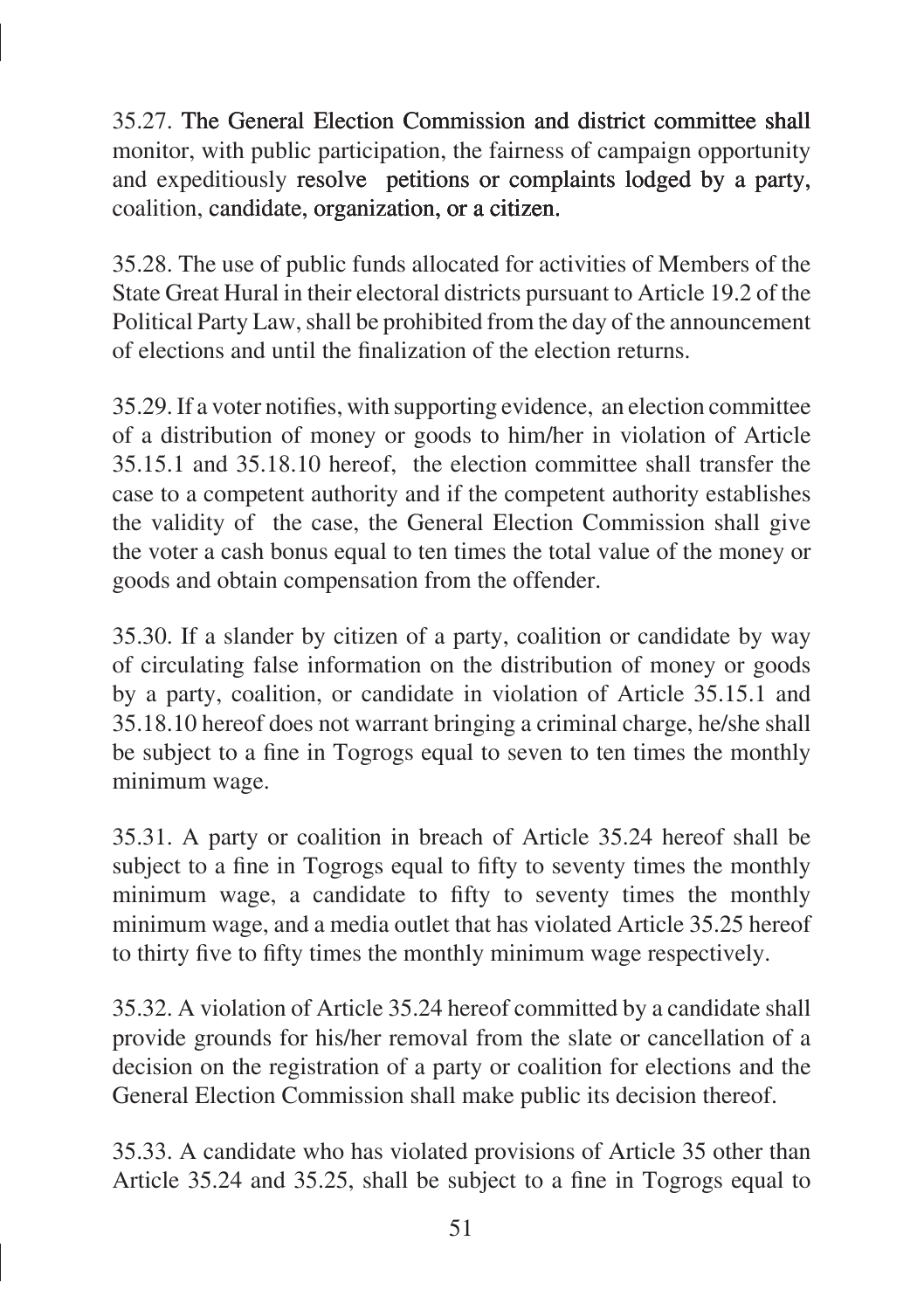three to five times the monthly minimum wage; a party, coalition, media outlet, or other legal persons to fifteen to twenty times the monthly minimum wage, and other entities to three to five times the monthly minimum wage respectively.

35.34. If distribution of money or goods to voters in violation of Article 35 hereof is established after the candidate concerned is deemed elected a Member of the State Great Hural and obtains temporary credentials of Member of the State Great Hural, the temporary credentials of Member of the State Great Hural of the person deemed elected a Member of the State Great Hural shall be cancelled by the district committee if he/she has been registered with a district committee and by the General Election Commission if he/she has been registered with the General Election Commission.

35.35. If a violation of Article 35.15 hereof committed by a candidate is established after his/her registration or candidate's breach of Article 35.18 hereof justifies removing him/her from the slate, the violators of Article 35.18.10-35.18.13 hereof shall be transferred by relevant election committee to a competent authority for enforcement of criminal liability.

35.36. If a violation of Article 35.20 hereof by a candidate, party or coalition is determined after their registration for participation in the election, it shall justify removing the candidate from the slate or cancelling a decision on the registration of the party or coalition for participation in the election and the decision thereof shall be made public by the General Election Commission.

35.37. A violation of Article 35.18.16 hereof committed by a civil servant shall justify dismissing him/her without a right of reinstatement to civil service for a period of one year.

### **Article 36. Meeting, forum, or gathering with voters**

36.1. A party, coalition, or candidate shall have meetings, forums, or rallies with voters within the time frame set forth in Article 35.1 and 35.3 hereof.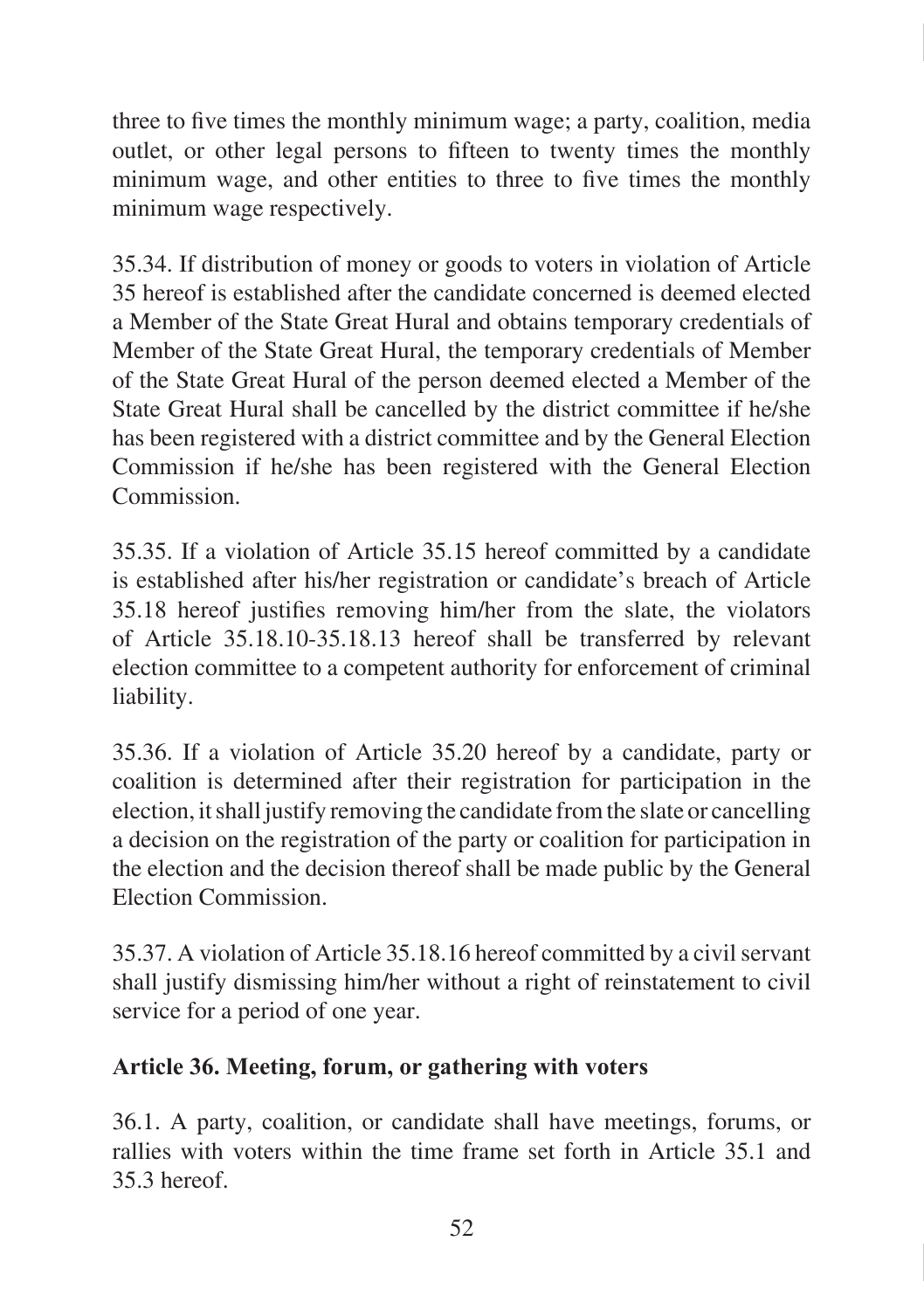36.2. The governor of an administrative and territorial unit concerned shall have a duty to provide support to the party, coalition, or candidate in conducting the meeting, forum, or gathering and treat them equally.

36.3. A state or local self-government body or wholly or partially stateor local government-owned legal person shall allow free use of a cultural, sports or conference facility for the activities referred to in Article 36.1 hereof.

36.4. A party or coalition that has violated Article 36.1 hereof shall be subject to a fine in Togrogs equal to five to seven times the monthly minimum wage, a candidate to two to four times the monthly minimum wage, a governor who has violated Article 36.2 hereof to a fine of three to five times the monthly minimum wage, a governor who has violated Article 36.2 hereof to a fine of three to five times the monthly minimum wage, a legal person that has violated Article 36.3 hereof to a fine of five to seven times the monthly minimum wage, and to a fine of three to five times the monthly minimum wage.

# **CHAPTER EIGHT**

# **Election spending**

# **Article 37. Election spending**

37.1. The General Election Commission shall set the maximum amount of election spending by a district candidate for each district based on its size and location as well as the size of its population and the maximum amount of election spending for a party or coalition within February 1 of the election year respectively.

37.2. Election expenses of a party or coalition shall be covered by the party or coalition itself, election expenses of party and coalition candidates by the party, coalition and candidates themselves and an independent candidate shall bear his/her own election expenses within the bounds of the maximum election spending specified in Article 37.1 hereof.

37.3. A party or coalition that has exceeded the maximum amount of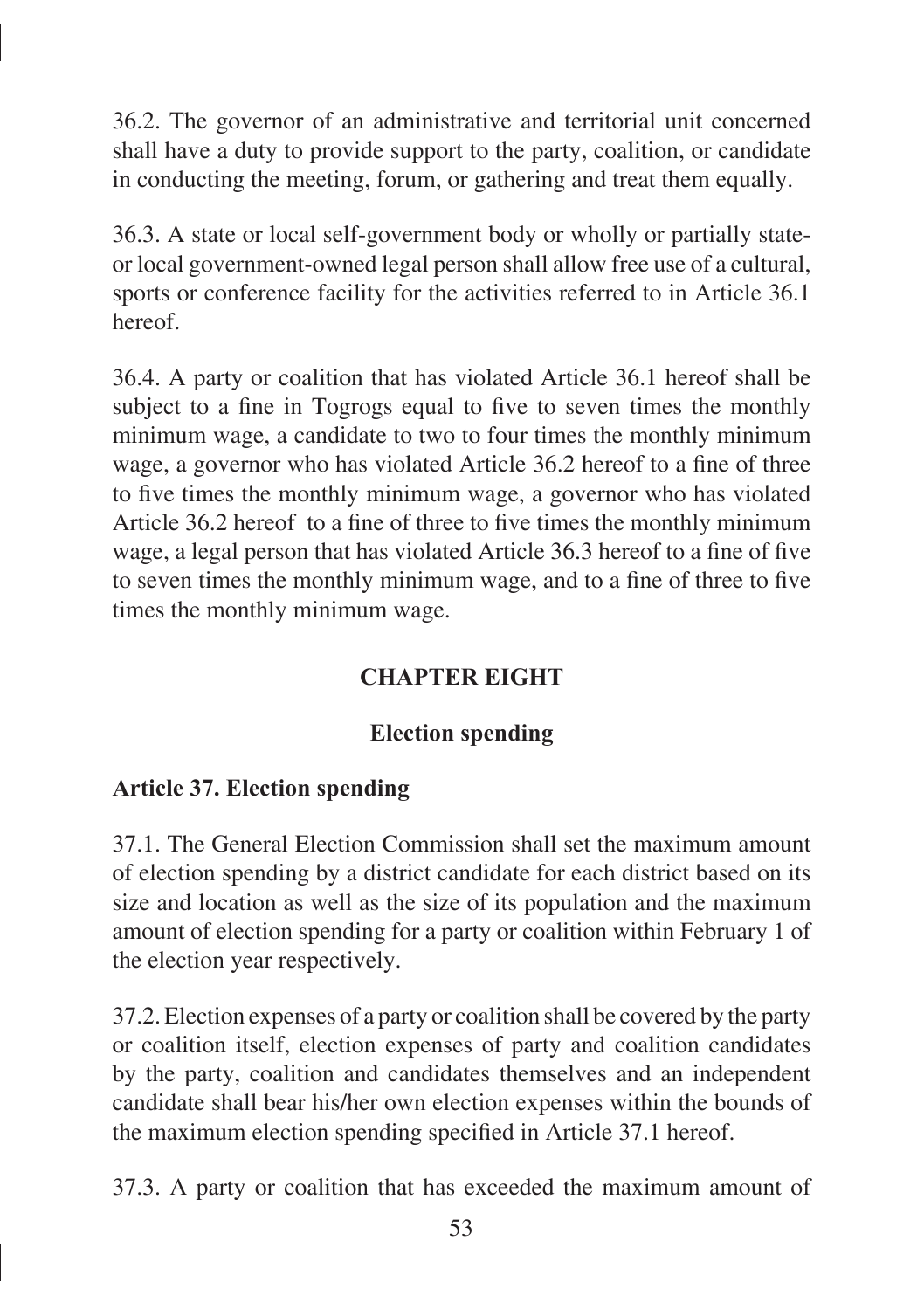election expenses set forth in Article 37.1 hereof shall be subject to a fine in Togrogs equal to fifteen to twenty times the monthly minimum wage and a candidate to ten fifteen times the monthly minimum wage.

### **Article 38. Election expenses account**

38.1. A party or coalition shall open one election expenses account of its candidates other than those running in districts in a bank within three days after it expresses its intention to participate in the election and registers with the General Election Commission and shall notify the General Election Commission and National Audit Office thereof in writing and announce it to the public.

38.2. A party or coalition nominating candidates for districts shall open an election expenses account for each candidate and an independent candidate shall open his/her election expenses account in a bank within three days after registration with the district committee and shall notify the General Election Commission and National Audit Office thereof in writing and announce the accounts to the public.

38.3. A party or coalition candidate other than a party or coalition candidate nominated for election in a district may not open an account other than that referred to in Article 38.1 hereof and a candidate proposed for a district may not open an account other than that referred to in Article 38.2 hereof.

38.4. A party, coalition or candidate's funds and donations from sponsoring organizations and citizens shall be accumulated on the bank accounts referred to in Article 38.1 and 38.2 hereof and disbursed thereof, according to the stated purposes.

38.5. Funds accumulated on the accounts referred to in Article 38.1 and 38.2 hereof shall be used for the promotion of the party or coalition platform and candidates, organization of campaign related meetings, fora or rallies, and financing of expenditures such as stationery, communications, transportation, per diems, salaries and bonuses for campaign bodies of candidates, parties or coalitions, and their staff as well as aides to candidates.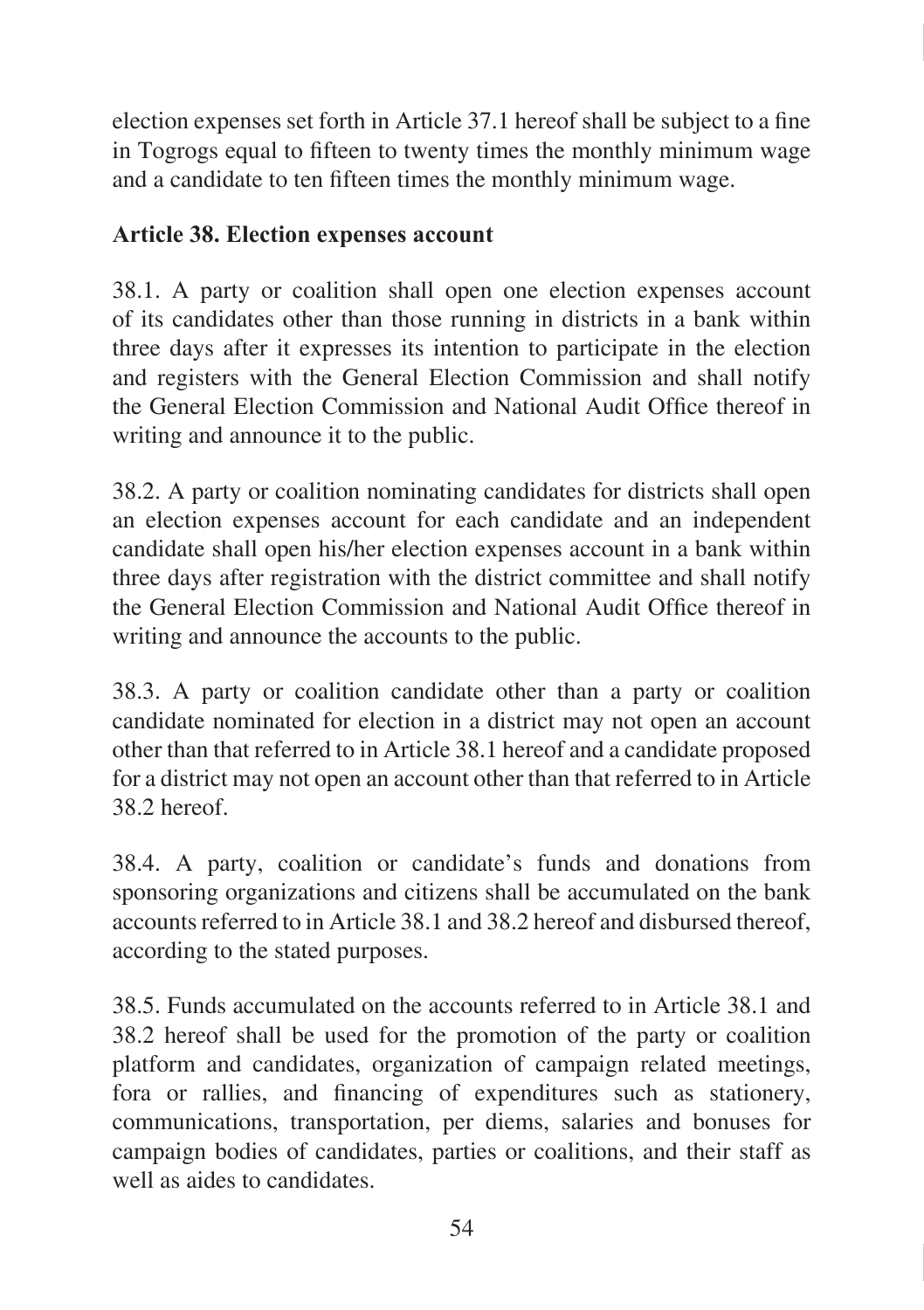38.6. A candidate who is in violation of Article 38.3-38.5 hereof shall be subject to a fine in Togrogs equal to three to five times the monthly minimum wage and a party or a coalition that is in violation of Article 38.4 and 38.5 hereof to five to seven times the monthly minimum wage. Assets deposited outside the bank accounts referred to in Article 38.1 and 38.2 hereof or accumulated on accounts opened in violation of Article 38.3 hereof shall be confiscated and transferred to the public budget.

38.7. Violation of Article 38.3 and/or 38.4 hereof by a candidate shall provide grounds for removing him/her from the slate.

## **Article 39. Donations for election**

39.1. The maximum amount of donations to a party, coalition, or candidate may be up to one million Togrogs from an individual and up to three million Togrogs from a legal person.

39.2. The amount of donations specified in Article 39.1 hereof shall be calculated based on the sum of the funds accumulated on the accounts referred to in Article 38.1 and 38.2 hereof.

39.3. The decision of a legal person to make a donation shall be made by the competent body of the said legal person.

39.4. Monetary donations shall be only made through the bank accounts specified in Article 38.1 and 38.2 hereof.

39.5. If a donation has been made in kind, it shall be appraised in monetary terms and the resulting amount added to the total sum of donations referred to in Article 39.1 hereof.

39.6. A party, coalition and independent candidate shall specify the amounts and forms of election donations in their statements on election expenses.

39.7. It is prohibited to receive donations from the following entities:

39.7.1. Foreign country's or foreign organization (foreign party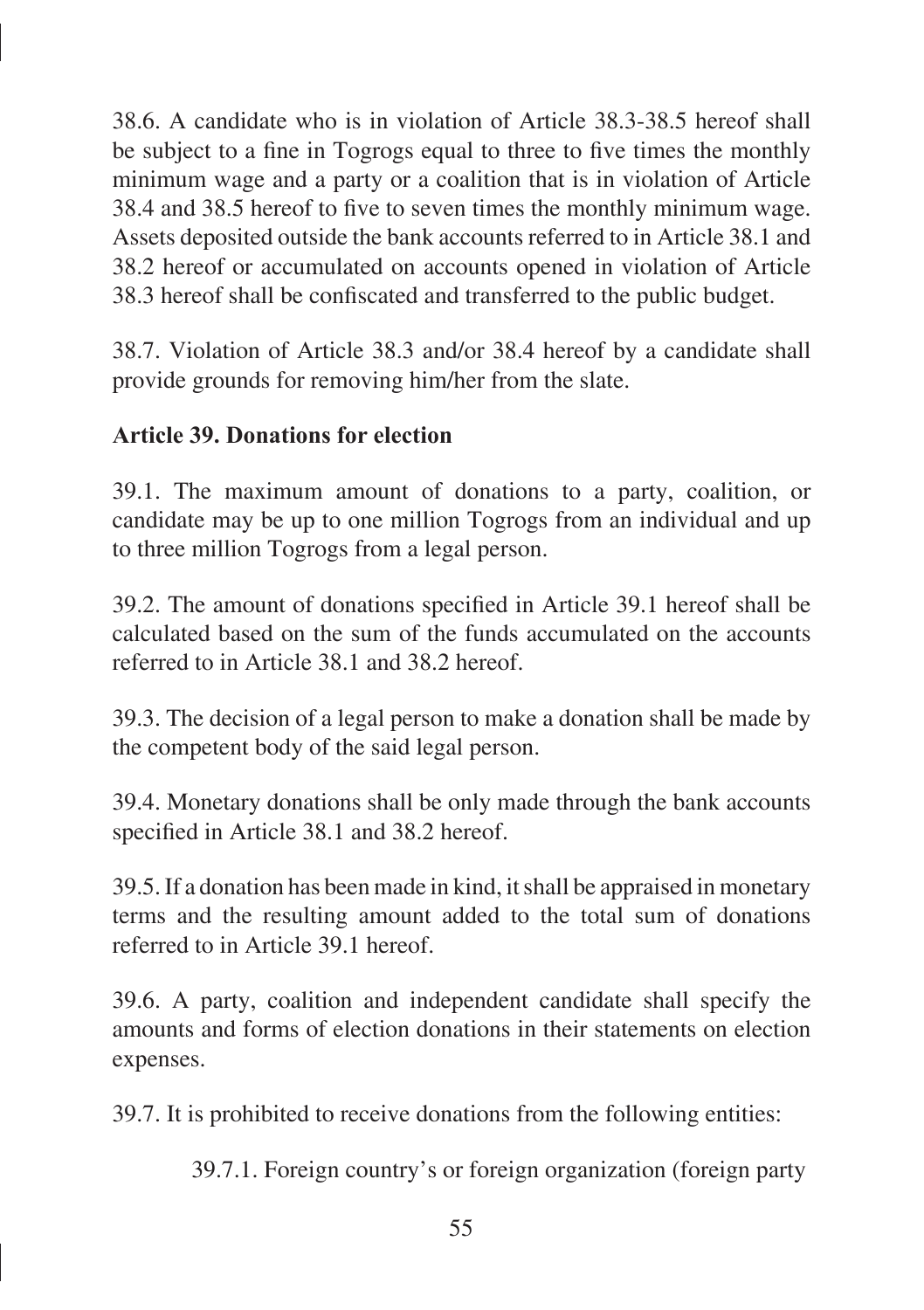of a joint organization);

39.7.2. International organization�;

39.7.3. State or local self-government authority;

39.7.4. Foreign citizen�;

39.7.5. Stateless person�;

39.7.6. Citizen of Mongolia who hasn't attained the age of eighteen years on the day of announcement of the election date;

39.7.7. Legal person wholly or partially owned by the State or local government;

39.7.8. Legal person that has tax debts, has gone bankrupt, or has overdue bank loan debts as determined by a court decision;

> 39.7.9. Labor union or religious and other non-governmental organizations; or

39.7.10. Legal person that has been in operation for less than one year since its establishment.

39.8. It is prohibited to distribute or sell foreign and domestic assistance goods to citizens for election campaign purposes.

39.9. In an election year, the donations made shall be only for election purposes, and thereupon it shall be prohibited to concomitantly make donation(s) specified in Article 18.3 of the Political Party Law to a party or a coalition.

39.10. A citizen who has violated Article 39.1, 39.3, 39.4, and 39.9 hereof shall be subject to a fine in Togrogs equal to three to five times the monthly minimum wage, a legal person to five to seven times the monthly minimum wage, a party or coalition that has violated Article 39.6-39.8 hereof to a fine of five to seven times the monthly minimum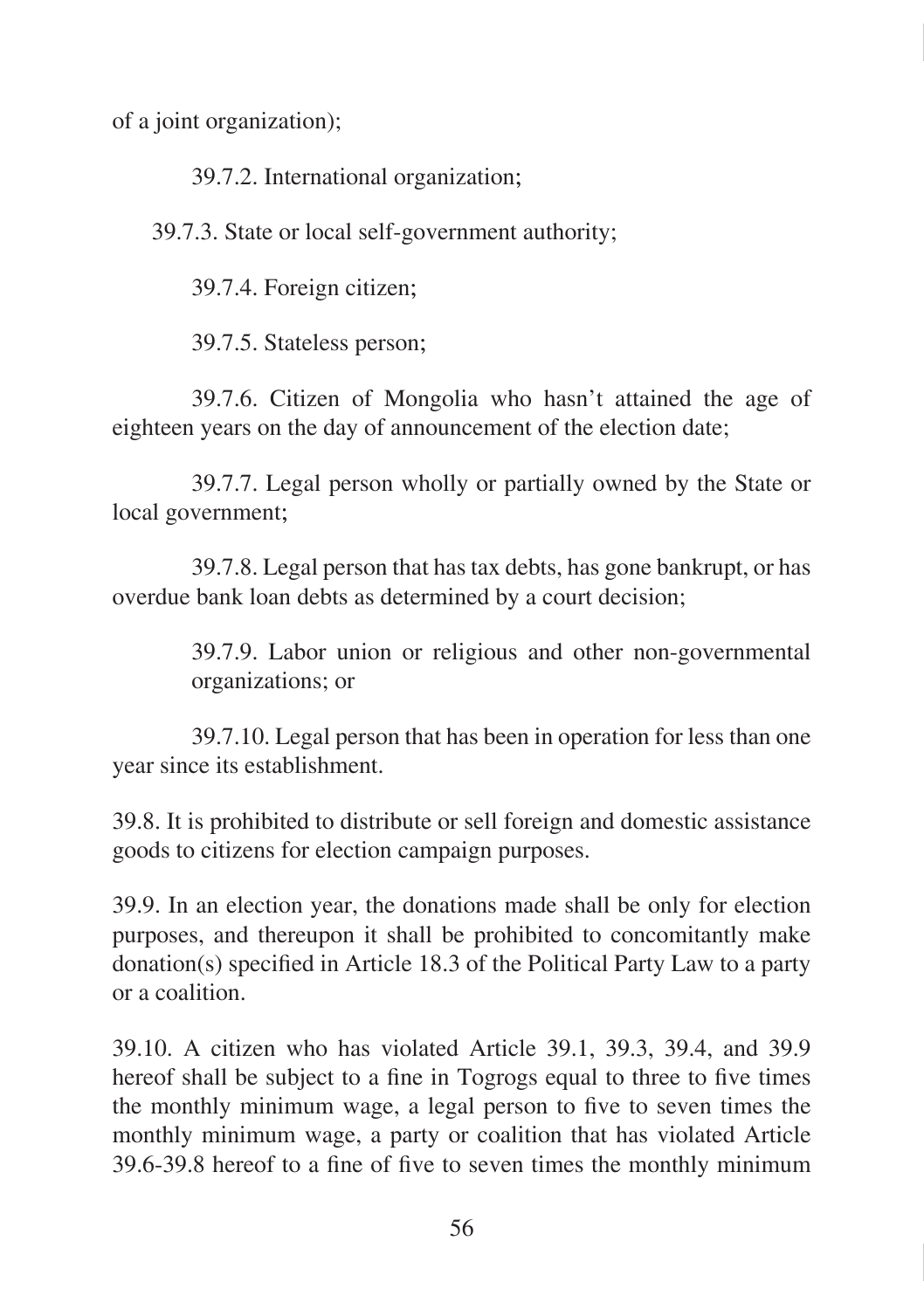wage, an independent candidate who has violated Article 39.6 hereof to a fine of three to five times the monthly minimum wage, a legal person that has violated Article 39.7.3 and 39.7.7-39.7.10 hereof to affine of five seven times the monthly minimum wage, an official to three to five times the monthly minimum wage, and a candidate, staff from a party or coalition's campaign body, aide to candidate, or electioneer who has violated Article 39.8 hereof to a fine of three to five times the monthly minimum wage.

39.11. Donations made in excess of the amount set forth in Article 39.1 hereof or those received from the entities specified in Article 39.7 hereof shall be confiscated and transferred to the public budget.

39.12. Receipt and use of donations from the entities specified in Article 39.7 hereof by a candidate shall justify removing him/her from the slate.

## **Article 40. Preparation of a statement of election expenditure**

40.1. A sample statement on the accumulation and expenditure of on an election expenses account and procedures for opening and closing an account, and book-keeping shall be approved jointly by the General Election Commission and the Bank of Mongolia.

40.2. A party or coalition candidate shall deliver his/her statement of election expenditure to the party or coalition within 15 days after the polling day and party, coalition, and independent candidate hall deliver their election expenditure statements to the General Election Commission within one month after the polling day.

40.3. A party, coalition, and independent candidate shall ensure that their statements of election expenses specified in Article 40.2 hereof (hereinafter referred to as "expenditure statement") are audited and given an opinion.

40.4. A statement of expenditure shall be prepared as per the following items: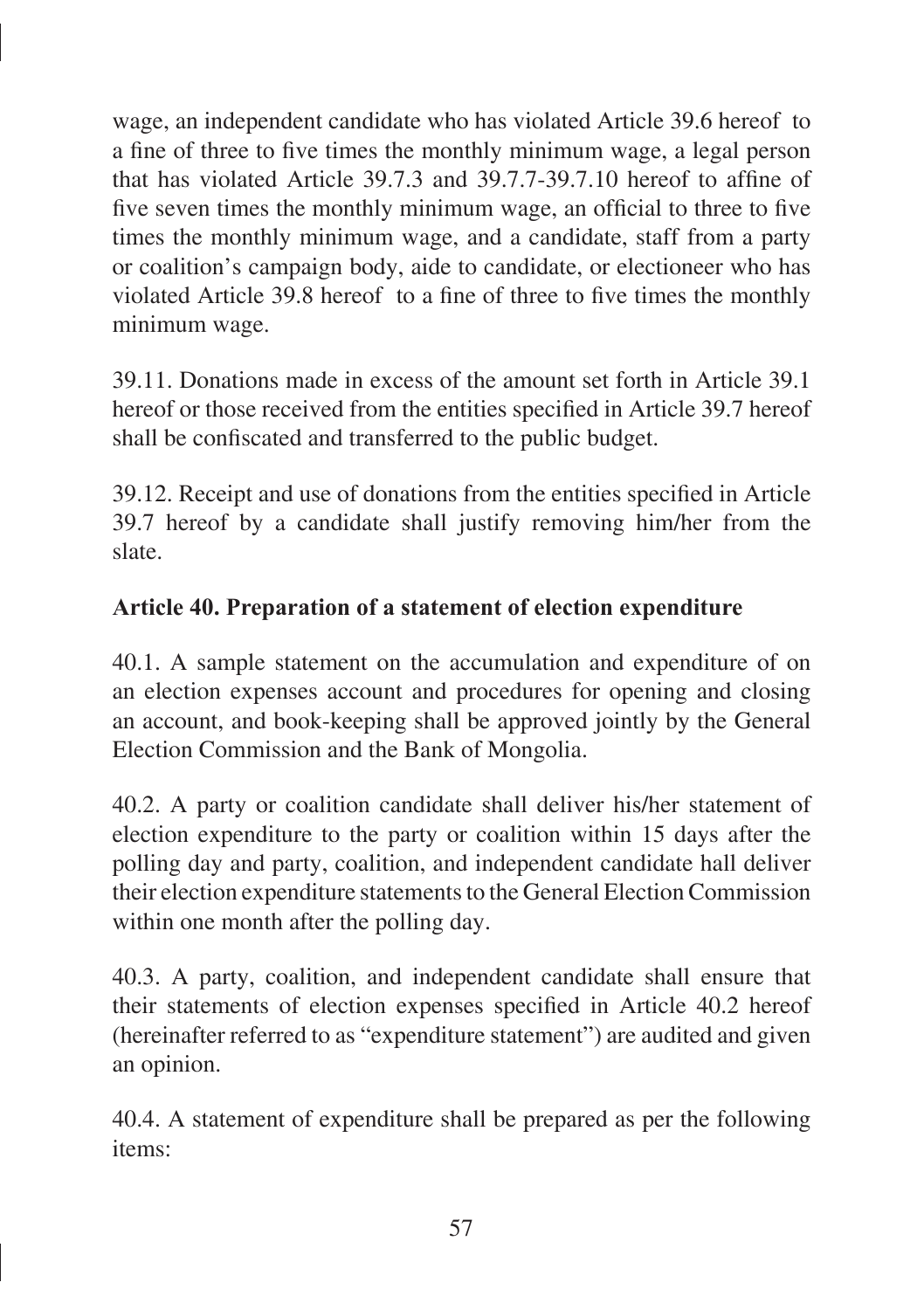40.4.1. Income and total amount of donations accumulated on the accounts specified in Article 38.1 and 38.2 hereof;

40.4.2. Sources of the incomes referred to in Article 40.4.1 hereof and types and amount of donations;

40.4.3. Donator's last name (father or mother's), given name, domicile, and amount and type of his/her donation :

40.4.4. The name and address of a donating legal person, and the name (father or mother's) and given name of its Executive Director ;

40.4.5. Classification and execution of expenditures; and

40.4.6. Amount and location of the remaining assets.

40.5. The director of a bank where a party, coalition, or independent candidate's election expenses account is located shall prepare and deliver an expenditure statement consolidating all transactions conducted on the account to the General Election Commission within the time frame set forth in Article 40.2 hereof.

40.6. The General Election Commission shall review and make public the expenditure statements and the names of citizens having donated two hundred thousand or more Togrogs as well as legal persons having donated five hundred thousand or more Togrogs within 45 days after the end of polling.

40.7. The General Election Commission shall have, if it deems appropriate, the finance and expenditure of a party, coalition, or a candidate audited by the state audit office.

40.8. A party or coalition that has violated Article 40.2-40.4 hereof shall be subject to a fine in Togrogs equal to five to seven times the monthly minimum wage, a candidate to two to four times the monthly minimum wage, and a bank director who has violated Article 40.5 hereof to a fine of three to five times the monthly minimum wage.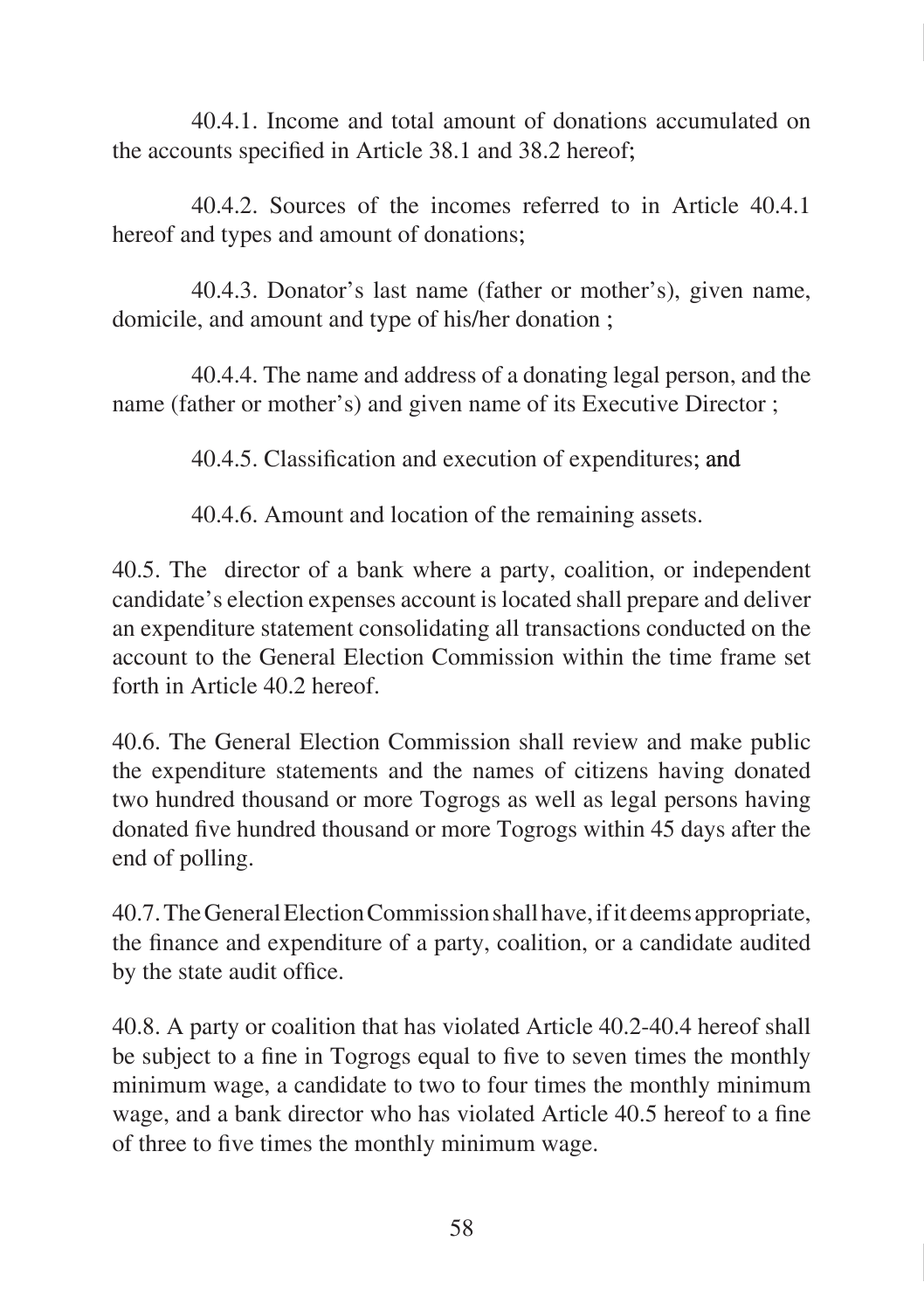## **CHAPTER NINE**

### **Polling, totaling of election results, registration of a member of the State Great Hural**

#### **Article 41. Polling station and time of polling**

41.1. Ballots shall be cast at polling stations from 07.00 to 20.00 hours on the polling day.

41.2. A division committee shall make and maintain public the information on the polling date, time schedule and polling station starting 14 days prior to and until the end of the polling day.

41.3. A governor of a soum or district in a division shall be responsible for the readiness of polling stations with voting booths in numbers sufficient for secret ballot, sealed mobile ballot boxes, and vote counting equipment one week before the polling day.

41.4. Instructions for setting up of a division committee facility and a polling station, and the size and design of the voting booth shall be approved by the General Election Commission.

41.5. The presence of a party or coalition campaign body and its staff, aide to candidate and electioneer is prohibited at polling stations.

41.6. A polling station shall be placed under police protection after the division receives ballot papers.

41.7. A division committee shall approve identification numbers, addresses, and locations of polling stations located in the division and area plans, if required, and make this information public 30 days before the polling day. In so doing, it may organize several polling stations in one building or premises.

41.8. Seeking to enable free and secret ballot by voters and depending on the number of voters in the division, a polling station shall have at least two voting booths and at least one voting booth specially equipped for disabled persons.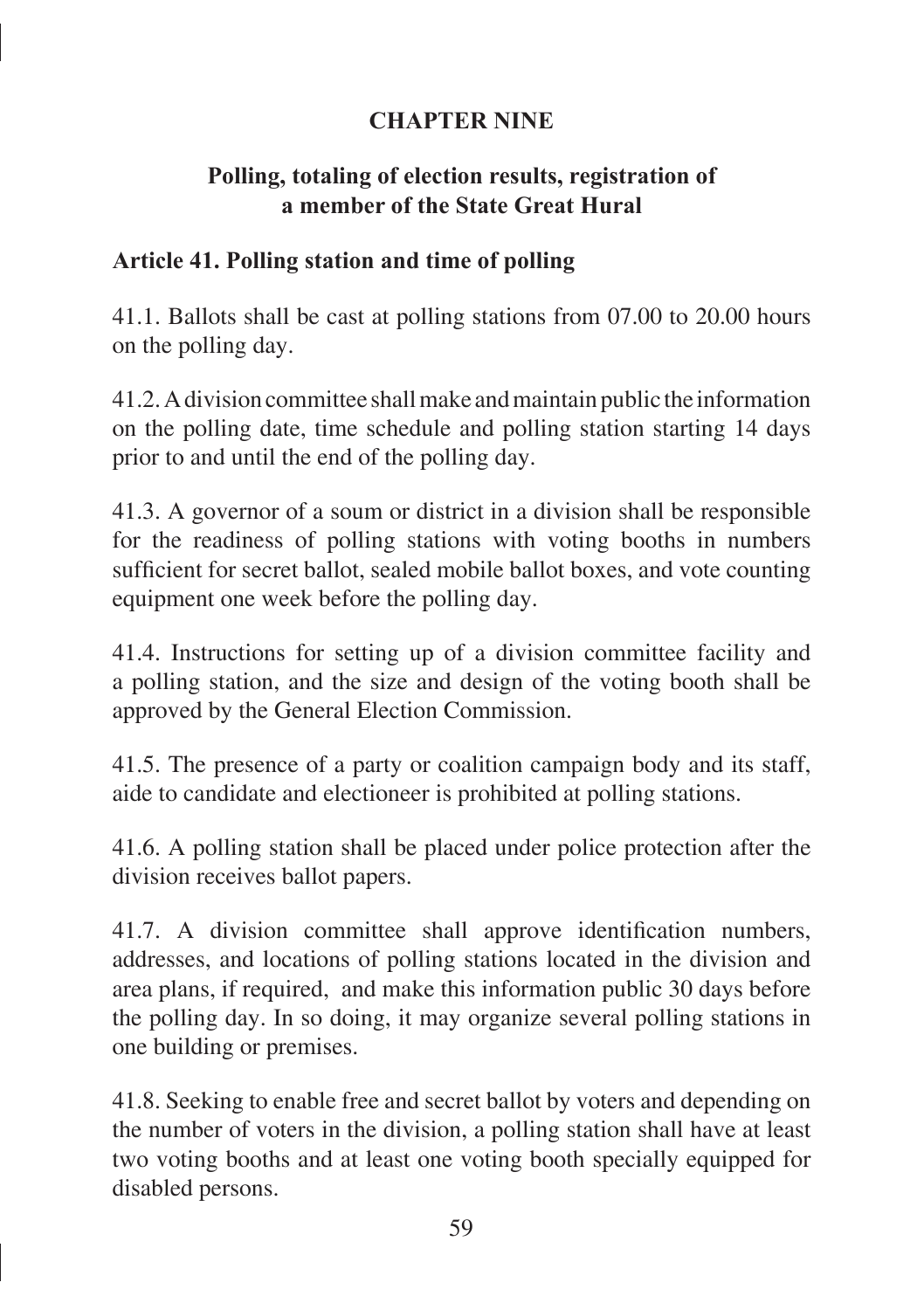41.9. The polling station referred to in Article 41.7 hereof may be relocated on the account of force majeure such as public disorder, flood, or fire and voters shall be notified at once thereof.

41.10. A governor who has violated Article 41.3 hereof shall be subject to a fine in Togrogs equal to three to five times the monthly minimum wage and a party or coalition or staff from a party or coalition campaign body, aide, or electioneer in breach of Article 41.5 hereof to a fine of three to five times the monthly minimum wage respectively.

## **Article 42. Ballot paper**

42.1. Ballot paper is the principal document for expression of voter's will and determination of election outcomes and shall meet the following requirements:

42.1.1. to be easy and comprehensible to voters in terms of content, language, and design; and

42.1.2. to contain a short instruction for the voter on how to mark his/her vote.

42.2. A ballot paper shall have special security features and uniform security code.

42.3. A ballot paper shall be a sheet of paper consisting of two separate parts that feature the names of candidates running in districts and the names of the parties and coalitions.

42.4. The part of the ballot paper with electoral district candidates shall have the last name (father or mother's) of the candidate proposed for the district in small letters, his/her given name in capital letters, as well as the name of the party or coalition nominating this candidate.

42.5. The names of candidates shall be written on the ballot paper in the order of registration of the nominating parties with the Supreme Court, starting with a candidate from the party with the earliest registration.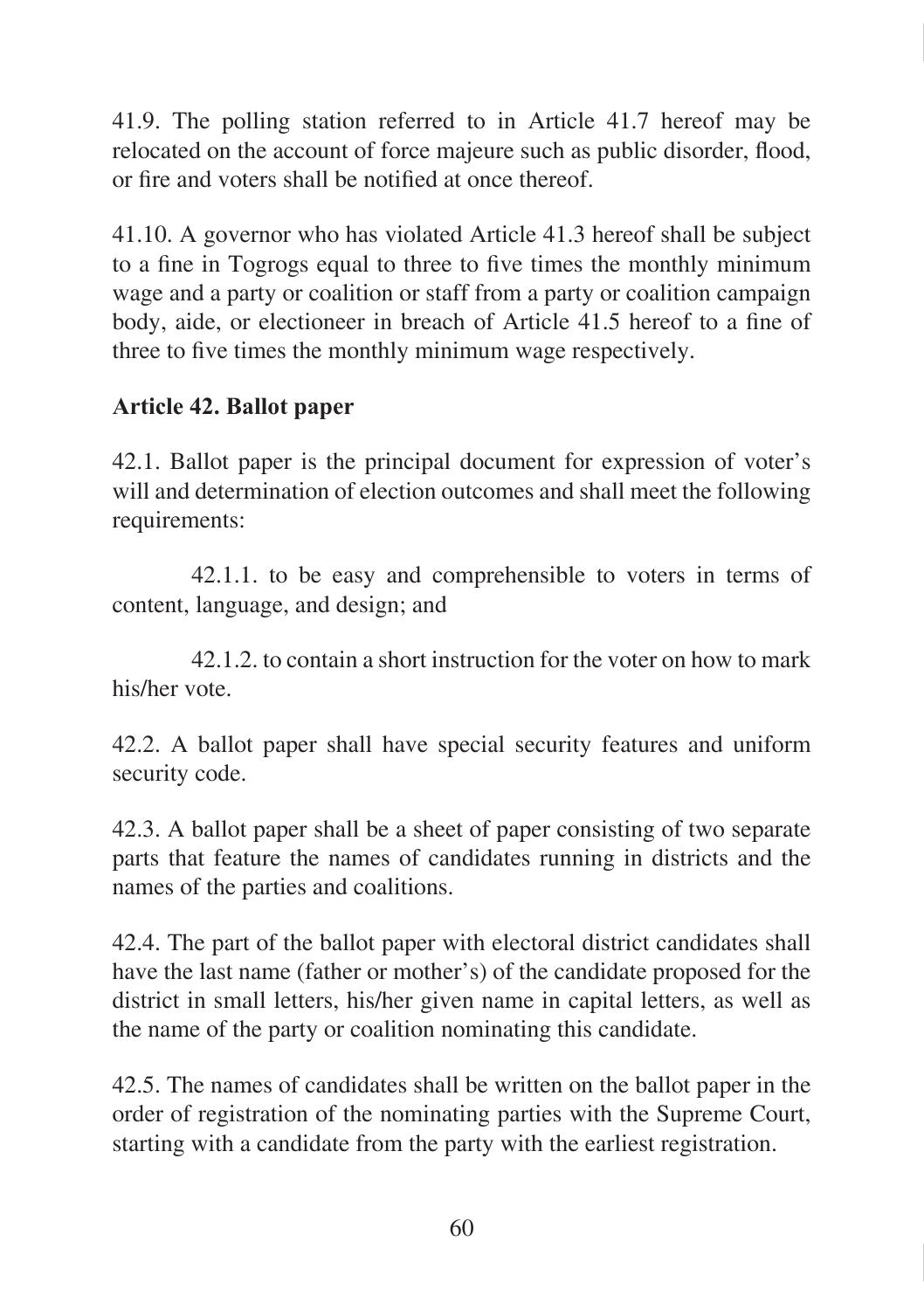42.6. The names of independent candidates shall be written on the ballot paper after the names of party and coalition candidates and in the order of their registration with the district committee.on that part of the ballot paper which features the names of candidates standing for election in districts.

42.7. The names of parties or coalitions shall be written on that part of the ballot paper which features the names of parties or coalitions and in the order of their registration with the Supreme Court, starting with the party that registered earliest.

42.8. Coalitions shall be arranged in the order specified in Article 42.7 hereof and the sequencing shall be based on the registration date of a party that has registered with the Supreme Court earliest amongt the parties in the coalition.

42.9. The design and number of ballot papers and the procedures for publishing, storing, delivering, and protecting ballot papers shall be approved by the General Election Commission.

42.10. The General Election Commission shall have the ballot papers published and hand them in to district committees and the latter, through sub-district committees, to division committees five days before the polling day.

42.11. An election committee shall receive ballot papers in the presence of all its members and a report thereof shall be signed by its chairperson, secretary, and all members present.

42.12. If the chairperson, secretary, or a member of an election committee declines to sign the report referred to in Article 42.11 hereof, he/she shall be obligated to provide the cause and grounds for the action in writing to the appropriate election committee.

42.13. If the majority of all election committee members sign the report pursuant to Article 42.11 hereof the election committee shall be deemed to have received the ballot papers.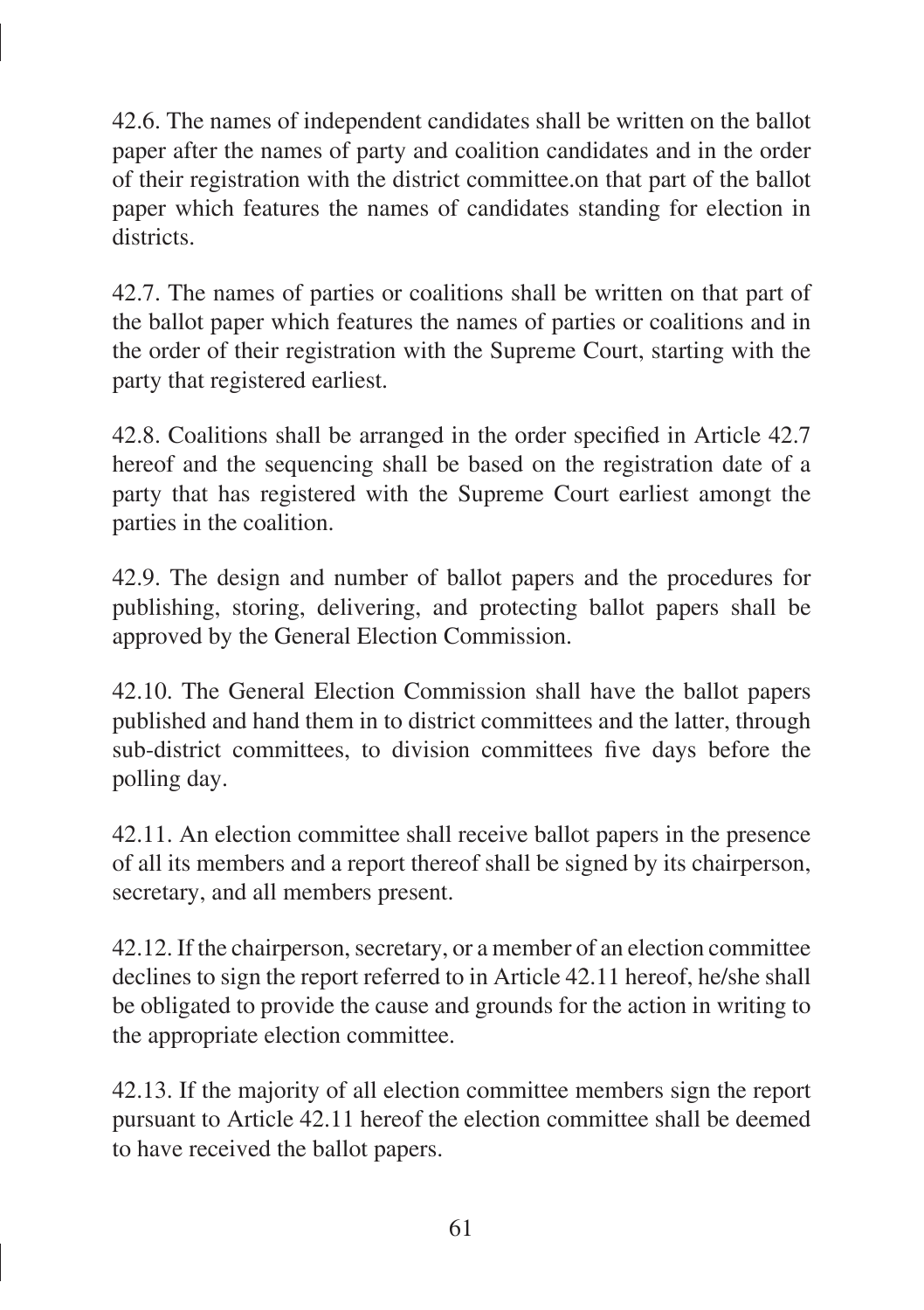42.14. Polling or voting with ballot papers that do not comply with the design and requirements set forth in this Law is prohibited.

42.15. The chairperson or secretary of an election committee who has violated Article 42.12 and 42.14 hereof shall be subject to a fine in Togrogs equal to three to five times the monthly minimum wage and a member to two four times the monthly minimum wage.

# **Article 43. Polling**

43.1. The chairperson of a division committee shall make a presentation of the following information after all division committee members open, show, check, and seal the vote counting equipment and all ballot boxes at 0700 hours on the polling day in the presence of voters' representatives:

43.1.1. the number of voters on the electoral roll;

43.1.2. the number of ballot papers received, lost, wasted and remaining; and

43.1.3. index numbers of ballot papers.

43.2. A report covering the activity and information specified in Article 43.1 hereof in detail shall be prepared and signed by the chairperson, secretary, and all members of a division committee.

43.3. An election observer may have his/her signed note recorded to confirm the access granted to him/her to the report referred to in Article 43.2 hereof.

43.4. After a division committee performs the activities set forth in Article 43.1-43.3 hereof, it shall the polling process where citizen identification cards shall be checked against the electoral roll and each voter given a ballot paper.

43.5. The voter who has received a ballot paper shall certify receipt by signing the electoral roll.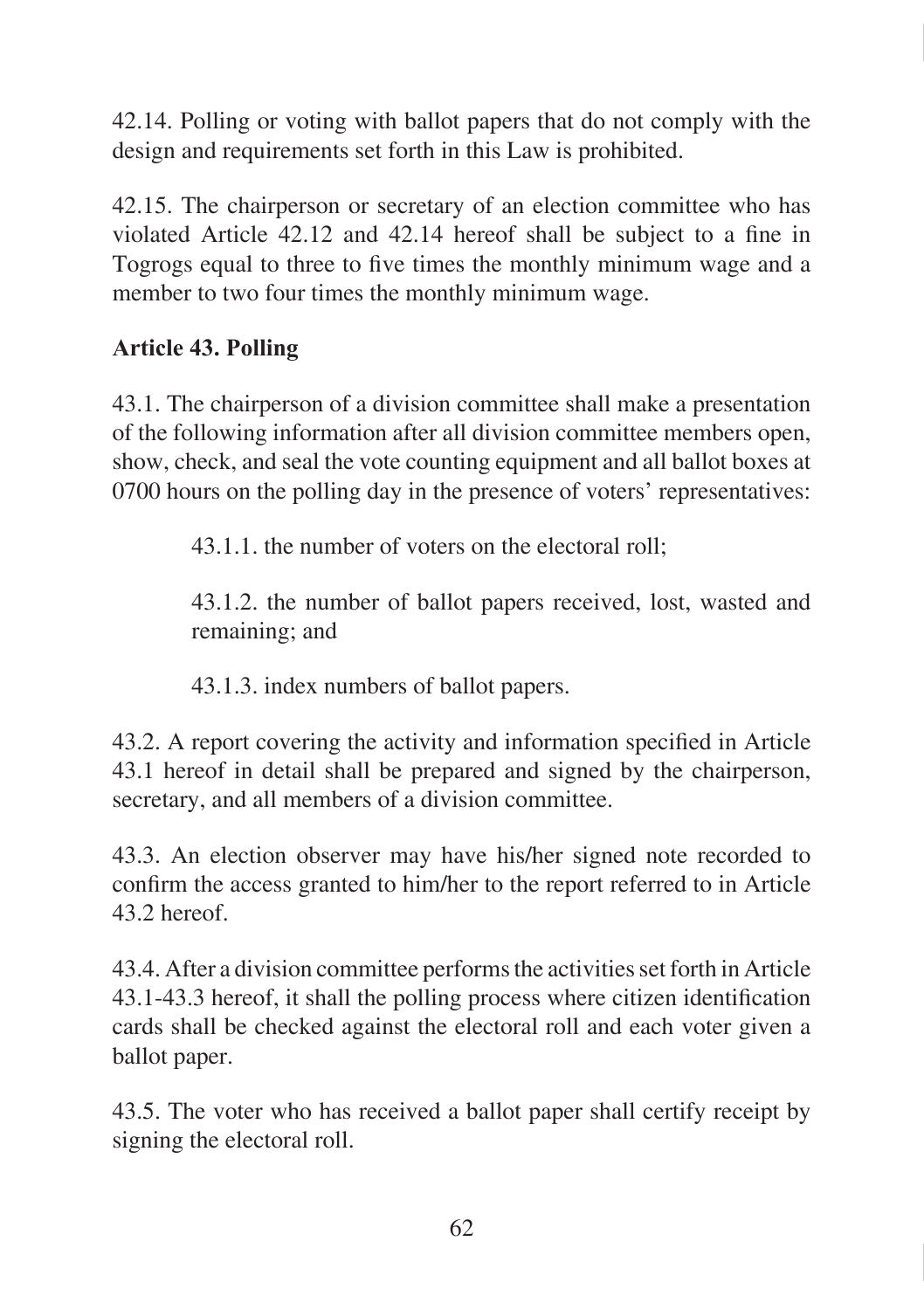43.6. Election observers appointed by parties, coalitions and independent candidates, and media representatives may attend the polling process.

43.7. Presence of candidates and other entities without permission at a polling station is prohibited and this provision shall not apply to the casting of their own ballots.

43.8. Procedures for polling with the use of sealed mobile ballot box shall be approved by the General Election Commission.

43.9. The chairperson or secretary of an election committee who has violated Article 43.1, 43.2, 43.4, and 43.5 hereof shall be subject to a fine in Togrogs equal to three to five times the monthly minimum wage, a member to two four times the monthly minimum wage, and a candidate or citizen who has violated Article 43.7 hereof to a fine of two to four times the monthly minimum wage, and an official to three five times the monthly minimum wage.

#### **Article 44. Election observer**

44.1. A party, coalition, or an independent candidate shall appoint election observer (hereinafter referred to as "observer") of their own.

44.2. The observer referred to in Article 44.1 hereof shall register with and obtain an observer identification card from a division committee at least 3 days before the polling day.

44.3. A request made to employ or have an observer registered shall be not accepted past the deadline specified in Article 44.2 hereof.

44.4. An observer shall monitor the process of preparation of electoral rolls, polling, vote counting, and totaling of election results only from distance to confirm compliance with the election legislation and shall have the following rights:

44.4.1. to have access to electoral rolls;

44.4.2. to check the sealing of ballot papers;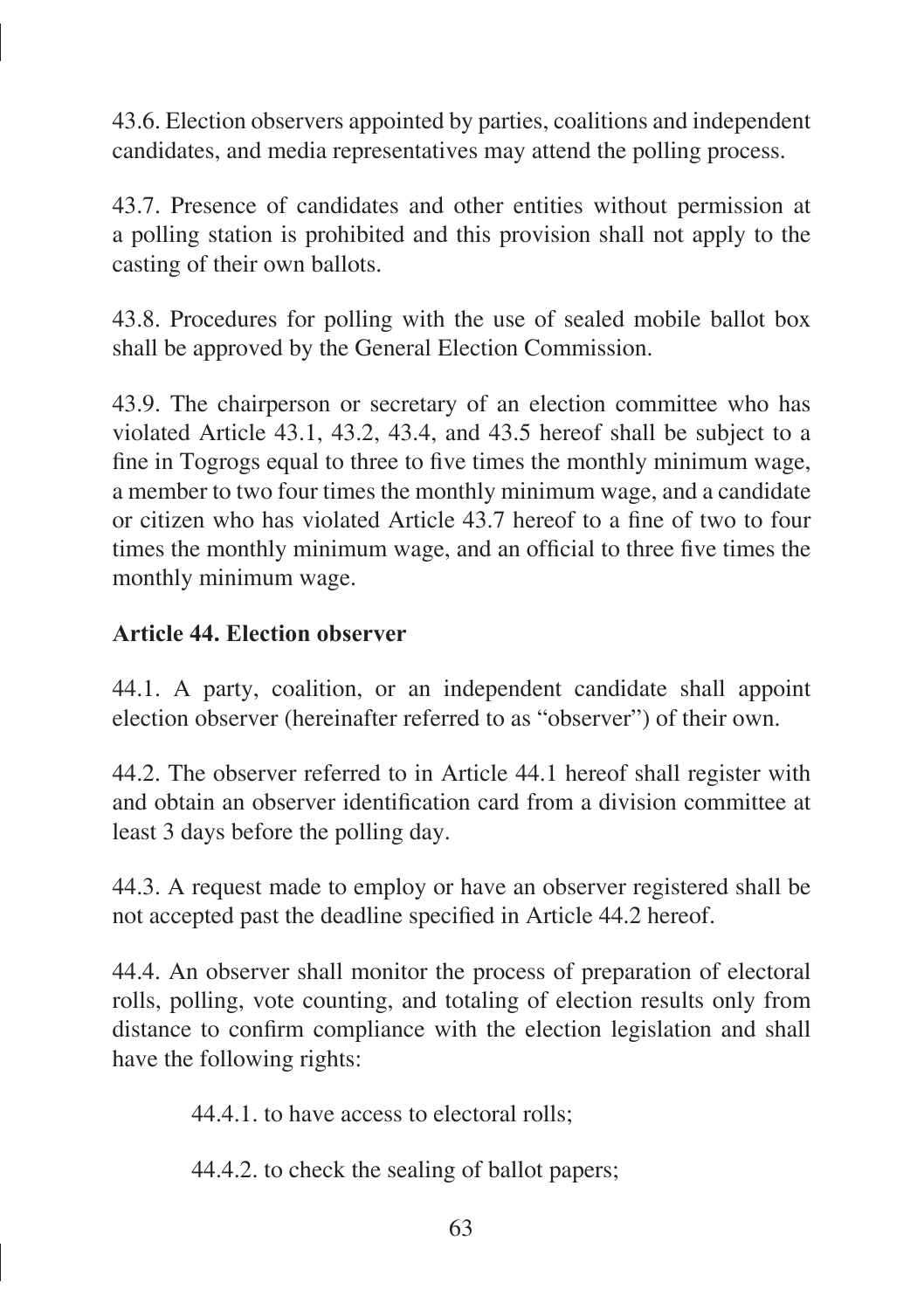44.4.3. to observe vote counting;

44.4.4.to have access to independent candidate's supportervoters signature collection form ;

44.4.5. to have access to the electoral rolls, routes and schedules for sealed mobile ballot box polling ;

44.4.6. to check whether voting booths, sealed mobile ballot boxes, vote counting equipment, and polling stations are set up according to legal requirements:

44.4.7. at the polling station, to have a seat allowing observation of the entire polling process ;

44.4.8. to notify the chairperson of the division committee of a violation and ask him/her to rectify it, keep written records of and document violations with the use of audio and video equipment, collect witness signatures ;

44.4.9. to obtain relevant information from division committee members; and

44.4.10. to make public and publish his/her observation report.

44.5. One observer from each party, coalition, or independent candidate may obtain a soft copy of images and quantitative data of that part of ballot papers where votes are marked from the division after the end of the polling.

44.6. If an observer intervenes in the work of election committee resorting to illegal means such as demand of the rights not specified in Article 44.4 hereof, use of force, intimidation, communication of false information to the public, the division committee shall annul his/her observer rights and confiscate his/her identification card thereof.

44.7. If the rights of an observer are annulled pursuant to Article 44.6 hereof, the party, coalition, or independent candidate whom he/she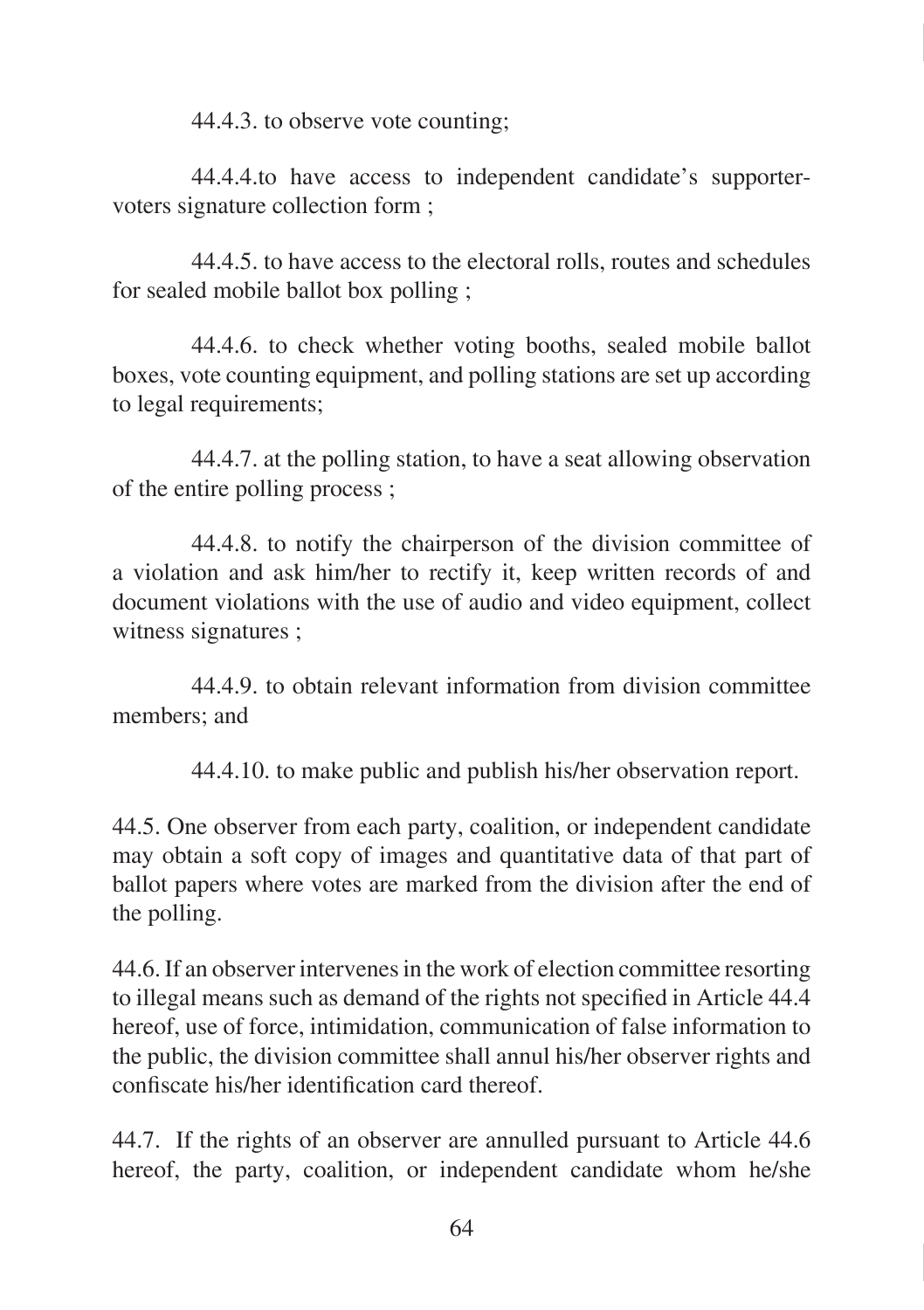represents shall not have a right to appoint his/her replacement and if such a request is made, the election committee shall decline to accept it.

44.8. Election observation procedures shall be approved by the General Election Commission.

44.9. Relations associated with the observation of and reporting on the election process by foreign or domestic organization or media outlet shall be regulated as per the procedures set forth in Article 44.8 hereof.

44.10. An observer who has violated Article 44.6 hereof shall be subject to a fine in Togrogs equal to two to four times the monthly minimum wage, chairperson or secretary of an election committee that has violated Article 44.7 hereof to a fine of three to five times the monthly minimum wage, and a member to two to four times the monthly minimum wage.

#### **Article 45. Voting**

45.1. A voter shall come to the polling station and cast his/her vote in person.

45.2. A voter is prohibited from doing the following:

45.2.1. to cast /her vote at a polling place in full knowledge of the fact that he/she has no right to do so in that particular place , to vote or attempt to vote using someone else's document or false document, resort to deception;

45.2.2. to use a ballot paper other than that given by the division committee for voting, bring in a ballot paper to the polling station from outside, or take a ballot paper out of the polling station;

45.2.3. to undertake photographing or video recording to document his/her vote marked on the ballot paper;

45.2.4. to show the mark he/she made in the ballot paper to others; or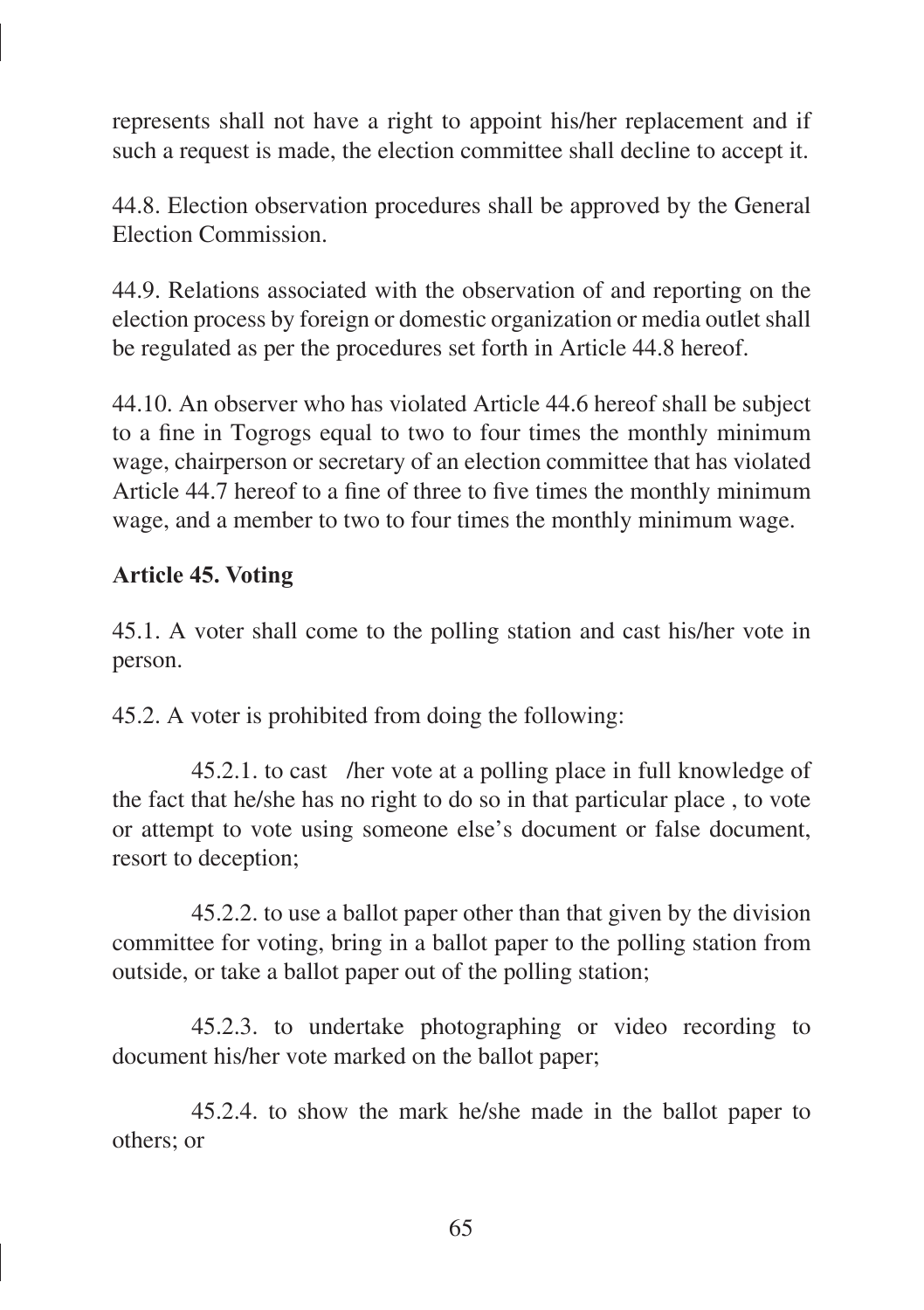45.2.5. to make a promise to vote or not to vote for a party, coalition, or candidate or demand or take money or goods thereof.

45.3. In marking his/her preference, a voter shall make a mark in the ballot paper only according to the instruction referred to in Article 42.1.2 hereof

45.4. Each voter shall take a ballot paper and mark his/her vote on it in the privacy of the voting booth.

45.5. A voter shall mark the numbering in front of the last names (father or mother's) and given names of the candidates he/she supports and whose number equals with the number of mandates allotted for the district on that part of the ballot paper where the names of candidates running in the district are written.

45.6. A voter shall mark the name of only one party or coalition he/she supports on that part of the ballot paper where the names of parties or coalitions are written.

45.7. A voter shall put the ballot paper in the vote counting equipment (ballot box) after he/she marks his/her preference pursuant to Article 45.5 and 45.6 hereof.

45.8. Procedures for filling in ballot paper and putting ballot paper in the vote counting equipment (ballot box) by the voter shall be approved by the General Election Commission.

45.9. In the event a voter makes an error and marks his/her ballot paper incorrectly, he/she may inform the division committee of the fact before he/she puts the paper in the counting equipment (ballot box), have the committee check and confiscate the spoilt ballot and obtain a ballot paper once again and cast his/her vote pursuant to Article 45.5 and 45.6 hereof.

45.10. A division committee shall record and keep the ballot papers confiscated pursuant to Article 45.9 hereof.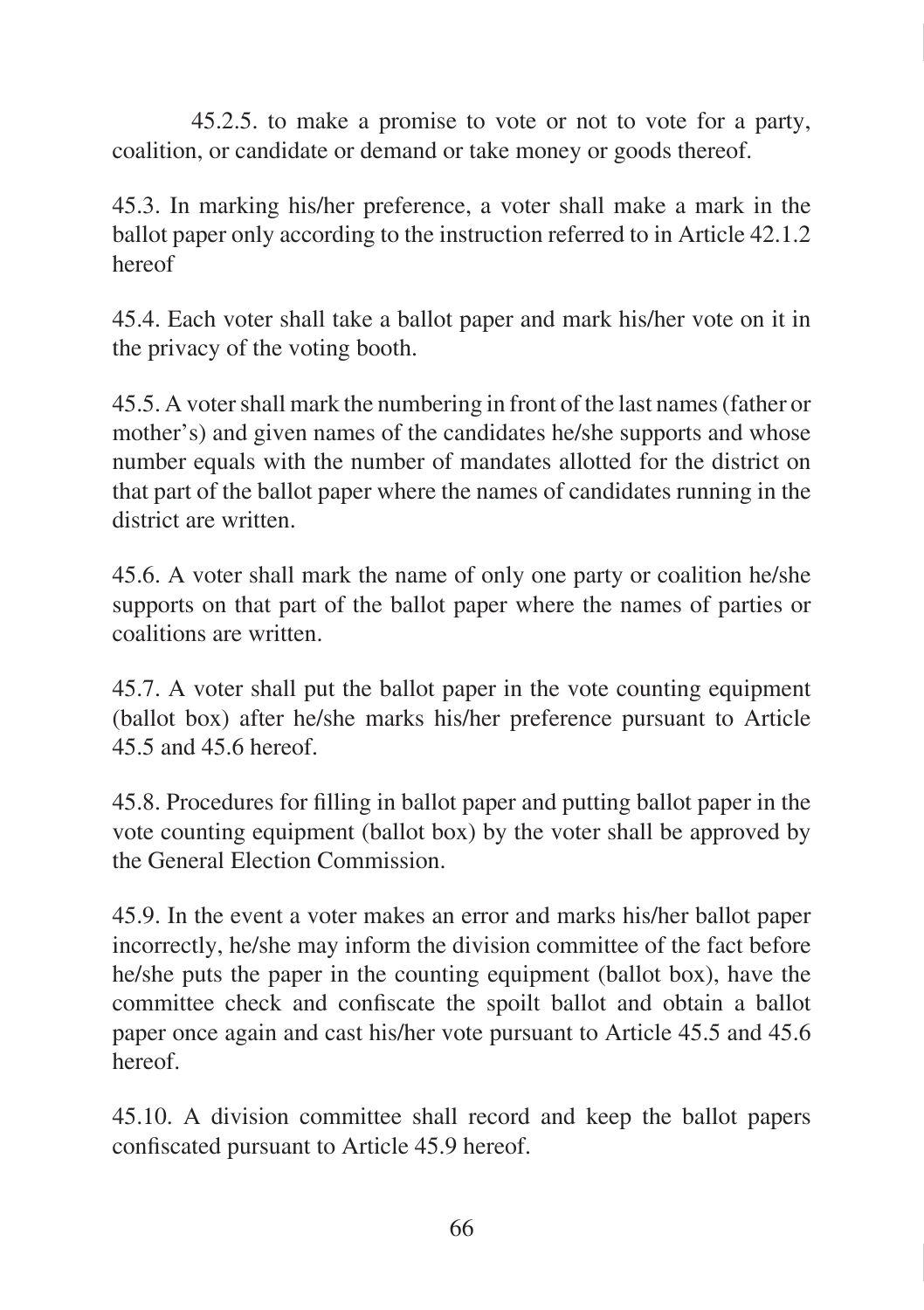45.11. Persons other than the voter are prohibited from being present in the voting booth.

45.12. A voter, who is unable to vote in person due to bodily disability, health condition, or level of education, may vote with the assistance of an appropriately authorized eligible voting citizen.

45.13. Staff from a party or coalition campaign body, aide to candidate, electioneer, chairperson, secretary, or member of an election committee, or observer is forbidden to act as authorized person referred to in Article 45.12 hereof.

45.14. A division committee shall monitor the polling process for compliance with law and, in so doing, without prejudicing the voter right to secret ballot, and in the event of a violation it shall take action to terminate it.aw

45.15. The following voter who is unable to come to polling stations in person shall cast his/her ballot in a sealed mobile ballot box based on his/her request, medical certificate, or reference from an appropriate organization on the day before the polling day.

45.15.1. one who is unable to come to the polling station in person due to his/her health condition;

45.15.2. one who has been mobilized in public works;

45.15.3. one who is apprehended, detained, or convicted on thd grounds of administrative liability; and

45.15.4. one who is apprehended or remanded on the grounds of criminal proceedings.

 45.16. The request, certificate and reference referred to in Article 45.15 hereof shall be provided at least five days before the polling day and a division committee shall prepare a separate electoral roll of voters to be polled through sealed mobile ballot boxes and discuss and approve in its meeting the routes and polling schedule.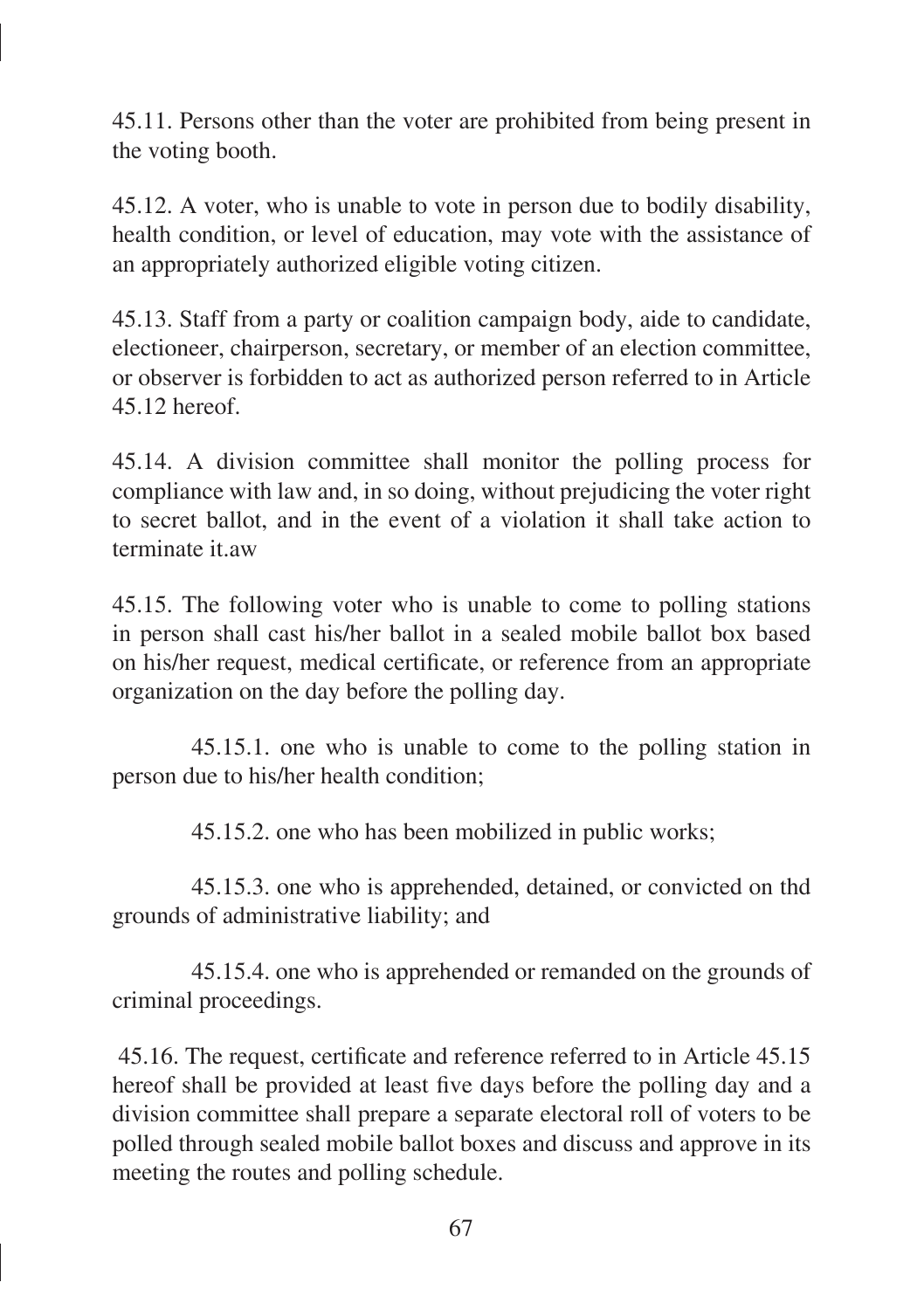45.17. A voter included in the electoral roll specified in Article 45.16 hereof shall be polled in the presence of at least two members of a division committee at the place of his/her residence.

45.18. Polling a voter not included in the electoral roll referred to in Article 45.16 hereof, using a sealed mobile ballot box is prohibited.

45.19. A division committee shall keep the votes cast by voters polled through sealed mobile ballot boxes pursuant to Article 45.15 hereof, strictly confidential.

45.20. Procedures set forth in Article s 45.1-45.8, 45.12, and 45.13 hereof shall be adhered to in polling the voter specified in Article 45.15 hereof.

45.21. The management of an organization having a voter working on the polling date is obligated to give him/her a leave and enable him/her to vote.

45.22. If a violation of Article 45.2 hereof committed by a citizen does not warrant bringing a criminal charge against him/her, he/she shall be subject to an administrative sanction of a 14-day detention.

45.23. The chairperson or secretary of an election committee who has violated Article s 45.10, 45.12, and 45.17-45.19 hereof shall be subject to a fine in Togrogs equal to three to five times the monthly minimum wage, a member to two to four times the monthly minimum wage, entities in breach of Article 45.11 hereof to a fine of two to four times the monthly minimum wage, an official in violation of Article 45.21 hereof to a fine of three to five times the monthly minimum wage, and a legal person to five to seven times the monthly minimum wage.

### **Article 46. Vote counting**

46.1. Counting of votes shall start at 2000 hours in divisions and it shall be conducted in a transparent and open manner in the presence of observers and media representatives.

46.2. As soon as preparations for vote counting are over, the chairperson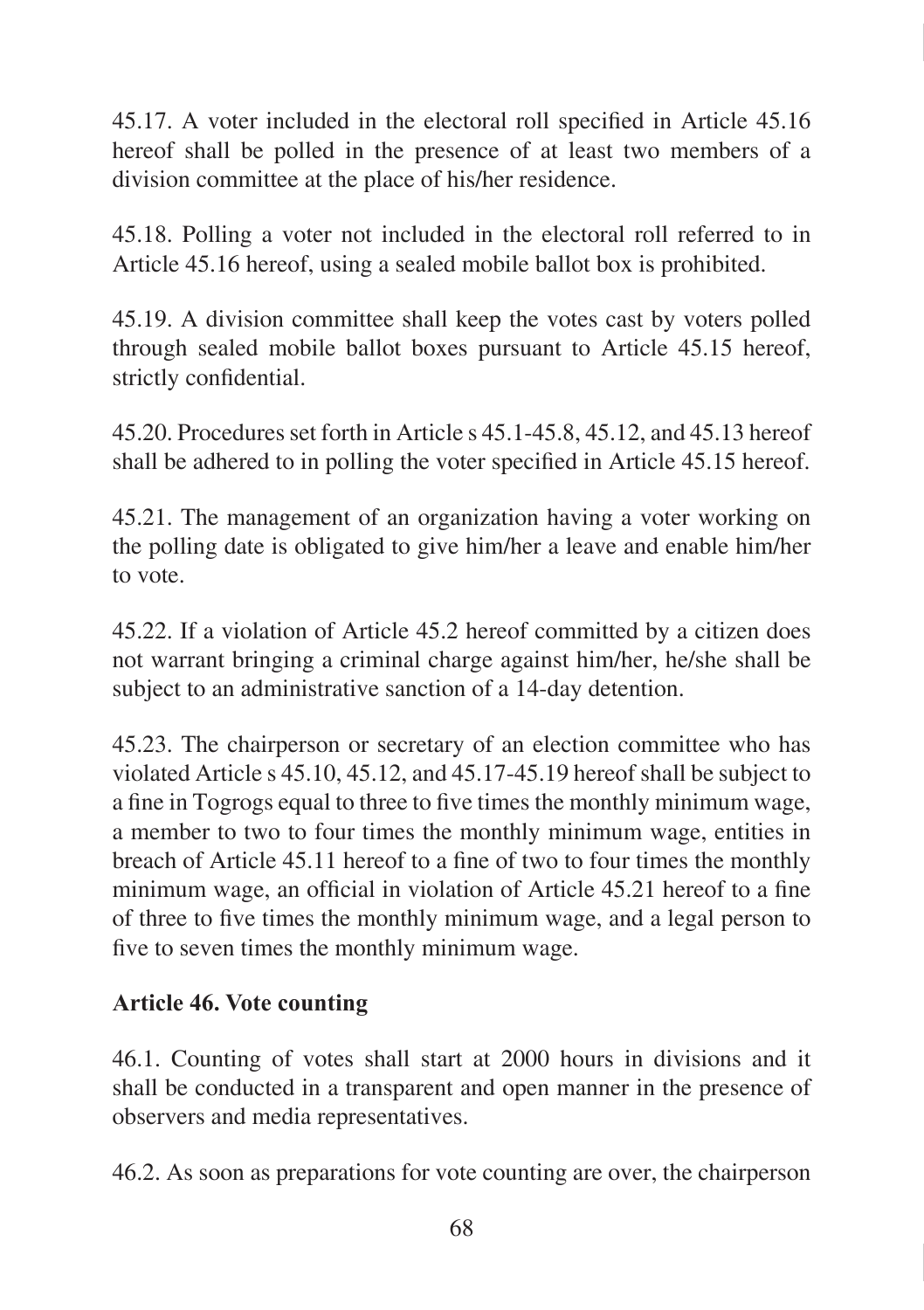of division committee shall announce vote counting. Division committee shall conduct this activity according to the following procedures:

46.2.1. to check whether the number of all voters polled matches the number of ballot papers handed out for polling and finalize the figures;

46.2.2. to count ballot papers that remain unused and those confiscated due to incorrect marking separately, cut off upper right corners of the ballot papers, make a record thereof, pack and the papers;

46.2.3. to put the ballots collected using sealed mobile ballot boxes in the vote counting equipment (ballot box) after perfoming the actions specified in Article s 46.2.1 and 46.2.2 hereof; and

46.2.4. having completed the vote counting, to sum up the polling results for the division.

46.3. Polling results shall be totaled on the basis of the following indicators:

46.3.1. number of all voters registered on the electoral roll of the division:

46.3.2. number of all voters having cast their votes and number of voters having voted through sealed mobile ballot boxes ;

46.3.3. number of valid and spoilt ballot papers;

46.3.4. number and percentage of votes obtained by each candidate, party and coalition;

46.3.5. number and percentage of votes obtained by a party or coalition whose registration for participation in the election had been repealed on the grounds set forth in this Law after the printing of ballot papers, and whom voters supported by marking it in ballot papers; and

46.3.6. number and percentage of votes obtained by a candidate who had been removed from the electoral roll or a decision on the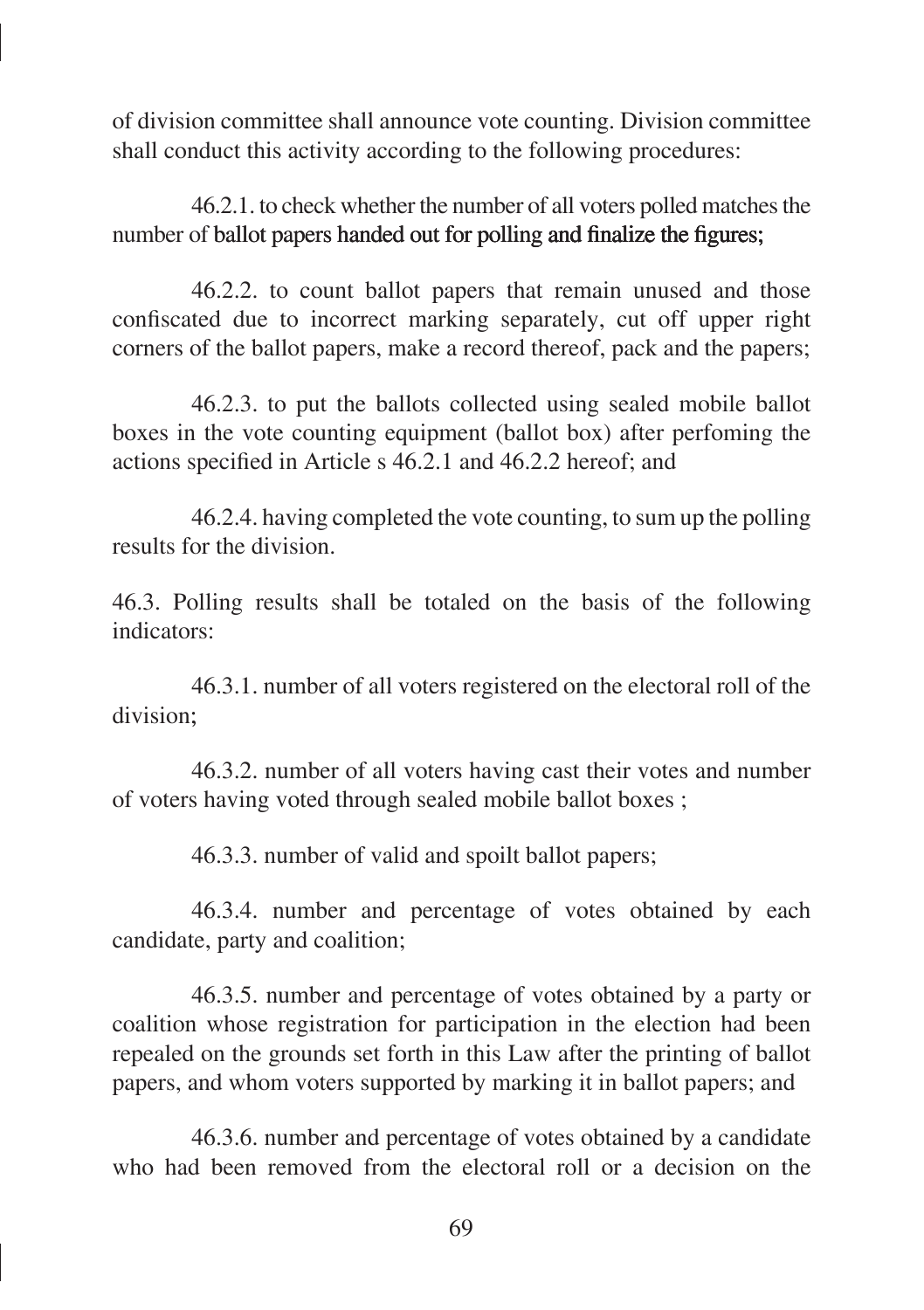registration of his/her nominating party or coalition for participation in the election had been repealed on the grounds set forth in this Law after the printing of ballot papers and voters supported him/her by marking the candidate in ballot papers;

46.4. Votes obtained by a party, coalition, or candidate shall be summed up based on valid ballot papers.

46.5. If the sum of ballot papers that have been used for polling and that remain unused differs with the number of ballot papers received by the division committee, the division committee shall examine and determine the reason and recount the ballot papers at once, if need be.

46.6. If the difference referred to in Article 46.5 hereof is established during vote counting, a report thereof shall be prepared and signed by the persons participating in vote counting.

46.7. The number of ballot papers used for polling shall be calculated as a sum of ballot papers processed by the vote counting equipment and ballot papers confiscated pursuant to Article 46.2.2 hereof.

46.8. It is prohibited to count votes with the vote counting equipment ahead of the vote counting time or interrupt the vote counting process.

46.9. Unmarked ballot papers shall be deemed valid ballots that have been cast in support of no particular candidate.

46.10. After a division committee discusses the polling results, passes a decision thereof, and reads out the outcomes of vote counting in its meeting, it shall pack and seal valid and spoilt ballot papers and deliver them at once, along with a resolution and report on polling outcomes and other election-related documents, to a sub-district committee or, in its absence, to district committee.

46.11. Ballot papers sealed pursuant to Article 46.10 hereof shall be kept in aimag and capital city archives as per confidentiality procedures and unsealing or destroying sealed ballot boxes in circumstances other than those specified in laws and regulations is prohibited.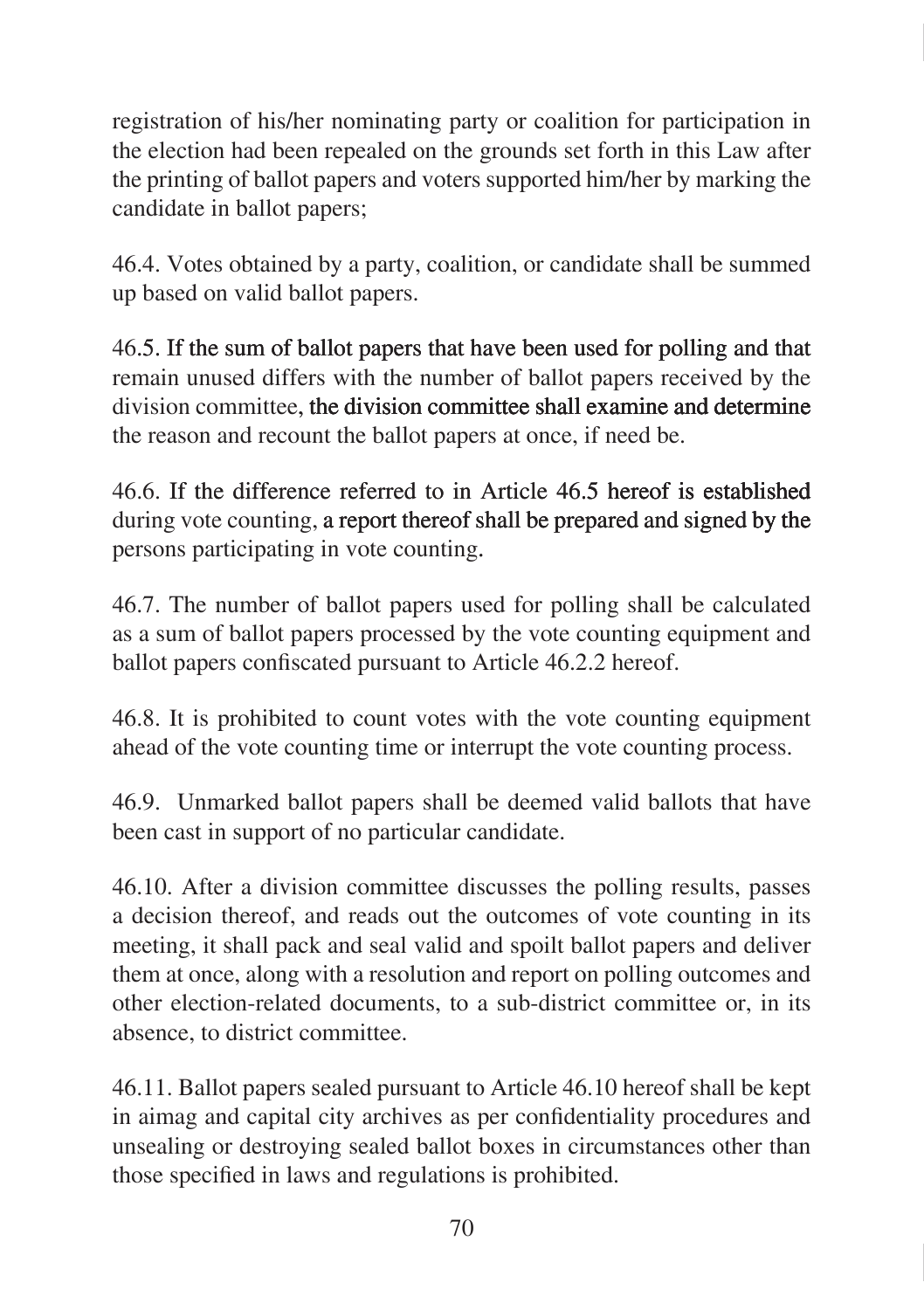46.12. The chairperson or secretary of an election committee who has breached the vote counting procedures specified in Article s 46.1-46.9 hereof shall be subject to a fine in Togrogs equal to three to five times the monthly minimum wage, a member to two to four times the monthly minimum wage, and an archives official who has violated Article 46.11 hereof to a fine of three to five times the monthly minimum wage.

46.13. The chairperson, secretary, or member of an election committee subject to administrative sanction pursuant to Article 46.12 hereof shall be removed from the composition of the election committee and if the violation is serious, the appropriate election committee shall transfer the case to a competent authority for imposition of legal liability.

## **Article 47. Invalid ballots and ballot papers**

47.1. The following votes shall be deemed spoilt:

47.1.1. votes referred to in Article s 46.3.5 and 46.3.6 hereof;

47.1.2. votes cast for candidates in excess of or below the number of mandates allocated for the district; and

47.1.3. vote cast for more than one party or coalition.

47.2. Ballot papers shall be deemed spoilt in the following cases.

47.2.1. if votes are cast using ballot papers that fail to comply with the approved design and requirements; and

47.2.2. If a voter makes a mark different from the one specified in the marking instructions provided in a ballot paper.

## **Article 48. Totaling of district election results and registration of Member of the State Great Hural**

48.1. A district committee shall sum up the polling results delivered by sub-district and division committees, in line with the criteria specified in Article 46.3 hereof and separate the finalized district polling results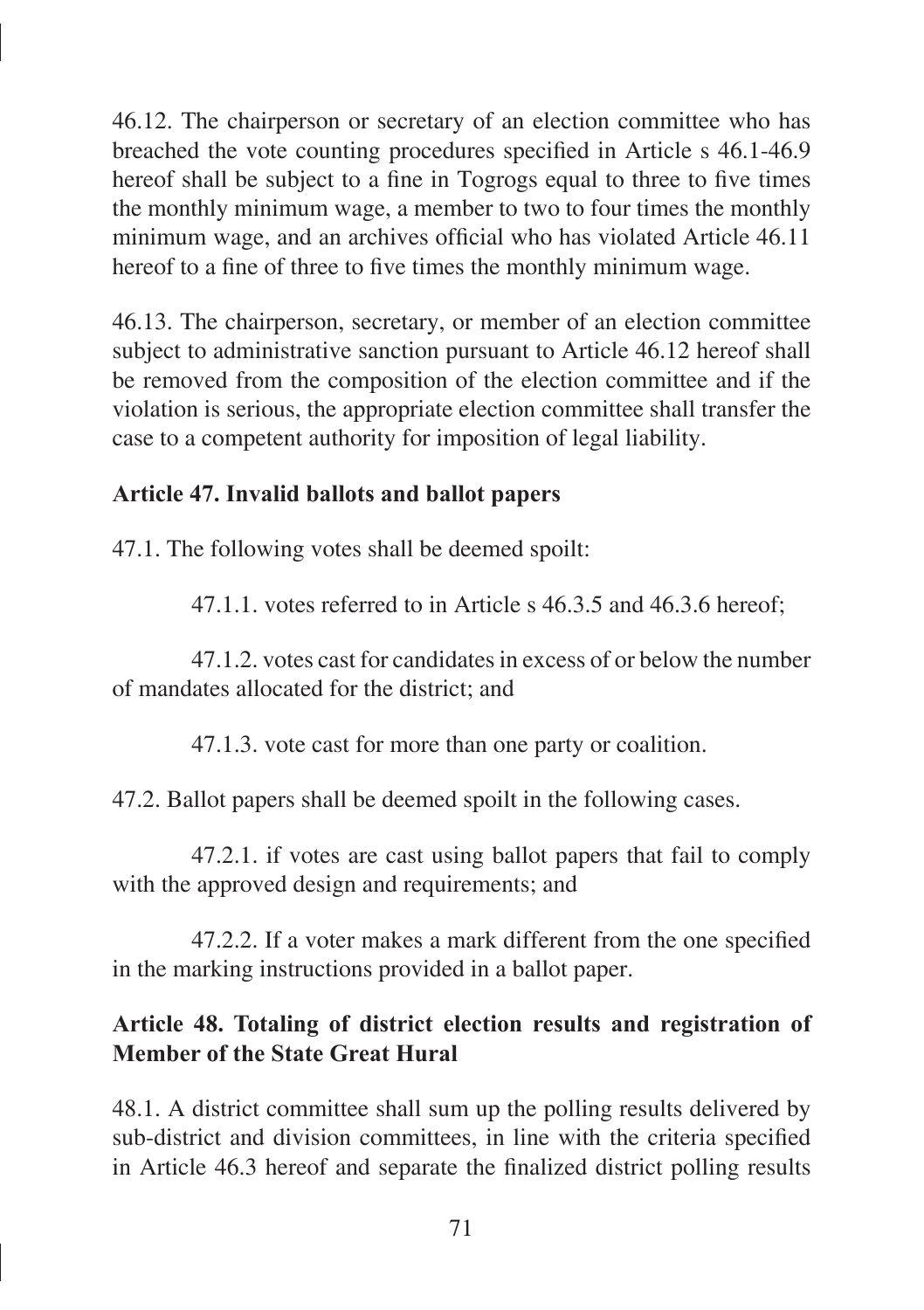into votes obtained by candidates and votes obtained by parties and coalitions.

48.2. A district committee shall make a slate (hereinafter referred to as "slate "A"") by arranging candidates in order of the number of votes they have obtained in the district and the candidates who have obtained the most votes against the qualifying cut-off line of 28 percent of the votes cast and whose number equals that of the mandates in the district shall be deemed to be elected Members of the State Great Hural.

48.3. If none of the candidates in a district obtains 28 or more percent of the votes cast, the polling results for the said district shall be summed up separately.

48.4. If the number of candidates who have obtained 28 or more percent of the votes cast in a district is below the number of the mandates allocated for the said district, a re-polling shall be held for the remaining mandates.

48.5. Re-polling shall be held if the mandate(s) allocated for a district is/are contested by several candidates with the largest equal number of votes from among the candidates on slate "A" referred to in Article 48.2 hereof who have won 28 or more percent of the votes cast. Candidate(s) who has/ve obtained the most votes in the re-polling shall be deemed to be elected Member(s) of the State Great Hural.

48.6. The re-polling referred to in Article 48.4 hereof shall involve candidates with the most votes and double the number of the contested mandate(s).Voters shall only vote for as many candidates as the remaining number of mandates.

48.7. A district committee shall consolidate the number of votes cast for parties or coalitions by each party or coalition and sum up the polling outcomes.

48.8. A district committee shall discuss and pass its decision on the polling results and election outcomes in its meeting within three days and deliver them to the General Election Commission within two days.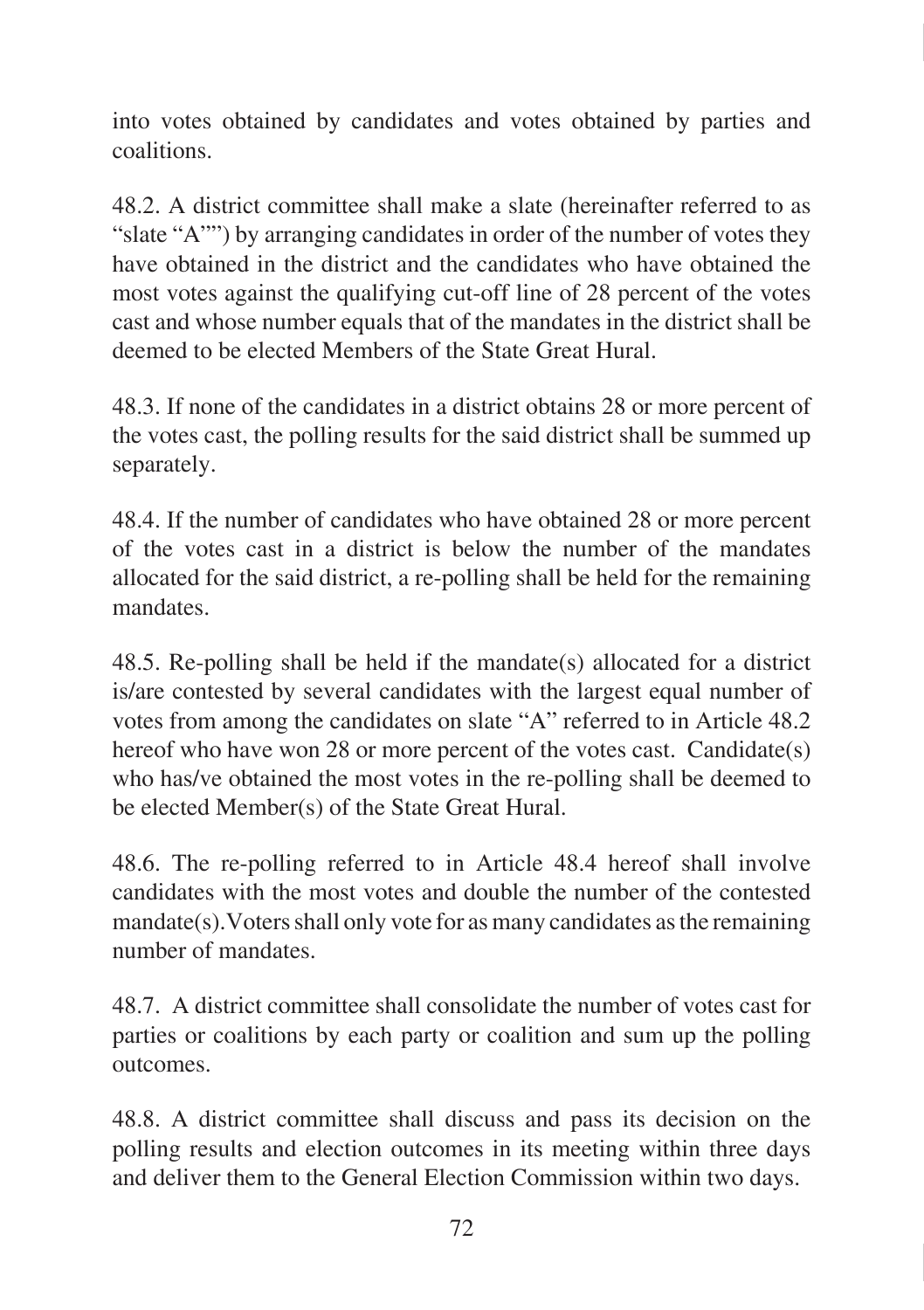48.9. A district committee shall issue temporary credentials of Members of the State Great Hural to the candidates deemed elected as Members of the State Great Hural pursuant to Articles 48.2 and 48.5 hereof.

48.10. In the event a dispute arises over the polling results, a district committee shall resolve it within 14 days after the polling.

# **Article 49. Totalling of election outcomes, allocation of seats and reporting**

49.1. The General Election Commission shall total the election results delivered by district committees pursuant to Article 48 hereof at the national level and allocate seats to the parties and coalitions in the following manner:

49.1.1. to calculate the total number of all votes obtained by each party and coalition and make a slate (hereinafter referred to as "slate "B") by arranging parties and coalitions that have obtained at least five percent of the ballots cast in order of the percentages of votes they have obtained;

49.1.2. to re-calculate the percentages of the votes obtained by the parties and coalitions on slate "B" by adding to them an equal share of the total percentage of the votes won by those parties and coalitions that have failed to pass the five-percent threshold referred to in Article  $49.1.1$  hereof:

49.1.3. to calculate a percentage of votes per seat by dividing the sum of the percentages of votes obtained by the parties and coalitions on slate "B" referred to in Article 49.1.2 hereof by 28; and

49.1.4. to proportionally distribute 28 seats of Members of the State Great Hural based on the largest remainder formula by dividing the percentages of votes referred to in Article 49.1.2 hereof of each party and coalition on slate "B" by the percentage per seat referred to in Article 49.1.3 hereof.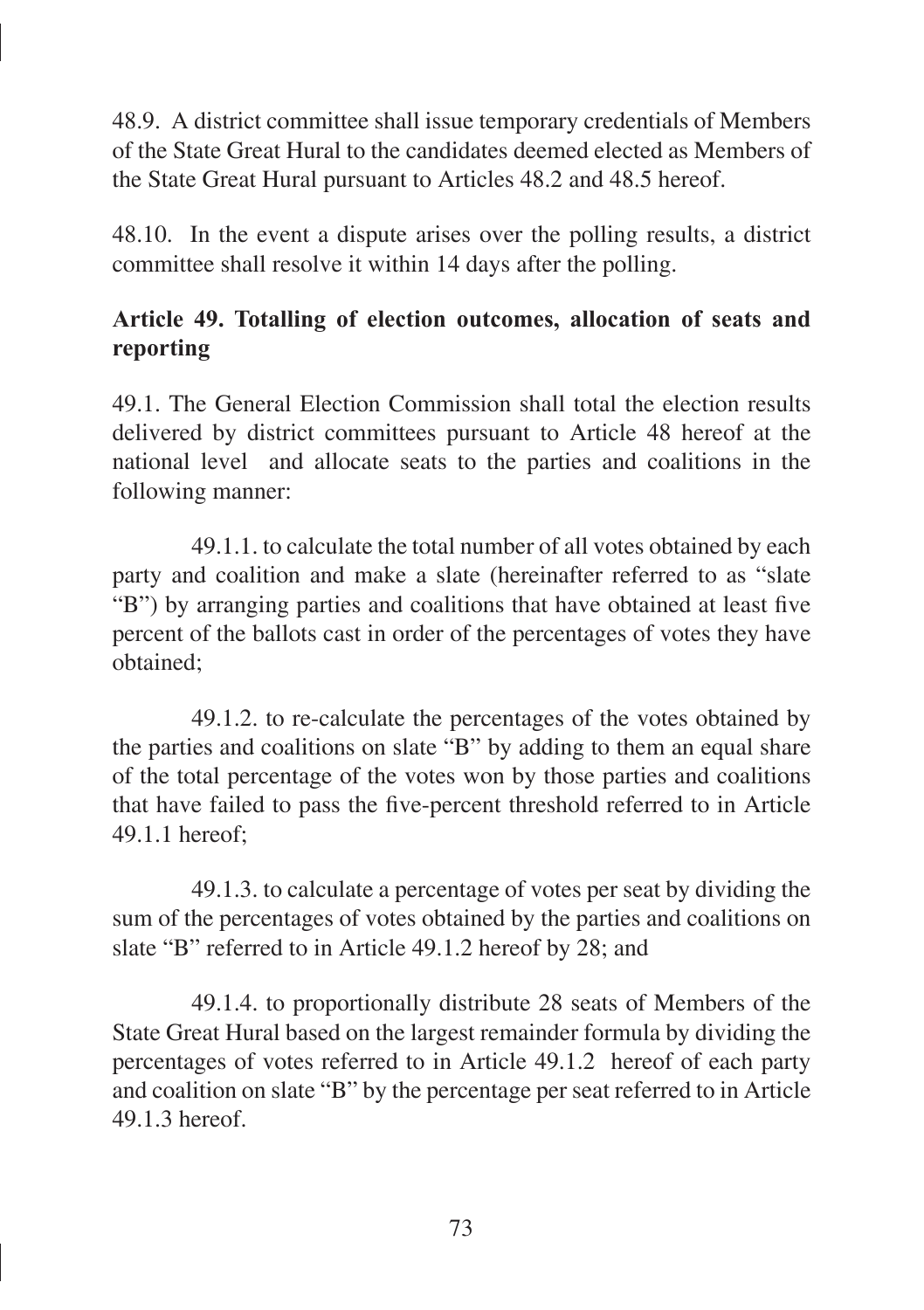Note: "Proportional distribution according to the largest remainder principle" means calculating the number of seats per percentages of votes won by parties and coalitions to produce unrounded figures, allocating the seats to the parties and coalitions first based on their integer, and completing the allocation of the remaining seats based on the fractional remainders, starting from the parties and coalitions that have the largest fractional remainders.

### 49.1.5. *(this Article has been annulled by Resolution No.3 of 2 May 2012 of the Constitutional Court)*

49.1.6. Party or coalition candidates other than those standing for election in districts shall be listed as per order referred to in Article 27.5.4 hereof to produce a slate (hereinafter referred to as slate "D") for each party and coalition;

(Provision of this Article "…to arrange candidates entered on slate "C" produced for each district as per Article 49.1.5 hereof and not deemed elected Members of the State Great Hural pursuant to Articles 48.2 and 48.5 hereof for each party and coalition in order of percentages of votes they have obtained as per slate "C", and after the above candidates …" has been annulled by Resolution No. 3 of 2 May 2012 of the Constitutional Court.)

> Note: In the event the percentage of votes obtained by candidates from a party or coalition turns out equal in the process of developing slate "D," the General Election Commission shall undertake ranking based on the number of votes obtained by the candidates in the districts.

49.1.7. to deem the same number of party or coalition candidates counting from the top of slate "D" referred to in Article 49.1.6 hereof, as the number of seats allocated to the party or coalition pursuant to Article 49.1.4 hereof, to be elected Members of the State Great Hural.

49.2. The General Election Commission shall issue temporary credentials of Members of the State Great Hural to the candidates deemed to be elected Members of the State Great Hural pursuant to Article 49.1.7 hereof.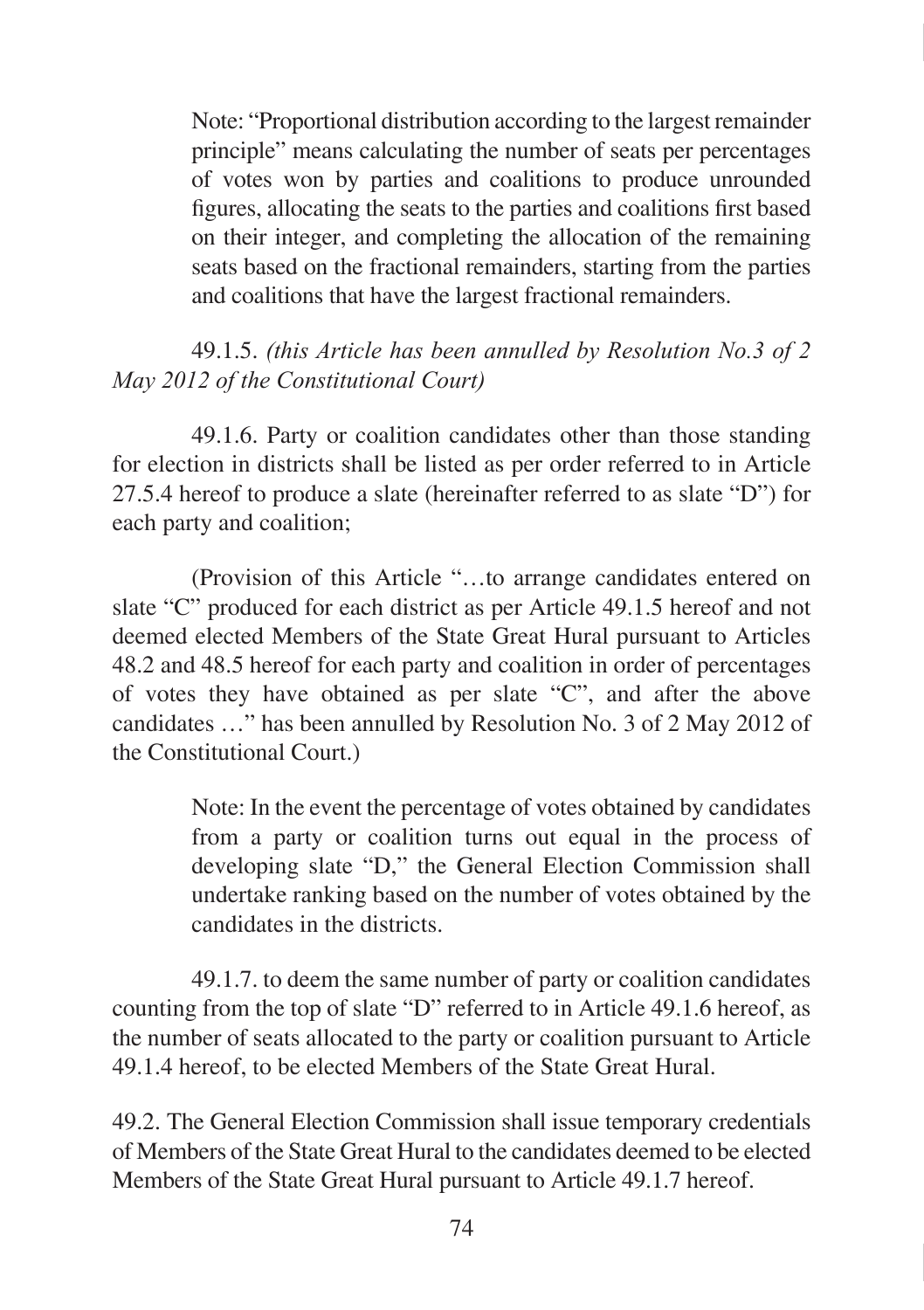49.3. The General Election Commission shall finalize the number of seats won by parties and coalitions and a list of persons elected Members of the State Great Hural within 15 days following the end of the election and submit to the President of Mongolia and make the report public.

### **CHAPTER TEN**

## **Cancellation of polling and elections, re-polling, re-election and byelection of member of the State Great Hural**

# **Article 50. Cancellation of polling held in a division and re-polling**

50.1. A district committee shall cancel the polling held in a division in the following cases:

50.1.1. if, in the absence of valid excuses of natural disaster and other unforeseen calamities, polling has been held in places other those officially announced and on dates other than the date announced for polling, save the date set for sealed mobile ballot box polling;

50.1.2. If a ballot box that has been used for polling is stolen, lost, or opened before the time specified by law; or

50.1.3. If any forceful action that had the chairperson, secretary, or member of an election committee or a voter placed under pressure has lead to the distortion of the voter's choice and polling results.

50.2. In the event a district committee deems the polling held in a division invalid, re-polling shall be held within a week after such a determination has been made.

50.3. A decision to hold a re-polling shall be made by a district committee and polling stations and time shall be specified in this decision. Repolling may be held on a working day.

50.4. Re-polling shall involve all voters in a division if the polling held in that division has been deemed invalid, and the voters who were polled with sealed mobile ballot box if the ballots cast thereof have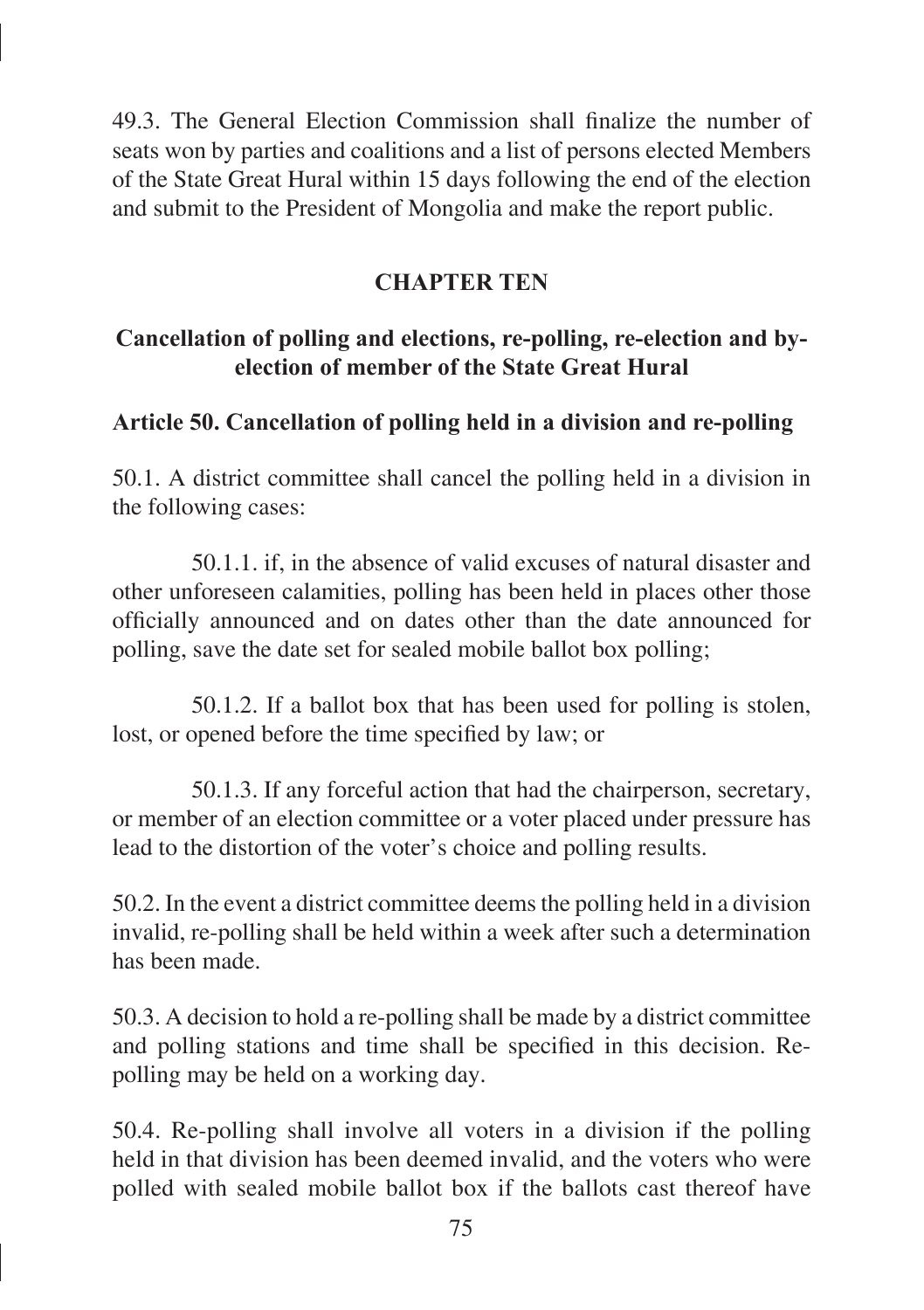been deemed invalid.

50.5. Election campaigning shall be prohibited until the end of repolling.

50.6. An electioneer, aide, supporter, or staff from a party or coalition's election campaign body who has violated Article 50.5 hereof shall be subject to a fine in Togrogs equal to two to four times the monthly minimum wage, an official to three to five times the monthly minimum wage, and a party, coalition, or other organization to five to seven times the monthly minimum wage.

# **Article 51. Cancellation of district polling and re-polling**

51.1. The General Election Commission shall deem the polling held in a district cancelled in the following cases:

51.1.1. If none of the candidates standing for election in the district obtains 28 or more percent of the votes cast;

51.1.2. If more than 50 percent of all voters registered in the district electoral roll fails to participate in the polling; and

51.1.3. If the re-polling held pursuant to Article 50 of this law is cancelled and the cancellation may have a serious impact on the district election outcomes.

51.2. In the event the district election held pursuant to Article 51.1 hereof is rendered invalid, a decision to hold a re-election shall be made by the General Election Commission.

51.3. In the event an election held pursuant to Article 51.1.1 hereof in a district is rendered and the decision to hold a re-election is made, voters shall only vote for candidates nominated for district elections.

51.4. A re-election shall be held within 30 days after a decision to cancel the election in the district has been made.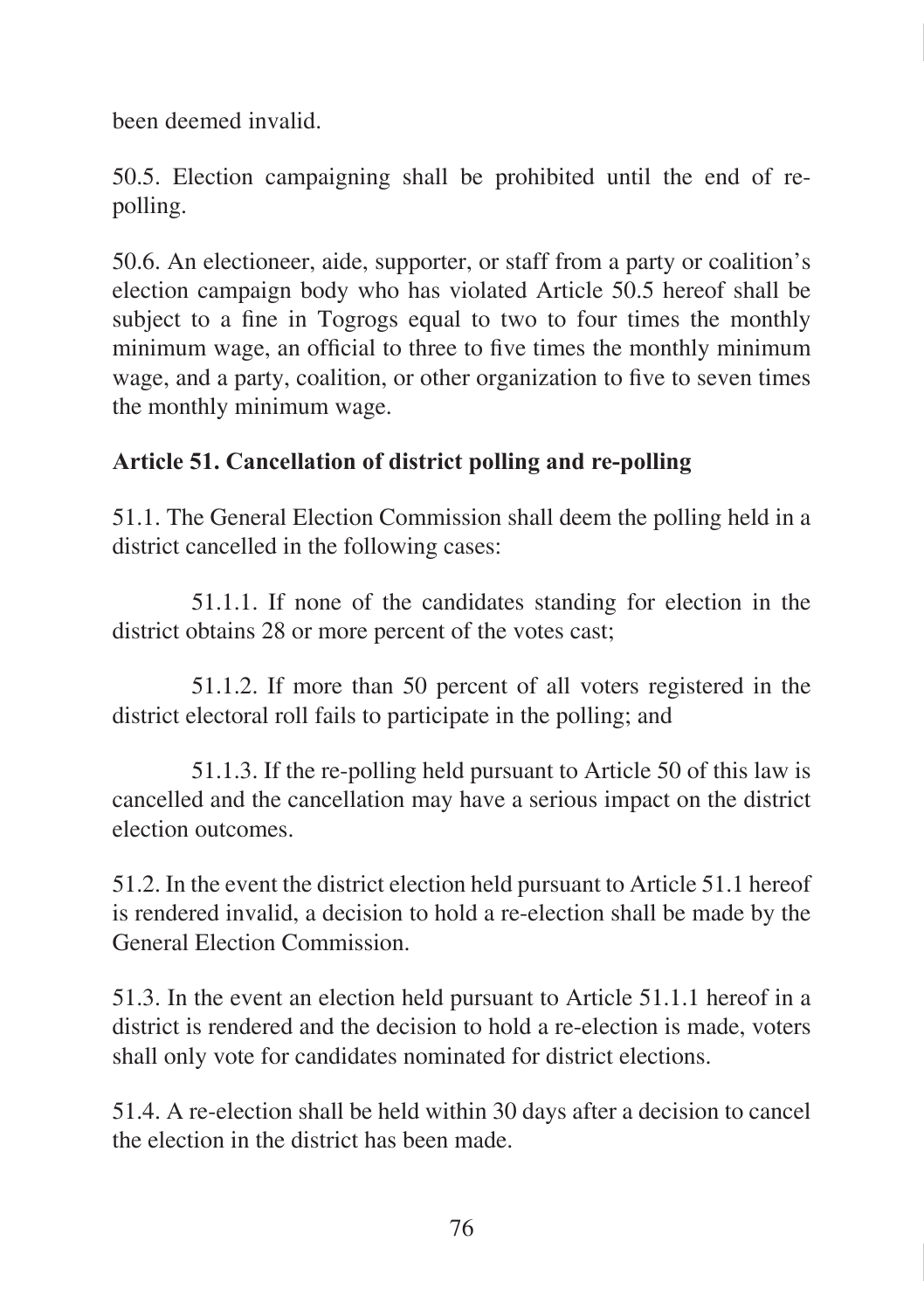51.5. Appropriate provisions of Article 52 hereof shall be adhered to if the organization of re-elections necessitates the creation of new district and division committees, or nomination of candidate for Members of the State Great Hural.

# **Article 52. Filling of a seat vacated by a Member of the State Great Hural and by-election of Member of the State Great Hural**

52.1. By-election shall be held if a Member of the State Great Hural who has been elected in a district dies, transfers to another job, is discharged for a valid reason such as health condition at his/her request or is recalled from the Member of the State Great Hural.

52.2. In the event a Member of the State Great Hural elected from slate "D" referred to in Article 49.1.6 hereof dies, transfers to another job, is discharged for a valid reason such as health condition at his/her request or is recalled from the Member of the State Great Hural, the first candidate next to him/her on the party or coalition slate "D" shall be deemed byelected for the vacant seat of the Member of the State Great Hural and, if no candidate remains in the slate, a by-election shall be held.

52.3. In the event a Member of the State Great Hural vacates his/her seat under circumstances other than his/her death during a regular session of the State Great Hural, a by-election referred to in Articles 52.1 and 52.2 hereof shall be announced within 14 days and held within 30 days after the seat has been vacated and announced and held within the same dates after a regular session starts if the seat has been vacated during the recess the State Great Hural.

52.4. In the case of the death of a Member of the State Great Hural, a byelection shall be announced within 50 days after the date of death and if the event occurs during the recess of the the State Great Hural, the issue shall be resolved in the first week of the resumption of State Great Hural session.

52.5. A by-election shall be organized within the following time frames in accordance with corresponding provisions of this Law: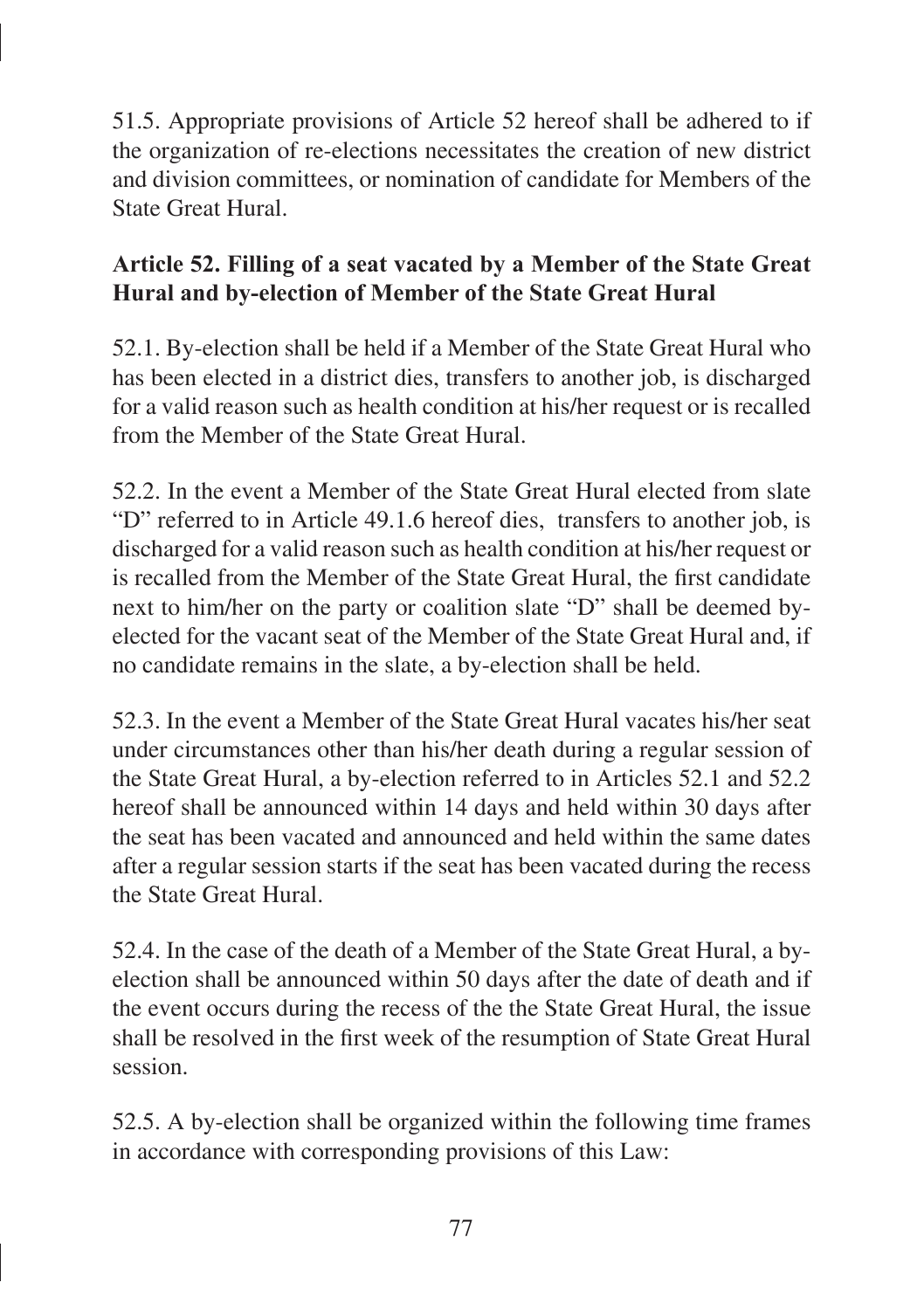52.5.1. to organize a division 25 days, district committee 20 days, sub-district 17 days, and division committee 15 days before the polling day;

52.5.2. to start candidate nomination five days after the announcement of the date of the by-election and end it within the next five days;

52.5.3. to register candidates within five days after the deadline specified in Article 52.5.2 hereof:

52.5.4. to prepare and deliver an electoral roll as per the procedures set forth in Article 20 hereof to a division committee 12 days before the polling day;

52.5.5. a division committee shall check the electoral roll pursuant to Article 20.11 hereof and place it in on its premises at least 10 days before the polling day, enabling free access by voters.

52.6. A vacated seat shall not be filled if less than one year remains until the end of the term of office of a Member of the State Great Hural.

52.7. The term of office of a Member of the State Great Hural who has filled in the vacancy through by-election, shall be equal to the remaining term of office the Member who has vacated the seat.

### **CHAPTER ELEVEN**

### **Penalties for violations of the electoral legislation and jurisdiction and procedures for complaint and dispute resolution**

#### **Article 53. Penalties for violations of election legislation**

53.1. Administrative liability set forth in this Law shall be imposed on a violator of the electoral legislation.

53.2. In the event action or inaction leading to the violation of the electoral legislation is of criminal nature, criminal liability specified in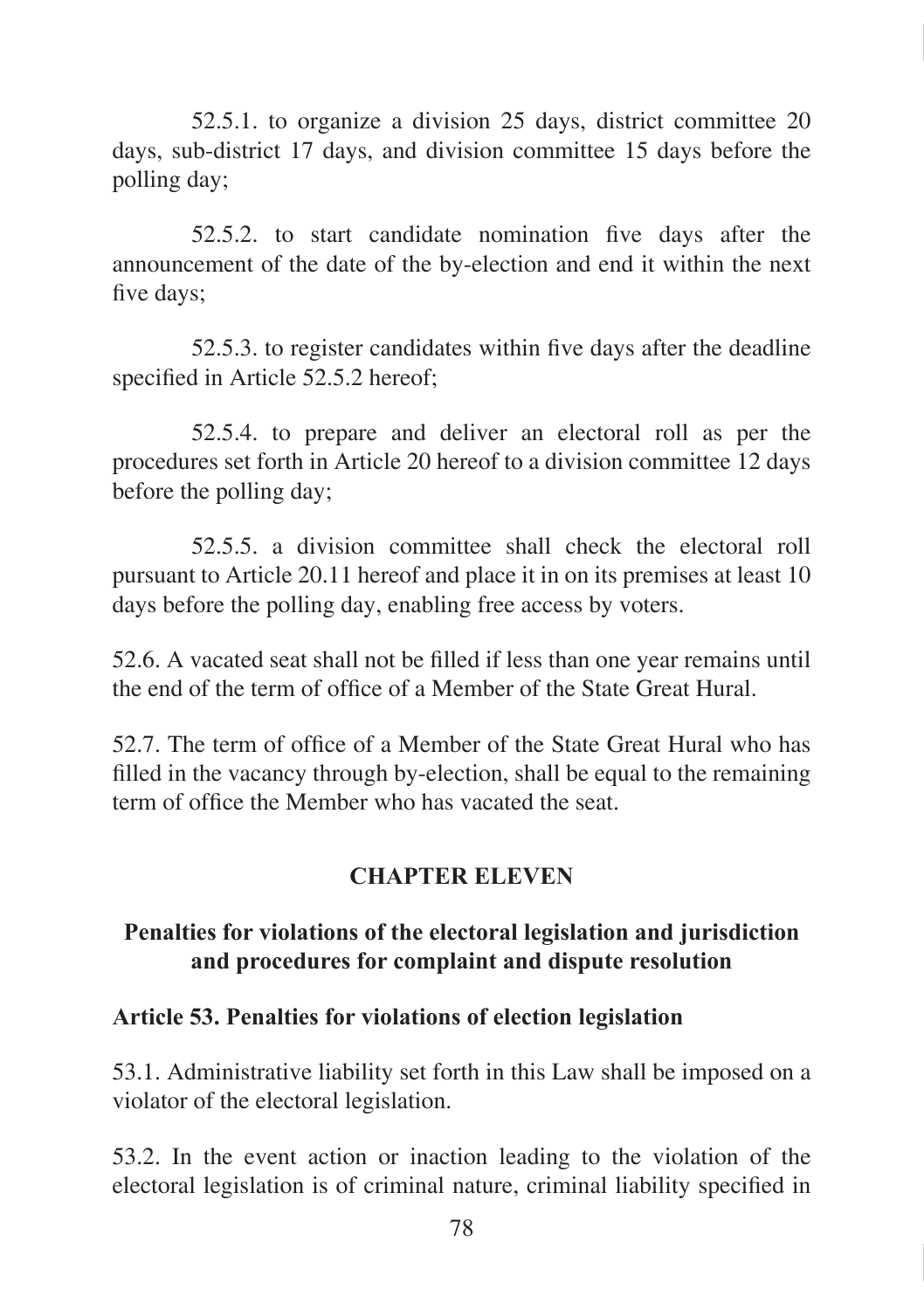the Criminal Law shall be imposed on the violator.

53.3. In the event material or other damage is caused to others due to violation of the electoral legislation in the course of election activities, liability specified in the Civil Law and other applicable laws shall be imposed on the violator.

53.4. Imposition of administrative liability on a person for a violation specified in this Law shall not be deemed grounds releasing him/her from criminal liability.

## **Article 54. Jurisdiction of resolution of complaint about or dispute over violation of electoral legislation**

54.1. In the event a violation that falls under the jurisdiction of an election committee pursuant to this Law is committed, a complaint thereof shall be lodged with the said election committee.

54.2. An administrative sanction specified in this Law shall be imposed by a judge of a soum, inter-soum, or city district court of law and an appeal against it shall be reviewed and resolved by a soum, inter-soum, or city district court of law pursuant to the Civil Procedure Law.

54.3. In the event violations of relevant provisions of this Law warrant imposition of liability under criminal and civil legislation on the offender(s), the case(s) shall be resolved as per the procedures and jurisdictions specified in the Criminal Procedure Law and Civil Procedure Law.

54.4. A superior election committee shall make a decision on removal of the chairperson, secretary, or member of a district, sub-district, or division committee from the election committee on the grounds specified in this Law, and the decision shall provide a competent official with a ground to dismiss the civil servant who has functioned as the chairperson, secretary, or member of the election committee without a right of reinstatement to civil service for a period of one year period pursuant to the Public Service Law.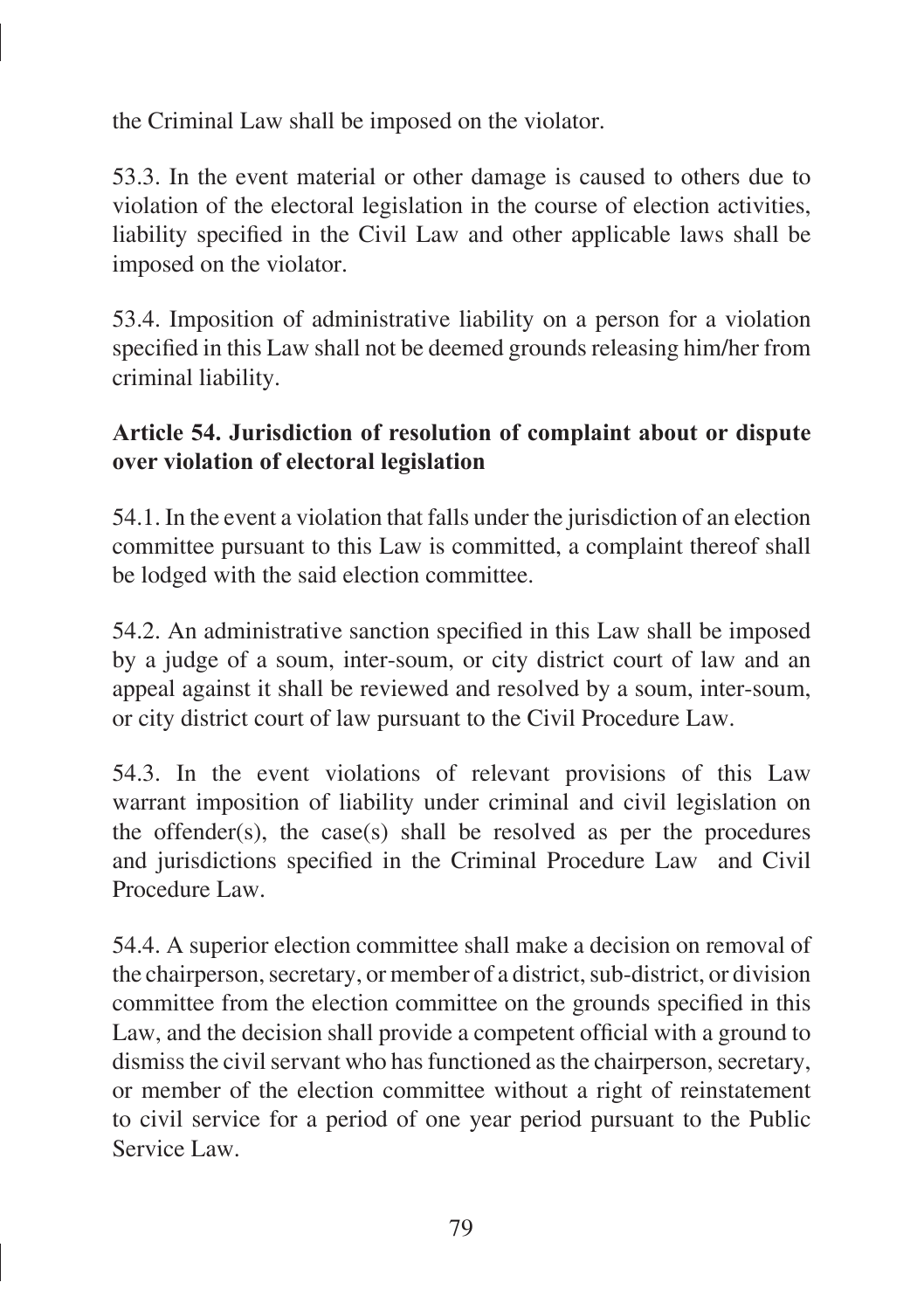### **Article 55. Complaint and dispute resolution by division committee**

55.1. A division committee shall receive and resolve the following complaints and disputes:

55.1.1. complaints about absence of registration or incorrect registration on the electoral roll referred to in Article 20 hereof; or

55.1.2. complaints about observers committing breaches specified in Article 44.6 hereof.

55.2. A division committee shall notify a corresponding state registration office of the complaint referred to in Article 55.1.1 hereof within two working days and resolve the complaint referred to in Article 55.1.2 hereof within two working days or resolve the complaint within the same day in case the complaint has been made on the day before the polling day and take action to address the detected violations within the bounds of its powers.

### **Article 56. Complaint or dispute to be reviewed and resolved by district committee**

56.1. A district committee shall review and resolve the following complaints and disputes:

56.1.1. complaint about a decision made by a division committee that reviewed and resolved the complaints set forth in Article 55.1 hereof;

56.1.2. complaint about or dispute over registration of or refusal to register a candidate on the grounds set forth in this Law;

56.1.3. Information on or complaint about actions, activities referred to in Articles 35.18 and 35.22 hereof;

56.1.4. information on or complaint about a violation of Articles 39.7 and 39.8 hereof;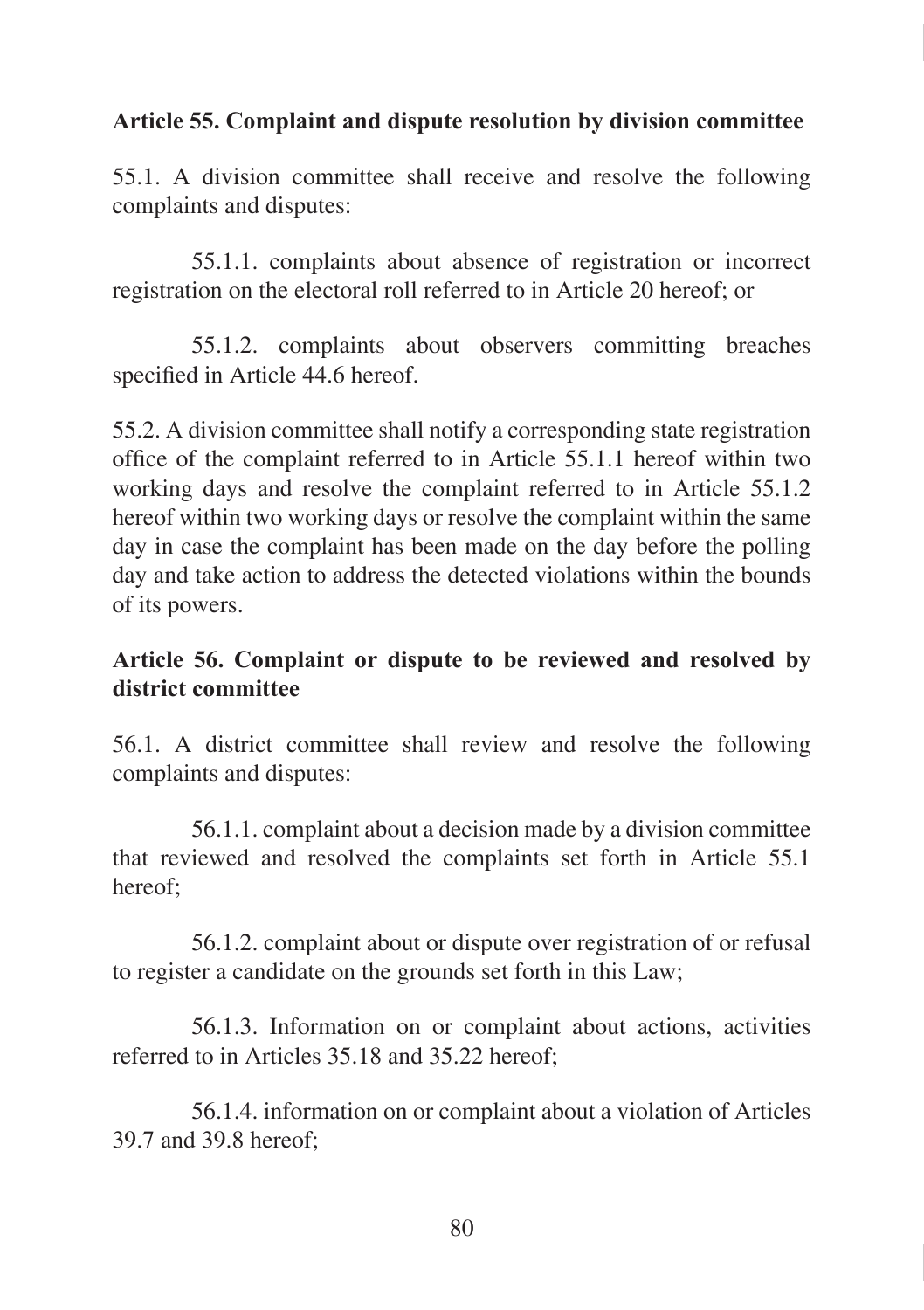56.1.5. complaint about or dispute over removal of a candidate proposed for a district from the electoral roll;

56.1.6. complaint lodged or dispute arisen in relation to the division election outcomes after they have been received by the district committee.

56.2. A district committee shall resolve complaints and disputes specified in Articles 56.1.1-56.1.5 hereof within three days and those stipulated in Article 56.1.6 hereof within 14 days after it has received the complaints and disputes.

### **Article 57. Compliant or dispute to be reviewed and resolved by the General Election Commission**

57.1. The General Election Commission shall review and resolve the following complaints and disputes:

57.1.1. complaint about registration of or refusal to register a party or coalition;

57.1.2. complaint about or a claim on the unlawfulness of a district committee resolution on the polling results;

57.1.3. complaint about or dispute over registration of or refusal to register a candidate on the grounds set forth in this Law;

57.1.4. complaint about or dispute over removal of party or coalition candidates other than those proposed for districts from the party or coalition list;

57.1.5. complaint about a decision made by a district committee that reviewed and resolved the complaint or dispute set forth in Article 56.1 hereof; or

57.1.6. complaint about or dispute over a decision made by the General Election Commission within the bounds of its powers.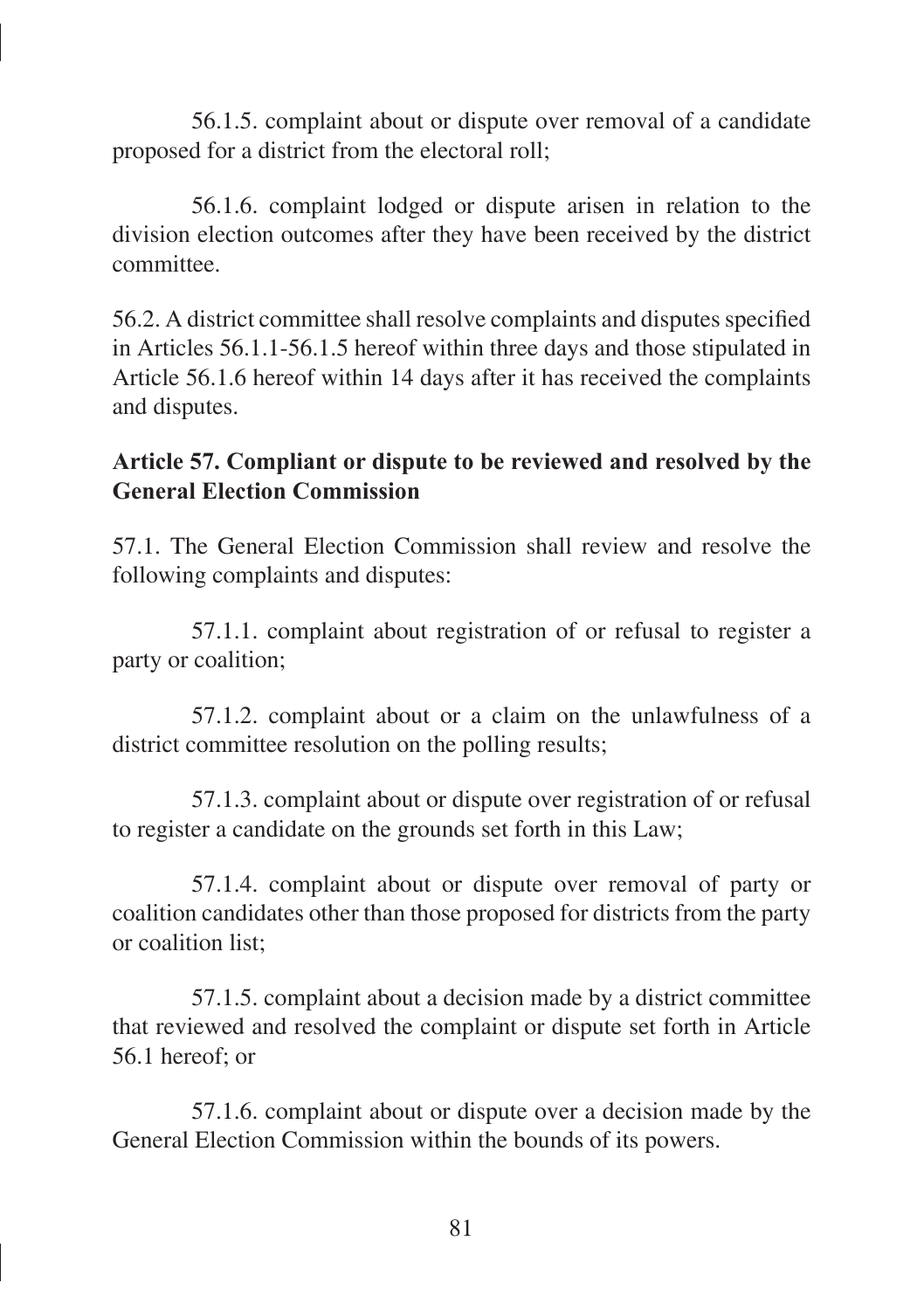57.2. The General Election Commission shall review and resolve complaints and disputes specified in Articles 57.1.1-57.1.4 hereof immediately but within three days after it receives them and those stipulated in Articles 57.1.5, 57.1.6 hereof immediately but within 14 days after it receives them.

57.3. The General Election Commission shall make determination on the issues set forth in Article 57.1 hereof.

57.4. The General Election Commission shall have a right, if need, to suspend a decision made by an inferior election committee until the complaint or dispute specified in Article 57.1 hereof are resolved.

## **Article 58. Review and resolution of other disputes concerning election committee activities**

58.1. Unless provided otherwise by law, a complaint about a decision on election organization made by a division or sub-district committee may be lodged with a district committee and about a decision made by a district committee with the General Election Commission. Appropriate election committee shall review the complaint and communicate its ruling to the complainant in writing within three working days after the receipt of the complaint.

### **CHAPTER TWELVE**

### **Miscellaneous**

### **Article 59. Automation of election activities**

59.1. A separate law shall regulate the application of information and communications technology for election activities on particular levels to automate and thus facilitate the election committee work during election activities, review electoral rolls, promptly issue accurate information on the election process, eliminate the human error factor in vote counting and make it transparent to the observer.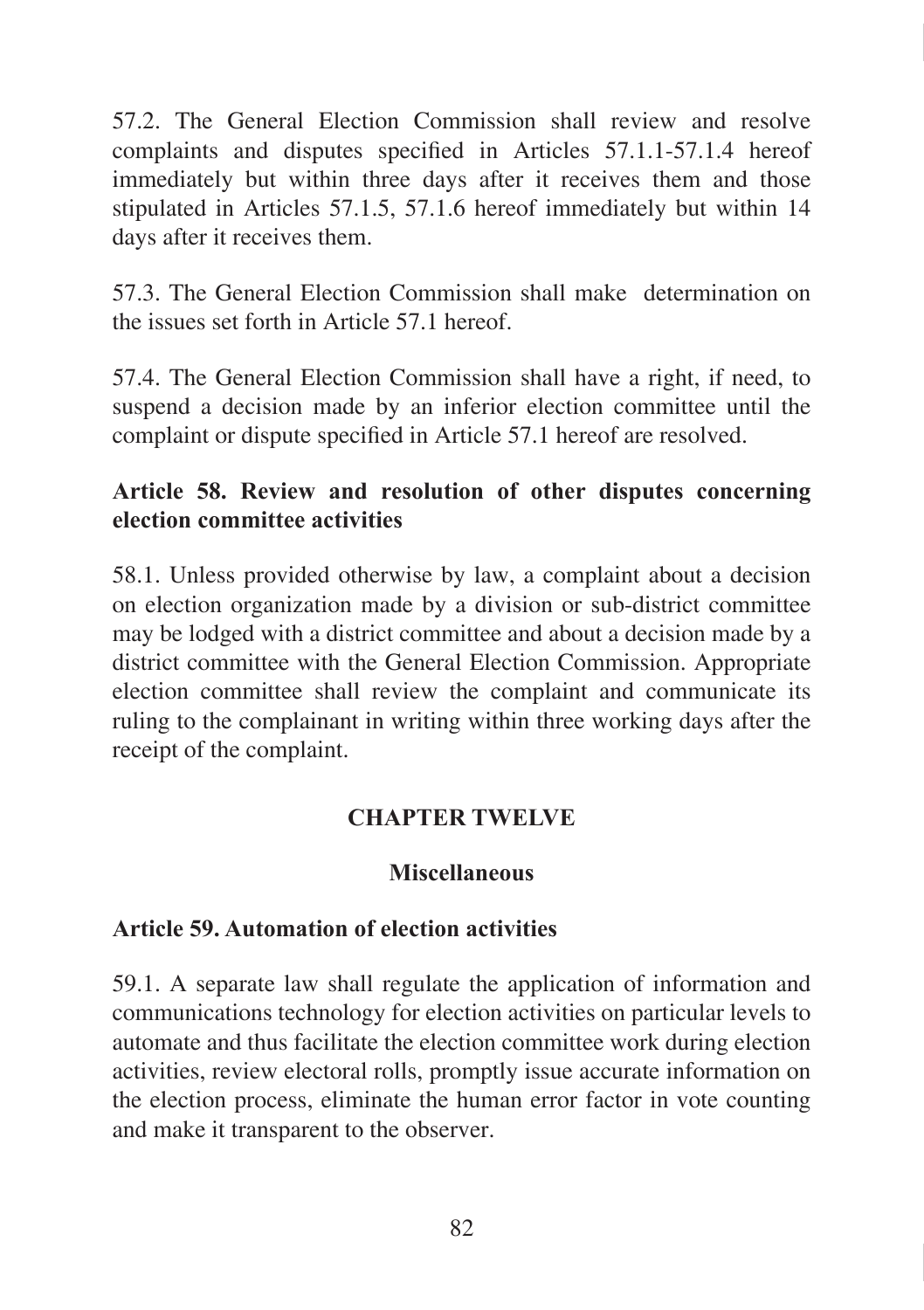59.2. The General Election Commission shall discuss and agree on the information and communications technology solutions for vote counting and totaling of election outcomes with the State Great Hural Standing Committee on State Building.

59.3. The State Great Hural shall include the expenditure related to the application of information and communications technology for election activities submitted by the General Election Commission in the public budget of the year preceding the regular election year.

## **Article 60. Passage and amendment of the Law on the Election of the State Great Hural of Mongolia**

60.1. Passage or amendment of the Law on the Election of the State Great Hural of Mongolia Election in the six months preceding a regular election of the State Great Hural shall be prohibited.

# **Article 61. Effective Date of the Law**

61.1. This Law shall come into force on the  $15<sup>th</sup>$  day of December of 2011.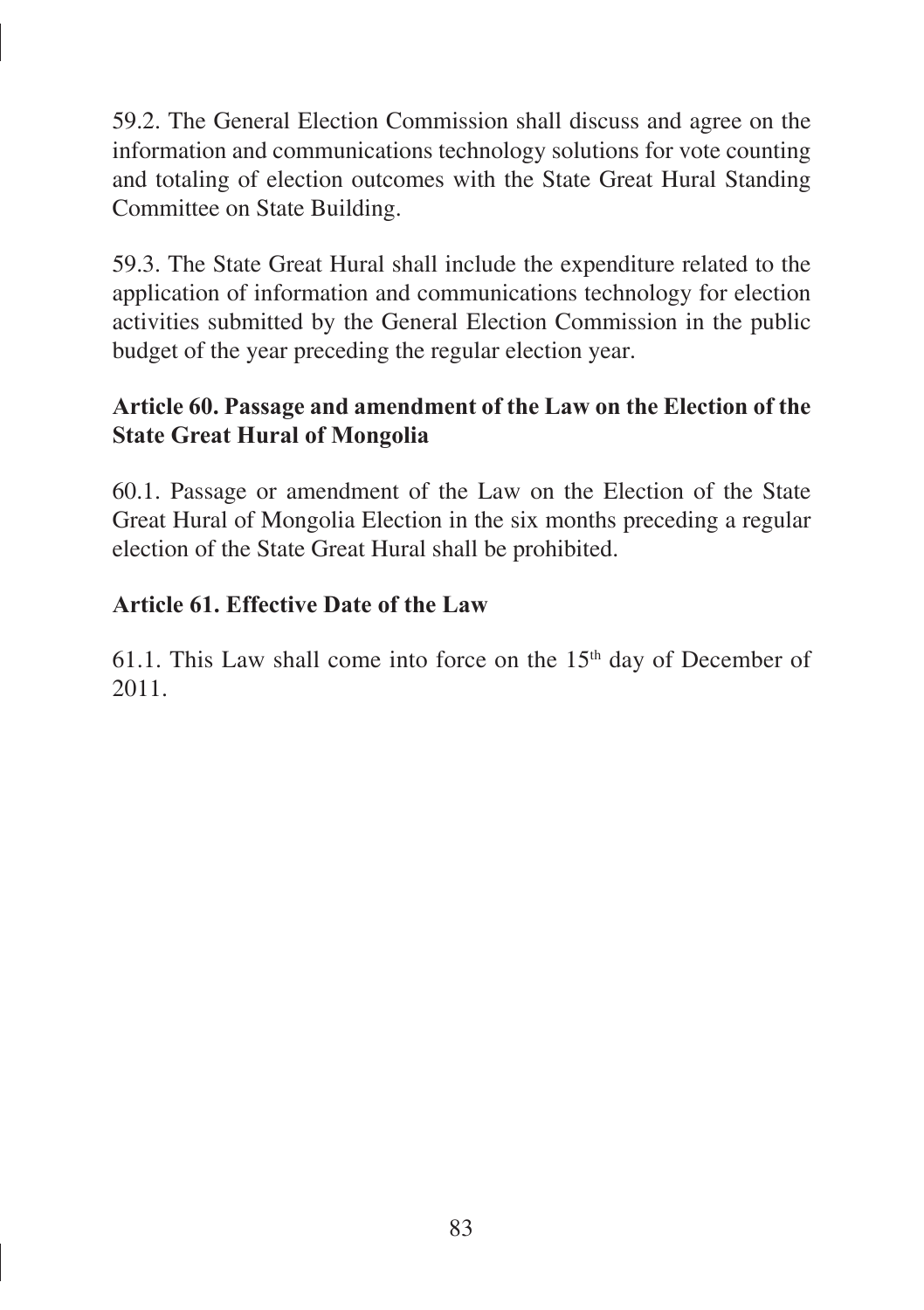*Unofficial translation*

#### **Decree # 25**

### **GENERAL ELECTION COMMISSION OF MONGOLIA**

### **Procedure for observation and reporting on the election of the State Great Hural of Mongolia**

Pursuant to Article 44.8 of law on the Election of the State Great Hural of Mongolia and Article 7.1.7 and Article 12.3 of the Central Electoral Body Law, the General Election Commission ("GEC") **RESOLUTES**:

- 1. To approve Procedure for Observation and Reporting on the Election of the State Great Hural of Mongolia as per Appendix;
- 2. To annul GEC Resolution # 07 dated January 30, 2008, on Approval of Procedure and GEC Resolution # 19 dated May 9, 2008, on Procedure for Reporting Election Process by Media Reporters, in connection with the approval of this resolution.

| Chairman  | (signed) | /N. Luvsanjav/     |
|-----------|----------|--------------------|
| Secretary | (signed) | /Ch. Sodnomtseren/ |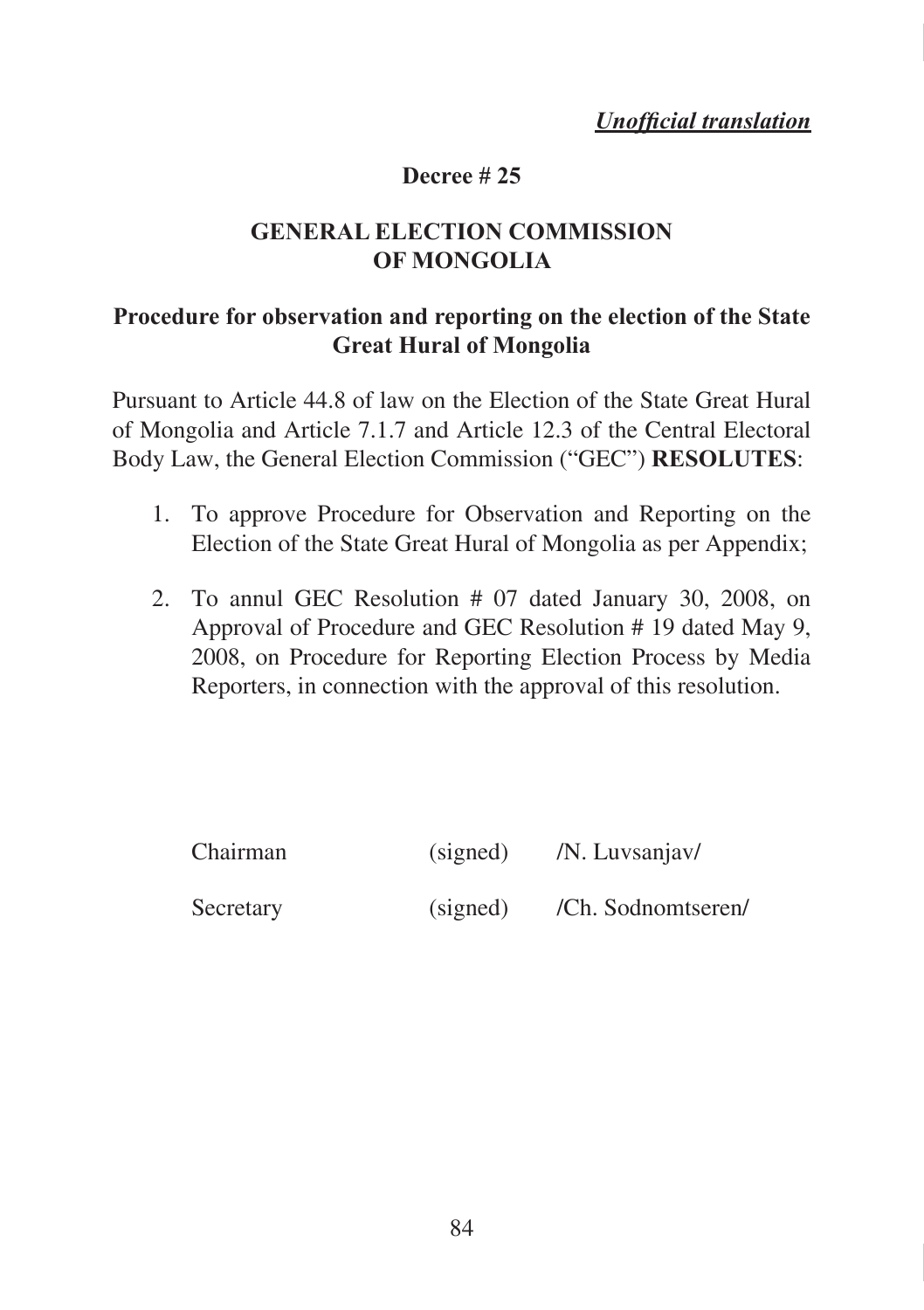Appendix, Resolution 25, dated 6th April, 2012

### **PROCEDURE FOR OBSERVATION AND REPORTING ON THE ELECTION OF THE STATE GREAT HURAL OF MONGOLIA**

#### **One. General Provisions**

1.1. The purpose of this procedure is to regulate relations concerning the observation and reporting of the Election of the State Great Hural of Mongolia.

1.2. The definitions of terms, used in this procedure shall have the following meaning:

> 1.2.1. "Observer" refers to the observer specified in Article 44.1 of the Law of the Election of the State Great Hural of Mongolia;

> 1.2.2. "Foreign observer" refers to a person designated by an international organization, foreign government authority, or nongovernmental organization (NGO) and made a formal request to, registered with, and obtained credentials from the General Election Commission (GEC) to observe the Election of the State Great Hural of Mongolia process;

> 1.2.3. "local organization" refers to a NGO committed to promoting and protecting citizen's voting right and meeting the requirements set forth in Article 5.3 of this procedure;

> 1.2.4. "Reporter" refers to a person designated by local or international media to report the election process of State Great Hural.

1.3. Observers, reporters, and domestic organizations shall comply with Mongolia's Constitution, law on the Election of the State Great Hural of Mongolia, and other legislations in observing and reporting an election process of State Great Hural.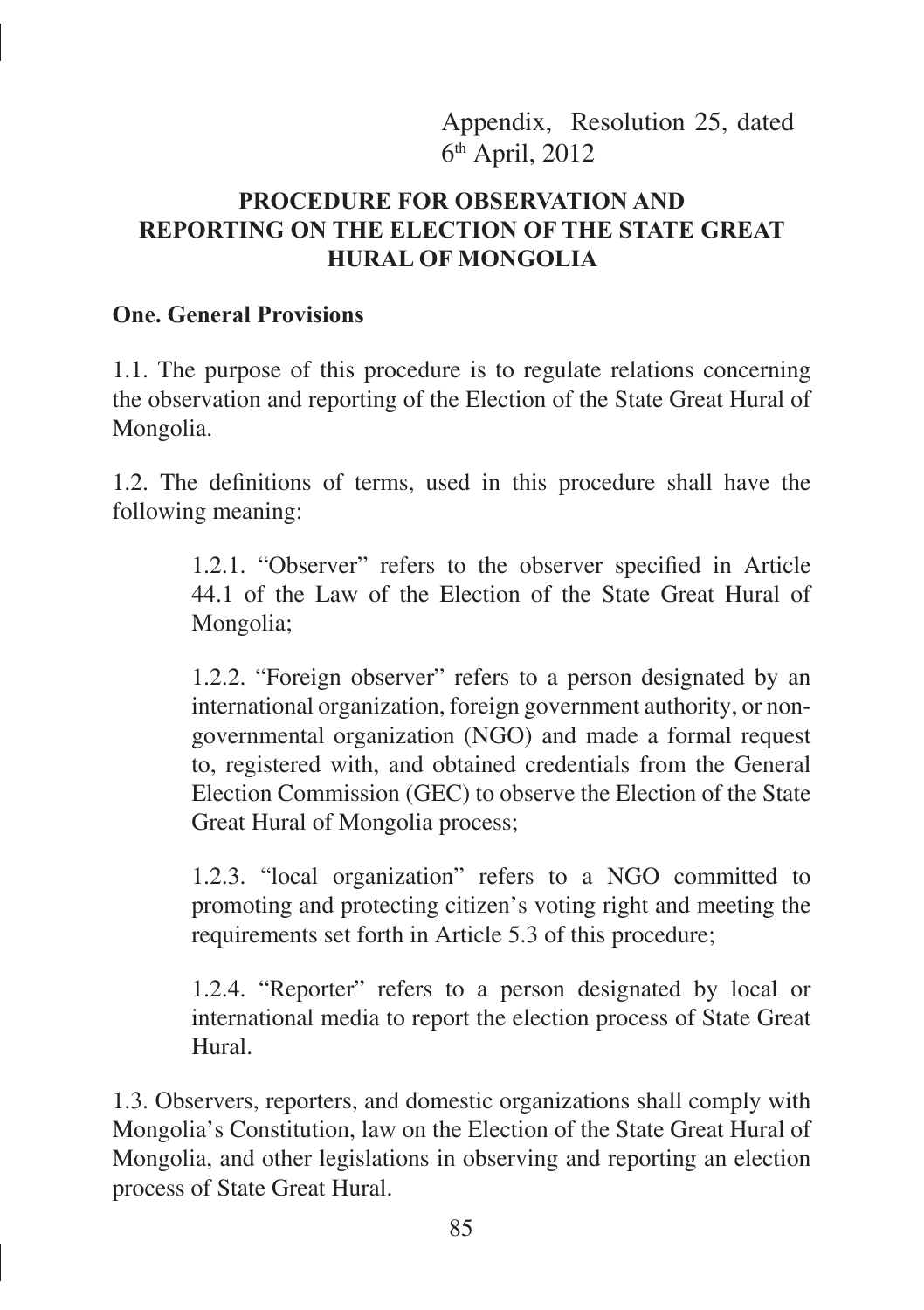1.4. The GEC shall register and issue credentials for foreign observers and local organizations, and electoral district committees – staff designated by domestic organizations, and election division committees – observers designated by a party, coalition, or independent candidates respectively.

1.5. A person to observe and report an election process shall wear credentials issued by an election committee to observe and report the election process and such credentials shall be valid together with citizen's identification card, passport, or valid business ID card with his/ her photo.

1.6. The mandate of a observer of local organization or foreign observer shall become valid with registration with the GEC and shall expire on the date of release of official election results and as for mandate for observer appointed by a party, coalition, or independent shall become valid with registration with an election division committee and getting credentials and shall expire with release and announcement of polling results respectively.

1.7. A person who made a request to observe an election process shall bear all expenses related to his/her election observation.

# **Two. Rights and Obligations of Election Committees**

2.1. The GEC shall issue its decision on registration of a domestic organization, following the receipt of documents referred to in Article 5.2 of this procedure. Election committees shall register and issue credentials for observers and domestic organization representative, following the receipt of documents set forth in Article 3.2, Article 4.4, and Article 5.5 of this procedure.

2.2. Number of observers to work at a polling station or in polling through sealed mobile boxes shall be determined at the election division committee meeting.

2.3. Election division committee shall take measures such as the termination of observer's mandate and withdraw his\her credential in case an observer demands additional rights not specified in legislation,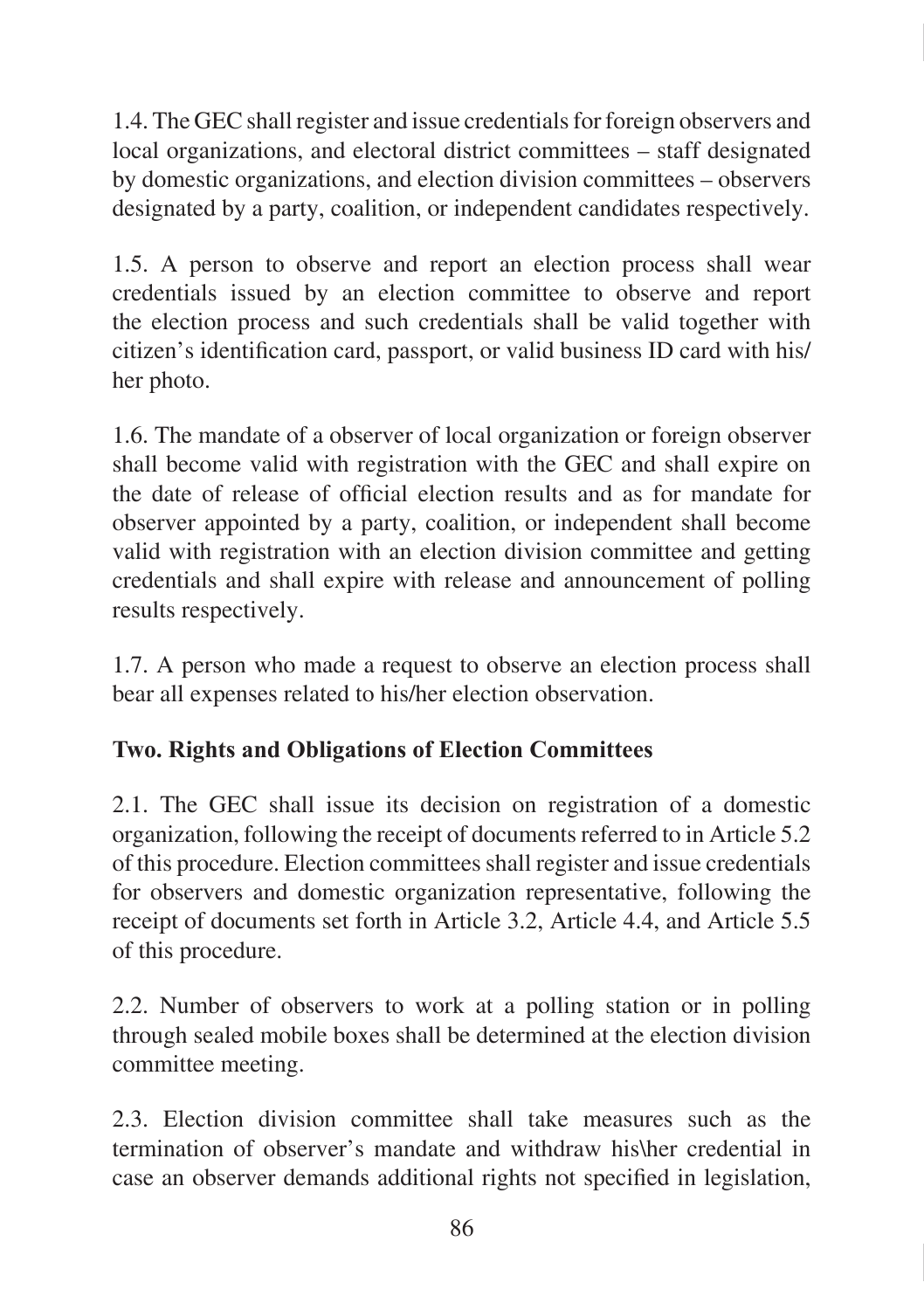use of force, to threaten, or distribution of false information. The election division committee shall prepare records thereon.

2.4. Election committees shall provide an opportunity to observers, designated by parties, coalitions, and independents exercise the rights stipulated in Articles 3.4.1-3.4.10 of this procedure.

2.5. An election division committee shall terminate the mandate of an observer that violated election legislation, and electoral district committee – that of local organization staff, and GEC – that of a foreign observer respectively.

2.6. In case, once the mandate of an observer or local organization staff is terminated in accordance to Article 2.5 of this procedure, then the party, coalition, or independent shall not appoint his\her replacement.

## **Three. Observer Appointed by Party, Coalition, or Independent**

3.1. An election division committee shall register and issue credentials to an observer at least 3 days prior to polling day on the basis of the documents stipulated in Article 3.3 of this procedure.

3.2. An observer shall present the following documents to get registered with an election division committee:

3.2.1. Observer's application form, approved as per Appendix 1 of this procedure;

3.2.2. Decision of a political party or coalition designating him/ her as observer and a request made by an independent;

3.2.3. Copy of the ID card.

3.3. An observer shall exercise the following legal rights in the process of observation:

3.3.1. Access to an electoral roll;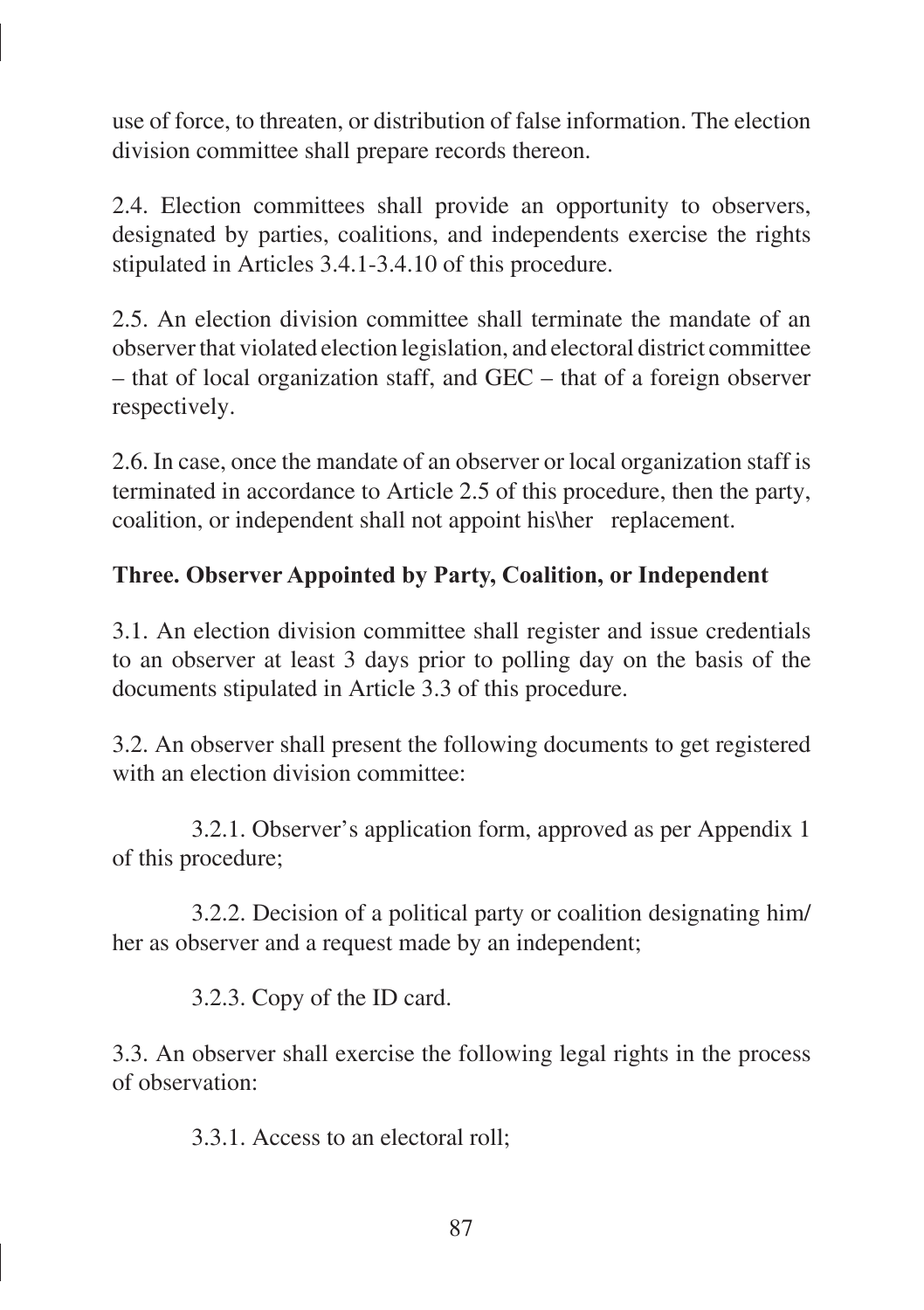3.3.2. Access to status of sealing ballot papers;

3.3.3. Access to independent's form of signature collection of his\her supporters-voters

3.3.4. Access to an electoral roll of voters to cast through mobile ballot box and the guideline and schedule;

3.3.5. Access to polling booths, ballot boxes, and polling stations to see their compliance with legislations;

3.3.6. To have sufficient seats in polling station to observe whole polling process;

3.3.7. To observe polling and counting process;

3.3.8. To accompany a team for sealed mobile ballot box and to observe the process;

 3.3.9. To notify a chairman of the election division committee of the occurrence of any violation in the polling process and forward a request for its rectification and to take a note on occurred incident and to verify it by recording and get signed by witness;

3.3.10. To obtain corresponding information from election division members;

3.3.11. To disclose observation report to public and publish it.

3.4. Duties of an observer in observing election process:

3.4.1. To respect and comply with Constitution of Mongolia and election legislation;

3.4.2. Non-interference in the operations of election committees and exercise neutral observance;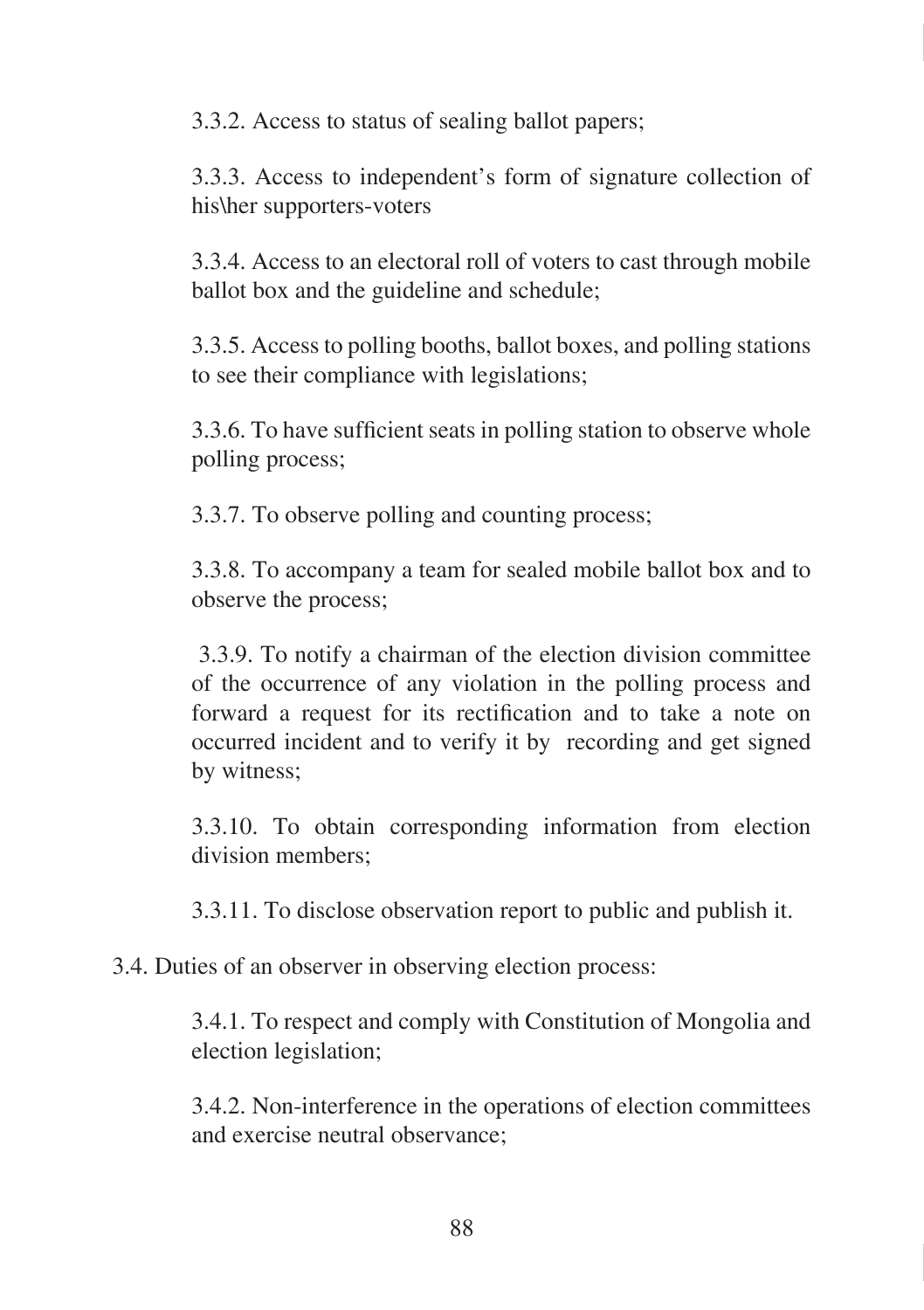3.4.3. Respect voters' privacy and do not create any disturbance;

3.4.4. No disturbance to counting and sum-up;

3.4.5. To adhere to regulations of polling station and to be polite and respectful towards election committee members and voters;

3.5. After the completion of polling, ballot counting report shall be pulled out of the machine and shall be handed over one representative from each party, coalition and an independent;

3.6. An observer from each party, coalition, or independent may take an electronic copy of the image and digital statistics of ballot paper after the completion of polling.

3.7. An observer designated by a party, coalition or independent shall make a written request to the Information Technology Center, affiliated to GEC to obtain information, specified in Article 3.6 of this procedure.

# **Four. Observation of Election Process by International Organization**

4.1. An international organization shall make a formal request for registration of a person designated to observe an election process of the State Great Hural to the GEC and get registered prior to polling day.

4.2. A foreign observer shall observe an election process freely within the framework of the provisions of the legislation of Mongolia.

4.3. To obtain visa, permission of stay in Mongolia and all expenses of an observer shall be the responsibility of the inviter or the sending party or an observer.

4.4. The following documents shall be prepared to get registered as a foreign observer:

> 4.4.1. Foreign observer's application form, approved as per Appendix 2 of this procedure;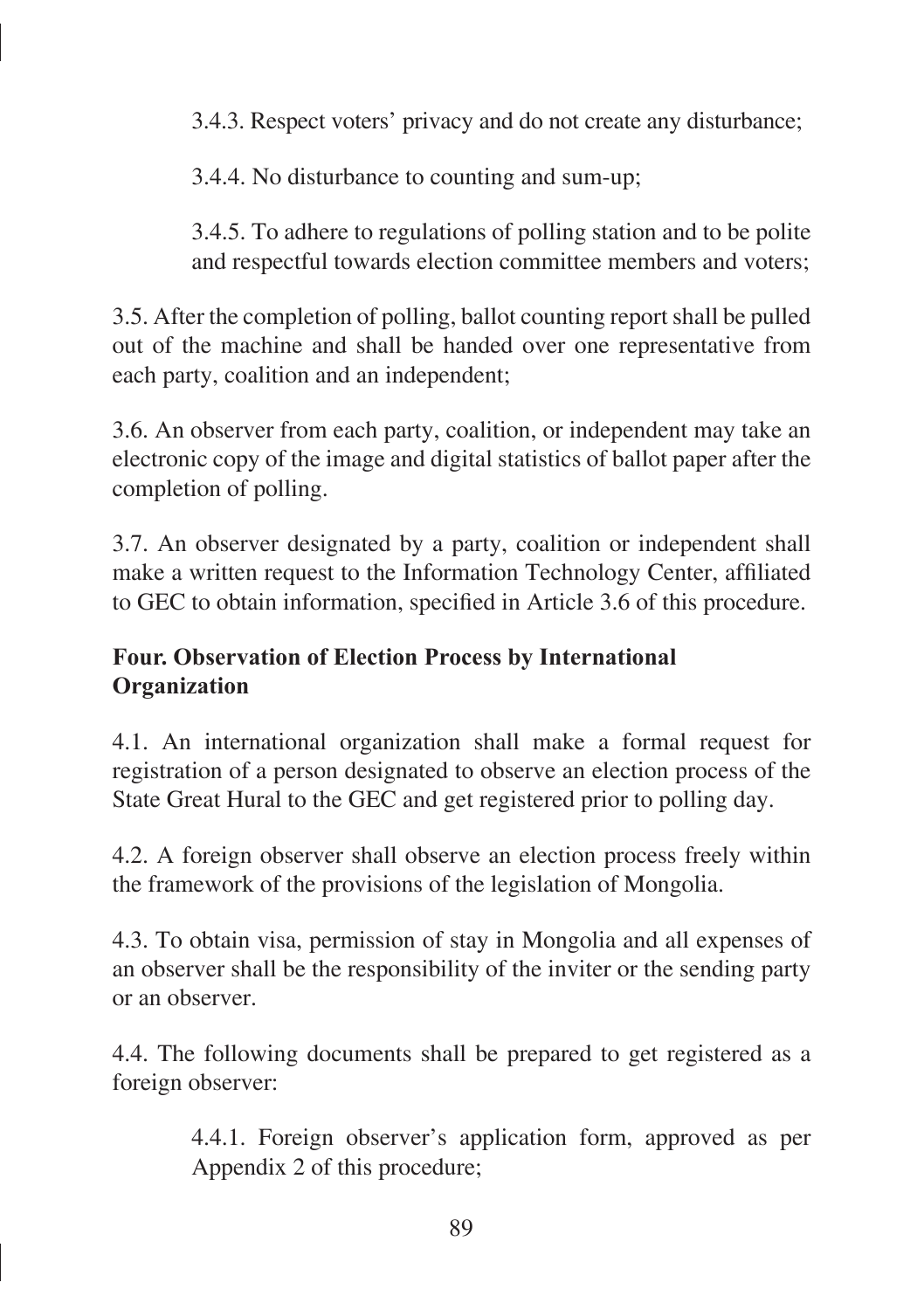4.4.2. Copy of his/her identification (passport or ID card);

4.4.3. One photo (4 x 6);

4.4.4. Request to observe an election;

4.5. A foreign observer shall have the right to submit his\her report, proposals and conclusion to the GEC and publicize through mass media after the completion of the polling.

4.6. An organization inviting a foreign observer shall have the following obligations:

4.6.1. To register the observer;

4.6.2. To be responsible for all services for the observer;

4.6.3. To provide assistance to them in exercising their mandate.

4.7. Interpreter to foreign observer shall be registered and obtain credentials, the same way as observer.

4.8. In case a foreign observer violates provisions of election legislation in the process of observing an election, the election division committee shall take a justified decision to confiscate his/her credential and hand over a copy of the decision to the observer and confiscate his/her credential and notify the GEC thereof immediately.

# **Five. Observation of Election Process by Domestic Organization**

5.1. A local organization shall make a formal request to the GEC to register to observe an election of the State Great Hural at least 30 days prior to polling date and get registered.

5.2. A local organization shall make a written request to observe an election process and attach the following documents: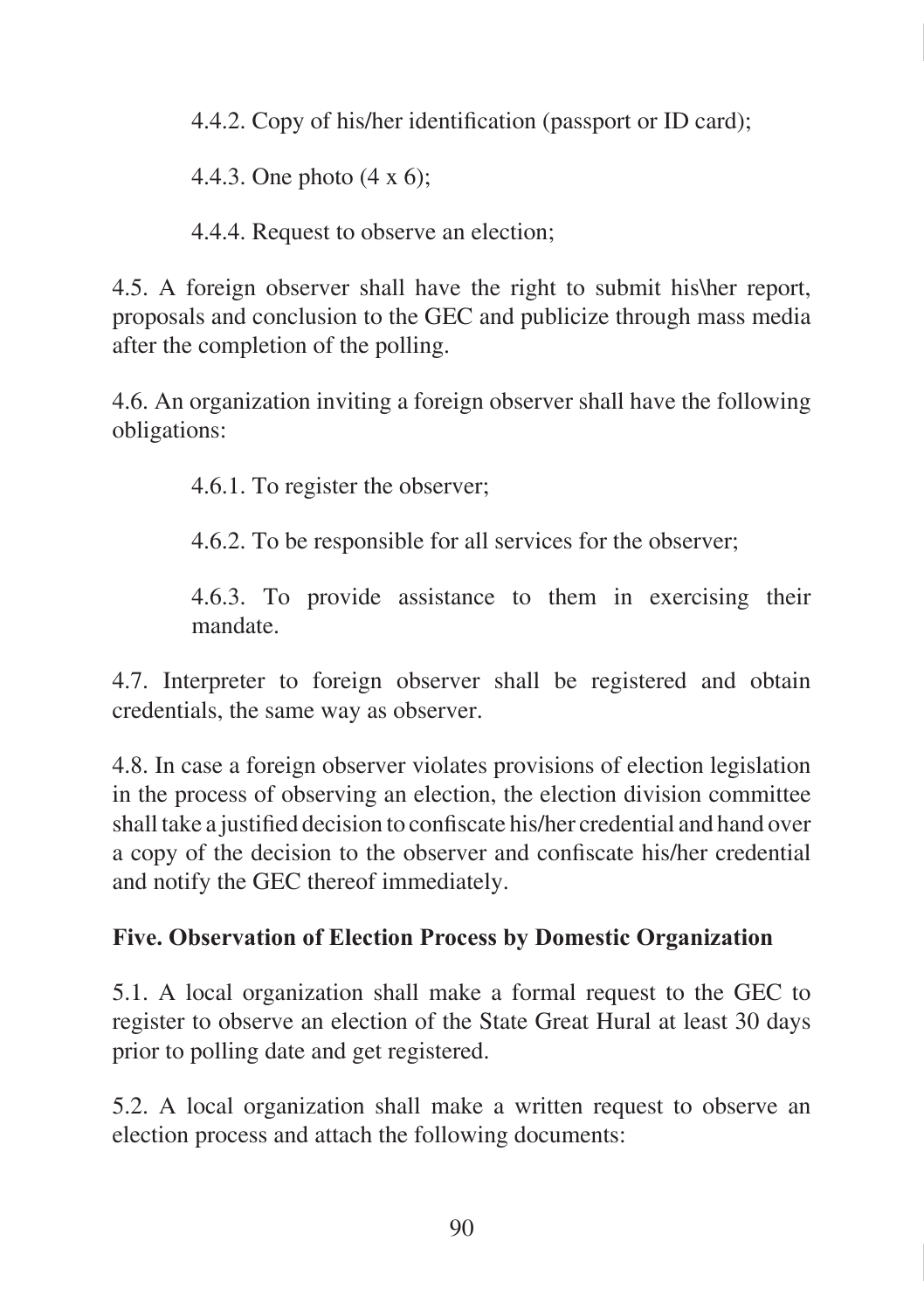5.2.1. Number of staff to work in each electoral district;

5.2.2. Notarized copy of its state registration certificate;

5.2.3. Copy of its charter;

5.2.4. Information on financial sources;

5.2.5. Names and titles of its managers;

5.2.6. Profile including detailed information on its experience as to elections in particular.

5.3. The GEC shall take a decision on acceptance or refusal to register a local organization within 5 working days after the receipt of the request. Following are the criteria for registration:

5.3.1. No political party affiliation and funding;

5.3.2. None of the managers of that particular organization to be candidate, if a candidate then should be suspended from his\her office;

5.3.3. To have a code of ethics to be independent from any political party and candidate, to be honest and free, to uphold rule of law, and adhere principles of neutrality;

5.3.4. To have an experience in performing independent observation or been engaged in training conducted by an experienced organization.

5.4. A domestic organization shall designate up to 5 staff for a single electoral district and get registered with electoral district committees within the timeline set forth in Article 44.2 and Article 44.3 of law on the election of the State Great Hural of Mongolia.

5.5. Staff from a domestic organization shall present the following documents for registration: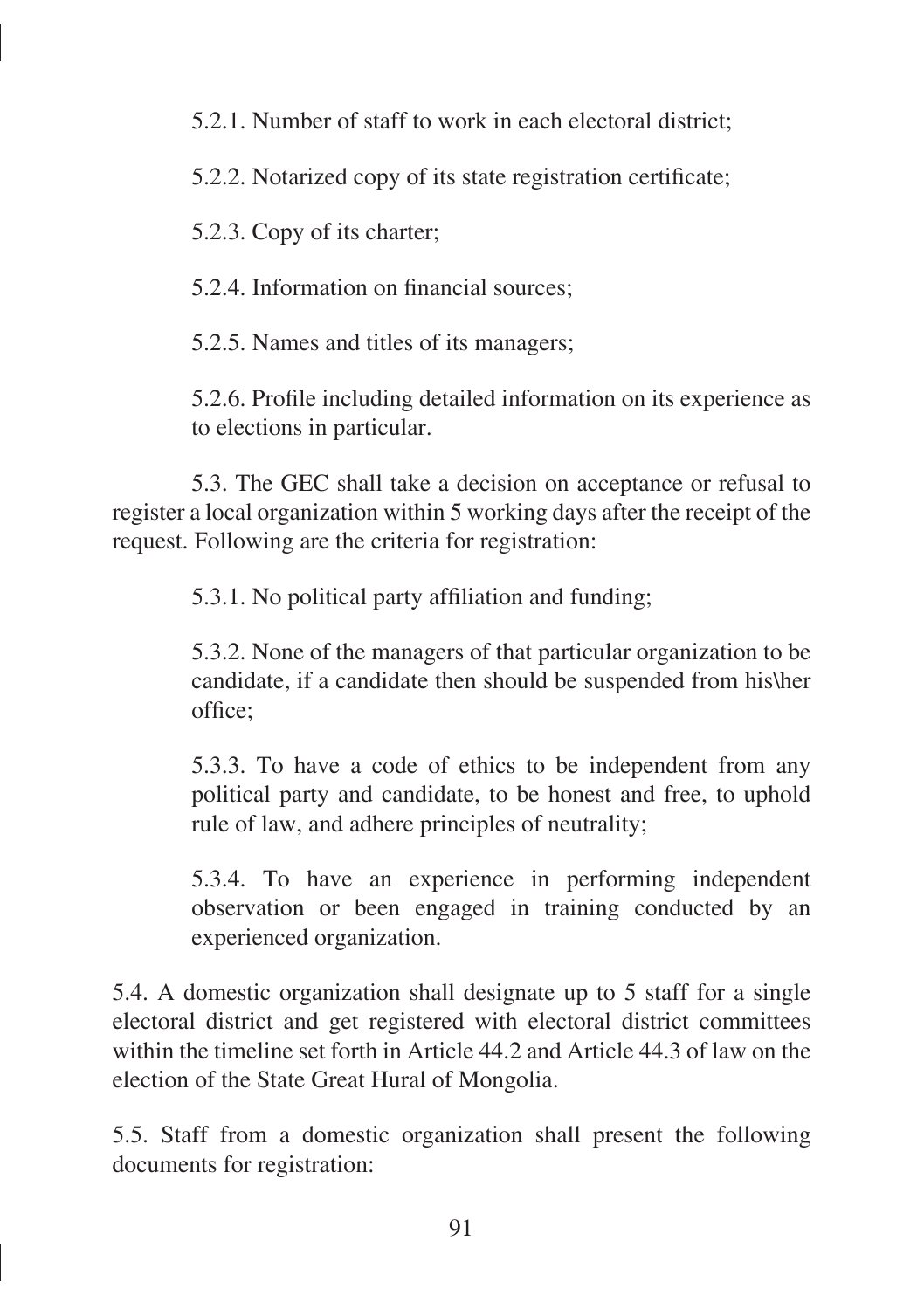5.5.1. Copy of a GEC decision on registration of the organization;

5.5.2. Copy of identification (civil ID card and business ID card);

5.5.3. Observer application approved as per Appendix 3 of this procedure.

5.6. An electoral district committee shall consider the following criteria in registering staff designated by a domestic organization:

> 5.6.1. Designated staff shall not be a member of any political party;

> 5.6.2. No family relationship to running candidate or electoral district committee members.

5.7. It is prohibited for district committee to reject the registration of the domestic organization staff on any grounds other than those criteria set out in Article 5.7 of this procedure.

5.8. In the event an electoral district committee rejects the registration of staff from a domestic organization, it shall deliver its decision thereon to the domestic organization. If the domestic organization does not agree with the decision, it has the right to file a complaint with the superior committee for further resolution.

5.9. A domestic organization shall conduct and enroll its designated staff in training on approaches and method to observe election process within the framework of election legislation.

5.10. Designated staff of the domestic organization shall bear the same obligations as those observers of political parties and coalition, set forth in Article 3.5 of this procedure

5.11. Staff from a domestic organization shall exercise the following rights: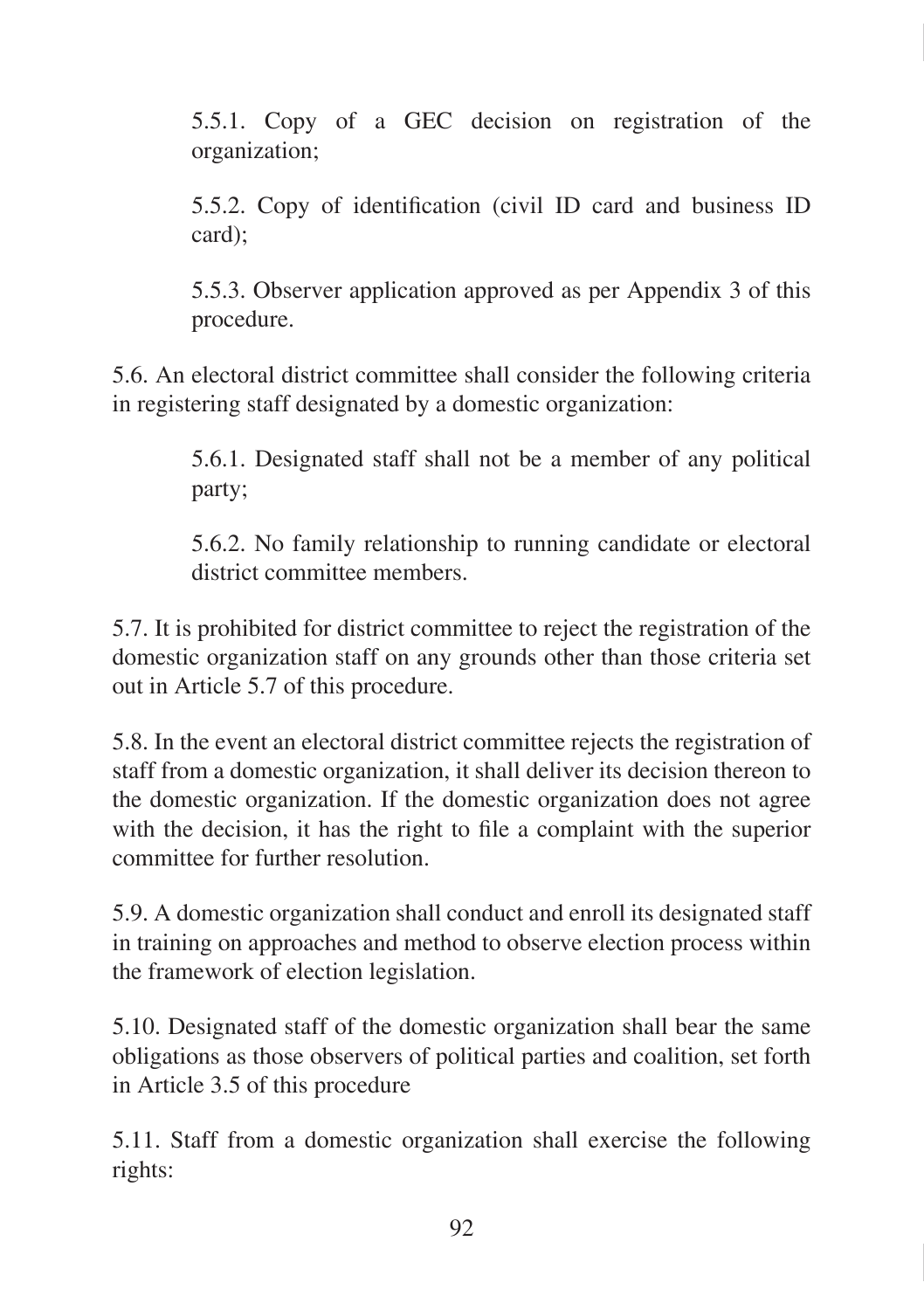5.11.1. To observe the polling and to be present at polling units according to schedules;

5.11.2. To have access to election preparation and polling;

5.11.3. To have access to arrangements at polling stations;

5.11.4. To have access to electoral rolls displayed at sub-district committees;

5.11.5. To obtain information on polling through sealed mobile ballot boxes and observe the polling;

5.11.6. To have access to activities such as polling, vote counting, sum-up, reporting, and transfer of information and data;

5.11.7. To submit his/her report and opinion on election observation to the GEC and publish them after the polling ends.

## **Six. Reporting of Election Process by Media Reporter**

6.1. A media reporter shall strictly follow journalists' ethics, and to be independent, honest and upholding rule of law and reporting shall be evidence based and accurate.

6.2. Election committees shall provide the following opportunities for reporters:

> 6.2.1. To obtain information on the process of elections preparations;

> 6.2.2. To have access to organizational work and performance of committees;

> 6.2.3. To obtain information and data in relation to polling arrangements;

> 6.2.4. To obtain information concerning sealed mobile ballot boxes and to interview;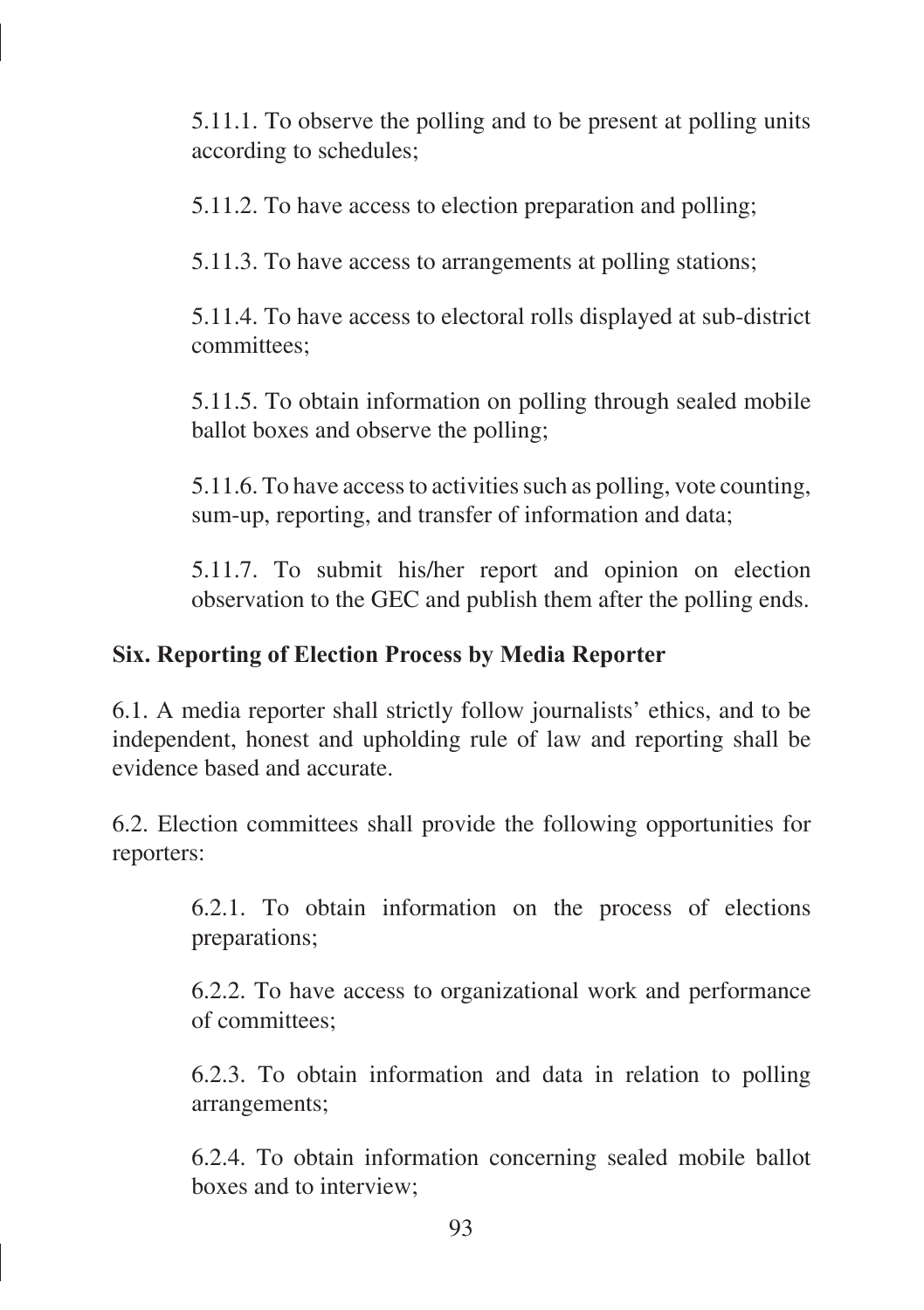6.2.5. To obtain information and reporting, regarding polling process, ballot counting and airing the result and etc;

6.3. A reporter shall fulfill the following duties:

6.3.1. To respect and comply with Constitution and election legislation of Mongolia;

6.3.2. Non-interference into the election committee activities;

6.3.3. To respect the voting privacy of voters and should not create any hurdles;

6.3.4. No hurdles for vote counting and sum-up process;

6.3.5. No clothing either supporting or opposing a party, coalition, or candidate and should not carry ad materials on the polling day;

6.3.6. To observe polling station regulations and treat election committee members and voters properly;

6.3.7. To distribute accurate information on election committees and election activities efficiently.

6.4. A reporter shall have a valid business ID card with his/her photo and clothing with a media logo and equipment.

6.5. A foreign media reporter shall make a request for observation of the election of State Great Hural to the GEC through the Ministry of Foreign Relations.

### **Seven. Prohibited Acts by Observer and Reporter**

7.1. An observer or reporter observing and reporting an election process shall be forbidden to do the following:

7.1.1. To sign an electoral roll on behalf of a voter;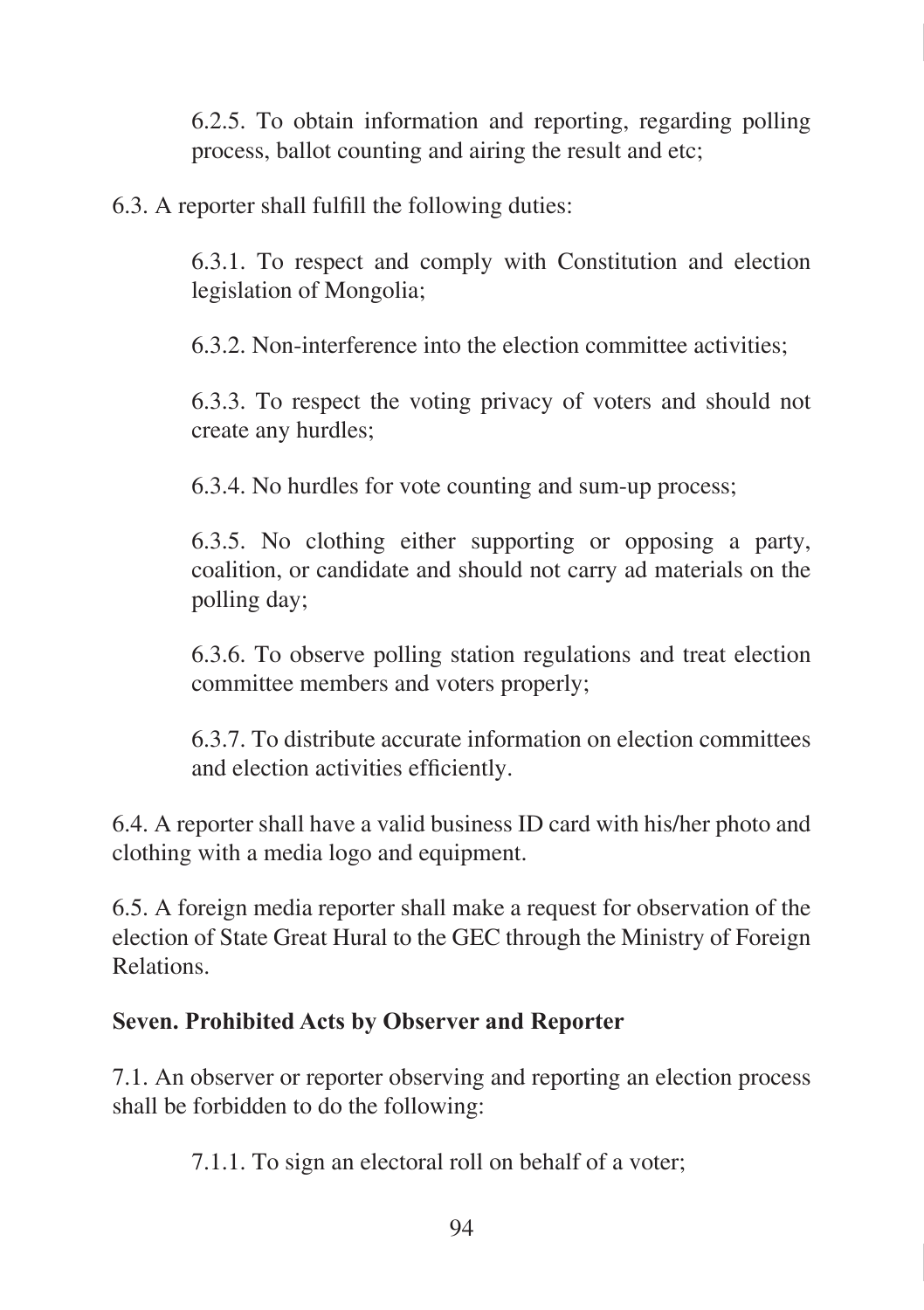7.1.2. To be with a voter in a voting booth;

7.1.3. To cast vote on behalf of voter neither at a voter's request nor on his/her own initiative;

7.1.4. To ask and talk with a voter regarding his/her voting;

7.1.5. Neither wear or use clothing or items intended to support or oppose any political party, coalition, or candidate nor carry any promotion materials in this respect in observing and reporting an election process;

7.1.6. To use any illegal means such as use of force for voters and election committee members, intimidation, and distribution of false information to the public.

7.1.7. To demand any additional rights not set forth in the law on the election of the State Great Hural of Mongolia and in this procedure.